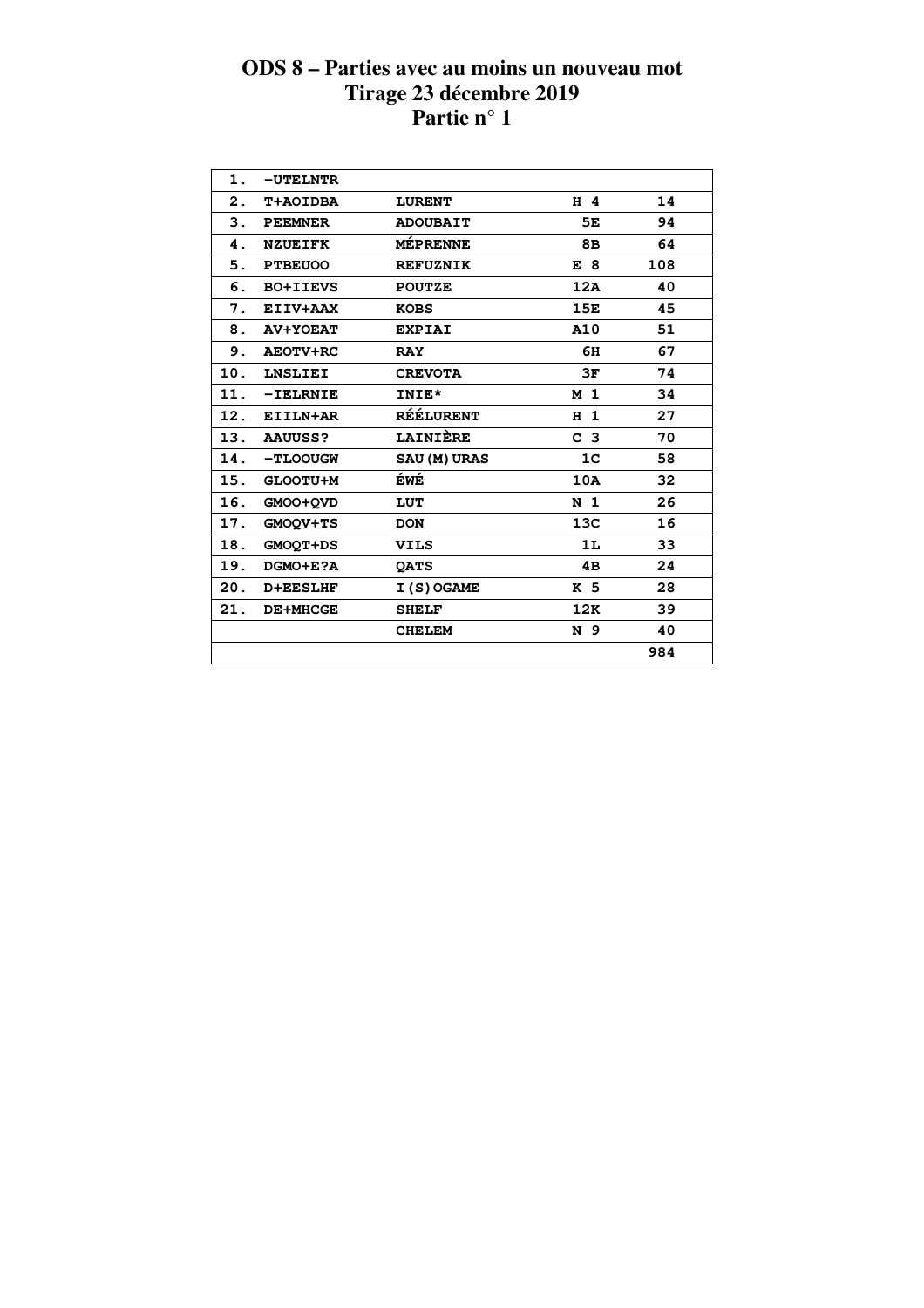| 1.  | <b>NOLIODM</b>  |                  |                 |     |
|-----|-----------------|------------------|-----------------|-----|
| 2.  | DLMO+XEG        | <b>QIN</b>       | H 6             | 20  |
| 3.  | <b>DEGL+OTN</b> | <b>MOX</b>       | G 7             | 32  |
| 4.  | ZRAUIVI         | <b>GONDOLENT</b> | 8F              | 62  |
| 5.  | <b>U+HSEFNN</b> | <b>VIZIRAT</b>   | N <sub>2</sub>  | 42  |
| 6.  | <b>FN+EOBAI</b> | <b>HUNES</b>     | 9J              | 41  |
| 7.  | <b>BO+ESWHL</b> | <b>FAINE</b>     | 10F             | 40  |
| 8.  | <b>HSW+DVAU</b> | <b>LOBEZ</b>     | 4J              | 32  |
| 9.  | DHUV+ME?        | SWAG*            | F <sub>5</sub>  | 38  |
| 10. | DV+LEPAA        | I (N) HUME       | H10             | 39  |
| 11. | <b>L+KERASU</b> | <b>DÉPAVA</b>    | 11A             | 29  |
| 12. | AL+SESRC        | <b>KURDES</b>    | A 8             | 51  |
| 13. | <b>AEIJTPN</b>  | <b>RECLASSE</b>  | 15A             | 83  |
| 14. | INT+RMNO        | <b>JAPPE</b>     | C <sub>9</sub>  | 48  |
| 15. | DIO?LTT         | <b>MUNIRONT</b>  | 13G             | 74  |
| 16. | <b>DT+EELGS</b> | HILOT(E)         | 12H             | 27  |
| 17. | <b>EGST+AUE</b> | $DEL*$           | O <sub>1</sub>  | 19  |
| 18. | <b>IRTAEEC</b>  | <b>GÂTEUSE</b>   | D 3             | 77  |
| 19. | <b>EIR+RTUB</b> | <b>CATIE</b>     | 5K              | 28  |
| 20. | <b>BRTU+FUI</b> | <b>PIER</b>      | 12 <sub>C</sub> | 27  |
| 21. | <b>BU+OEY</b>   | <b>FRUIT</b>     | 3 <sub>G</sub>  | 20  |
| 22. | BU              | <b>OYE</b>       | E <sub>3</sub>  | 44  |
|     |                 | <b>BU</b>        | 14E             | 14  |
|     |                 |                  |                 | 887 |
|     |                 |                  |                 |     |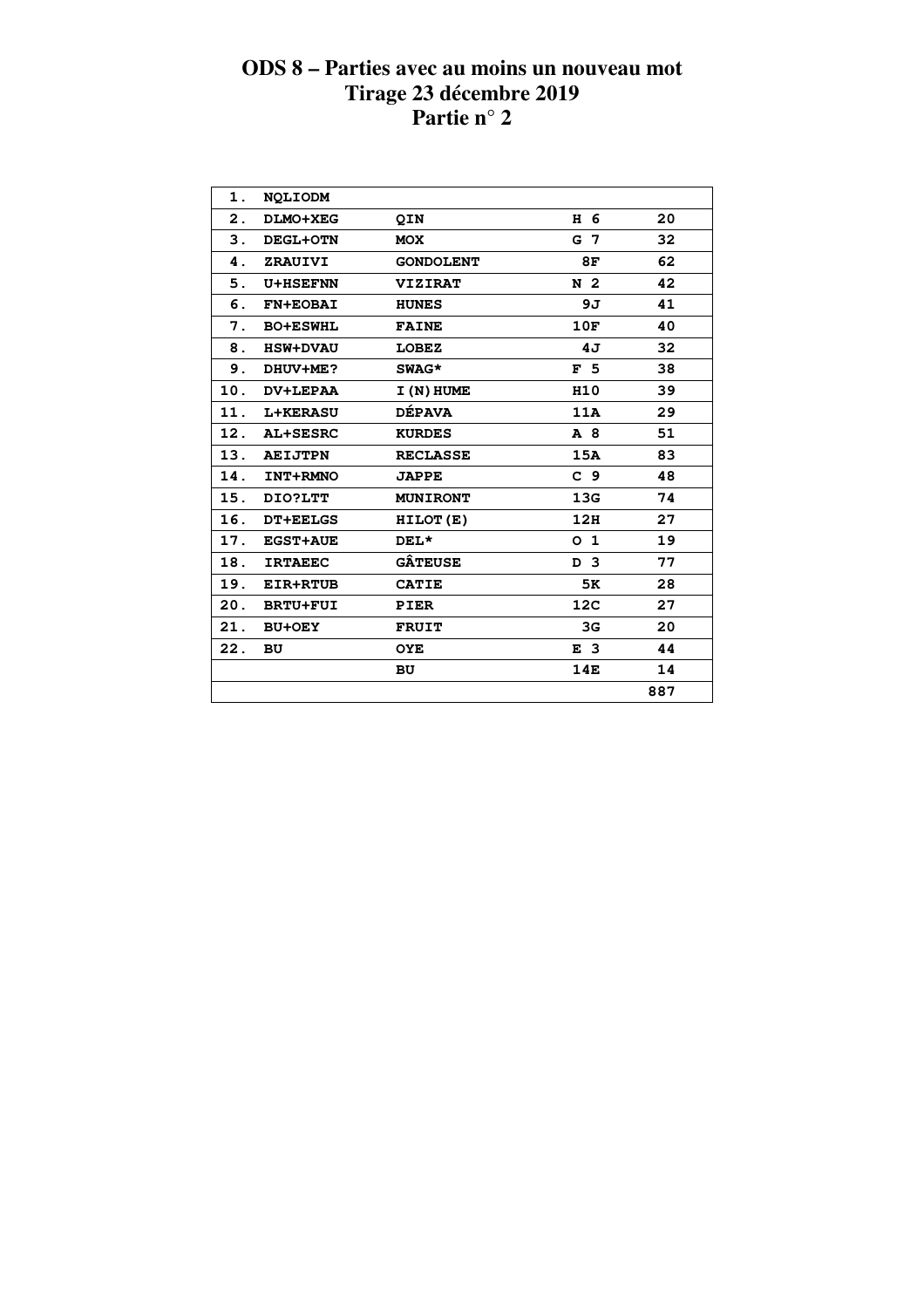| 1.  | <b>OAFSYIH</b>  |                  |                |     |  |
|-----|-----------------|------------------|----------------|-----|--|
| 2.  | FH+ITUPU        | <b>OYAIS</b>     | H 4            | 30  |  |
| 3.  | <b>HPU+REJS</b> | <b>FUIT</b>      | G 7            | 23  |  |
| 4.  | EHP+IOLM        | JURYS            | 5Е             | 42  |  |
| 5.  | HIMO+OAT        | <b>ÉPLOYAIS</b>  | H <sub>1</sub> | 57  |  |
| 6.  | <b>AIMOT+XE</b> | <b>FIQH</b>      | 7G             | 25  |  |
| 7.  | $-TTTDCEA$      | <b>AXIOME</b>    | 8J             | 56  |  |
| 8.  | OLEIVR?         | <b>DÉTECTÂT</b>  | 1E             | 62  |  |
| 9.  | <b>DSTZIEG</b>  | OL (I) VERIE     | O <sub>1</sub> | 92  |  |
| 10. | <b>S+SNANUS</b> | <b>DOIGTEZ</b>   | M 7            | 42  |  |
| 11. | $-PWEA?KL$      | <b>SUNNAS</b>    | 2A             | 23  |  |
| 12. | -BEENIEE        | ÉW (É)           | 1A             | 51  |  |
| 13. | EI+DALOR        | <b>ÉBÈNE</b>     | 6A             | 22  |  |
| 14. | -VNOARUL        | <b>IODLERA</b>   | 11A            | 74  |  |
| 15. | <b>LU+SHEUA</b> | <b>RÉNOVAI</b>   | A <sub>5</sub> | 30  |  |
| 16. | <b>AU+UEMIR</b> | <b>HOULES</b>    | <b>B10</b>     | 47  |  |
| 17. | I+TONECP        | <b>SAUMURE</b>   | 15B            | 27  |  |
| 18. | <b>IT+AKBRE</b> | <b>PONCE</b>     | 14F            | 31  |  |
| 19. | <b>ILMEFAG</b>  | <b>TIEBREAK*</b> | 12H            | 110 |  |
| 20. | <b>AGLM+SN</b>  | <b>KIFE</b>      | 012            | 48  |  |
|     |                 | <b>NIAS</b>      | 9L             | 20  |  |
|     |                 |                  |                | 912 |  |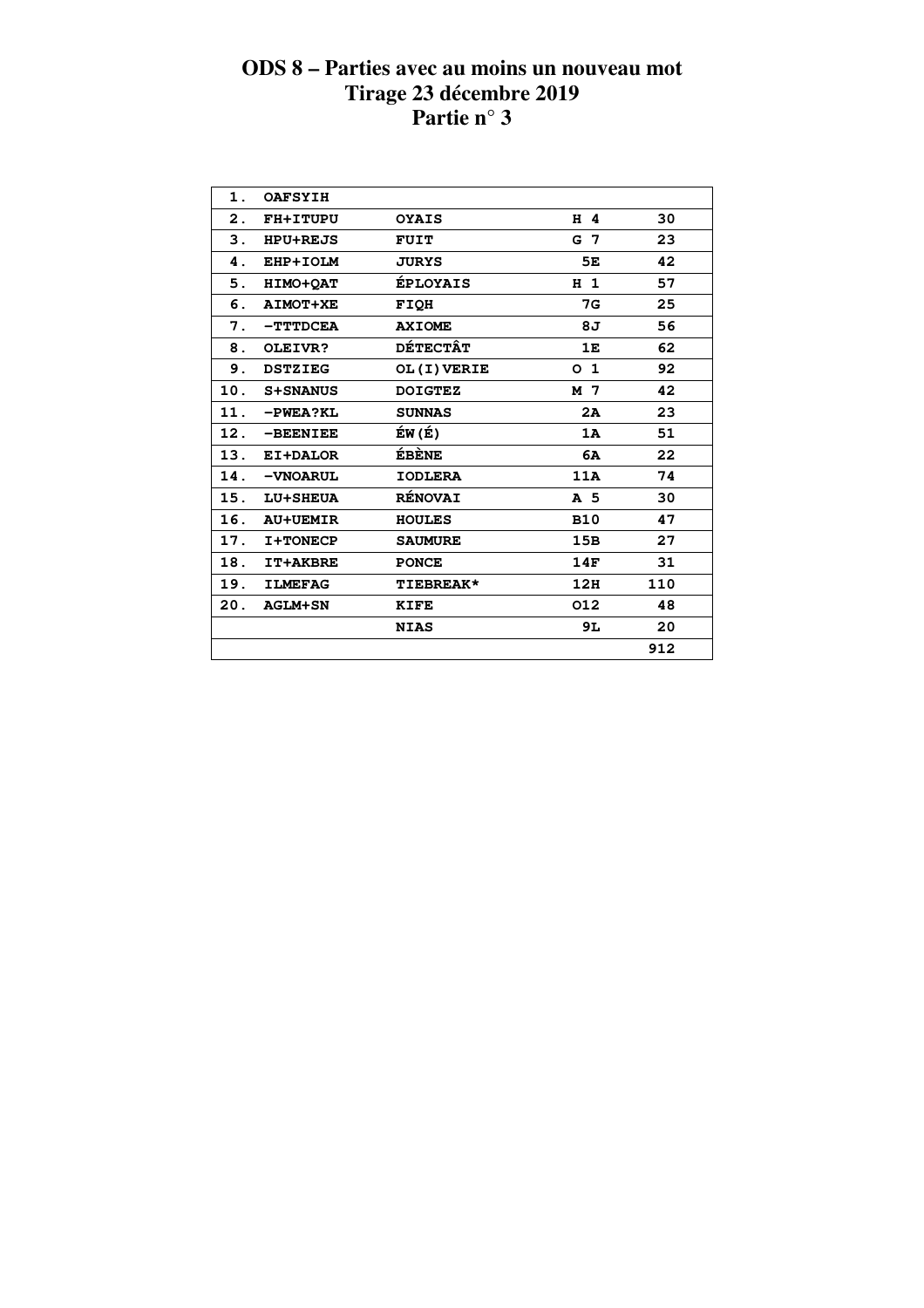| 1.  | <b>EXGRAQE</b>  |                 |                   |     |  |
|-----|-----------------|-----------------|-------------------|-----|--|
| 2.  | <b>GOR+AUSN</b> | <b>AXÉE</b>     | H 5               | 26  |  |
| 3.  | <b>R+UEDTHA</b> | GNAQUAS*        | 5C                | 30  |  |
| 4.  | <b>H+BREITL</b> | <b>TAUDER</b>   | 4H                | 33  |  |
| 5.  | <b>EHLR+ARG</b> | <b>BÂSIT</b>    | I <sub>3</sub>    | 25  |  |
| 6.  | -AHCO?PR        | <b>HARGNE</b>   | $\mathbf{1}$<br>D | 28  |  |
| 7.  | <b>MMREATD</b>  | POCHAR (D) E    | <b>8A</b>         | 104 |  |
| 8.  | <b>IVOOIIM</b>  | <b>EMMERDÂT</b> | $L_1$             | 63  |  |
| 9.  | IIO+VKNF        | <b>VOMIE</b>    | 1H                | 27  |  |
| 10. | <b>FNOV+SEA</b> | TIKI            | 8L                | 39  |  |
| 11. | <b>SV+AESUL</b> | <b>FCHNA</b>    | 1A                | 36  |  |
| 12. | <b>RUPNIYR</b>  | <b>LOUVASSE</b> | B <sub>7</sub>    | 88  |  |
| 13. | IPRRU+U?        | YIN             | M 7               | 44  |  |
| 14. | <b>RRUU+TDL</b> | $(S)$ KIP       | N 7               | 33  |  |
| 15. | -CNLOENS        | <b>RUA</b>      | 2B                | 12  |  |
| 16. | N+ESLEID        | <b>ENCLOS</b>   | 11I               | 31  |  |
| 17. | <b>LEABSUE</b>  | <b>DÉLINÉES</b> | 14A               | 61  |  |
| 18. | EEL+TIWU        | <b>BAUDS</b>    | A11               | 36  |  |
| 19. | ILTU+LJO        | ÉWÉ             | 15H               | 42  |  |
| 20. | LL+EFEEZ        | <b>JOUIT</b>    | 14J               | 81  |  |
| 21. | <b>EELL+ORT</b> | FEZ             | 15M               | 52  |  |
| 22. | LL+INT          | <b>TORÉE</b>    | 13K               | 29  |  |
|     |                 | TRIN            | 3 <sub>C</sub>    | 14  |  |
|     |                 |                 |                   | 934 |  |
|     |                 |                 |                   |     |  |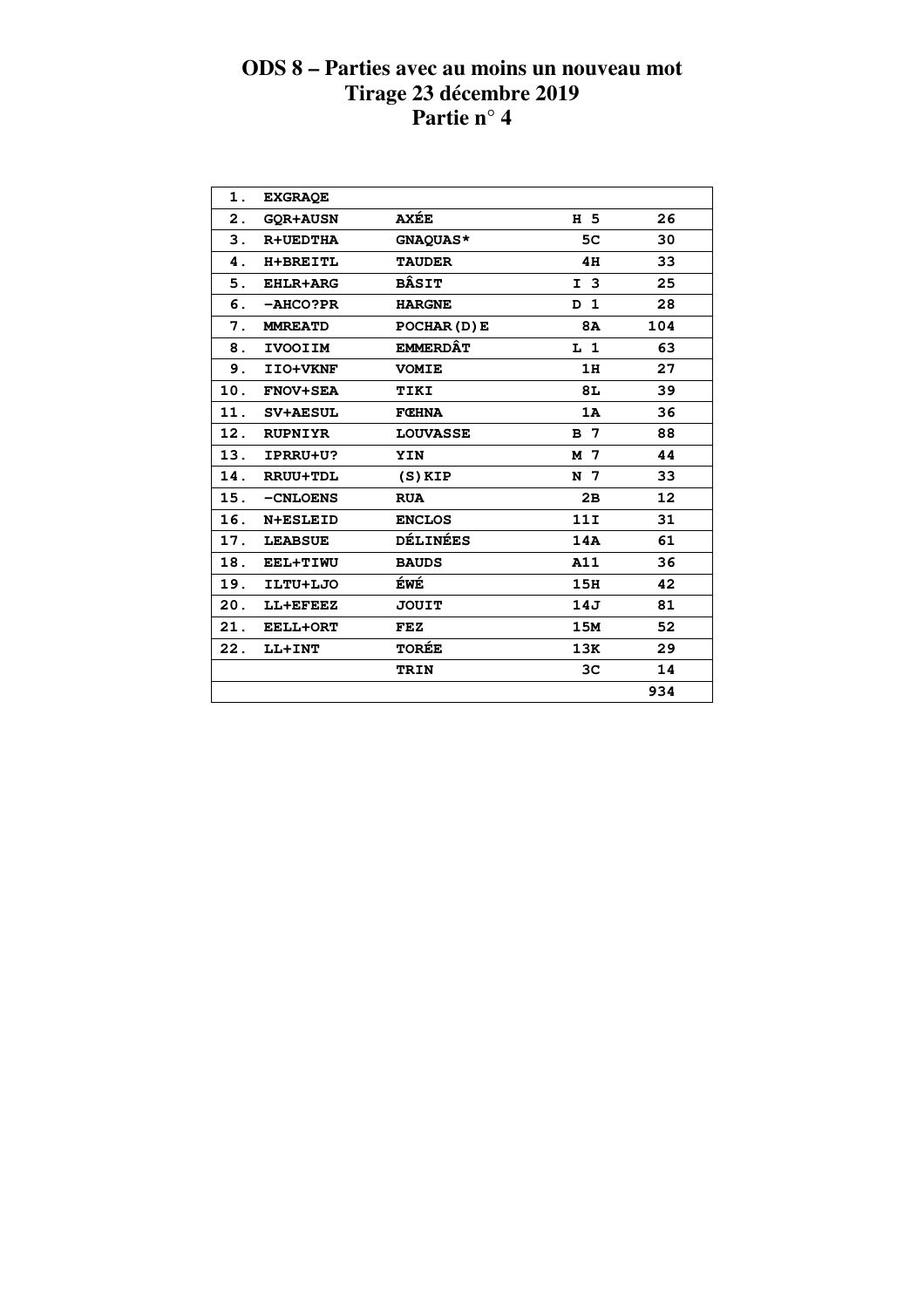| 1.            | <b>ORBGLEN</b>  |                 |                |     |  |
|---------------|-----------------|-----------------|----------------|-----|--|
| 2.            | <b>L+VAQSAT</b> | <b>BORGNE</b>   | $H$ 4          | 24  |  |
| $\mathbf 3$ . | LQ+ZAAAN        | <b>VASÂT</b>    | 10F            | 28  |  |
| 4.            | <b>AQ+DSSOT</b> | <b>BALZAN</b>   | 4H             | 34  |  |
| 5.            | <b>DOS+EEAS</b> | <b>OATS</b>     | N <sub>1</sub> | 40  |  |
| 6.            | <b>LWIHERL</b>  | <b>ADOSSÉE</b>  | E <sub>5</sub> | 91  |  |
| 7.            | LW+ERFIC        | <b>RELISH</b>   | 8A             | 30  |  |
| 8.            | IRW+ITSO        | <b>CLEF</b>     | 3F             | 34  |  |
| 9.            | IIRT+KDO        | <b>SLOW</b>     | J 3            | 43  |  |
| 10.           | DIIOR+TY        | TEK             | 9G             | 47  |  |
| 11.           | DII+NPDE        | <b>TORY</b>     | 11I            | 40  |  |
| 12.           | DDEIP+SM        | IN*             | O <sub>1</sub> | 35  |  |
| 13.           | -LEEARUI        | <b>DIDYMES</b>  | L 8            | 42  |  |
| 14.           | <b>VMHEIUG</b>  | <b>ÉLUERAIS</b> | <b>14E</b>     | 62  |  |
| 15.           | GIMV+N?U        | HEU             | 15H            | 37  |  |
| 16.           | <b>GM+UPTIR</b> | UNIV(S)         | 15A            | 34  |  |
| 17.           | <b>GMT+EUP?</b> | <b>PUNIR</b>    | M 2            | 23  |  |
| 18.           | <b>BEAROFJ</b>  | EMPÉGU (Â) T    | <b>B</b> 5     | 67  |  |
| 19.           | EF+IEMNA        | <b>BARJO</b>    | 2B             | 38  |  |
| 20.           | E+EILTXC        | <b>FAMINE</b>   | 1F             | 38  |  |
| 21.           | CEILT+OU        | EX.             | M12            | 47  |  |
| 22.           | $I + ENE$       | <b>CULOTÉ*</b>  | <b>N10</b>     | 44  |  |
|               |                 | EN              | 012            | 22  |  |
|               |                 |                 |                | 900 |  |
|               |                 |                 |                |     |  |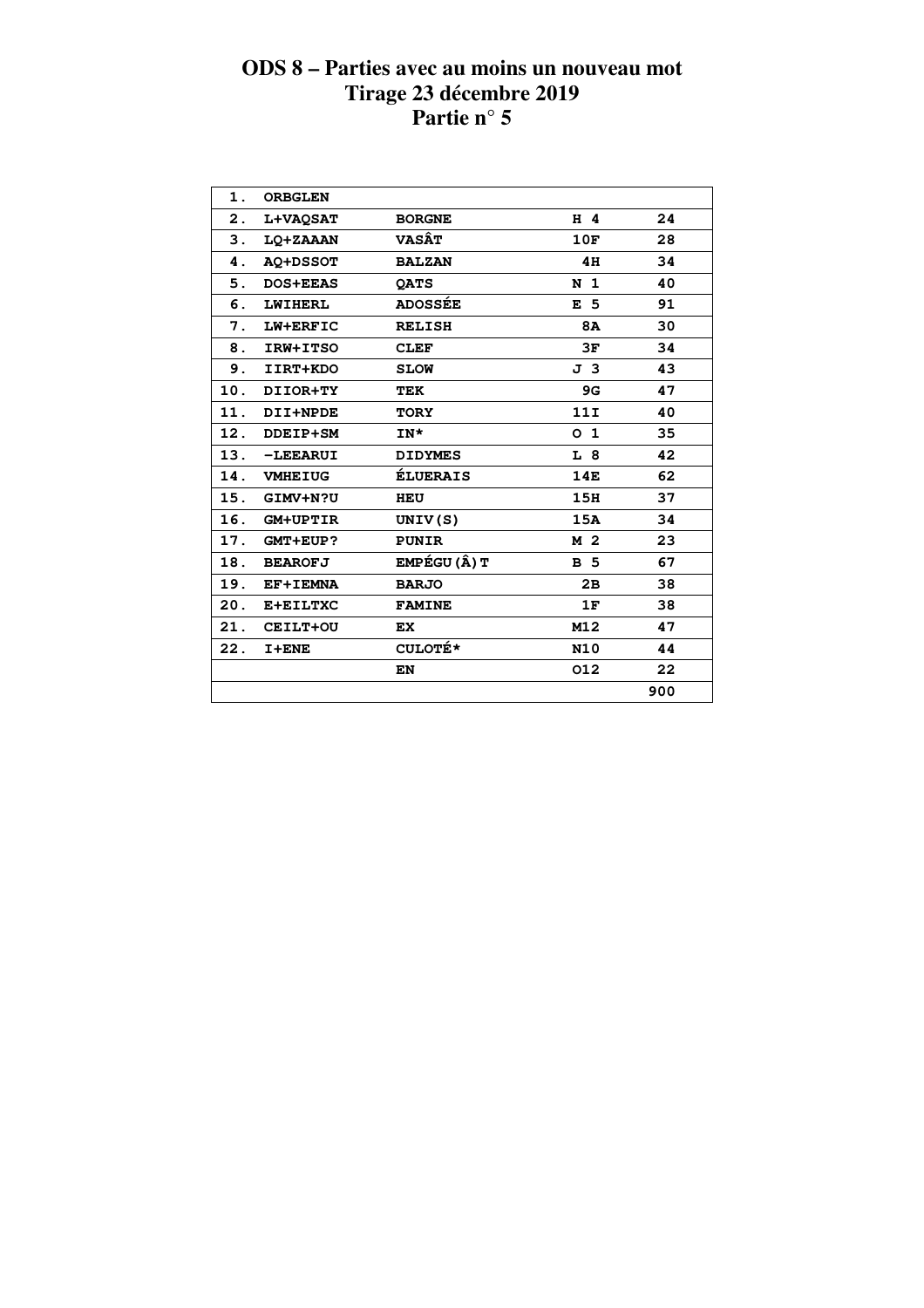| 1.             | <b>DOBENIA</b>  |                     |                |     |  |
|----------------|-----------------|---------------------|----------------|-----|--|
| $\mathbf{2}$ . | O+TPNZOI        | <b>BADINE</b>       | $H$ 4          | 24  |  |
| 3.             | NOOT+ENU        | ZIP                 | 10H            | 39  |  |
| 4.             | <b>ELESKHE</b>  | <b>BOUTONNE</b>     | 4H             | 72  |  |
| 5.             | E+LNEOAU        | <b>SHEKEL</b>       | K10            | 51  |  |
| 6.             | LOU+UTEL        | <b>AKÈNE</b>        | 13J            | 28  |  |
| 7.             | LUU+YIEL        | <b>ÉTOLE</b>        | 12K            | 20  |  |
| 8.             | ILLUU+DT        | <b>DEY</b>          | 6H             | 33  |  |
| 9.             | LLU+EJGT        | <b>DUIT</b>         | 3L             | 21  |  |
| 10.            | <b>-TAMAUFR</b> | <b>JUGÉE</b>        | $O_8$          | 39  |  |
| 11.            | U+LS?SSE        | <b>MALFRAT</b>      | 15I            | 45  |  |
|                | 12. VUCASIO     | <b>ÉLU (A) SSES</b> | 9B             | 63  |  |
|                | 13. A+IAIRNF    | <b>COUVAIS</b>      | E <sub>5</sub> | 44  |  |
|                | 14. AA+XTIDV    | FINIR               | F <sub>2</sub> | 26  |  |
|                | 15. DITV+LAM    | <b>AXA</b>          | 10A            | 65  |  |
| 16.            | <b>-EROSBUA</b> | <b>EXILÂT</b>       | <b>B</b> 9     | 30  |  |
|                | 17. W?DGVNA     | <b>BAROUFES</b>     | 2A             | 76  |  |
| 18.            | -THOOREM        | <b>DAW</b>          | 1G             | 48  |  |
|                | 19. OQRT+RGN    | <b>HEM</b>          | A13            | 28  |  |
| 20.            | NORRT+PI        | QING                | N <sub>2</sub> | 24  |  |
| 21.            | NORRT+VR        | PITE*               | O <sub>1</sub> | 27  |  |
| 22.            | ORRR+M?E        | <b>VONT</b>         | D <sub>1</sub> | 22  |  |
| 23.            | R+CELE          | BROM (U) RE         | A <sub>2</sub> | 30  |  |
|                |                 | <b>HARCELE</b>      | 13A            | 26  |  |
|                |                 |                     |                | 881 |  |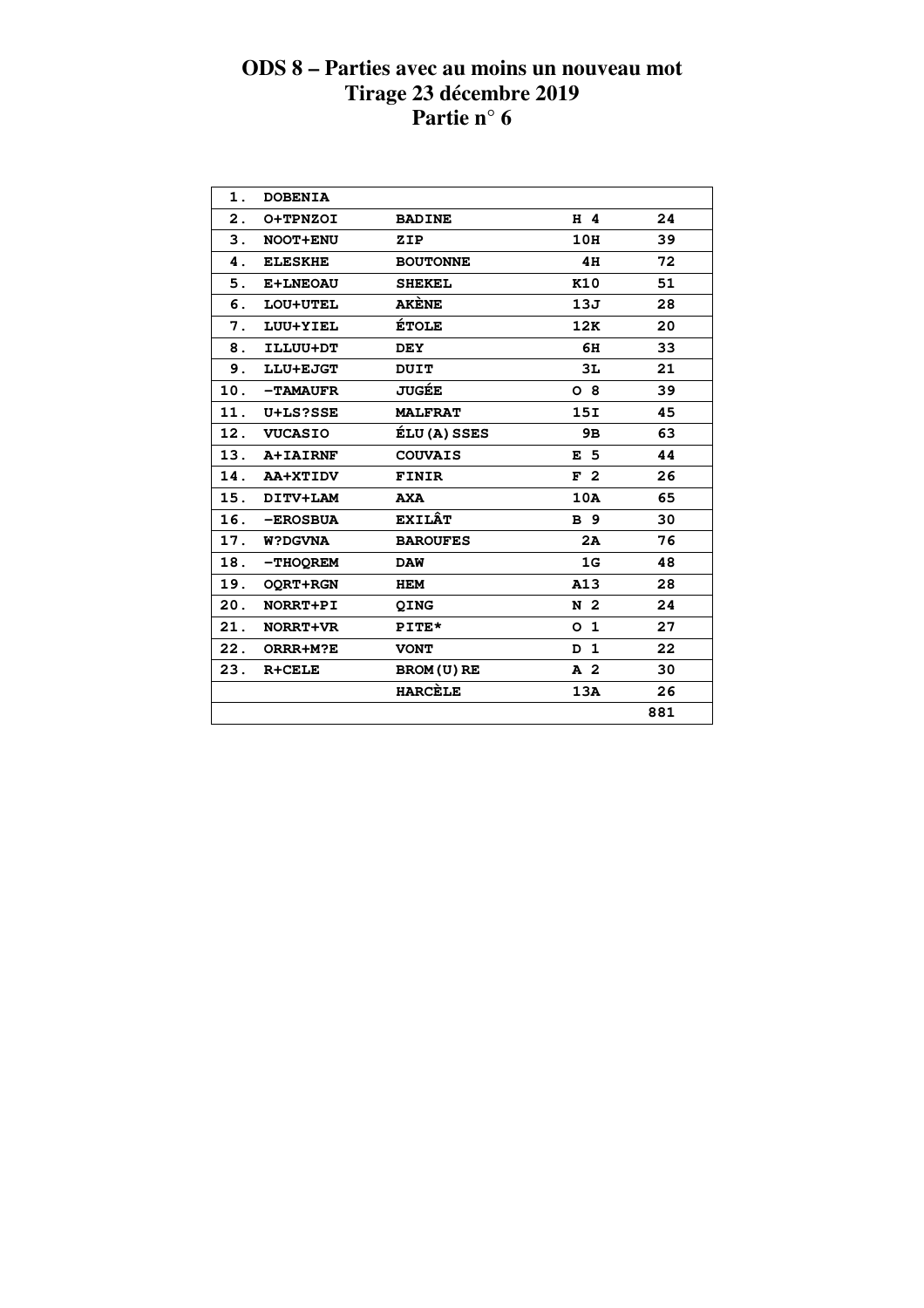| 1.  | NIUUHUI         |                 |                |     |  |
|-----|-----------------|-----------------|----------------|-----|--|
| 2.  | $-UHUIAIF$      | <b>HUN</b>      | H 6            | 12  |  |
| 3.  | FII+OOSN        | <b>HUHAU</b>    | 6F             | 21  |  |
| 4.  | IQ+FRDSI        | <b>INFOS</b>    | 5C             | 23  |  |
| 5.  | DFIRS+ED        | QI*             | 4 <sub>C</sub> | 31  |  |
| 6.  | <b>FR+JMSOU</b> | DÉDUIS          | 7Е             | 28  |  |
| 7.  | <b>FM+AXLEK</b> | <b>JOURS</b>    | 5J             | 34  |  |
| 8.  | AK+?EEYR        | <b>FLEXUM</b>   | L <sub>1</sub> | 46  |  |
| 9.  | ER+TSLIL        | $KA(B)$ $YE$    | <b>8A</b>      | 99  |  |
| 10. | <b>EPTNADA</b>  | <b>TRILLÉES</b> | 3F             | 70  |  |
| 11. | N+PIEWEA        | <b>ADAPTE</b>   | 2A             | 26  |  |
| 12. | AI+MEUIC        | <b>PAWNEE</b>   | A <sub>1</sub> | 54  |  |
| 13. | <b>U+NEGAGV</b> | <b>ÉCIMAI</b>   | 1E             | 34  |  |
| 14. | <b>EGUV+TVE</b> | <b>FANG</b>     | 1L             | 24  |  |
| 15. | <b>GV+ATTRA</b> | <b>ÉTUVE</b>    | K 7            | 25  |  |
| 16. | T+OISULO        | <b>GRAVÂT</b>   | 12J            | 31  |  |
| 17. | ILOOTU+O        | <b>DÉDUISES</b> | <b>7E</b>      | 30  |  |
| 18. | <b>OO+SEBRM</b> | <b>LOUAIT</b>   | N 9            | 16  |  |
| 19. | <b>IBRETZL</b>  | <b>OBOMBRES</b> | C <sub>7</sub> | 74  |  |
| 20. | <b>BR+NECNO</b> | <b>LISTEZ</b>   | 14A            | 70  |  |
| 21. | NNOR+EE?        | <b>BEC</b>      | $O_8$          | 27  |  |
| 22. | NNO+RA          | $(S)$ EVRE      | M10            | 26  |  |
|     |                 | <b>BORNA</b>    | 11C            | 14  |  |
|     |                 |                 |                | 815 |  |
|     |                 |                 |                |     |  |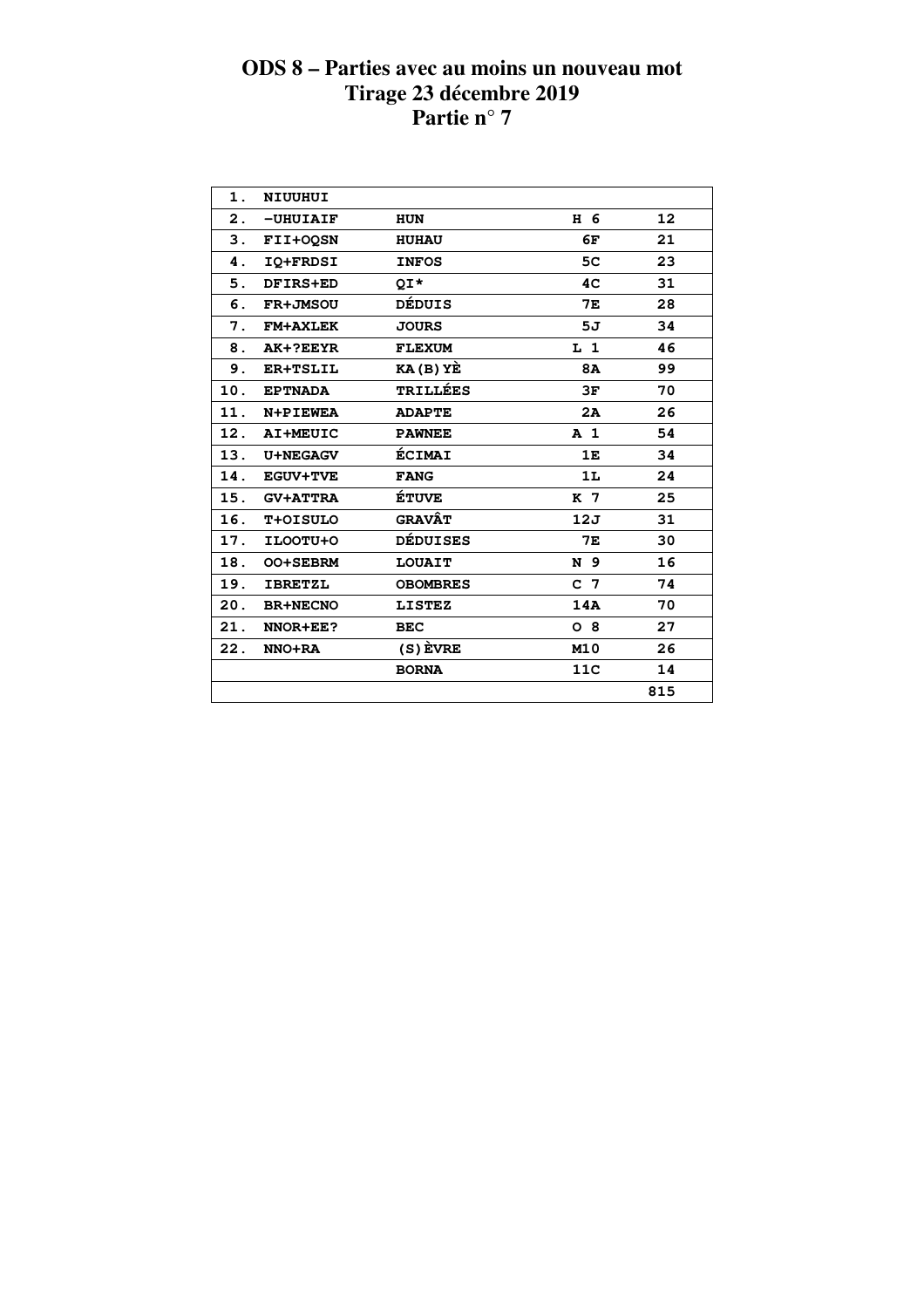| 1.             | <b>ZLRBEUE</b>  |                 |                |      |
|----------------|-----------------|-----------------|----------------|------|
| $\mathbf{2}$ . | <b>RNRABUA</b>  | <b>ZÉBRULE</b>  | H 4            | 106  |
| 3.             | -KUONCLE        | <b>RUBANERA</b> | 5C             | 70   |
| 4.             | -QATFPII        | <b>KEN</b>      | 6В             | 36   |
| 5.             | O+EEILOT        | <b>PIFAIT</b>   | K <sub>1</sub> | 44   |
| 6.             | EELOT+AO        | OI*             | J 2            | 55   |
| 7.             | OO+YDRMA        | <b>ATÈLE</b>    | $L$ 4          | 30   |
| 8.             | DMOO+DLT        | <b>EYRA</b>     | 8L             | 39   |
| 9.             | -ETRIUNE        | <b>MOUND</b>    | D <sub>3</sub> | 14   |
| 10.            | <b>IPHTOAE</b>  | UTÉRINE         | $E$ 7          | 67   |
| 11.            | <b>EGSEDIW</b>  | <b>ATROPHIE</b> | N 6            | 71   |
| 12.            | <b>I+GLXCES</b> | <b>WEDGES</b>   | 14J            | 102  |
| 13.            | CG+IE?TS        | <b>SILEX</b>    | D11            | 56   |
| 14.            | <b>G+FTHELA</b> | EXCIT(A) S      | 15C            | 51   |
| 15.            | FLT+SOUV        | <b>PHAGE</b>    | 1K             | 45   |
| 6.             | LUV+ENOL        | <b>SOFT</b>     | 11H            | 33   |
| 17.            | ELNU+ONJ        | <b>LOVE</b>     | C12            | 28   |
| 18.            | NN+NDAA?        | <b>JOUALE</b>   | F <sub>2</sub> | 35   |
| 19.            | ANN+OREM        | D (Î) NÂT       | 8A             | 27   |
| 20.            | <b>ANNOR+UU</b> | <b>ME</b>       | <b>B13</b>     | 23   |
| 21.            | <b>ARUU+CSM</b> | <b>NON</b>      | <b>2M</b>      | 16   |
| 22.            | CMRUU+IS        | <b>SA</b>       | 15N            | 27   |
| 23.            | IMRU+V          | <b>SCUD</b>     | L11            | 22   |
| 24.            | IV.             | <b>MUR</b>      | 14F            | 18   |
|                |                 | VIF             | 3I             | 13   |
|                |                 |                 |                | 1028 |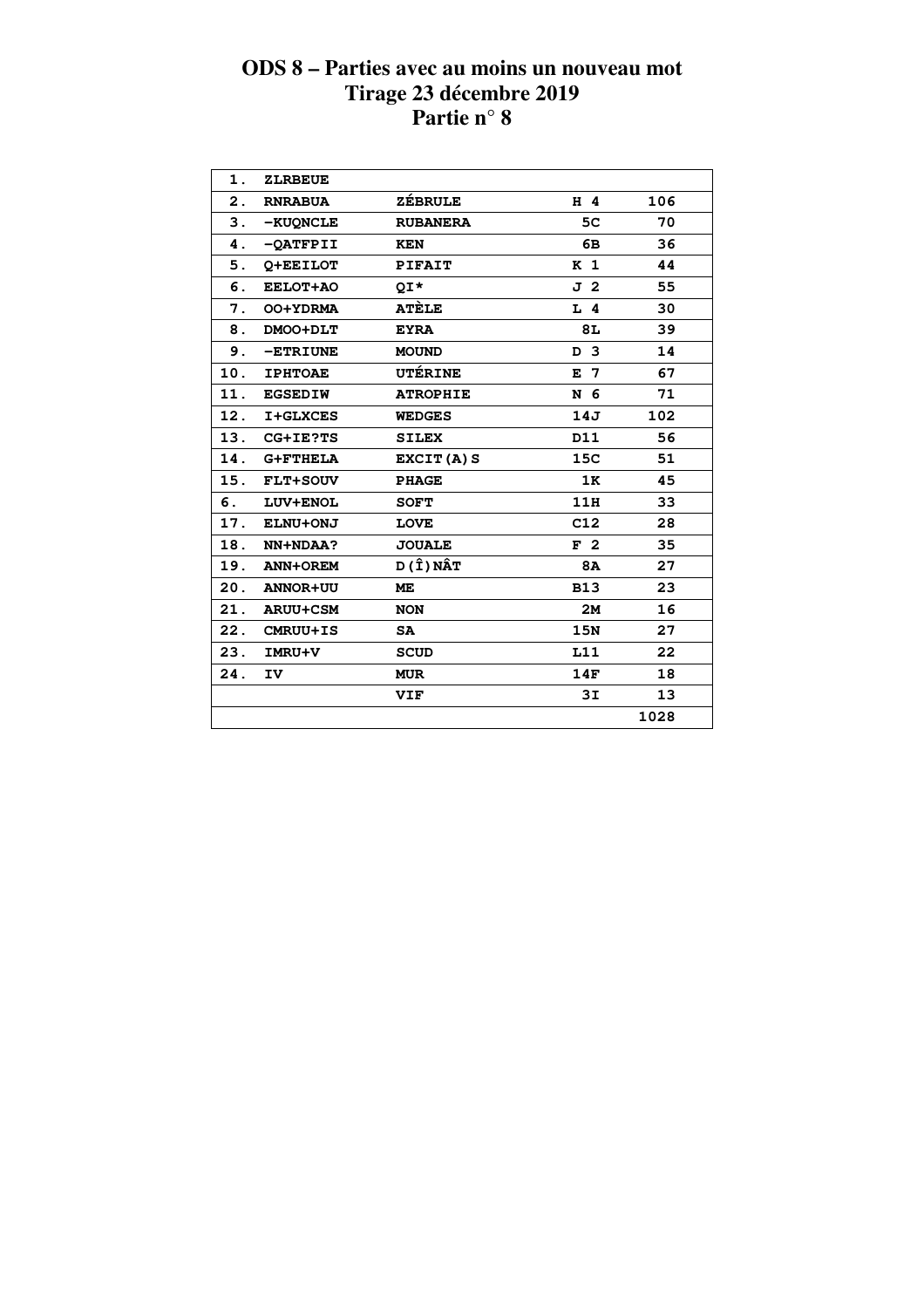| $\mathbf 1$ . | <b>MTSAIEB</b>     |                  |                |     |
|---------------|--------------------|------------------|----------------|-----|
| 2.            | <b>OROAPLV</b>     | <b>BITÂMES</b>   | H 4            | 76  |
| 3.            | <b>OPR+ECUE</b>    | <b>VOLA</b>      | G 7            | 29  |
| 4.            | -UANFNIO           | <b>OPERCULÉE</b> | <b>9A</b>      | 65  |
| 5.            | $-$ <b>XEALHIT</b> | <b>FOUINAI</b>   | 5E             | 40  |
| 6.            | <b>AT+GCGMI</b>    | HÉLIX            | 4K             | 59  |
| 7.            | -AIRYONL           | <b>COGITA</b>    | A 8            | 30  |
| 8.            | AILR+NKW           | <b>ONYX</b>      | O <sub>1</sub> | 66  |
| 9.            | LNR+ULEA           | <b>KAWI</b>      | 11D            | 52  |
| 10.           | LLU+SIEM           | <b>KAREN</b>     | D11            | 30  |
| 11.           | ELLMU+?A           | <b>COGITAIS</b>  | A 8            | 33  |
| 12.           | <b>RDETSUT</b>     | ALLUMÉE (S)      | C <sub>3</sub> | 70  |
| 13.           | -TFAASGT           | <b>TRUSTE</b>    | 2B             | 25  |
| 14.           | <b>AGT+ESHO</b>    | <b>AFATS</b>     | J 5            | 30  |
| 15.           | <b>GO+LIREE</b>    | <b>THANES*</b>   | I <sub>2</sub> | 32  |
| 16.           | <b>NDOODNM</b>     | <b>GEÔLIÈRE</b>  | 14C            | 63  |
| 17.           | DDMNO+E?           | <b>QIN</b>       | G13            | 18  |
| 18.           | N+EPINER           | DÉMOD (E)        | 1H             | 40  |
| 19.           | <b>ENPR+VEE</b>    | NIÉE*            | H12            | 30  |
| 20.           | N+ZUJDRB           | <b>VÊPRÉE</b>    | 13J            | 27  |
| 21.           | <b>DJNR+US</b>     | ZÉBU             | 012            | 75  |
|               |                    | <b>JURÉS</b>     | K10            | 34  |
|               |                    |                  |                | 924 |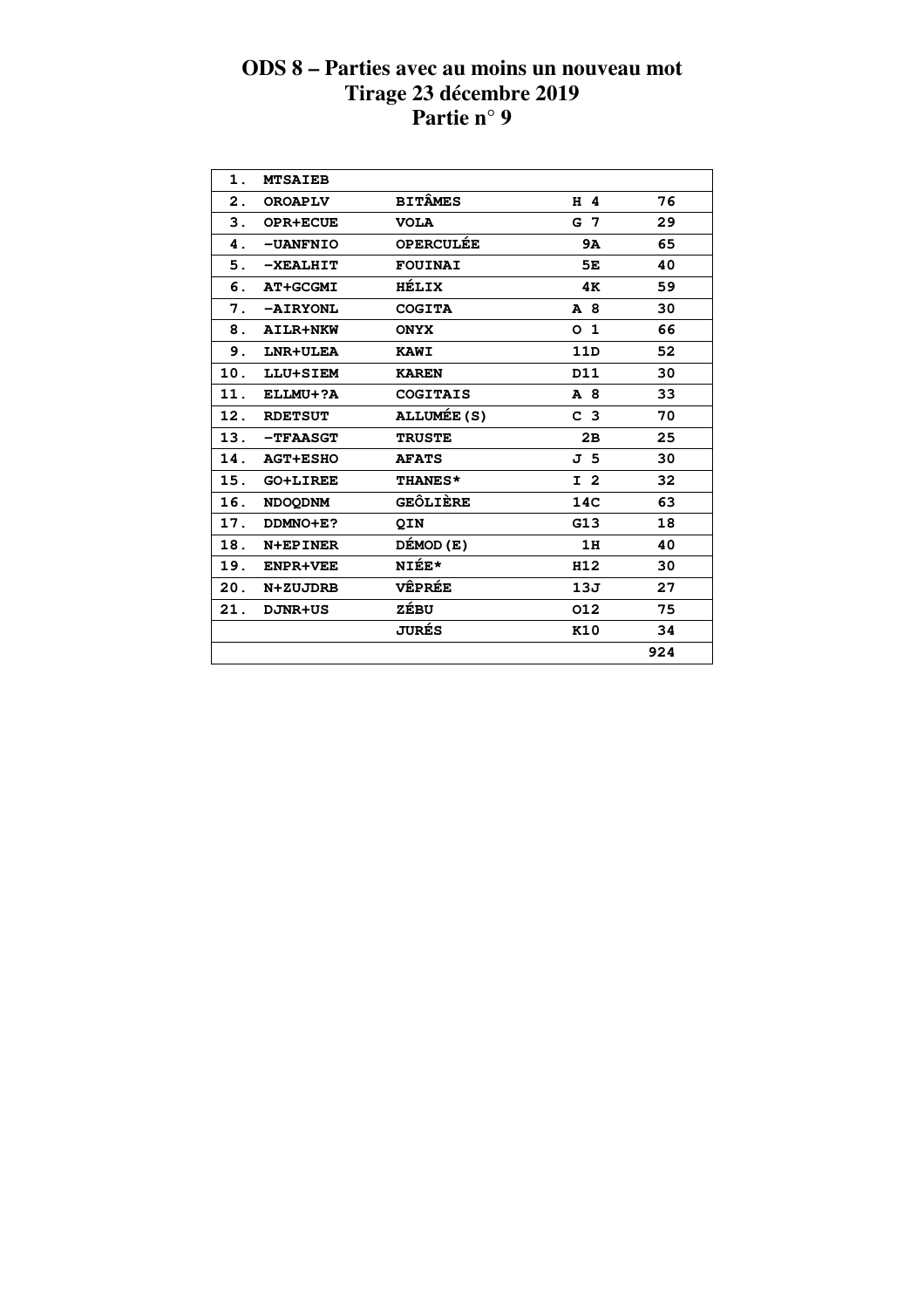| $\mathbf 1$ .             | <b>WEMOEPC</b>  |                     |                   |      |  |
|---------------------------|-----------------|---------------------|-------------------|------|--|
| $\overline{\mathbf{2}}$ . | <b>CMOP+ESL</b> | ÉWÉ                 | H 6               | 24   |  |
| З.                        | $-I$ TEEENF     | <b>CLOPES</b>       | 9C                | 27   |  |
| 4.                        | <b>OAOKHBI</b>  | <b>FEINTÉE</b>      | <b>B</b> 8        | 85   |  |
| 5.                        | <b>ABO+SASY</b> | HOKI                | A 5               | 63   |  |
| 6.                        | S+MNAAXM        | <b>ABOYAS</b>       | B <sub>1</sub>    | 47   |  |
| 7.                        | <b>AAMS+LUB</b> | <b>MANX</b>         | 1A                | 72   |  |
| 8.                        | <b>RTQSEIO</b>  | <b>SOUMBALA</b>     | 3A                | 74   |  |
| 9.                        | $-$ ODUHASE     | <b>RCSTI</b>        | A10               | 32   |  |
| 10.                       | <b>EO+EFEUR</b> | <b>SADHU</b>        | I <sub>3</sub>    | 41   |  |
| 11.                       | EEER+OJL        | OUAF*               | $\mathbf{1}$<br>н | 42   |  |
| 12.                       | -RRINEAC        | <b>JEEP</b>         | F 6               | 29   |  |
| 13.                       | <b>QUTNE?T</b>  | <b>CORNERAI</b>     | -8<br>E           | 74   |  |
| 14.                       | <b>IDNMANT</b>  | <b>QUINTET(S)</b>   | 15C               | 95   |  |
| 15.                       | <b>LAILIGT</b>  | <b>MENDIANT</b>     | 12D               | 72   |  |
| 16.                       | <b>G+EEUEPR</b> | <b>FAILLAIT</b>     | 4H                | 24   |  |
| 17.                       | <b>E+EGVURR</b> | <b>PÉGUER</b>       | L 8               | 46   |  |
| 18.                       | GRU+?ZAO        | RÊVE                | 14H               | 31   |  |
| 19.                       | <b>SVILD</b>    | <b>OUTRAG (E) Z</b> | 0 <sub>2</sub>    | 101  |  |
|                           |                 | <b>SIL</b>          | M12               | 22   |  |
|                           |                 |                     |                   | 1001 |  |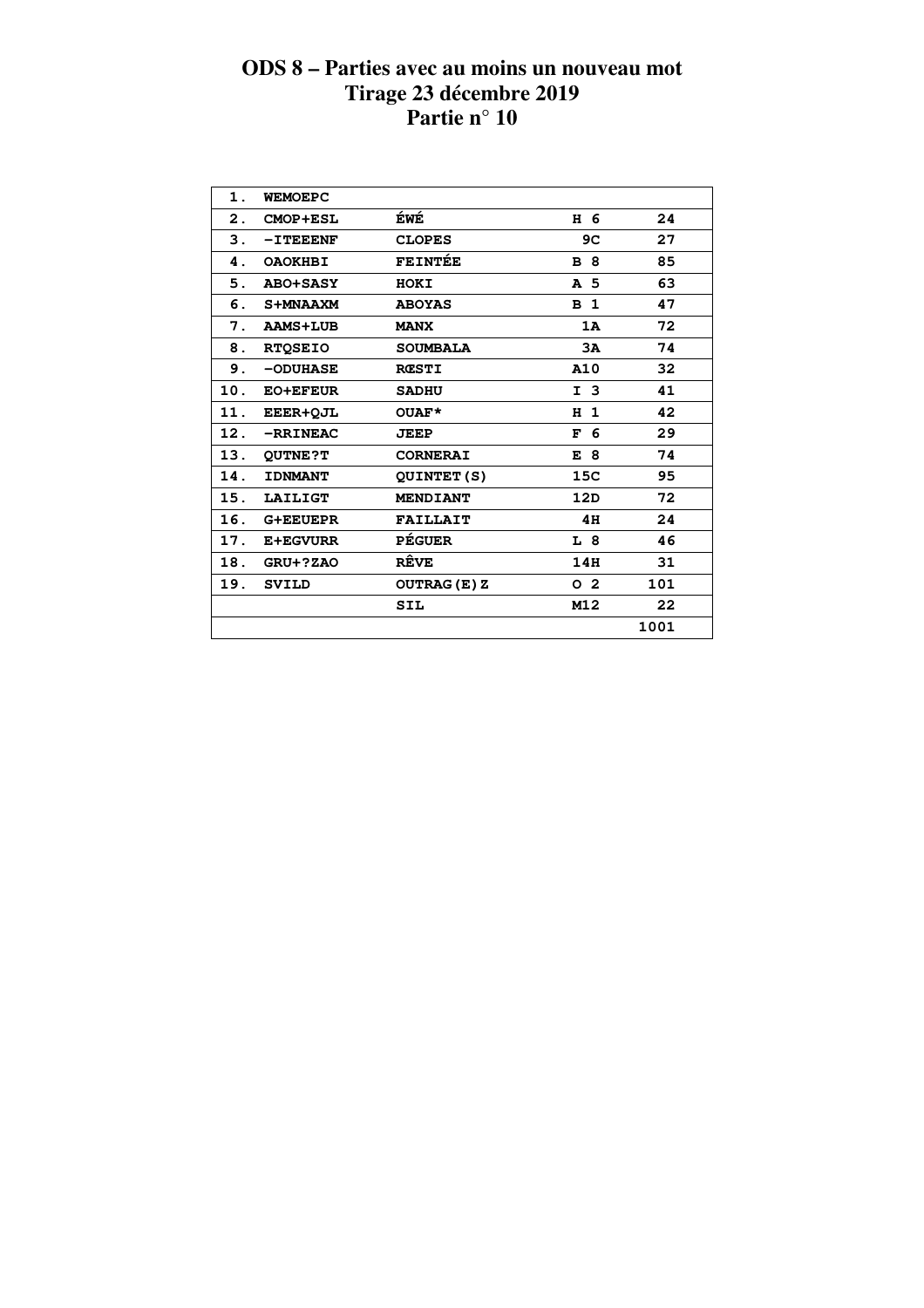| 1.  | -GESKYRI        |                     |                |      |
|-----|-----------------|---------------------|----------------|------|
| 2.  | <b>G+EWICTA</b> | KYRIÉS*             | H 4            | 68   |
| 3.  | ACGW+RA?        | YÉTI                | 5H             | 26   |
| 4.  | <b>ACGR+NEO</b> | <b>WA(L) KYRIES</b> | H <sub>1</sub> | 105  |
| 5.  | <b>SDUNIBE</b>  | <b>CORNAGE</b>      | G 8            | 70   |
| 6.  | NU+EQMNR        | <b>BIDES</b>        | L <sub>1</sub> | 36   |
| 7.  | MNR+?ATE        | <b>QUINE</b>        | 2σ             | 56   |
| 8.  | <b>FASAORL</b>  | TERM(I)NA           | O <sub>1</sub> | 90   |
| 9.  | -AUOMEDE        | <b>RAFALONS</b>     | 11A            | 72   |
| 10. | <b>O+XSUTEI</b> | <b>DEMEURA</b>      | A 6            | 30   |
| 11. | <b>OU+EICRS</b> | <b>EXITS</b>        | 8K             | 96   |
| 12. | <b>FRDEVVI</b>  | <b>COURSIE</b>      | 15C            | 91   |
| 13. | $-DAHZUOP$      | <b>VIVRE</b>        | B <sub>2</sub> | 31   |
| 14. | <b>DUZ+INLT</b> | <b>HOPAK</b>        | 4D             | 38   |
| 15. | DIN+ELAI        | LUTZ                | J12            | 34   |
| 16. | <b>DN+AMOFU</b> | <b>EXILAI</b>       | L 7            | 30   |
| 17. | MNU+OLTU        | <b>FADO</b>         | <b>K11</b>     | 34   |
| 18. | LMU+JNNP        | <b>TAUON</b>        | <b>B10</b>     | 20   |
| 19. | LNN+EGSL        | JUMP*               | C <sub>6</sub> | 29   |
| 20. | LLN+THEB        | <b>SONGE</b>        | 13A            | 22   |
| 21. | <b>BLNT+E</b>   | <b>HILE</b>         | M 7            | 26   |
|     |                 | <b>BEN</b>          | C <sub>1</sub> | 19   |
|     |                 |                     |                | 1023 |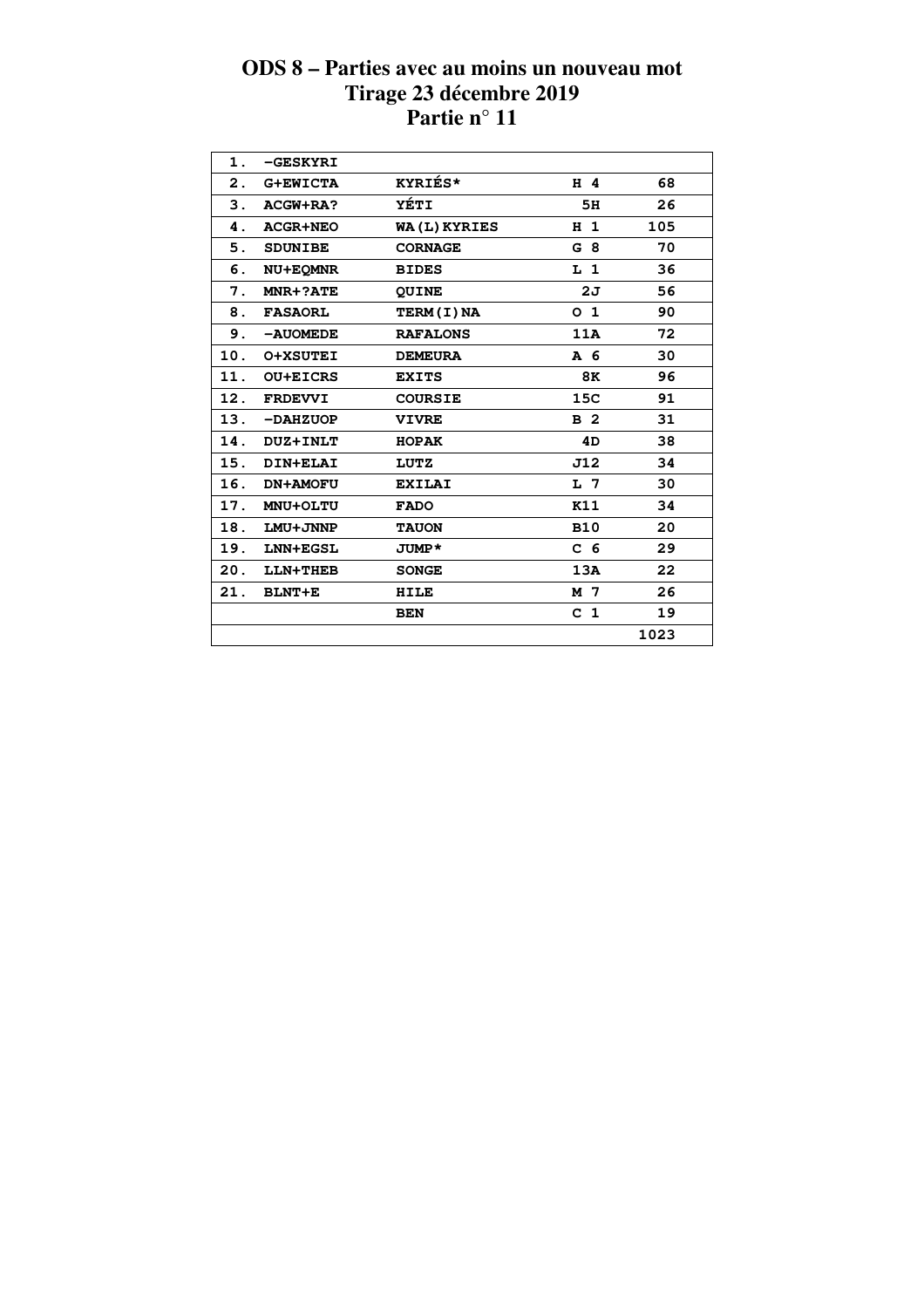| 1.  | <b>AINLAIK</b>  |                 |                |     |
|-----|-----------------|-----------------|----------------|-----|
| 2.  | <b>AN+DNEGI</b> | LIKAI*          | H 4            | 30  |
| З.  | <b>FU?HOAE</b>  | <b>NIDANGE</b>  | G 8            | 64  |
| 4.  | AF+LE?EJ        | HOU(S)E         | 15D            | 42  |
| 5.  | <b>J+MRLTAE</b> | A(F)FILÉE       | 5E             | 36  |
| 6.  | <b>MR+ESIVA</b> | <b>TJÄLE</b>    | 4J             | 35  |
| 7.  | <b>MEEMPES</b>  | <b>GIVRÂMES</b> | 13G            | 84  |
| 8.  | <b>P+LTEGOS</b> | SÉMÈME          | O <sub>4</sub> | 41  |
| 9.  | <b>GOST+UIX</b> | PELÉ            | 14F            | 30  |
| 10. | <b>GOSTU+UA</b> | XI              | 14M            | 37  |
| 11. | <b>GUU+NTOS</b> | <b>TOSA</b>     | 15L            | 30  |
| 12. | <b>GN+AOOEU</b> | QUITUS*         | 9E             | 29  |
| 13. | GOO+RBUA        | <b>QUENA</b>    | E 9            | 24  |
| 14. | AO+HCEVO        | <b>BRUGNON</b>  | 12A            | 26  |
| 15. | <b>OO+ADLIE</b> | <b>VARECH</b>   | <b>B10</b>     | 44  |
| 16. | ADEOO+CE        | KIL             | 6H             | 21  |
| 17. | <b>OO+RDNPT</b> | <b>ESCADRE</b>  | J 8            | 27  |
| 18. | DT+TIROZ        | <b>OPÉRON</b>   | N <sub>2</sub> | 29  |
| 19. | IRTT+NNU        | <b>DZO</b>      | N 9            | 36  |
| 20. | INNRTU+B        | <b>JET</b>      | K <sub>4</sub> | 23  |
| 21. | <b>NN+ISTSR</b> | <b>BRUIT</b>    | 4A             | 22  |
| 22. | NN+RWEFY        | <b>RASSIT</b>   | L <sub>3</sub> | 31  |
|     |                 | <b>FERRY</b>    | B <sub>2</sub> | 74  |
|     |                 |                 |                | 815 |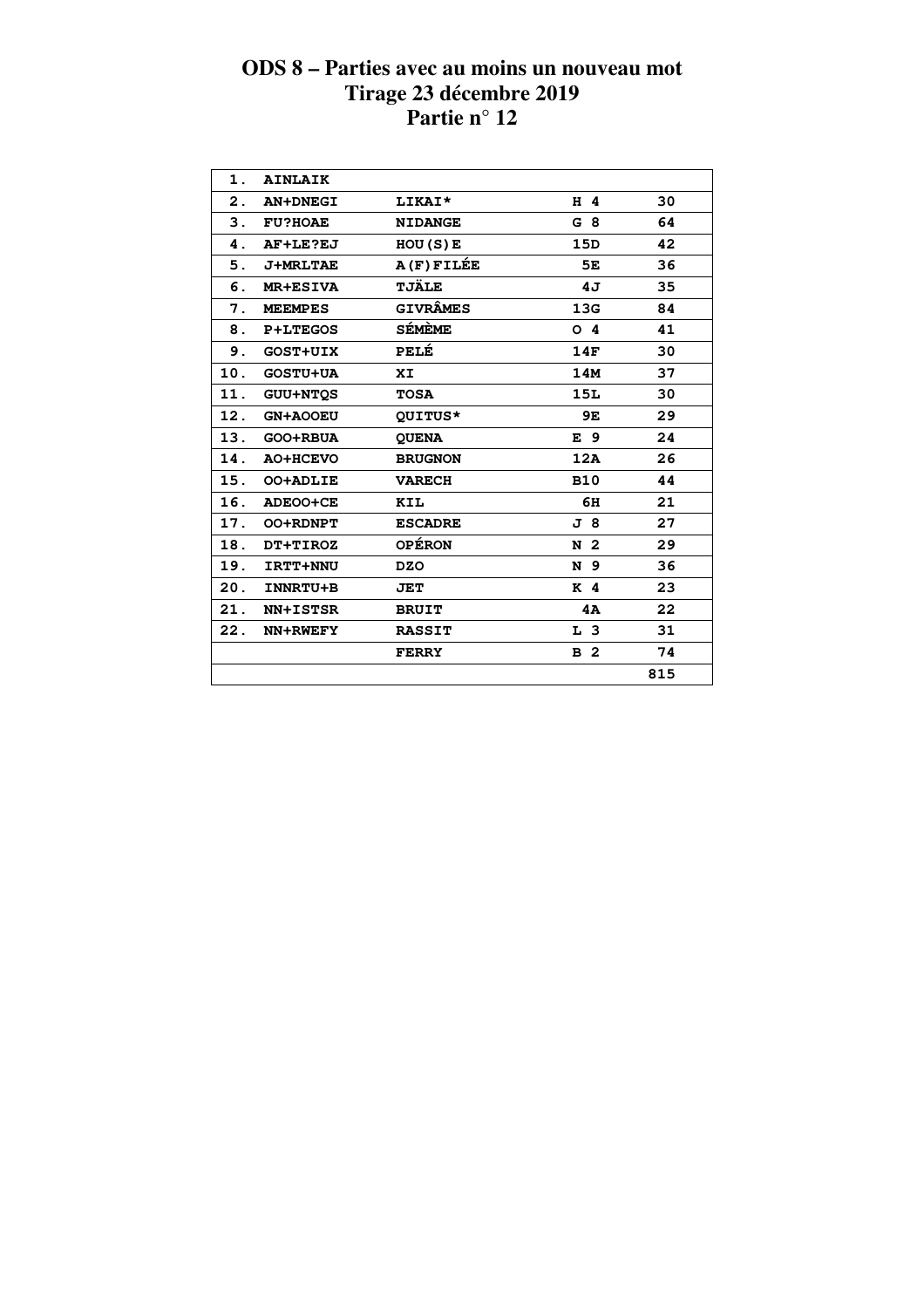| 1.             | -WIEAAEN        |                     |                |     |
|----------------|-----------------|---------------------|----------------|-----|
| $\mathbf{2}$ . | <b>AEE+EPGC</b> | <b>IWAN</b>         | H 5            | 26  |
| 3.             | E+NEDHIR        | <b>CÉPAGE</b>       | G 7            | 26  |
| 4.             | <b>NLEUOUB</b>  | <b>ENHARDIE</b>     | 10D            | 72  |
| 5.             | <b>NU+ARITA</b> | <b>ROUBLE</b>       | H10            | 33  |
| 6.             | <b>AXAYM?D</b>  | <b>AURAIENT</b>     | K 5            | 82  |
| 7.             | X+OBANFU        | MA(Y) DAY           | L <sub>3</sub> | 79  |
| 8.             | <b>FNU+TMES</b> | <b>BOXA</b>         | 11B            | 45  |
| 9.             | <b>FTU+KIEE</b> | <b>MAYENS</b>       | 8J             | 48  |
| 10.            | <b>FU+CEOHL</b> | <b>KETMIE</b>       | 3I             | 52  |
| 11.            | $-L?TOELS$      | ÉCO                 | 12B            | 42  |
| 12.            | <b>-TENGRIU</b> | <b>TO (U) SELLE</b> | 15A            | 74  |
| 13.            | <b>T+ALFUEE</b> | <b>LIGNEUR</b>      | 14H            | 24  |
| 14.            | <b>EF+PDFLI</b> | <b>AUTEL</b>        | 15K            | 27  |
| 15.            | <b>FP+UEOSS</b> | FIELD*              | 4D             | 39  |
| 16.            | OP+IEVOA        | <b>FESSU</b>        | 0 <sub>1</sub> | 44  |
| 17.            | AIOOP+RI        | VÉ                  | 2J             | 28  |
| 18.            | OO+UVOMH        | <b>RIPAI</b>        | 1F             | 27  |
| 19.            | MOOV+TST        | HOU                 | 13L            | 27  |
| 20.            | <b>MOOTT+RS</b> | VS.                 | 6N             | 22  |
| 21.            | MORTT+ZR        | QIS*                | E <sub>3</sub> | 20  |
|                |                 | <b>ZÉRO</b>         | M 7            | 46  |
|                |                 |                     |                | 883 |
|                |                 |                     |                |     |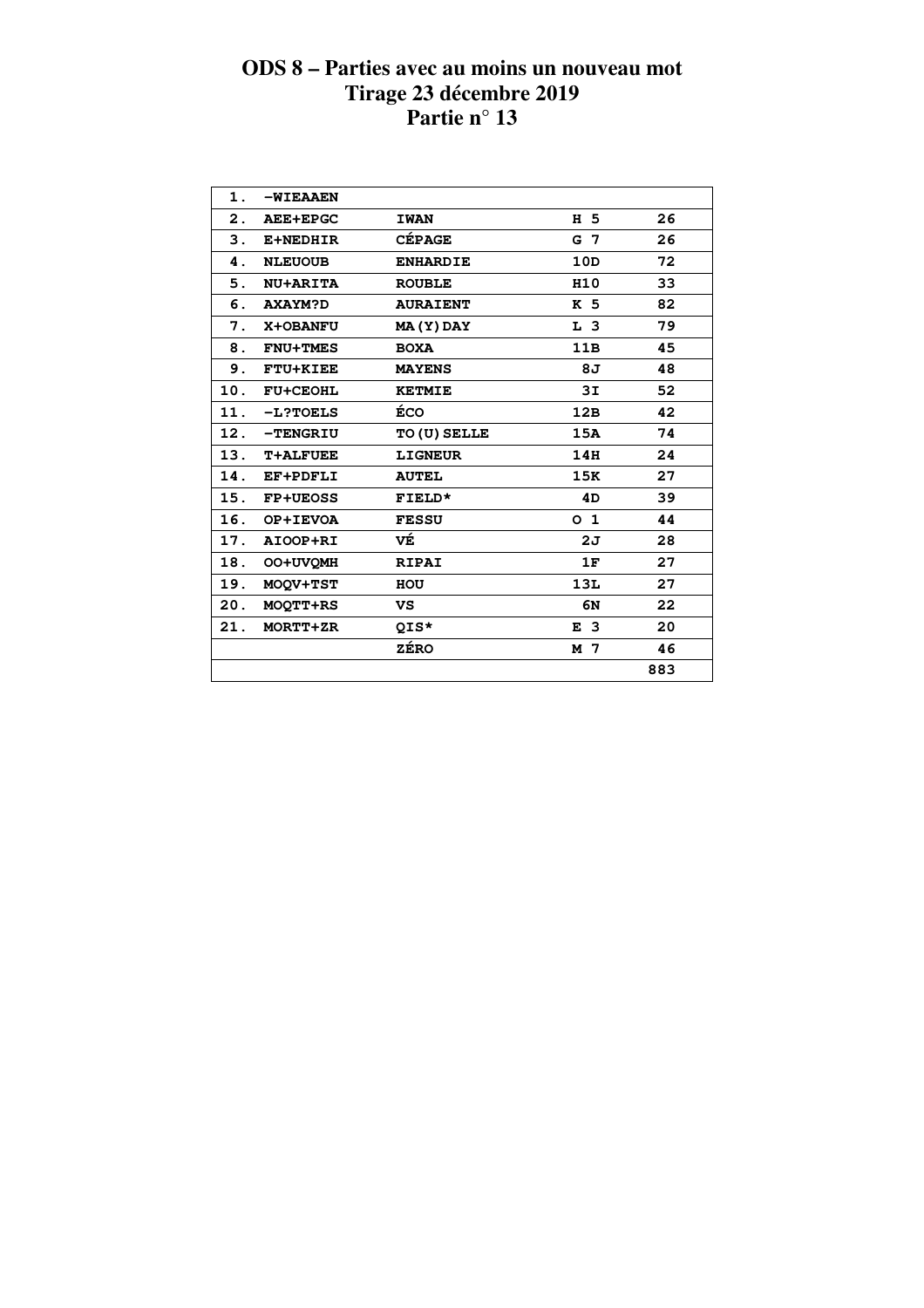| 1.             | <b>ENEZMDA</b>  |                 |                |     |  |
|----------------|-----------------|-----------------|----------------|-----|--|
| $\mathbf{2}$ . | <b>PLYENAD</b>  | <b>AMENDEZ</b>  | H 6            | 106 |  |
| 3.             | DLN+ATIA        | <b>PAYEZ</b>    | 12D            | 50  |  |
| 4.             | <b>-VTEOKRE</b> | <b>DÉLAINÂT</b> | 11G            | 71  |  |
| 5.             | <b>EV+GFAMS</b> | <b>KOTER</b>    | 5D             | 47  |  |
| 6.             | GMV+EU?R        | <b>FAKES*</b>   | D <sub>3</sub> | 34  |  |
| 7.             | <b>GR+FEAAB</b> | $M(A)$ UVE      | 10J            | 33  |  |
| 8.             | -UILMIVS        | <b>BAFFERA</b>  | 3A             | 32  |  |
| 9.             | IILM+PIE        | <b>VUS</b>      | H <sub>1</sub> | 34  |  |
| 10.            | IIM+AISO        | <b>PIBLE</b>    | A <sub>1</sub> | 30  |  |
| 11.            | IIMO+SBJ        | <b>KOTERAIS</b> | 5D             | 34  |  |
| 12.            | <b>IIM+RRTT</b> | <b>JOBS</b>     | 0 <sub>7</sub> | 48  |  |
| 13.            | MRT+ONOQ        | <b>RIVAIT</b>   | M 8            | 20  |  |
| 14.            | <b>MNOOR+OS</b> | <b>OAT</b>      | E11            | 20  |  |
| 15.            | OR+EE?RW        | <b>MONOS</b>    | 14A            | 23  |  |
| 16.            | ORR+NUIH        | TWEE (T)        | F <sub>5</sub> | 33  |  |
| 17.            | <b>HOR+XECL</b> | <b>UNIR</b>     | 15A            | 31  |  |
| 18.            | <b>ELR+TEIU</b> | <b>CHOIX</b>    | J 2            | 45  |  |
| 19.            | EILTU+LL        | <b>REPAYEZ</b>  | 12B            | 27  |  |
| 20.            | LL+CDUIG        | <b>LAITUE</b>   | B <sub>2</sub> | 24  |  |
| 21.            | <b>GLL+HEON</b> | <b>DOUCI</b>    | 4I             | 21  |  |
| 22.            | <b>GN+EUTSN</b> | <b>HELLO</b>    | A 7            | 29  |  |
| 23.            | <b>NNTU+AER</b> | <b>AGES*</b>    | 4D             | 27  |  |
|                |                 | <b>TUNERA</b>   | N <sub>1</sub> | 25  |  |
|                |                 |                 |                | 844 |  |
|                |                 |                 |                |     |  |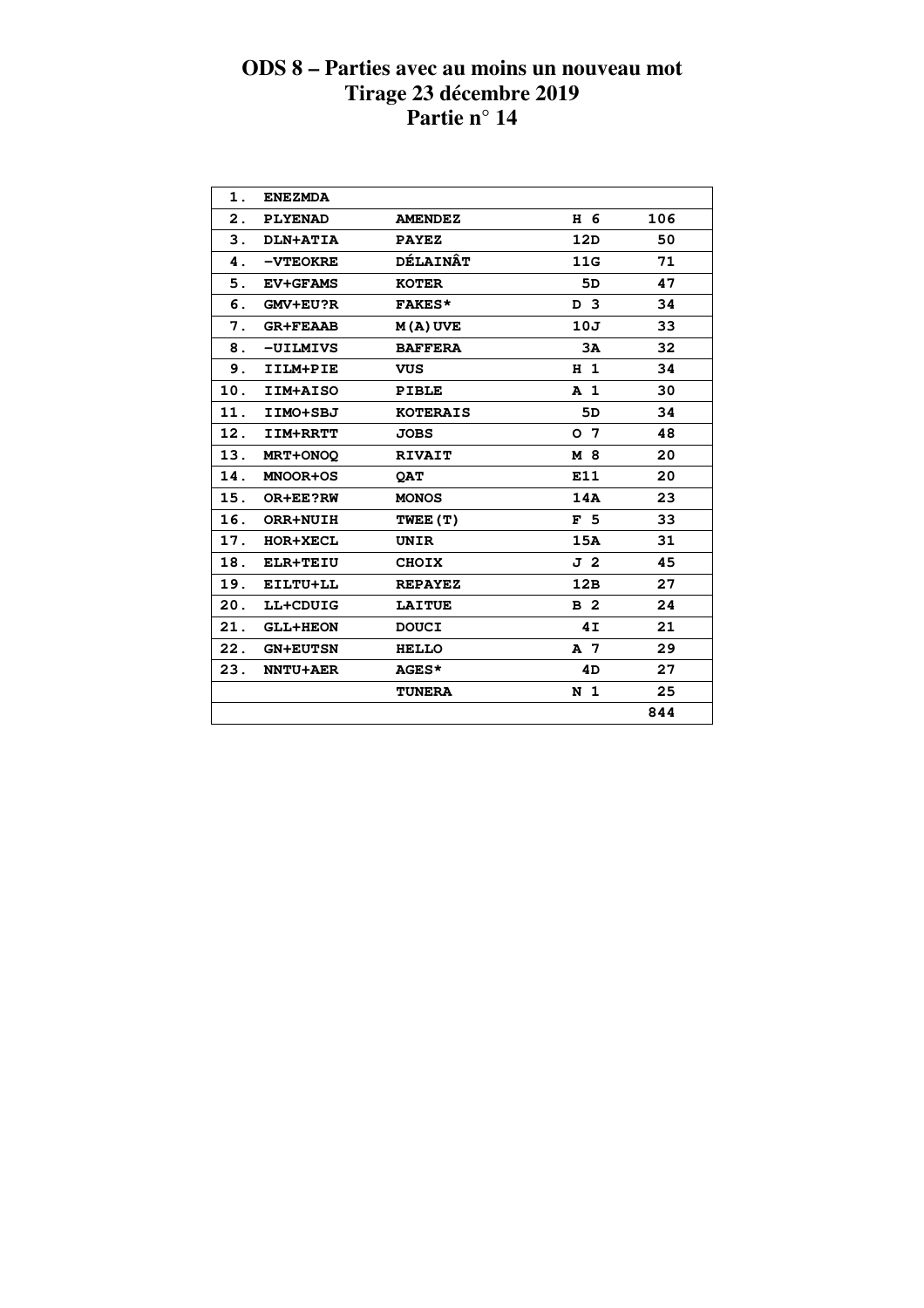| 1.  | <b>FPUURGA</b>  |                  |                |      |
|-----|-----------------|------------------|----------------|------|
| 2.  | -IWABAPN        | <b>FUGUA</b>     | H 4            | 26   |
| 3.  | <b>ABIN+CHR</b> | WAP              | G 7            | 50   |
| 4.  | <b>EDEAISZ</b>  | <b>BRUNCHAI</b>  | 5F             | 80   |
| 5.  | <b>EEORORM</b>  | <b>DÉSAPIEZ</b>  | 9C             | 83   |
| 6.  | <b>TNEEIVE</b>  | <b>MORDORÉE</b>  | C <sub>6</sub> | 72   |
| 7.  | <b>I+DNESDN</b> | <b>VENTÉE</b>    | N 2            | 38   |
| 8.  | <b>ORILSOL</b>  | <b>DANDINES</b>  | $L$ 4          | 72   |
| 9.  | LLOR+CUY        | QIS*             | 14A            | 31   |
| 10. | CO+EAOIT        | <b>RULLY</b>     | K10            | 34   |
| 11. | EOT+JTEL        | <b>AIRCO</b>     | <b>8A</b>      | 39   |
| 12. | ELTT+I?T        | <b>JOIE</b>      | M 3            | 47   |
| 13. | <b>SALESUM</b>  | T(O) ILETTA      | A <sub>1</sub> | 74   |
| 14. | E?NEVOI         | <b>MALUSSE*</b>  | 15F            | 92   |
| 15. | <b>EAEBULH</b>  | I (N) NOVÉE      | 1H             | 99   |
| 16. | <b>EU+XSAGT</b> | <b>HÂBLE</b>     | 0 <sub>7</sub> | 35   |
| 17. | <b>EGX+NTFK</b> | <b>SAUT</b>      | 0 <sub>1</sub> | 66   |
| 18. | $-$ ORFINRT     | EX.              | D11            | 46   |
| 19. | NORRT+UK        | $IF*$            | 15A            | 47   |
| 20. | <b>KRU+GMPA</b> | <b>HÂBLERONT</b> | o 7            | 45   |
| 21. | <b>AGMR</b>     | <b>PUCK</b>      | J 3            | 37   |
|     |                 | <b>RAY</b>       | 14I            | 20   |
|     |                 |                  |                | 1133 |
|     |                 |                  |                |      |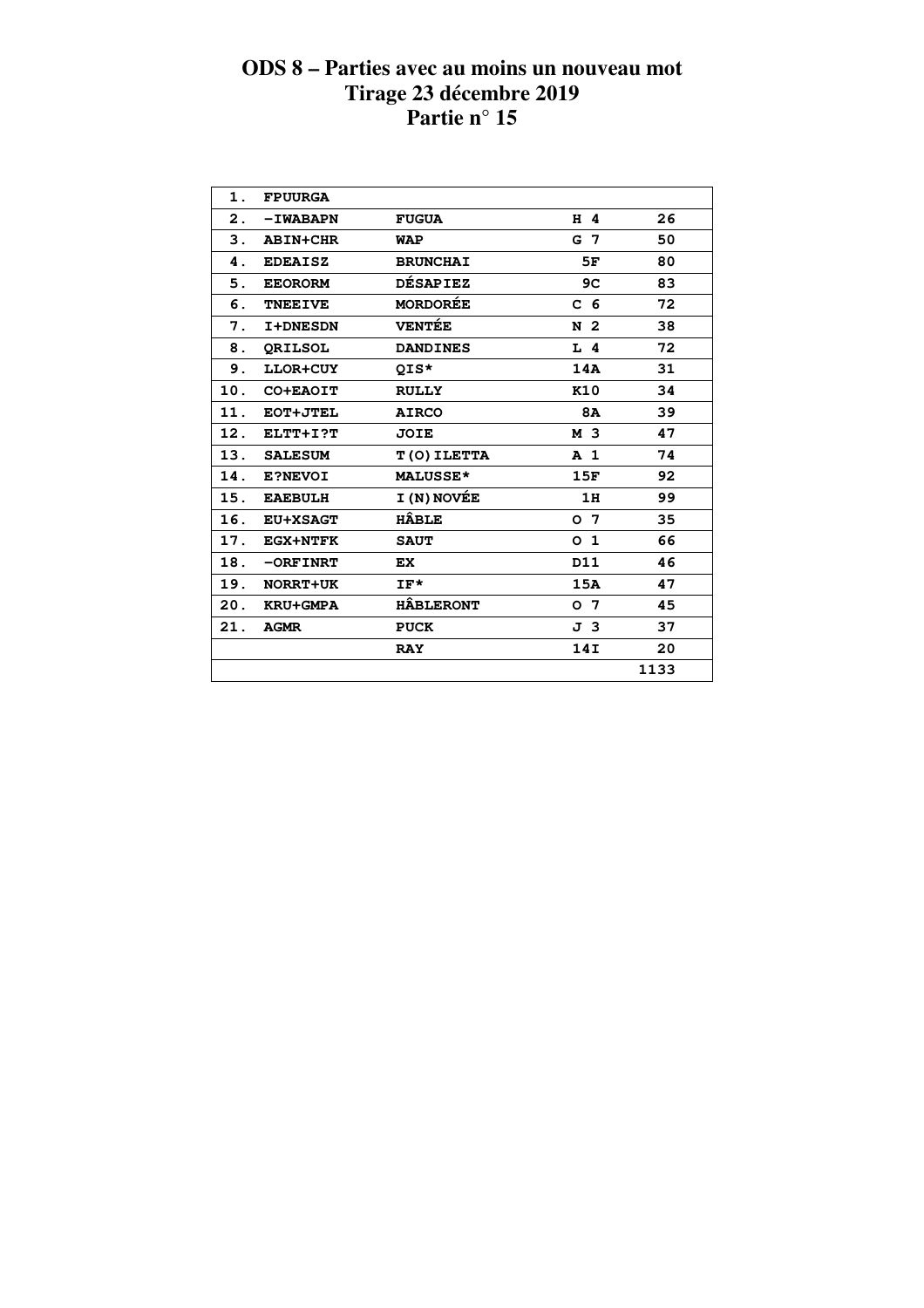| 1.  | <b>RAONEOI</b>  |                 |                |     |
|-----|-----------------|-----------------|----------------|-----|
| 2.  | <b>O+EFEROE</b> | <b>NOIERA</b>   | H 3            | 14  |
| 3.  | OO+SLITA        | FÉRIÉE          | 5Е             | 18  |
| 4.  | -CMUOTEV        | <b>FOLIOTAS</b> | E <sub>5</sub> | 72  |
| 5.  | <b>EMT+RVOH</b> | <b>COUVI</b>    | 8A             | 42  |
| 6.  | <b>AARRGNZ</b>  | <b>VERMOUTH</b> | C <sub>3</sub> | 84  |
| 7.  | <b>ANR+TEIA</b> | <b>GAREZ</b>    | J 2            | 39  |
| 8.  | <b>PULTBAT</b>  | <b>CANERAIT</b> | A 8            | 83  |
| 9.  | -BATIDUN        | <b>PUÂT</b>     | D 1            | 27  |
| 10. | <b>BU+EMLTM</b> | <b>PANDIT</b>   | 1D             | 27  |
| 11. | <b>MTU+NRAD</b> | <b>BLÊME</b>    | F <sub>3</sub> | 21  |
| 12. | <b>RT+EDAIU</b> | <b>MUNDA</b>    | D11            | 23  |
| 13. | <b>LISLSEU</b>  | <b>AUDITERA</b> | 8H             | 80  |
| 14. | ILLU+EWE        | <b>SES</b>      | K <sub>3</sub> | 30  |
| 15. | ILU+ICFY        | <b>AWÉLÉ</b>    | 15D            | 42  |
| 16. | FIUY+G?H        | <b>CIL</b>      | 14F            | 25  |
| 17. | <b>FHU+IEQE</b> | $GIR(L)$ $Y*$   | N 6            | 38  |
| 18. | <b>EEU+UPNE</b> | FIQH            | 13G            | 42  |
| 19. | <b>U+NSXJSE</b> | <b>EUPNÉE</b>   | 14J            | 27  |
| 20. | -JONBSSL        | <b>EUX</b>      | 15M            | 73  |
| 21. | LNS+?SK         | JOBS*           | 11K            | 41  |
|     |                 | SMA(C)KS        | 11C            | 31  |
|     |                 |                 |                | 879 |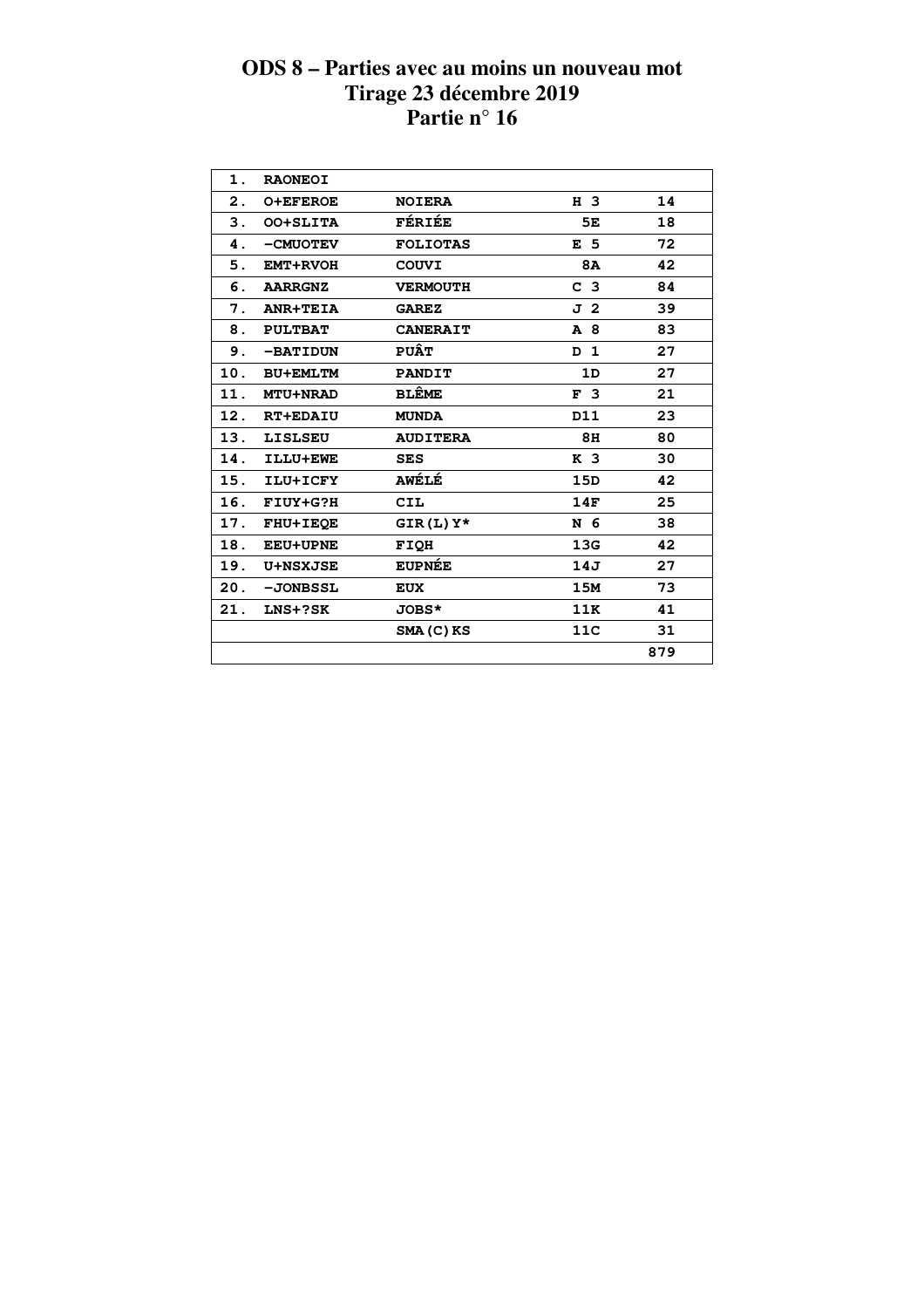| 1.  | <b>RRSCAHE</b>  |                     |                |      |  |
|-----|-----------------|---------------------|----------------|------|--|
| 2.  | -AOT?FNE        | <b>CHERRAS</b>      | H 3            | 82   |  |
| 3.  | ?TUOEOL         | <b>E (N) FONÇÂT</b> | 3 <sub>C</sub> | 78   |  |
| 4.  | <b>EUSNZUU</b>  | (R) OULOTÉ*         | <b>B</b> 3     | 70   |  |
| 5.  | -YUUPICJ        | ZENS*               | 10B            | 69   |  |
| 6.  | CPUY+MAV        | JOUI                | 4A             | 42   |  |
| 7.  | <b>ACMV+KBA</b> | YOUP                | F <sub>2</sub> | 35   |  |
| 8.  | <b>ABMV+INT</b> | <b>TACK</b>         | J <sub>3</sub> | 35   |  |
| 9.  | -DEGSIEQ        | <b>NIÂT</b>         | K 4            | 29   |  |
| 10. | EGIQS+EU        | <b>DÉCHERRAS</b>    | H <sub>1</sub> | 45   |  |
| 11. | <b>AATNTLV</b>  | GÉNIQUES            | D 8            | 88   |  |
| 12. | <b>SAIUMUV</b>  | <b>TAVELANT</b>     | 14A            | 76   |  |
| 13. | <b>IMSU+AER</b> | <b>VATU</b>         | H12            | 33   |  |
| 14. | <b>MBMLEEE</b>  | <b>DÉMURAIS*</b>    | 1H             | 83   |  |
| 15. | -DIFERIN        | <b>EMBLEME</b>      | L <sub>7</sub> | 78   |  |
| 16. | IN+RGTHI        | REDIF*              | M 3            | 36   |  |
| 17. | <b>ENXERSA</b>  | <b>SHIRTING</b>     | O <sub>1</sub> | 89   |  |
| 18. | <b>AN+LEDOS</b> | <b>SEXER</b>        | M11            | 55   |  |
| 19. | ALN+PLIW        | <b>DOSÉE</b>        | 14J            | 32   |  |
| 20. | ILNP+OBO        | <b>WALÉS</b>        | 11I            | 28   |  |
| 21. | <b>ILNP</b>     | BOTO*               | A12            | 27   |  |
|     |                 | PLI                 | 6D             | 25   |  |
|     |                 |                     |                | 1135 |  |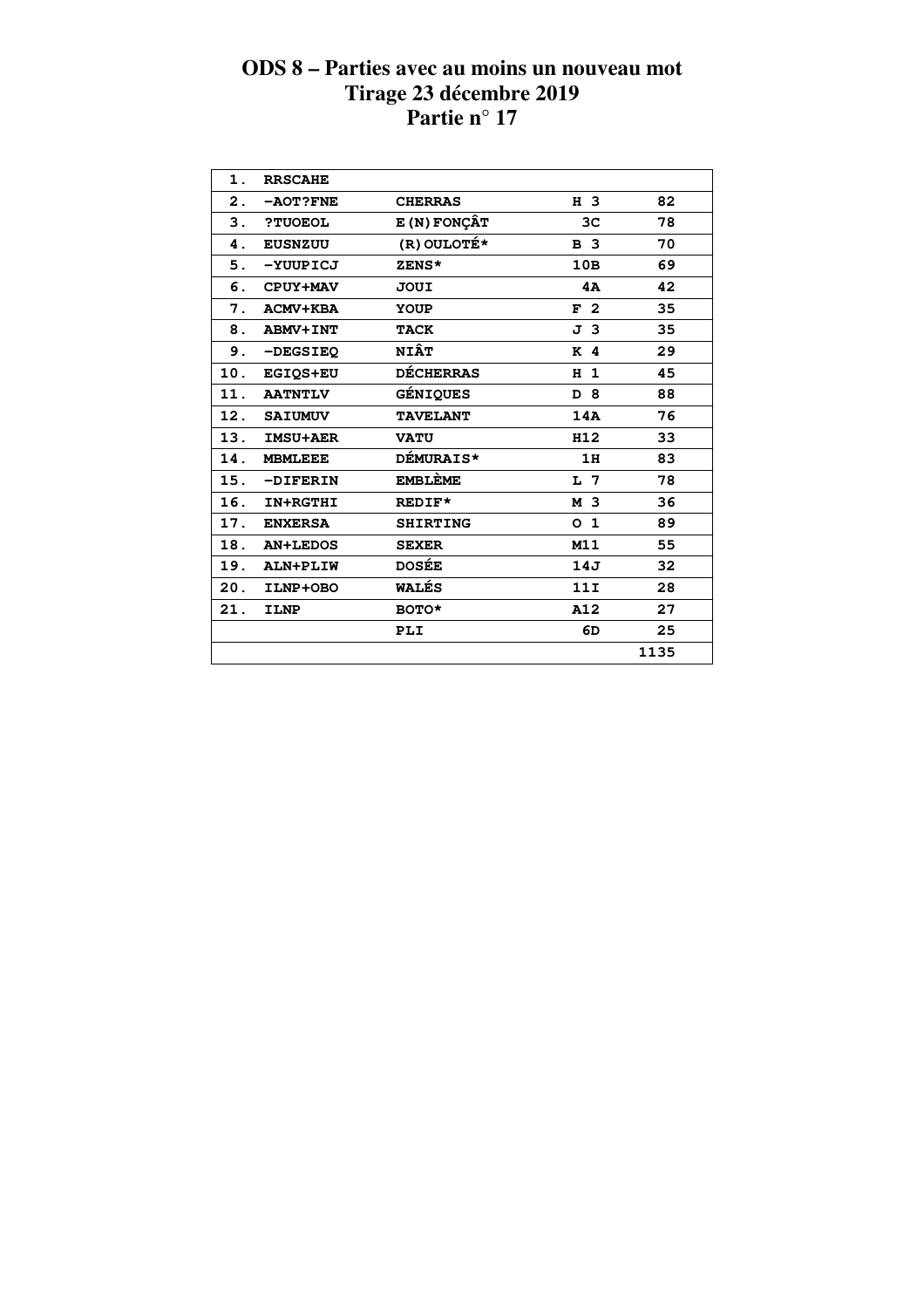| 1.  | <b>OPEEGOE</b>  |                 |                |     |  |
|-----|-----------------|-----------------|----------------|-----|--|
| 2.  | <b>EEE+VBDS</b> | <b>POGO</b>     | H 5            | 14  |  |
| 3.  | <b>BDE+ECUU</b> | PÉVÉS*          | 5H             | 20  |  |
| 4.  | <b>DU+FRSIN</b> | <b>CUBÉE</b>    | 4K             | 28  |  |
| 5.  | <b>RU+TSEOD</b> | <b>FENDIS</b>   | O <sub>3</sub> | 30  |  |
| 6.  | $-?ATERZI$      | <b>DÉFENDIS</b> | 0 <sub>1</sub> | 39  |  |
| 7.  | ?IMXHUP         | A(T)TIREZ       | N 8            | 86  |  |
| 8.  | <b>P+IEHIJA</b> | HUMI(D)EX       | 13I            | 46  |  |
| 9.  | AIJP+ASE        | HIÉE            | N <sub>2</sub> | 31  |  |
|     | 10. EI+AEIRS    | <b>JASPAI</b>   | L 8            | 46  |  |
|     | 11. EEIIR+GU    | AS              | 14K            | 21  |  |
|     | 12. - NAETNOE   | <b>GUÉRI</b>    | 15G            | 22  |  |
|     | 13. RLLKORA     | <b>ANNOTÉE</b>  | 12D            | 73  |  |
|     | 14. - LQRBRUI   | <b>OKA</b>      | 11C            | 39  |  |
|     | 15. - TRANUTA   | QIS*            | 10J            | 26  |  |
| 16. | <b>RU+DNECO</b> | <b>NATTA</b>    | 13A            | 25  |  |
| 17. | <b>DENU+ERU</b> | $CORB*$         | M <sub>1</sub> | 34  |  |
| 18. | <b>UU+NITEM</b> | <b>DRENNE</b>   | A10            | 24  |  |
| 19. | TUU+TLAL        | <b>DENIM</b>    | 10A            | 29  |  |
| 20. | LTU+VEOL        | <b>LOUÂT</b>    | 6G             | 21  |  |
| 21. | LOTU+IRL        | LEV*            | 9D             | 26  |  |
| 22. | <b>SBWLRYU</b>  | <b>TROUILLE</b> | <b>B</b> 3     | 60  |  |
| 23. | <b>BLRSY+EF</b> | WU              | C <sub>2</sub> | 26  |  |
|     |                 | <b>FLYER</b>    | D <sub>3</sub> | 40  |  |
|     |                 |                 |                | 806 |  |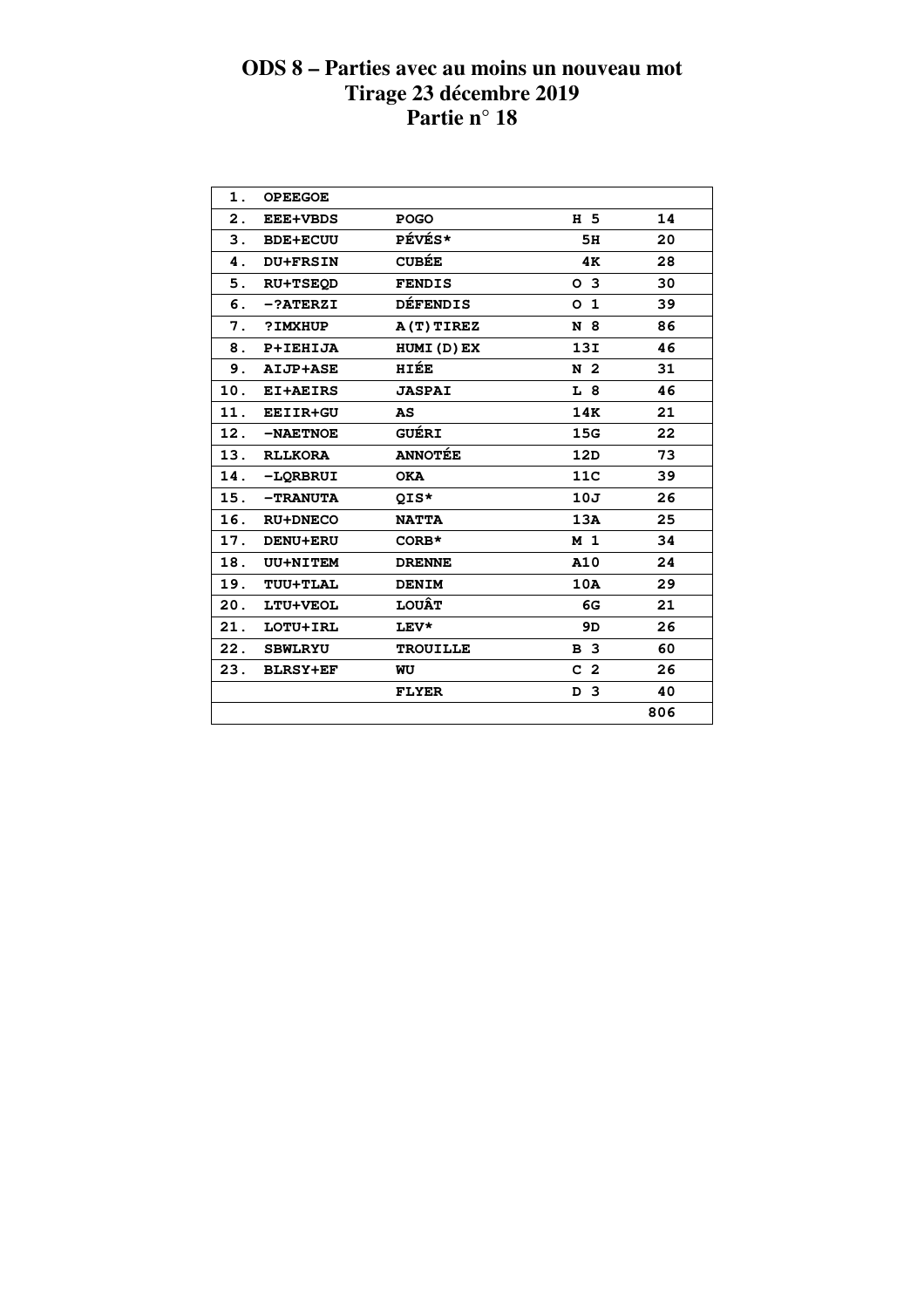| 1.             | <b>AAAURBO</b>  |                  |                |     |  |
|----------------|-----------------|------------------|----------------|-----|--|
| $\mathbf{2}$ . | <b>AAU+NEAT</b> | <b>ROBA</b>      | H 5            | 12  |  |
| З.             | AAE+JTMU        | <b>NUÂT</b>      | I 6            | 15  |  |
| 4.             | <b>AEM+UOUD</b> | <b>AJUT</b>      | J 9            | 29  |  |
| 5.             | -RDSUOUR        | <b>ÉDAM</b>      | K10            | 29  |  |
| 6.             | <b>RU+IAVZK</b> | <b>SOURD</b>     | L11            | 29  |  |
| 7.             | <b>ARUV+EME</b> | ZIKR             | 5E             | 44  |  |
| 8.             | AM+OXATO        | <b>RÉDUVE</b>    | 15J            | 30  |  |
| 9.             | AOO+RIIS        | <b>MIXÂT</b>     | $F$ 4          | 35  |  |
| 10.            | <b>OO+NAETP</b> | <b>IRISÂT</b>    | 8A             | 21  |  |
| 11.            | <b>O+RLNNGE</b> | <b>PANOTE</b>    | 4H             | 34  |  |
| 12.            | $-HVDEECE$      | <b>LONGRINE</b>  | C <sub>3</sub> | 72  |  |
| 13.            | <b>D+FMHUWI</b> | <b>REVÊCHE</b>   | <b>B</b> 8     | 61  |  |
| 14.            | DFIMU+OE        | <b>WOH</b>       | K <sub>3</sub> | 30  |  |
| 15.            | DIM+ISSA        | <b>FOUTE</b>     | L <sub>1</sub> | 28  |  |
| 16.            | <b>TLOBECL</b>  | <b>HASSIDIM</b>  | 13B            | 84  |  |
| 17.            | <b>BLLT+EIA</b> | <b>NOCE</b>      | J 4            | 34  |  |
| 18.            | <b>SITEORL</b>  | <b>LABÉLISÂT</b> | $E$ 7          | 74  |  |
| 19.            | <b>ELRT+FNG</b> | QIS*             | N <sub>2</sub> | 29  |  |
| 20.            | LNRT+IYP        | <b>FIGE</b>      | H12            | 36  |  |
| 21.            | LPRT+UN?        | <b>YIN*</b>      | O <sub>1</sub> | 47  |  |
| 22.            | <b>NRT+SLEE</b> | $PL(0)$ UF       | 1H             | 27  |  |
| 23.            | $LNT + E$ ?     | <b>REMIXÂTES</b> | F <sub>2</sub> | 31  |  |
|                |                 | E(S)T            | 15A            | 21  |  |
|                |                 |                  |                | 852 |  |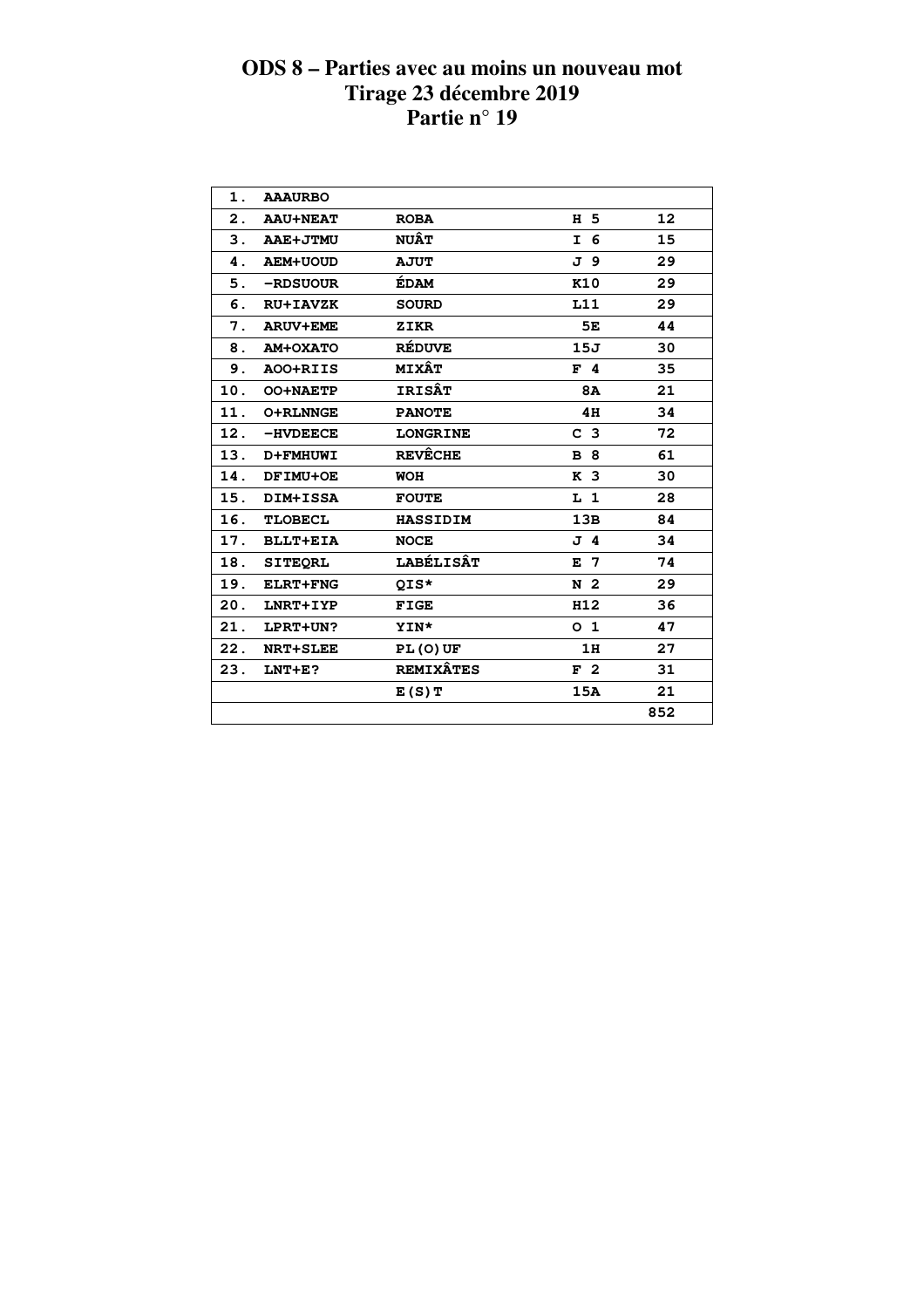| 1.  | <b>NATHHAZ</b>  |                 |                |     |  |
|-----|-----------------|-----------------|----------------|-----|--|
| 2.  | -BYLUAET        | <b>HAZAN</b>    | H 4            | 42  |  |
| 3.  | <b>ABLU+ISE</b> | <b>YET</b>      | I 7            | 46  |  |
| 4.  | U+ERJDMW        | <b>BALAISE</b>  | 5Е             | 36  |  |
| 5.  | MW+NGOOR        | <b>JURADE*</b>  | F <sub>2</sub> | 34  |  |
| 6.  | <b>GMOR+ENU</b> | <b>WONS</b>     | J 2            | 33  |  |
| 7.  | <b>GNO+LFOE</b> | <b>MURÉE</b>    | K <sub>1</sub> | 21  |  |
| 8.  | GNO+IGTO        | <b>MOFLE</b>    | 1K             | 30  |  |
| 9.  | <b>G+NEESTI</b> | <b>FOOTING</b>  | M <sub>1</sub> | 26  |  |
| 10. | <b>UBLIEAE</b>  | <b>ÉTEIGNES</b> | O <sub>1</sub> | 80  |  |
| 11. | <b>U+LLTOFE</b> | <b>ABÉLIE</b>   | 10E            | 29  |  |
| 12. | ELLOT+CV        | <b>FUI</b>      | I <sub>3</sub> | 27  |  |
| 13. | LT+MSUII        | <b>VOCALE</b>   | E 7            | 27  |  |
| 14. | $-?XTITEP$      | <b>STIMULI</b>  | 11I            | 82  |  |
| 15. | <b>EDERAN?</b>  | (É) PITEXTE     | 12A            | 88  |  |
| 16. | <b>ADUEASN</b>  | ANDRÈ (N) E     | 13G            | 75  |  |
| 17. | <b>AAD+ESPH</b> | <b>UNES</b>     | 13B            | 30  |  |
| 18. | <b>A+MRKOUR</b> | <b>DÉPHASE</b>  | A 6            | 36  |  |
| 19. | <b>MORRU+AS</b> | KA              | 14A            | 32  |  |
| 20. | <b>OCARVI</b>   | <b>MOURRAS</b>  | B <sub>1</sub> | 77  |  |
|     |                 | <b>AIR</b>      | 15A            | 48  |  |
|     |                 |                 |                | 899 |  |
|     |                 |                 |                |     |  |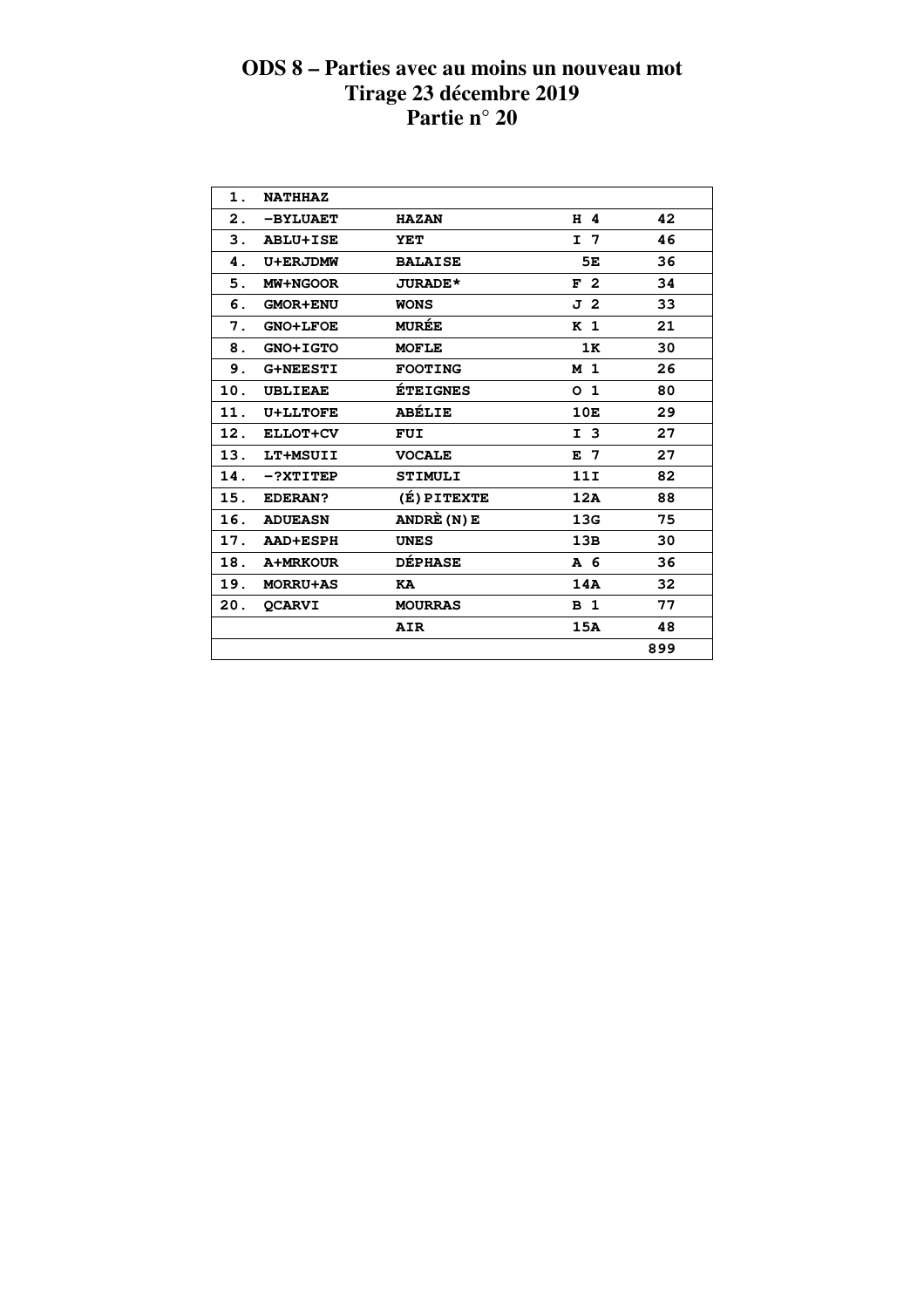| 1.             | <b>AALWANI</b>  |                 |                |     |
|----------------|-----------------|-----------------|----------------|-----|
| $\mathbf{2}$ . | <b>AAL+RSMI</b> | <b>IWAN</b>     | H 5            | 26  |
| 3.             | <b>ETNFEEA</b>  | <b>AMARILS</b>  | 9B             | 75  |
| 4.             | <b>VUJALAO</b>  | <b>ENFAÎTÉE</b> | 5D             | 94  |
| 5.             | <b>AAV+ICRU</b> | <b>JOULE</b>    | D <sub>1</sub> | 40  |
| 6.             | <b>ACU+TTPH</b> | <b>VIRA</b>     | C <sub>3</sub> | 38  |
| 7.             | -ETFPVXE        | <b>JUCHÂT</b>   | 1D             | 54  |
| 8.             | <b>PTV+NUET</b> | <b>FAXÉE</b>    | D 8            | 42  |
| 9.             | PU+CN?RO        | <b>VÊTANT</b>   | <b>B</b> 6     | 32  |
| 10.            | <b>EREIIAP</b>  | PRÉCON (Ç) U    | J 3            | 69  |
| 11.            | <b>IMILBES</b>  | ÉPIERAI         | 11G            | 80  |
| 12.            | <b>IM+Z?OOE</b> | <b>BILES</b>    | $L_1$          | 33  |
| 13.            | MO+TTOAG        | $O(S)$ IEZ      | 13C            | 63  |
| 14.            | <b>GO+EDUES</b> | <b>TOMÂT</b>    | N11            | 22  |
| 15.            | -DBKEDAL        | <b>DÉGOÛTE</b>  | 15I            | 30  |
| 16.            | ADDL+RSO        | BÉKÉ            | F12            | 35  |
| 17.            | L+ESEMRG        | <b>DORADES</b>  | 15A            | 30  |
| 18.            | LM+SLHIU        | <b>NEGRES</b>   | 8J             | 27  |
| 19.            | ILLM+OSY        | <b>BUSH</b>     | 1L             | 27  |
| 20.            | ILMO+UNN        | <b>LYSE</b>     | N 5            | 33  |
| 21.            | <b>LMNNU</b>    | QIN*            | 8F             | 21  |
|                |                 | МÛ              | A 7            | 18  |
|                |                 |                 |                | 889 |
|                |                 |                 |                |     |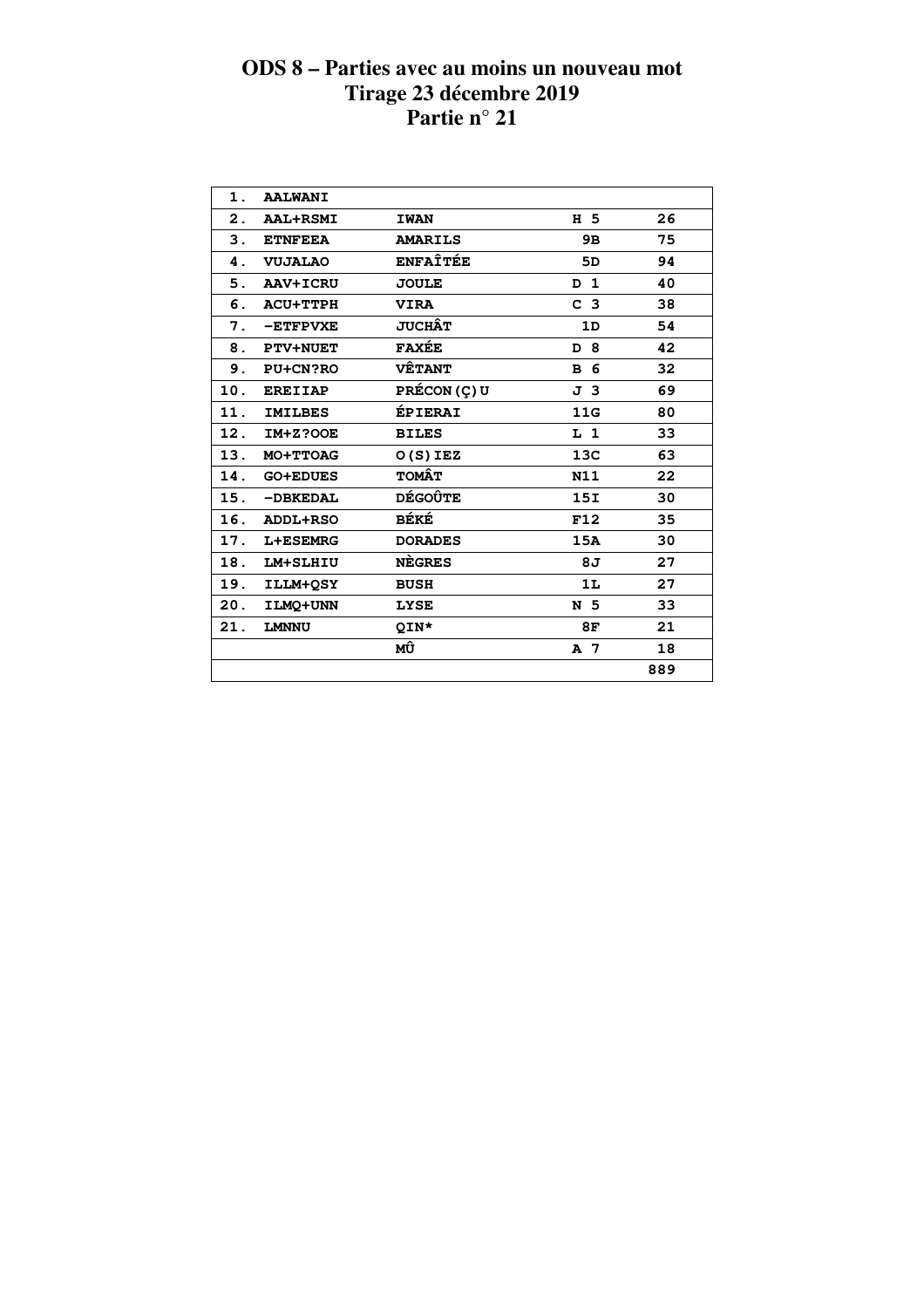| 1.  | -A?KEUIT        |                 |                |     |  |
|-----|-----------------|-----------------|----------------|-----|--|
| 2.  | 0?IORYZ         | K(N) AUTIE      | $H$ 4          | 100 |  |
| 3.  | OOZ+IOSG        | KYRI(É)         | 4H             | 44  |  |
| 4.  | OOO+OCME        | ZIGS*           | M <sub>1</sub> | 51  |  |
| 5.  | -AFRRRIS        | ZEC             | 1M             | 42  |  |
| б.  | <b>IRR+UCSE</b> | <b>FRAIS</b>    | 2J             | 36  |  |
| 7.  | <b>EAERPBE</b>  | <b>SUCRIER</b>  | 11H            | 84  |  |
| 8.  | <b>BE+NOEOA</b> | <b>RAPÉE</b>    | O <sub>8</sub> | 34  |  |
| 9.  | -JAQTMVI        | <b>BÉA</b>      | G 7            | 21  |  |
|     | 10. - OTOSDVL   | <b>JATI</b>     | 1 <sub>G</sub> | 38  |  |
| 11. | DO+NUNAI        | <b>VOLTS</b>    | 13K            | 24  |  |
| 12. | -WEMUHOU        | <b>AUDONIEN</b> | 10B            | 71  |  |
| 13. | EHMOU+TT        | WU              | 9C             | 45  |  |
|     | 14. OTT+NDRE    | <b>HUME</b>     | 14J            | 26  |  |
| 15. | <b>-INSTEDG</b> | <b>DRONTE</b>   | 2B             | 27  |  |
| 16. | <b>T+HLLXES</b> | <b>DIGNES</b>   | 15F            | 35  |  |
| 17. | -EPNELML        | TEX             | N13            | 42  |  |
| 18. | <b>EM+HVOAS</b> | <b>POLLEN</b>   | D <sub>1</sub> | 22  |  |
| 19. | MOS+TOAO        | <b>HÂVE</b>     | E <sub>5</sub> | 32  |  |
| 20. | OOQT+OLF        | <b>MAS</b>      | 11A            | 18  |  |
| 21. | OOQT+ILM        | <b>FLOP</b>     | 10L            | 22  |  |
| 22. | LMOOQT+N        | XI              | 15N            | 33  |  |
| 23. | MNQ+EUAE        | <b>MOLTO</b>    | A11            | 21  |  |
| 24. | $MN + ETB$      | <b>QUÉLÉA</b>   | 3A             | 37  |  |
|     |                 | <b>BYE</b>      | I <sub>3</sub> | 18  |  |
|     |                 |                 |                | 923 |  |
|     |                 |                 |                |     |  |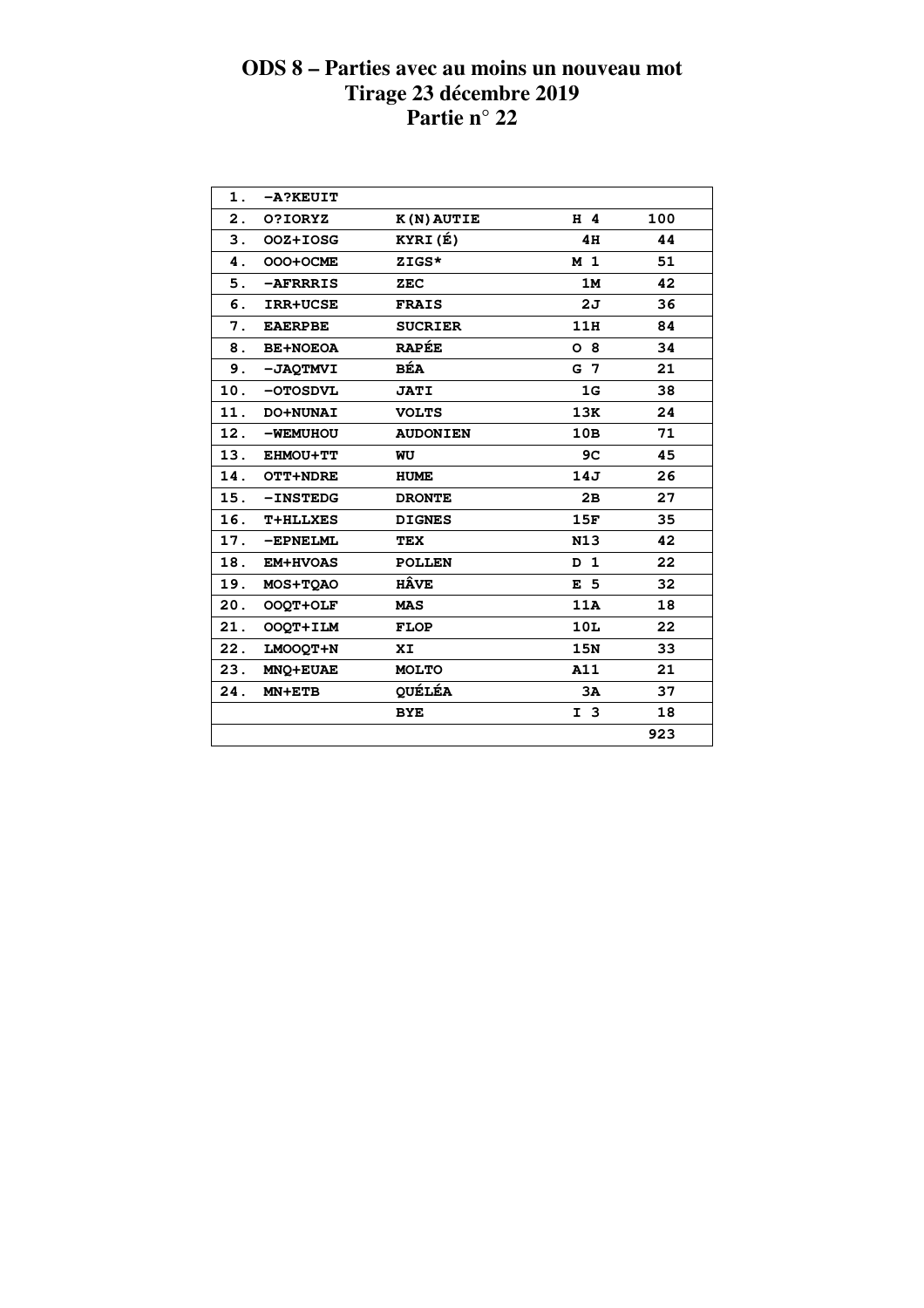| 1.  | <b>NAEIONR</b>  |                    |                |     |  |
|-----|-----------------|--------------------|----------------|-----|--|
| 2.  | <b>VPTNATE</b>  | <b>ANONIER</b>     | H 3            | 66  |  |
| 3.  | -DMIEONN        | <b>VAPOTENT</b>    | 5E             | 102 |  |
| 4.  | <b>SLETH?O</b>  | <b>DOMIENNE</b>    | <b>8A</b>      | 83  |  |
| 5.  | <b>AEALEBA</b>  | OTHE (L) LOS       | <b>B</b> 8     | 86  |  |
| 6.  | <b>EE+OZUJR</b> | <b>BALATA</b>      | L <sub>1</sub> | 22  |  |
| 7.  | <b>EJOR+GUE</b> | <b>USEZ</b>        | 15A            | 69  |  |
| 8.  | <b>EOR+IEOR</b> | <b>JUGEZ</b>       | D11            | 44  |  |
| 9.  | EIOQ+FCI        | <b>ERRE</b>        | E 8            | 26  |  |
| 10. | <b>-OPAIUFA</b> | <b>FAQ</b>         | F <sub>4</sub> | 29  |  |
| 11. | <b>AFPU+SGB</b> | <b>PIANO</b>       | G <sub>5</sub> | 25  |  |
|     | 12. BGSU+EMW    | <b>PAF</b>         | G <sub>1</sub> | 21  |  |
| 13. | <b>BGMU+USC</b> | ÉWÉS               | J 5            | 33  |  |
|     | 14. CGMU+IEM    | <b>PUBS</b>        | 1G             | 24  |  |
| 15. | CMU+LIUR        | <b>IMAGE</b>       | 2J             | 22  |  |
| 16. | <b>LMUU+SRY</b> | <b>CRI</b>         | O <sub>1</sub> | 23  |  |
| 17. | LMU+SVEL        | <b>GYRUS</b>       | 13D            | 16  |  |
|     | 18. L+EEUHAX    | VÉLUMS             | 12H            | 37  |  |
|     | 19. AH+ITTRD    | <b>SEXUEL</b>      | 8J             | 75  |  |
|     | 20. ADRT+?SE    | HIT                | 9K             | 26  |  |
| 21. | <b>OOCTENL</b>  | <b>L(A) RDÂTES</b> | $O_8$          | 77  |  |
| 22. | L+DAKEII        | <b>ÉCOTONE</b>     | 14I            | 30  |  |
| 23. | ADI             | LIKÉE*             | N <sub>4</sub> | 34  |  |
|     |                 | <b>DIA</b>         | 11I            | 17  |  |
|     |                 |                    |                | 987 |  |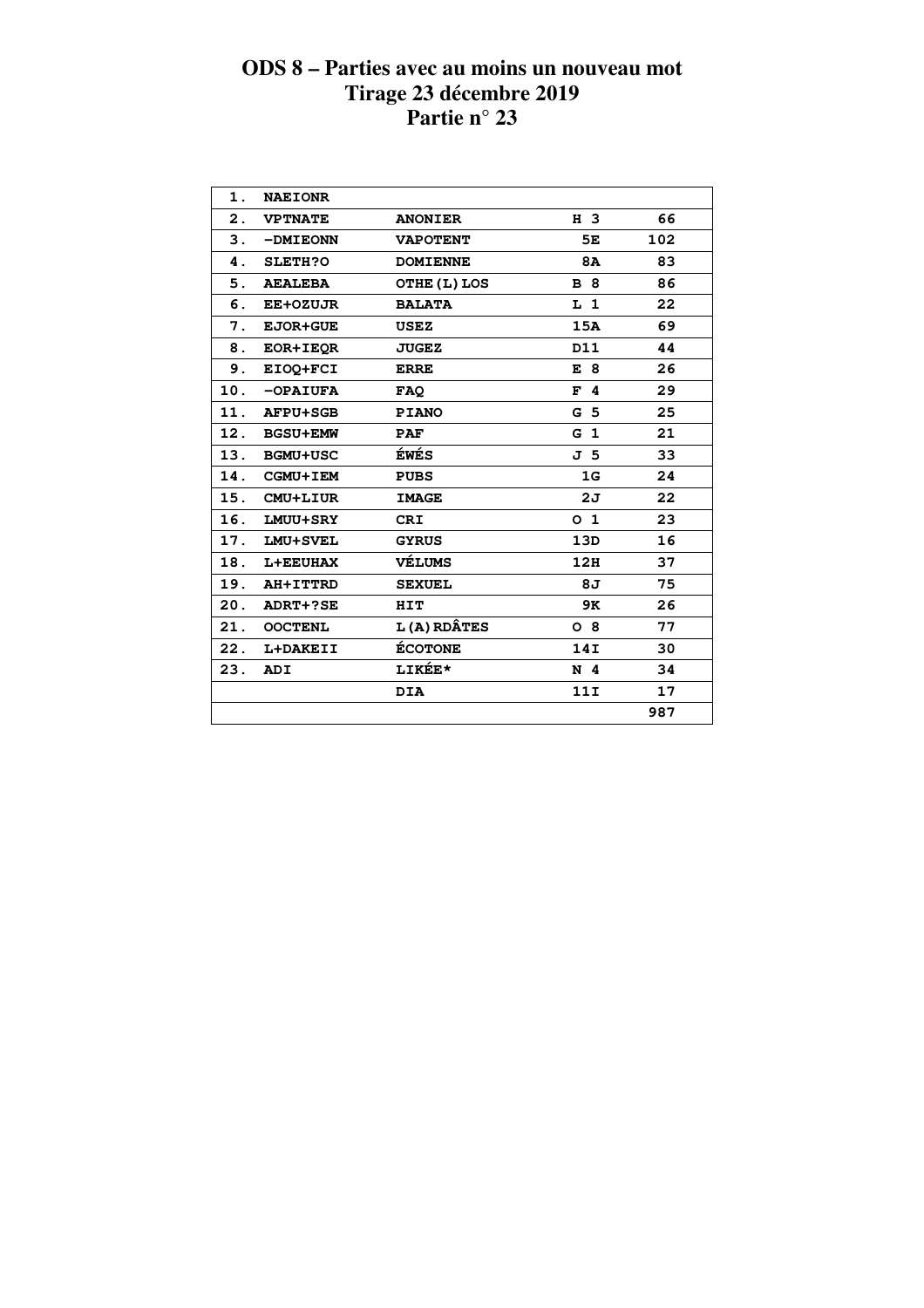| 1.             | <b>YBEOUSU</b>  |                 |                |     |
|----------------|-----------------|-----------------|----------------|-----|
| $\mathbf{2}$ . | <b>OUU+IKLT</b> | <b>BEYS</b>     | H 5            | 30  |
| 3.             | LUU+EOCE        | <b>BOKIT</b>    | 5H             | 32  |
| 4.             | -CE?IUNU        | <b>CLOUEUSE</b> | 8B             | 61  |
| 5.             | <b>AAATWEU</b>  | UNIC (A) ULE    | C <sub>2</sub> | 72  |
| 6.             | <b>AAAET+DA</b> | WU              | B <sub>2</sub> | 46  |
| 7.             | <b>AAA+AELM</b> | <b>TAUDE</b>    | G <sub>6</sub> | 23  |
| 8.             | <b>AAA+MLTR</b> | <b>MACLE</b>    | B 6            | 24  |
| 9.             | -ESNVBOL        | <b>ALARMÂT</b>  | A 9            | 82  |
| 10.            | <b>N+AESPHR</b> | <b>ABSOLVE</b>  | 14A            | 40  |
| 11.            | -ELNIVEM        | <b>PHASE</b>    | H11            | 55  |
| 12.            | -EDASROS        | <b>AVELINE</b>  | 13H            | 28  |
| 13.            | <b>AEOMTRG</b>  | <b>RODASSE</b>  | $O_8$          | 88  |
| 14.            | <b>EGMR+IED</b> | OATS*           | 12L            | 44  |
| 15.            | <b>IUZOGNI</b>  | <b>DÉMIURGE</b> | $E$ 4          | 94  |
| 16.            | <b>GIIN+RTN</b> | <b>ZOUK</b>     | J 2            | 42  |
| 17.            | GINR+AIS        | TIN             | 14J            | 21  |
| 18.            | <b>HPREF?N</b>  | <b>IGNORAIS</b> | 3G             | 72  |
| 19.            | FHPR?+OF        | EN              | 6J             | 31  |
| 20.            | FFHP+EJI        | RO(S)           | 15M            | 30  |
| 21.            | EFFHIP+R        | JE              | G13            | 44  |
|                |                 | HIE             | 15D            | 26  |
|                |                 |                 |                | 985 |
|                |                 |                 |                |     |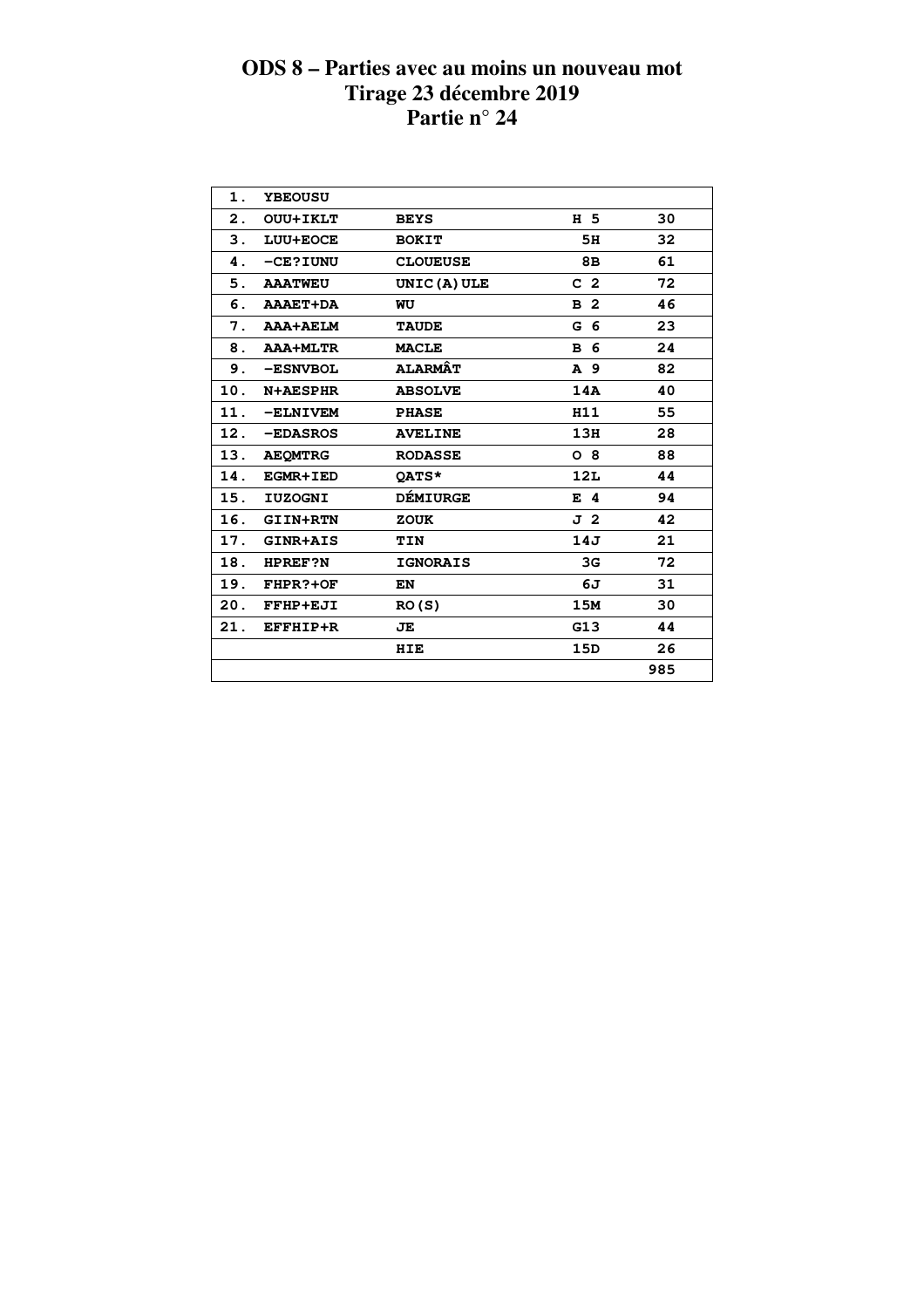| $\mathbf 1$ . | LIENAAI         |                    |                |     |  |
|---------------|-----------------|--------------------|----------------|-----|--|
| 2.            | <b>ACISLYI</b>  | <b>ALIÉNAI</b>     | $H$ 4          | 66  |  |
| 3.            | CIILS+SI        | AY                 | I 8            | 44  |  |
| 4.            | IIS+ELRU        | <b>CILS</b>        | 11E            | 20  |  |
| 5.            | I+LOITUN        | <b>SURLIE</b>      | J 9            | 22  |  |
| 6.            | <b>I+EEOSVT</b> | <b>IOULENT</b>     | 7D             | 22  |  |
| 7.            | $-ECBLATR$      | <b>VIOLÈTES</b>    | 5E             | 94  |  |
| 8.            | <b>WOEDMUO</b>  | <b>CÉLÉBRÂT</b>    | 14G            | 74  |  |
| 9.            | DEOO+SBN        | WÜRM               | L12            | 32  |  |
| 10.           | <b>UIENSAE</b>  | <b>OBSÉDONS</b>    | L <sub>3</sub> | 74  |  |
| 11.           | <b>U+RTFUED</b> | <b>ANISÉE</b>      | 15E            | 37  |  |
| 12.           | DRU+DXRA        | <b>TEUF</b>        | <b>8A</b>      | 42  |  |
| 13.           | <b>DDRR+EAH</b> | <b>MAUX</b>        | 15L            | 46  |  |
| 14.           | <b>DR+HEVES</b> | <b>HARDE</b>       | 12A            | 30  |  |
| 15.           | EHRV+UZ?        | <b>DÉSALIÉNAIS</b> | H <sub>1</sub> | 36  |  |
| 16.           | $-OJTFEE$ ?     | <b>VOUEZ</b>       | 8K             | 51  |  |
| 17.           | <b>EEJT+NGR</b> | $F(A)Q*$           | 10D            | 57  |  |
| 18.           | <b>GNR+IMPK</b> | ÉJET               | 6A             | 33  |  |
| 19.           | K+ROEN?H        | <b>GRIMPENT</b>    | A <sub>1</sub> | 42  |  |
| 20.           | <b>ROMAPAG</b>  | (J) ONKHEER        | N 2            | 104 |  |
| 21.           | <b>AGMOR+T</b>  | <b>PAYSAN</b>      | 9G             | 25  |  |
|               |                 | <b>THORA</b>       | A11            | 24  |  |
|               |                 |                    |                | 975 |  |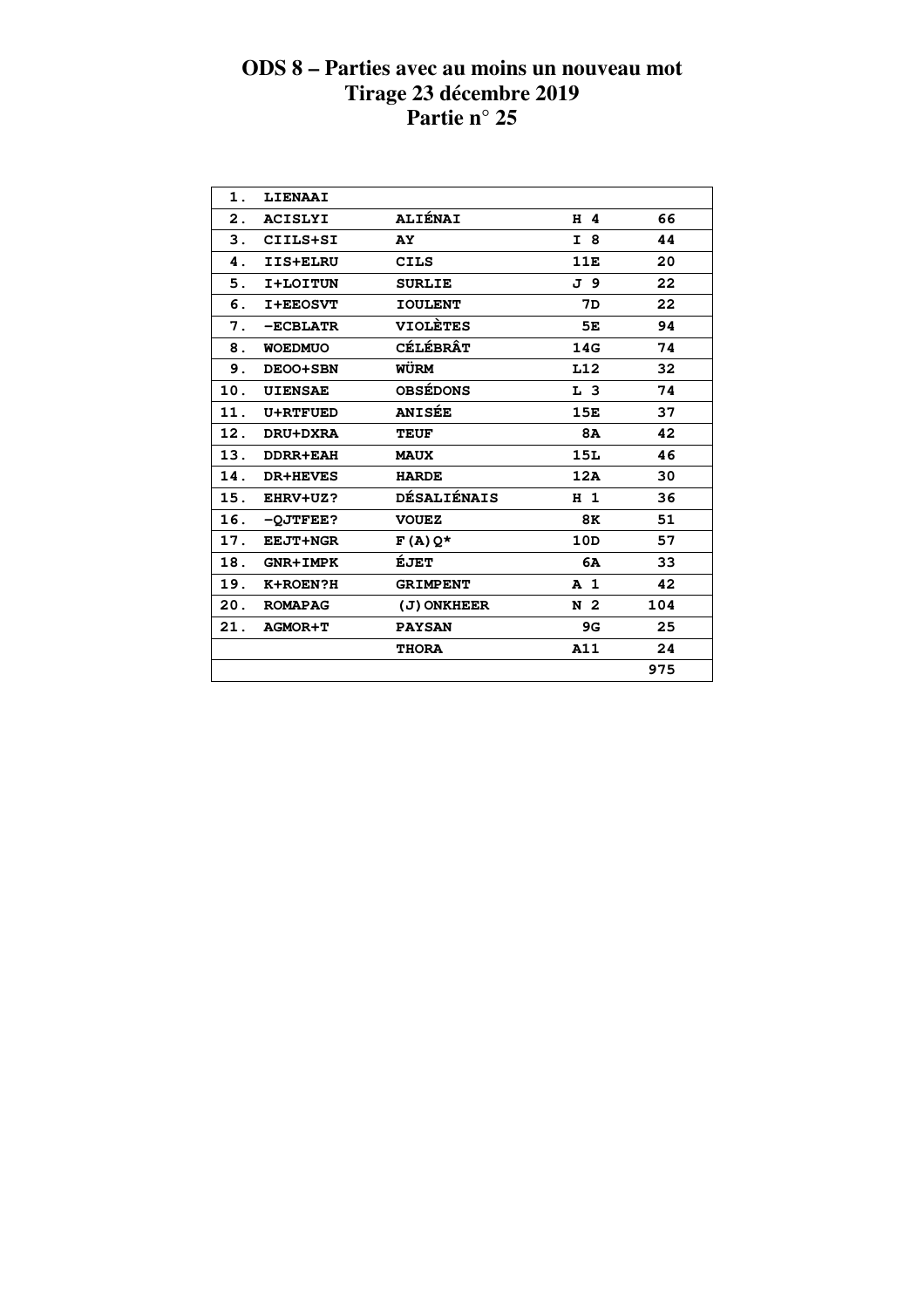| 1.             | ALY?OAC         |                  |                 |      |  |
|----------------|-----------------|------------------|-----------------|------|--|
| $\mathbf{2}$ . | <b>A+NUAAED</b> | LYCAO (N)        | H 3             | 52   |  |
| 3.             | <b>AN+DGWET</b> | <b>AUDACE</b>    | 5D              | 18   |  |
| 4.             | <b>EGNT+INO</b> | <b>DAW</b>       | 4C              | 41   |  |
| 5.             | <b>EANASLI</b>  | <b>TONGIEN</b>   | G <sub>7</sub>  | 65   |  |
| 6.             | <b>RXENRLU</b>  | <b>ALIÉNAIS</b>  | 11E             | 82   |  |
| 7.             | $-MUBEESF$      | <b>LUREX</b>     | 12K             | 54   |  |
| 8.             | <b>BM+ARATF</b> | <b>FUSÉE</b>     | 13I             | 34   |  |
| 9.             | -NEEQRML        | <b>FLAMBART</b>  | 3G              | 88   |  |
| 10.            | EMNO+BMI        | <b>LYRE</b>      | 4G              | 25   |  |
| 11.            | <b>BEMM+VHI</b> | <b>QIN</b>       | 12 <sub>C</sub> | 22   |  |
| 12.            | -SEDEOAU        | $H I^{\star}$    | 13B             | 28   |  |
| 13.            | <b>OU+RSOTT</b> | <b>DÉSAXÉ</b>    | $O_8$           | 48   |  |
| 14.            | <b>TCUTERE</b>  | <b>TOURTONS*</b> | 9A              | 76   |  |
| 15.            | <b>T+NNEBOR</b> | <b>CURETTE</b>   | $A$ 4           | 36   |  |
| 16.            | <b>KISLZGI</b>  | <b>BÂTONNER</b>  | L <sub>2</sub>  | 72   |  |
| 17.            | GILZ+EPP        | KSI              | A13             | 51   |  |
| 18.            | GILPP+0?        | ZEN              | 6J              | 32   |  |
| 19.            | <b>GOP+VJEH</b> | LI(S)P           | O <sub>1</sub>  | 38   |  |
| 20.            | GHOPV+MM        | JE               | 14N             | 35   |  |
| 21.            | <b>GMPV+VIS</b> | <b>OHM</b>       | 10I             | 35   |  |
| 22.            | GIMPVV+U        | <b>DÉSAXÉES</b>  | $O_8$           | 54   |  |
| 23.            | <b>GPUV+IE</b>  | <b>VOMI</b>      | 5K              | 26   |  |
| 24.            | GU              | <b>PIVES</b>     | 15K             | 20   |  |
|                |                 | OU               | <b>B</b> 9      | 8    |  |
|                |                 |                  |                 | 1040 |  |
|                |                 |                  |                 |      |  |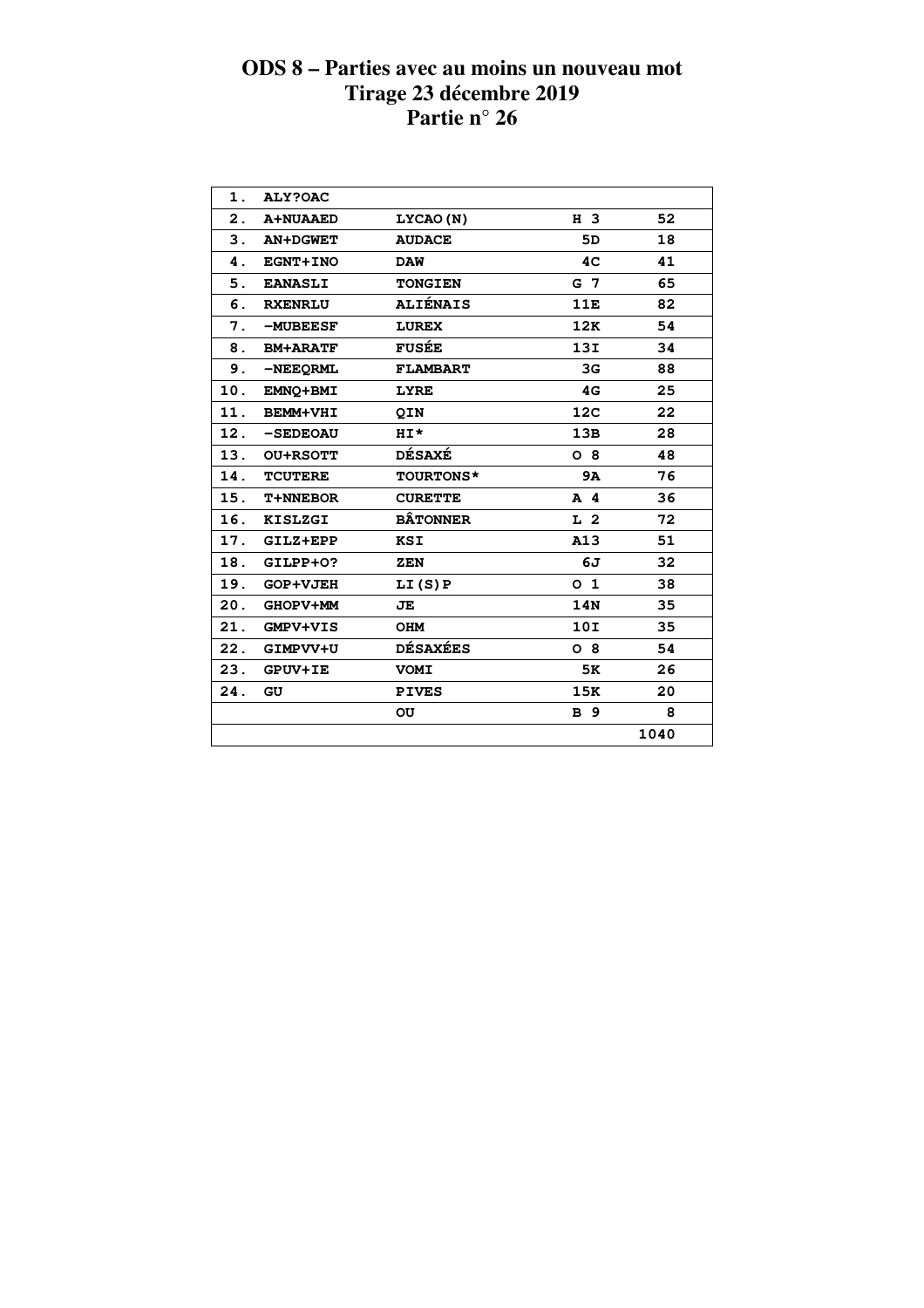| 1.  | <b>JTROALC</b>  |                 |                |     |  |
|-----|-----------------|-----------------|----------------|-----|--|
| 2.  | LR+KBUEQ        | <b>JACOT</b>    | $H$ 4          | 44  |  |
| 3.  | <b>BL+RILEE</b> | <b>QUAKER</b>   | 5F             | 44  |  |
| 4.  | $-?IALLIT$      | BÉKÉ            | I <sub>3</sub> | 31  |  |
| 5.  | <b>DTSNOOF</b>  | (S) AILLIT      | L 5            | 79  |  |
| 6.  | <b>FO+ESLPV</b> | <b>TONDOS</b>   | 7D             | 27  |  |
| 7.  | <b>FP+EAEUR</b> | <b>LOVES</b>    | 8A             | 32  |  |
| 8.  | <b>AEPR+DAH</b> | <b>FEUE</b>     | J <sub>2</sub> | 29  |  |
| 9.  | <b>DER+DERS</b> | <b>ALPHA</b>    | 8K             | 30  |  |
|     | 10. AOFUNNG     | <b>DÉSORDRE</b> | <b>B</b> 5     | 66  |  |
| 11. | <b>F+LEEBIS</b> | <b>HOUNGAN</b>  | N 8            | 26  |  |
|     | 12. ELS+UYIT    | <b>BIEF</b>     | A12            | 43  |  |
|     | 13. ITU+ZLVX    | <b>LYSE</b>     | 15L            | 54  |  |
| 14. | LTUVZ+MI        | XI.             | <b>B14</b>     | 49  |  |
|     | 15. IMV+IAMP    | LUTZ            | K10            | 32  |  |
|     | 16. AIMPV+EE    | MI              | 6E             | 21  |  |
|     | 17. EIM+RAST    | <b>PAVEZ</b>    | 13G            | 26  |  |
|     | 18. GEARUAM     | <b>TAMISERA</b> | 0 <sub>1</sub> | 80  |  |
| 19. | A+ONNRHE        | GAMEUR*         | A <sub>1</sub> | 32  |  |
|     | 20. NOR+?IUE    | <b>AHANE</b>    | H11            | 36  |  |
| 21. | <b>OSICWTE</b>  | GUÉRI (S)ON     | 1A             | 77  |  |
| 22. | $CEO+N$         | <b>TWINS</b>    | 14E            | 43  |  |
| 23. | <b>CO</b>       | <b>NEY</b>      | M13            | 30  |  |
|     |                 | OC.             | C14            | 24  |  |
|     |                 |                 |                | 955 |  |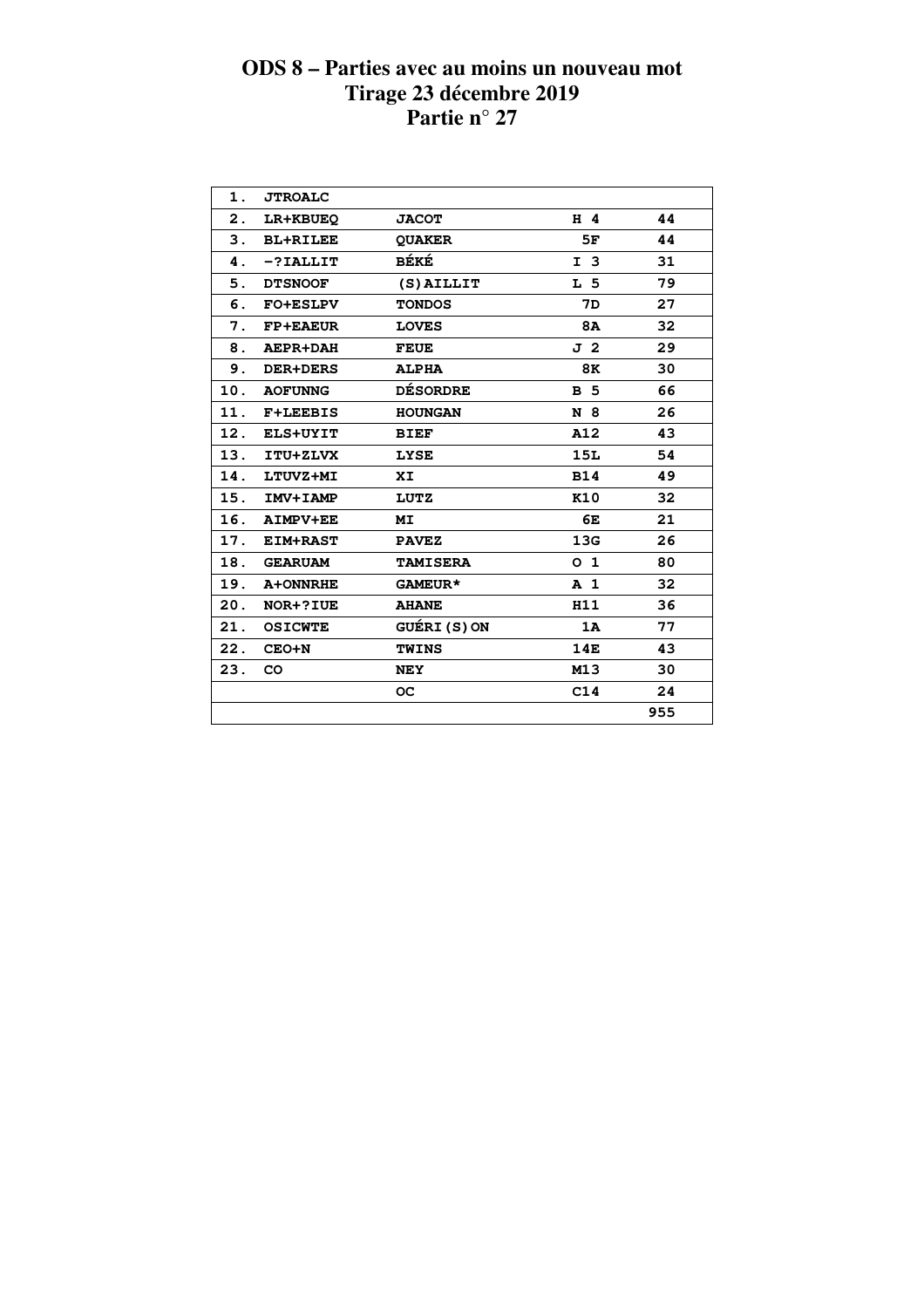| 1.  | <b>EZQOEEI</b>  |                 |                |     |  |
|-----|-----------------|-----------------|----------------|-----|--|
| 2.  | EIOO+LOW        | ZÉE             | H 6            | 24  |  |
| 3.  | ILOOQ+NI        | ÉWÉ             | 7F             | 22  |  |
| 4.  | ILOO+XTR        | QIN             | 8D             | 20  |  |
| 5.  | LOOR+A?R        | <b>IXENT</b>    | F <sub>5</sub> | 34  |  |
| 6.  | <b>FLUPTUC</b>  | (S) ORORAL      | 9H             | 70  |  |
| 7.  | CLPU+LAP        | <b>TUF</b>      | 4D             | 30  |  |
| 8.  | LU+BALVH        | <b>CLOPPA</b>   | K 7            | 24  |  |
| 9.  | <b>ALLV+AES</b> | <b>HUB</b>      | L12            | 26  |  |
| 10. | <b>OASESIB</b>  | <b>LAVABLES</b> | 14H            | 92  |  |
| 11. | <b>NKIEUUM</b>  | <b>BOSSELAI</b> | N <sub>4</sub> | 64  |  |
| 12. | <b>MUU+UDAH</b> | KINÉ            | 15G            | 52  |  |
| 13. | <b>DUU+FARJ</b> | <b>HUMA</b>     | 0 <sub>1</sub> | 32  |  |
| 14. | <b>AFRUU+NI</b> | DÉJ*            | <b>8M</b>      | 36  |  |
| 15. | <b>RU+MNTIE</b> | <b>INFUSA</b>   | 010            | 43  |  |
| 16. | <b>MR+GORGT</b> | <b>QUINTE</b>   | D 8            | 26  |  |
| 17. | <b>GGR+ESAV</b> | <b>MORT</b>     | 14A            | 24  |  |
| 18. | <b>GGV+NERT</b> | <b>ARES</b>     | 15A            | 44  |  |
| 19. | GG+OE?RI        | <b>VENTRU</b>   | 2J             | 34  |  |
| 20. | GI?+IMEO        | <b>GOURE</b>    | E <sub>2</sub> | 27  |  |
| 21. | <b>CEENULA</b>  | OIGNÎME (S)     | 11A            | 68  |  |
| 22. | <b>DYESSDT</b>  | <b>ÉNUCLÉAI</b> | <b>B</b> 4     | 64  |  |
| 23. | DST+E           | <b>DEYS</b>     | <b>A</b> 1     | 48  |  |
|     |                 | DE.             | 13I            | 17  |  |
|     |                 |                 |                | 921 |  |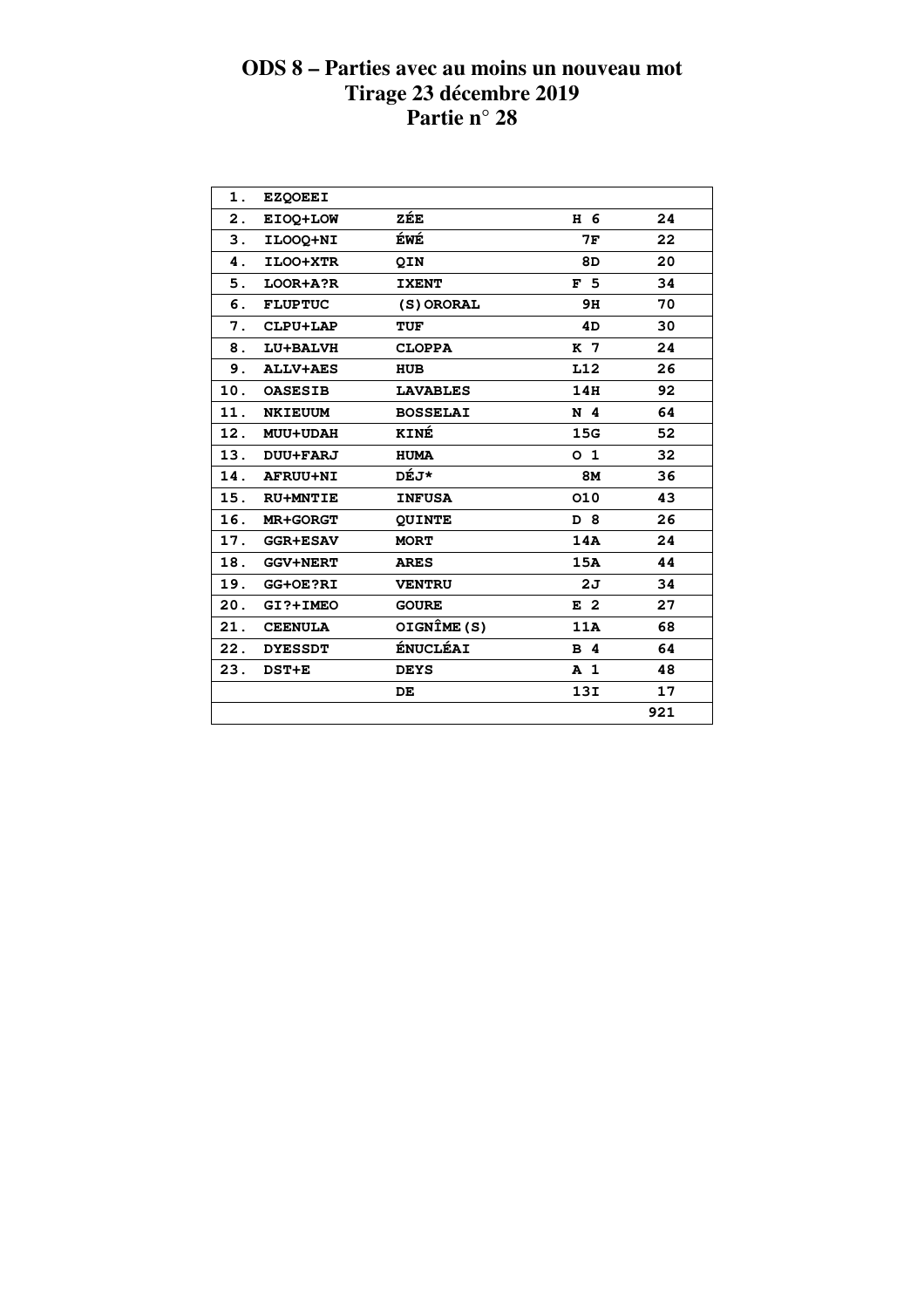| 1.  | <b>ESGLASY</b>  |                 |                |     |  |
|-----|-----------------|-----------------|----------------|-----|--|
| 2.  | <b>ELCUOJB</b>  | <b>SALEGYS</b>  | H <sub>7</sub> | 104 |  |
| 3.  | $-IBECPFR$      | <b>JOULES</b>   | 13C            | 28  |  |
| 4.  | <b>FIPR+SUS</b> | <b>BEC</b>      | 14B            | 27  |  |
| 5.  | $-ZTISOTT$      | FIU             | 15A            | 32  |  |
| 6.  | ITTT+OEA        | ZOÉS            | 10F            | 33  |  |
| 7.  | <b>AETT+INE</b> | <b>TOI</b>      | 12D            | 20  |  |
| 8.  | <b>NNDBAUH</b>  | <b>ENTÊTAI</b>  | I <sub>2</sub> | 64  |  |
| 9.  | -CAUITRA        | <b>HUA</b>      | J <sub>2</sub> | 31  |  |
| 10. | OLU?IFM         | <b>AUTARCIE</b> | 5B             | 70  |  |
| 11. | <b>TGEMREA</b>  | $FOLIUM(S)$ *   | K <sub>4</sub> | 76  |  |
| 12. | <b>DIIALDB</b>  | <b>RÉTAMAGE</b> | B <sub>2</sub> | 78  |  |
| 13. | DDI+WRPE        | <b>BILÂT</b>    | D <sub>1</sub> | 20  |  |
| 14. | <b>DDW+SXEU</b> | <b>BIPER</b>    | 1D             | 27  |  |
| 15. | DDEX+VOI        | WUS             | L <sub>2</sub> | 38  |  |
| 16. | <b>DDEOV+NE</b> | XI              | C <sub>9</sub> | 42  |  |
| 17. | <b>DDE+REAE</b> | <b>NOVE</b>     | A <sub>1</sub> | 34  |  |
| 18. | <b>DEEER+EM</b> | <b>WAD</b>      | 2L             | 26  |  |
|     | 19. KROSRAV     | <b>DÉMERDÉE</b> | N <sub>2</sub> | 63  |  |
| 20. | $-ORERDHS$      | KÉA             | <b>8M</b>      | 36  |  |
| 21. | <b>DORR+PNS</b> | <b>BÊCHES</b>   | 14B            | 28  |  |
| 22. | <b>DNRS+NLE</b> | <b>PROF</b>     | A12            | 26  |  |
| 23. | -RNVTNN?        | ÈS              | 0 <sub>1</sub> | 20  |  |
| 24. | NNNT?+OD        | <b>VAR</b>      | M 1            | 18  |  |
|     |                 | D(0)N           | D 8            | 18  |  |
|     |                 |                 |                | 959 |  |
|     |                 |                 |                |     |  |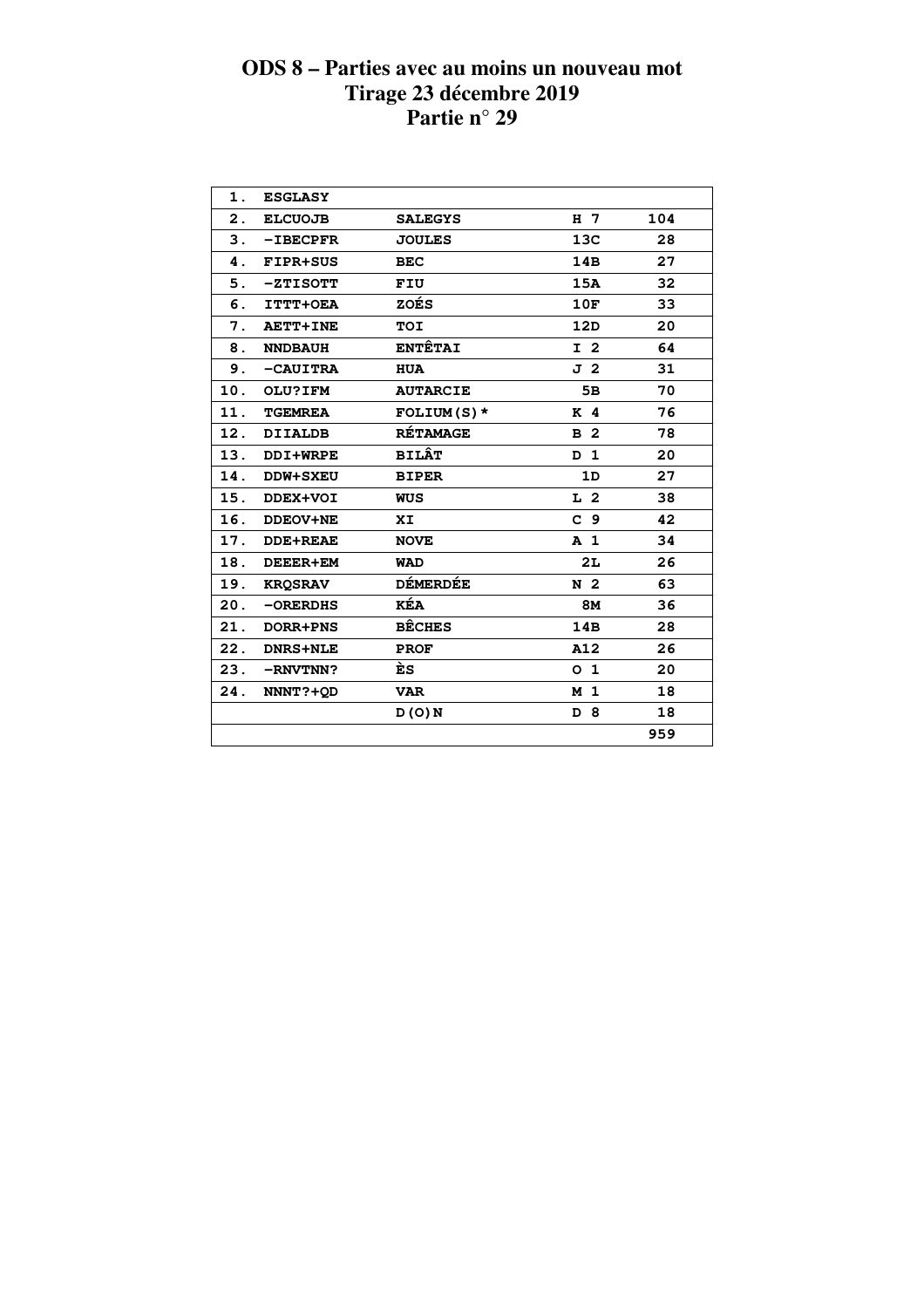| 1.             | <b>TDGICEL</b>  |                 |                |     |  |
|----------------|-----------------|-----------------|----------------|-----|--|
| $\mathbf{2}$ . | <b>GL+ERABE</b> | <b>DICTE</b>    | $H$ 4          | 20  |  |
| 3.             | <b>IBGIUIN</b>  | <b>GÉRABLE</b>  | 3 <sub>G</sub> | 85  |  |
| 4.             | GIIU+SIR        | <b>IBN</b>      | 2L             | 16  |  |
| 5.             | II+RO?AP        | <b>RUGIS</b>    | 1H             | 25  |  |
| 6.             | <b>HADTUMT</b>  | P(A) RODIAI     | 4D             | 81  |  |
| 7.             | <b>ADHMTU+N</b> | <b>SILT</b>     | $L_1$          | 30  |  |
| 8.             | -LNHDENO        | <b>HA</b>       | 5E             | 20  |  |
| 9.             | <b>HL+MEEEV</b> | <b>BIDONNE</b>  | K <sub>3</sub> | 20  |  |
| 10.            | <b>-TSTEIOC</b> | <b>ENLÈVE</b>   | 8J             | 30  |  |
| 11.            | <b>-IXNRAOE</b> | <b>CECI</b>     | 6F             | 25  |  |
|                | 12. SALSETA     | <b>EXONÉRAI</b> | M 8            | 104 |  |
| 13.            | <b>EON?HUA</b>  | <b>ÉTALASSE</b> | <b>8A</b>      | 77  |  |
| 14.            | $-LZEATOV$      | É (C) HOUANT    | B <sub>1</sub> | 74  |  |
|                | 15. OT+UEKPL    | <b>LAVIEZ</b>   | 15J            | 66  |  |
| 16.            | <b>EOTU+EAM</b> | <b>KELP</b>     | 1A             | 54  |  |
| 17.            | OU+MJYDU        | <b>ÉTAMÉE</b>   | A <sub>3</sub> | 23  |  |
| 18.            | DJU+TORE        | <b>MOYEU</b>    | 12J            | 30  |  |
| 19.            | <b>JORTU+RS</b> | <b>DÉLAVIEZ</b> | 15H            | 63  |  |
| 20.            | <b>RT+TOUSF</b> | <b>AJOURS</b>   | C <sub>8</sub> | 42  |  |
| 21.            | QT+WISFU        | <b>TURFS</b>    | 10G            | 27  |  |
| 22.            | ITU+MN          | WAOFS*          | $E$ 7          | 48  |  |
| 23.            | <b>MTU</b>      | VIN             | N 8            | 23  |  |
|                |                 | <b>MUT</b>      | 14G            | 9   |  |
|                |                 |                 |                | 992 |  |
|                |                 |                 |                |     |  |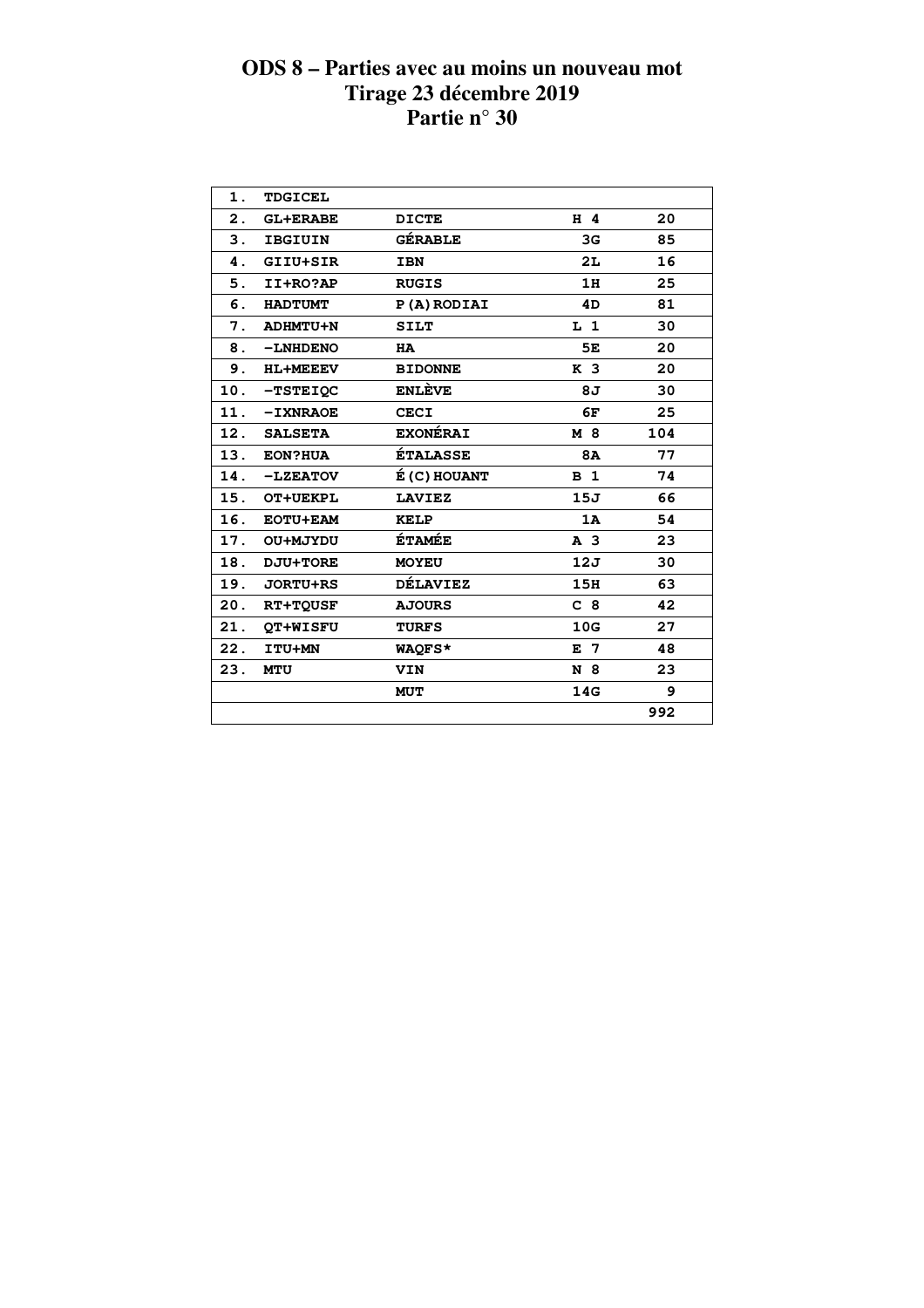| 1.  | <b>ELIAUMT</b>  |                 |                 |      |  |
|-----|-----------------|-----------------|-----------------|------|--|
| 2.  | <b>TRMZUYA</b>  | <b>ÉMULAIT</b>  | H 3             | 70   |  |
| 3.  | -AESRIRE        | <b>MATUREZ</b>  | ЗС              | 56   |  |
| 4.  | <b>SSSHUTE</b>  | <b>SÉRIERAI</b> | 8A              | 77   |  |
| 5.  | S+SRXOOB        | <b>ÉTHUSES</b>  | <b>B</b> 8      | 36   |  |
| 6.  | ORSS+GOL        | <b>BOX</b>      | A13             | 48   |  |
| 7.  | -CAIUVLN        | <b>SORGOS</b>   | I 8             | 21   |  |
| 8.  | <b>VATEKIO</b>  | <b>VULCAINS</b> | A <sub>1</sub>  | 98   |  |
| 9.  | <b>EOV+EEFP</b> | <b>KOTAI</b>    | 12H             | 48   |  |
| 10. | EOP+AMRN        | FÈVE            | 13L             | 25   |  |
| 11. | <b>UEEANHI</b>  | <b>LAMPERON</b> | 6H              | 67   |  |
| 12. | EEHI+RLN        | <b>KUNA</b>     | H12             | 41   |  |
| 13. | <b>EL+ETSNW</b> | <b>HENNIR</b>   | O <sub>4</sub>  | 39   |  |
| 14. | -EQEIOOP        | <b>ÉWÉES</b>    | 011             | 72   |  |
| 15. | OO+TT?AB        | <b>ÉQUIPE</b>   | F <sub>1</sub>  | 33   |  |
| 16. | <b>NN?EEYF</b>  | (R) EBOOTÂT     | 1E              | 80   |  |
| 17. | EFN?+LGC        | <b>NEY</b>      | C11             | 56   |  |
| 18. | <b>FGL+DLLU</b> | CEN(S)          | D <sub>10</sub> | 33   |  |
| 19. | DGLLLU+J        | <b>FA</b>       | G 7             | 18   |  |
| 20. | DLLL+IID        | <b>JUGE</b>     | L <sub>3</sub>  | 24   |  |
| 21. | DILLL+DE        | DIP*            | 5D              | 12   |  |
| 22. | DILL+A          | LED             | M 2             | 29   |  |
|     |                 | ΑÏ              | 7L              | 19   |  |
|     |                 |                 |                 | 1002 |  |
|     |                 |                 |                 |      |  |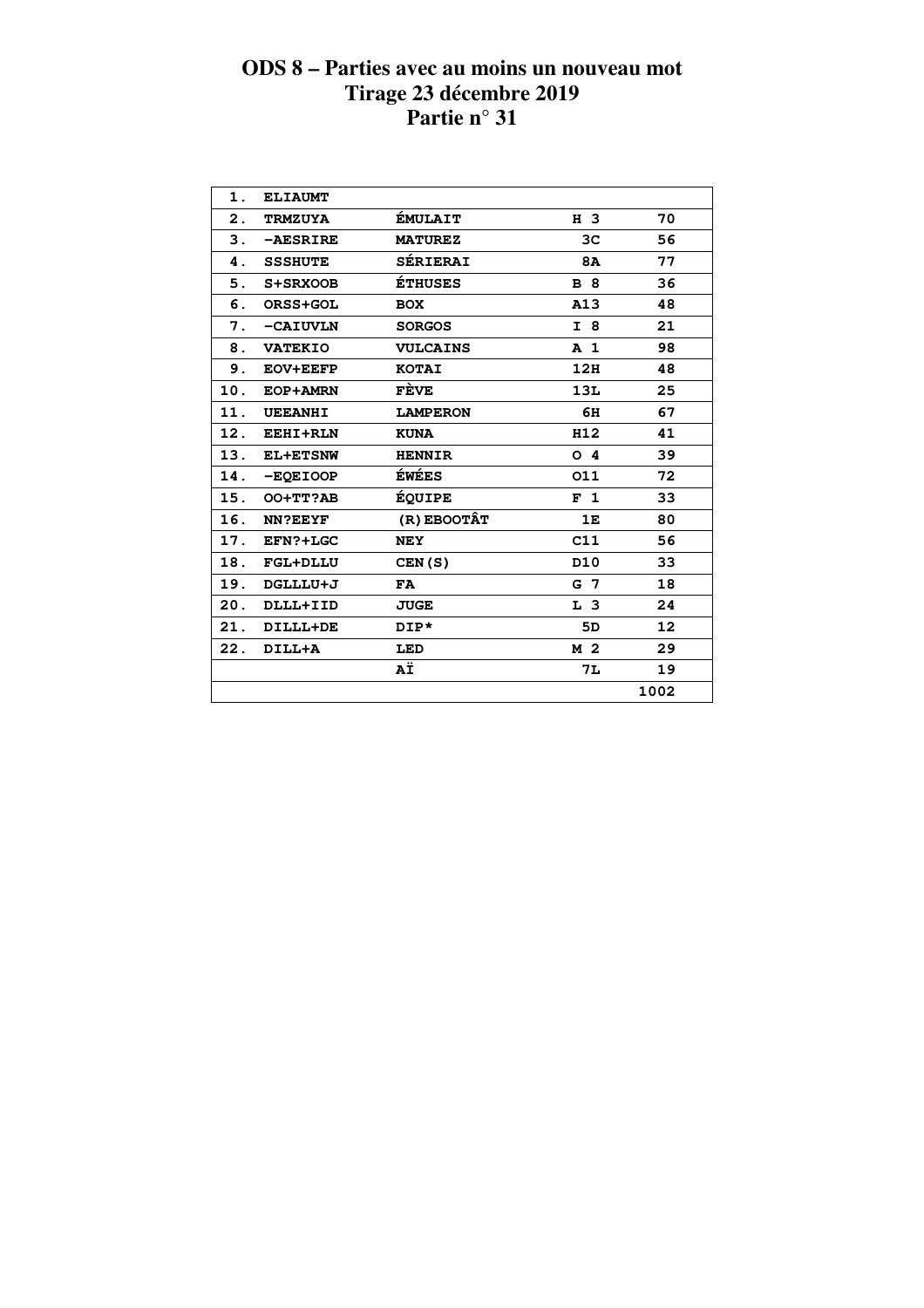| 1.            | <b>STCYOSE</b>  |                    |                |     |  |
|---------------|-----------------|--------------------|----------------|-----|--|
| $\mathbf 2$ . | <b>ET+SUREH</b> | <b>COSYS</b>       | H 4            | 38  |  |
| 3.            | <b>RVPITRU</b>  | <b>RECHUTES</b>    | 4F             | 76  |  |
| 4.            | <b>PRRU+GEE</b> | <b>VIT</b>         | 3M             | 22  |  |
| 5.            | <b>GR+IEXEE</b> | <b>PÉTEUR</b>      | 0 <sub>1</sub> | 27  |  |
| 6.            | <b>EEGIR+IE</b> | EX.                | 5K             | 37  |  |
| 7.            | EEI+ZLKG        | <b>RUGIE</b>       | J 3            | 21  |  |
| 8.            | K+TCAAET        | <b>RÉGLIEZ</b>     | $F$ 4          | 41  |  |
| 9.            | <b>CE+ONUEN</b> | <b>TATAKI*</b>     | 8A             | 48  |  |
| 10.           | <b>ASOJ?TE</b>  | <b>CONTENUE</b>    | C <sub>5</sub> | 62  |  |
| 11.           | <b>BODVRIA</b>  | <b>AJO (U) TES</b> | I 8            | 74  |  |
| 12.           | DR+INORW        | <b>OBVIA</b>       | <b>B10</b>     | 37  |  |
| 13.           | DORR+RLA        | <b>SWIN</b>        | 14I            | 33  |  |
| 14.           | DRR+UNDE        | <b>ORAL</b>        | A12            | 26  |  |
| 15.           | DRU+FF?A        | <b>NERD</b>        | D11            | 29  |  |
| 16.           | DR+BNLHU        | $(L)$ UFFA         | 15K            | 37  |  |
| 17.           | <b>BDLNR+TE</b> | <b>HUA</b>         | <b>B</b> 6     | 29  |  |
| 18.           | <b>BLNRT+MI</b> | <b>DÉRÉGLIEZ</b>   | F <sub>2</sub> | 24  |  |
| 19.           | LT+SIAEL        | <b>NIMBER</b>      | 3B             | 23  |  |
| 20.           | <b>ONSLAOE</b>  | <b>SAUTILLE</b>    | 11G            | 64  |  |
| 21.           | LNOQ+MAI        | ASE                | E11            | 28  |  |
| 22.           | <b>ALMO+UDM</b> | QIN                | 2A             | 26  |  |
|               |                 | <b>MODULA</b>      | L 7            | 18  |  |
|               |                 |                    |                | 820 |  |
|               |                 |                    |                |     |  |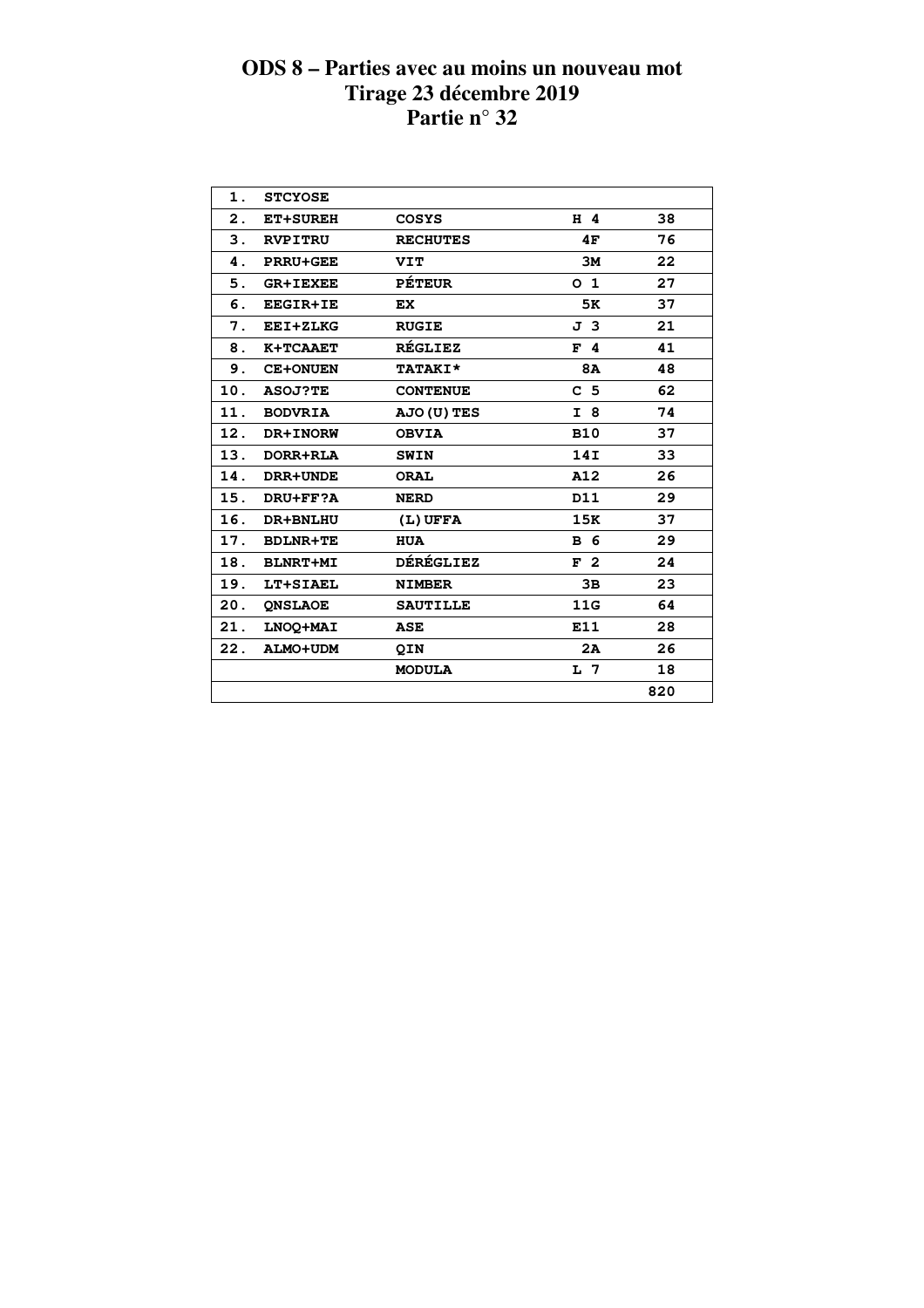| 1.  | <b>MZAYURN</b>  |                 |                 |                   |  |
|-----|-----------------|-----------------|-----------------|-------------------|--|
| 2.  | -RNEANEN        | <b>MAURY</b>    | H 8             | 50                |  |
| 3.  | <b>AIVEN?D</b>  | NANANÈRE*       | 9G              | 61                |  |
| 4.  | <b>TLNRTAE</b>  | D(É) NERVAI     | 11D             | 94                |  |
| 5.  | <b>EHEPAIX</b>  | <b>ALTÈRENT</b> | $L$ 4           | 80                |  |
| 6.  | <b>AH+LCGOI</b> | <b>EXPIÉE</b>   | N 9             | 74                |  |
| 7.  | <b>LOEOPRS</b>  | <b>GALOCHAI</b> | 4F              | 65                |  |
| 8.  | LOR+ECUD        | <b>POSE</b>     | <b>15L</b>      | 45                |  |
| 9.  | <b>EOOSLRS</b>  | <b>DÉCOULER</b> | E <sub>5</sub>  | 70                |  |
| 10. | -STEIEIE        | <b>LOSERS</b>   | N <sub>2</sub>  | 31                |  |
| 11. | EII+BKIR        | <b>ESTE</b>     | 13G             | 22                |  |
| 12. | <b>BEI+ASWH</b> | <b>RIKIO</b>    | 8A              | 45                |  |
| 13. | <b>EHS+EUAB</b> | <b>BIWA</b>     | 13B             | 41                |  |
| 14. | <b>EEHSU+IU</b> | <b>BAR</b>      | 12 <sub>C</sub> | 40                |  |
| 15. | <b>EESUU+MD</b> | ΗI              | F <sub>6</sub>  | 30                |  |
| 16. | <b>EUU+QUAE</b> | DÉMS*           | 14A             | 40                |  |
| 17. | UU+OJZFF        | <b>QUÉLÉA</b>   | H <sub>1</sub>  | 39                |  |
| 18. | <b>FFJUU+MG</b> | ZOU             | 2F              | 32                |  |
| 19. | <b>FGMU+NVA</b> | <b>JUIF</b>     | <b>B</b> 6      | 30                |  |
| 20. | <b>AMNUV+ET</b> | <b>FOG</b>      | 3M              | 24                |  |
| 21. | <b>MUV+UOT?</b> | <b>ANTÉPOSE</b> | 15H             | 30                |  |
| 22. | <b>TUU+TSLI</b> | VOM(I)          | 3 <sub>C</sub>  | 26                |  |
| 23. | <b>LTTUU</b>    | SKI             | C <sub>7</sub>  | 23                |  |
| 24. | TU              | LUTE            | 012             | $12 \overline{ }$ |  |
|     |                 | UT              | 14J             | 11                |  |
|     |                 |                 |                 | 1015              |  |
|     |                 |                 |                 |                   |  |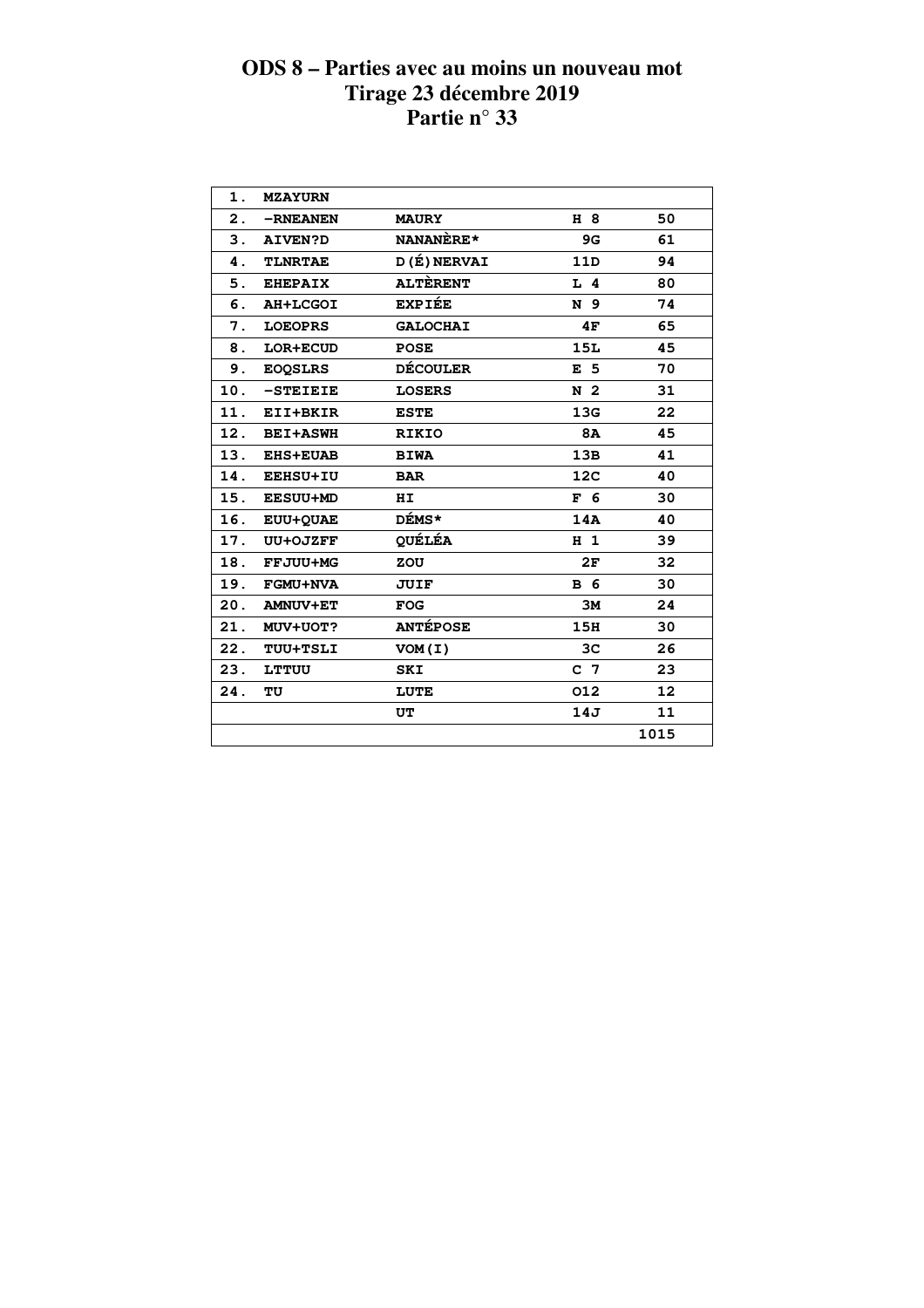| $\mathbf 1$ .  | <b>AROAALS</b>  |                   |                |     |
|----------------|-----------------|-------------------|----------------|-----|
| $\mathbf{2}$ . | LO+NLUAU        | <b>ARASA</b>      | H 4            | 12  |
| 3.             | LLO+EONM        | <b>UNAU</b>       | I <sub>5</sub> | 14  |
| 4.             | <b>LPAESVN</b>  | <b>MOELLON</b>    | G <sub>6</sub> | 71  |
| 5.             | LN+UOVIF        | <b>PAVES</b>      | 13C            | 32  |
| 6.             | LV+IERWN        | <b>FOUINA</b>     | D 8            | 26  |
| 7.             | $-IGD?CIR$      | <b>VINER</b>      | <b>B10</b>     | 43  |
| 8.             | $-$ OWTHMEE     | CODIRIG(E)        | 11F            | 72  |
| 9.             | HMOT+E?T        | ÉWÉ               | N 9            | 44  |
| 10.            | <b>ELTJELI</b>  | <b>THOMI(S)TE</b> | K 7            | 61  |
| 11.            | ILL+LPKO        | <b>JETÉE</b>      | 14J            | 56  |
| 12.            | ILL+AAXD        | <b>POLKA</b>      | 4D             | 32  |
| 13.            | <b>AADLL+FB</b> | XI                | J 6            | 70  |
| 14.            | <b>DLL+ETEN</b> | <b>BAFFA</b>      | <b>8A</b>      | 39  |
| 15.            | LL+AROIE        | <b>DENTE</b>      | 15F            | 27  |
| 16.            | EIL+EBQU        | <b>AROL</b>       | A12            | 32  |
| 17.            | EEL+YCNM        | <b>BIQUA</b>      | <b>B</b> 4     | 30  |
| 18.            | M+HGEZAE        | <b>LYCÉEN</b>     | 4<br>O         | 56  |
| 19.            | <b>EEHM+SUI</b> | <b>GAZ</b>        | M 7            | 47  |
| 20.            | <b>EHU+ERRS</b> | <b>MISE</b>       | 012            | 34  |
| 21.            | <b>EHRSU+IS</b> | <b>REBIQUA</b>    | <b>B</b> 2     | 32  |
| 22.            | IRSS+SDT        | <b>EUH</b>        | C <sub>1</sub> | 24  |
| 23.            | <b>DSS+UT</b>   | <b>TRIDENTÉS</b>  | 15C            | 23  |
|                |                 | <b>TUTSI</b>      | 13K            | 18  |
|                |                 |                   |                | 895 |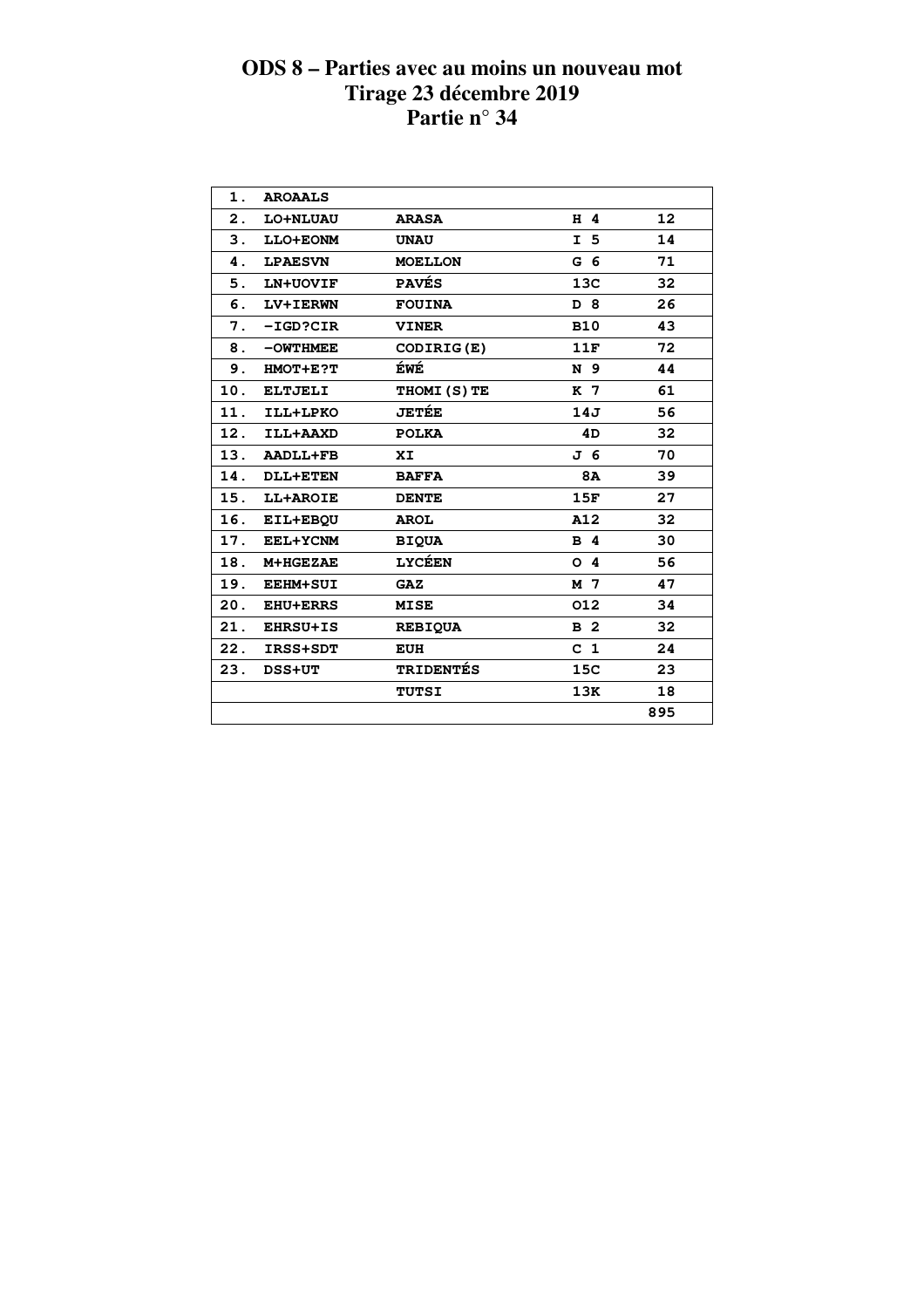| 1.  | <b>UTLEEEL</b>  |                 |                |     |  |
|-----|-----------------|-----------------|----------------|-----|--|
| 2.  | <b>L+DROBAK</b> | <b>ÉTEULE</b>   | H 3            | 14  |  |
| 3.  | <b>DLR+EEMR</b> | <b>KOUBA</b>    | 6F             | 38  |  |
| 4.  | R+CICBPI        | <b>DÉMÊLER</b>  | 3G             | 26  |  |
| 5.  | CIPR+ONX        | <b>BIC</b>      | 2J             | 29  |  |
| 6.  | NP+IMTOA        | <b>CROIX</b>    | 5J             | 36  |  |
| 7.  | <b>MUGOSNL</b>  | <b>PTOMAÏNE</b> | <b>8A</b>      | 89  |  |
| 8.  | LMU+OEVE        | <b>GONS</b>     | 7C             | 29  |  |
| 9.  | MQU+?NRI        | <b>VELET</b>    | 4D             | 19  |  |
| 10. | INOR+EDE        | $M(A)$ UX       | N <sub>2</sub> | 35  |  |
| 11. | DEQ+?ZRE        | <b>REIN</b>     | 0 <sub>1</sub> | 31  |  |
| 12. | <b>DER+TTEG</b> | CAQ (U) EZ      | J <sub>5</sub> | 43  |  |
|     | 13. DTT+UAAF    | <b>GÉREZ</b>    | 10F            | 19  |  |
| 14. | <b>TU+TIREJ</b> | <b>FADÂT</b>    | 5A             | 27  |  |
| 15. | IT+IUWHI        | <b>JETEUR</b>   | I 9            | 39  |  |
| 16. | <b>HITU+ANF</b> | WIFI            | A <sub>3</sub> | 17  |  |
| 17. | <b>H+UNALEL</b> | <b>ANTIFEU</b>  | 12D            | 28  |  |
| 18. | <b>EHL+REES</b> | <b>ALUNA</b>    | B <sub>1</sub> | 23  |  |
|     | 19. R+TNHASI    | <b>HÉLÉES</b>   | 15D            | 53  |  |
| 20. | <b>R+DVPSAS</b> | <b>ASHANTI</b>  | 1B             | 42  |  |
| 21. | <b>DPRSV+OS</b> | <b>SAS</b>      | C <sub>1</sub> | 32  |  |
| 22. | <b>SSV+UOAY</b> | <b>PROD</b>     | 14B            | 22  |  |
| 23. | <b>OSSUV</b>    | <b>AY</b>       | 9B             | 46  |  |
| 24. | SU              | VOS             | 10A            | 27  |  |
|     |                 | SU              | K 8            | 13  |  |
|     |                 |                 |                | 777 |  |
|     |                 |                 |                |     |  |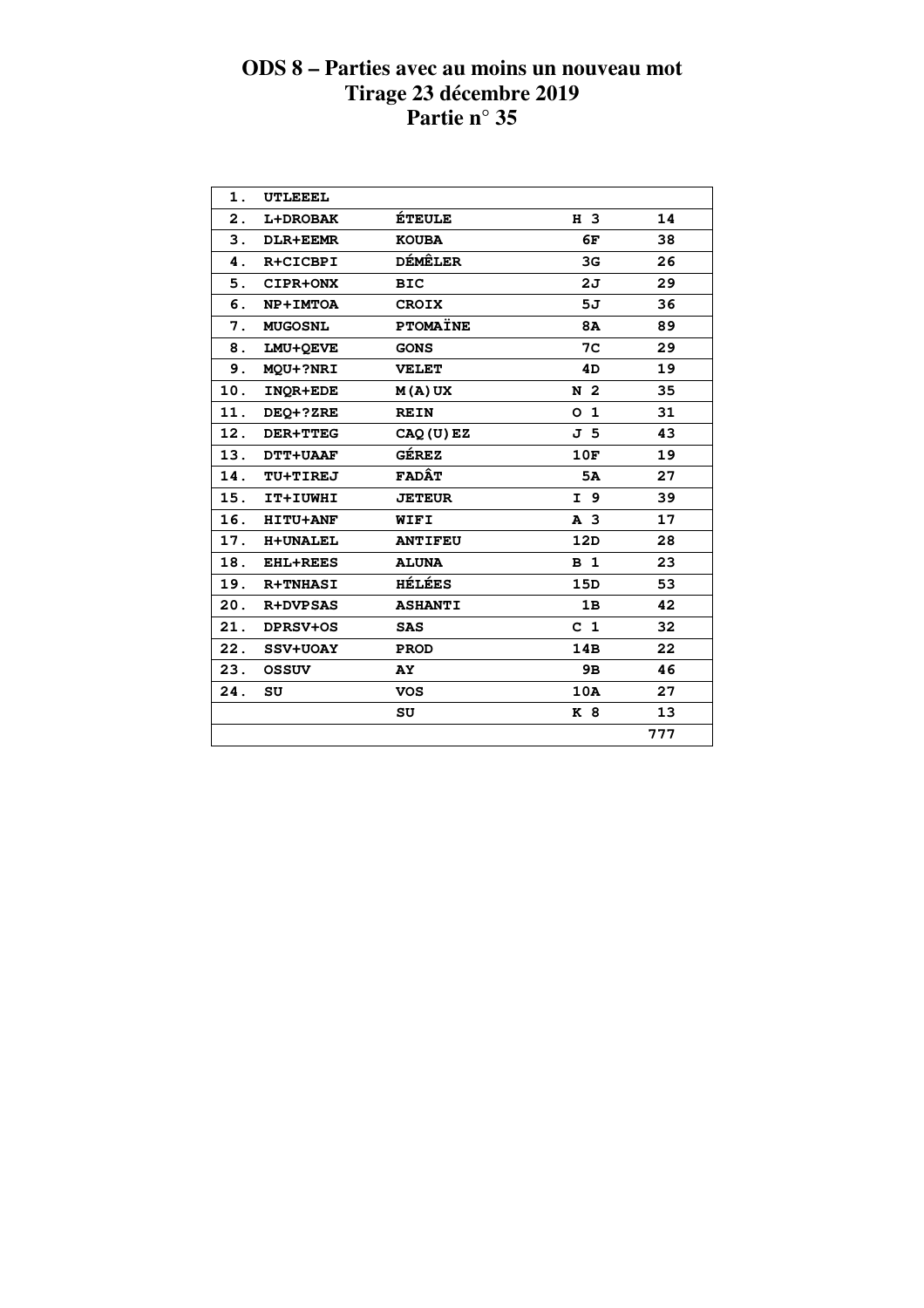| 1.  | <b>EEOV?RM</b>  |                 |                |      |
|-----|-----------------|-----------------|----------------|------|
| 2.  | <b>TSEASIT</b>  | (N) ÉVROME      | H <sub>2</sub> | 78   |
| 3.  | -NDNERER        | <b>TITRASSE</b> | 5E             | 82   |
| 4.  | -EINJAIQ        | ÉDEN            | 4Κ             | 18   |
| 5.  | <b>IQ+TCDRE</b> | JAÏNE           | 4A             | 42   |
| 6.  | <b>CDERT+RE</b> | QI*             | 3 <sub>C</sub> | 38   |
| 7.  | -SNAFORA        | <b>DÉCRÉTER</b> | 8в             | 64   |
| 8.  | <b>IUSVNSL</b>  | <b>CARAFONS</b> | D 8            | 78   |
| 9.  | <b>LSS+AUCE</b> | UNIV            | 3J             | 31   |
| 10. | KOIP?PX         | <b>CASUELS</b>  | 0 <sub>2</sub> | 87   |
| 11. | <b>OX+RUWFG</b> | SKIPP(E)        | 15D            | 54   |
| 12. | FGORX+AD        | WU              | 2J             | 66   |
| 13. | DGOR+IOO        | <b>FAXA</b>     | 9A             | 50   |
| 14. | DGIOO+UT        | <b>OR</b>       | J14            | 23   |
| 15. | <b>GOU+LEHA</b> | <b>DITO</b>     | C11            | 24   |
| 16. | <b>H+UBLEME</b> | <b>FOULAGE</b>  | A 9            | 36   |
| 17. | <b>E+ENIARG</b> | <b>HUMBLE</b>   | 13H            | 30   |
| 18. | <b>NSITELZ</b>  | <b>GRENELAI</b> | L 8            | 74   |
| 19. | ILT+THOE        | <b>ZENS</b>     | <b>N10</b>     | 46   |
| 20. | <b>HTT+MUBL</b> | ORIEL           | $E$ 7          | 37   |
| 21. | <b>BLMTTU+Y</b> | <b>DAH</b>      | <b>B</b> 8     | 28   |
| 22. | $MT+A$          | <b>BUTYLE</b>   | 10G            | 37   |
|     |                 | <b>MET</b>      | F <sub>7</sub> | 25   |
|     |                 |                 |                | 1048 |
|     |                 |                 |                |      |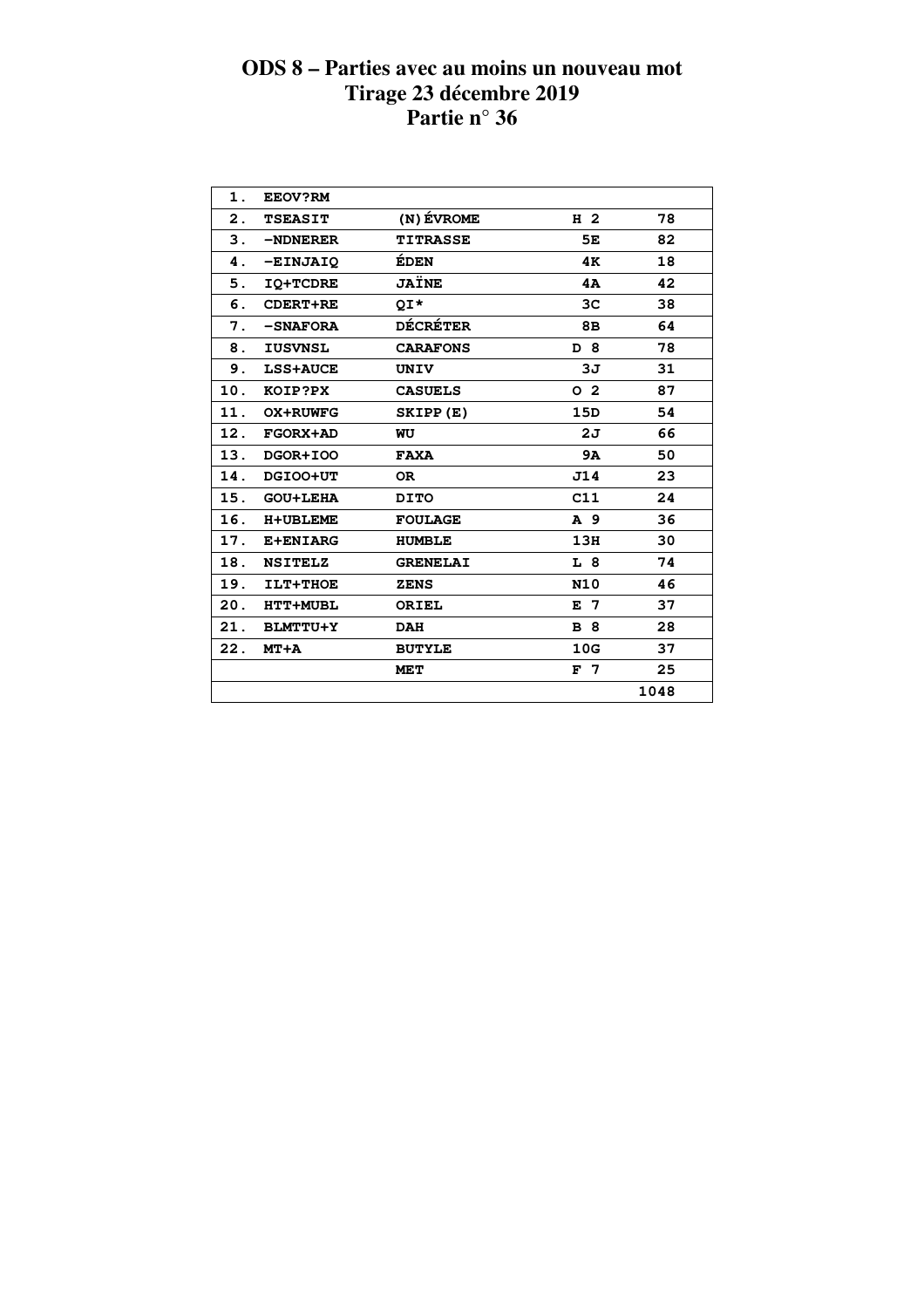| 1.  | <b>-U?TASMU</b> |                 |                |     |
|-----|-----------------|-----------------|----------------|-----|
| 2.  | <b>RWAEEZR</b>  | UM(L) AUTS      | H 3            | 68  |
| 3.  | <b>W+OSUCAL</b> | <b>RAMEREZ</b>  | 4F             | 34  |
| 4.  | <b>ACLOS+LL</b> | WU              | G 7            | 44  |
| 5.  | -YEOLULO        | <b>COLLAS</b>   | E 4            | 36  |
| 6.  | LLOU+BNA        | <b>OYES</b>     | 9в             | 23  |
| 7.  | <b>U+ESSEEH</b> | <b>BALLON</b>   | $A$ 4          | 47  |
| 8.  | <b>AGTOING</b>  | <b>HERSEUSE</b> | J 2            | 71  |
| 9.  | <b>GO+RARIN</b> | <b>SIGNÂT</b>   | 8J             | 27  |
| 10. | O+IAK?NE        | <b>REGARNI</b>  | D 8            | 21  |
| 11. | <b>Q+UUTEIE</b> | KEN(T) IA       | 15C            | 55  |
| 12. | -EMTIVMD        | <b>ÉQUEUTAI</b> | N <sub>2</sub> | 84  |
| 13. | <b>EIMM+TRO</b> | <b>DUVET</b>    | 3G             | 31  |
| 14. | IM+HEEDB        | <b>MORTE</b>    | 10K            | 26  |
| 15. | <b>BDEM+IDV</b> | HIEZ            | L 1            | 30  |
| 16. | <b>BDV+PEOI</b> | DÎME            | 11J            | 23  |
| 17. | <b>BP+ASORF</b> | <b>OVOÏDE</b>   | <b>B</b> 9     | 36  |
| 18. | <b>BOR+EXST</b> | <b>PAFS</b>     | <b>I12</b>     | 25  |
| 19. | <b>BORST+PF</b> | EX.             | O <sub>1</sub> | 44  |
| 20. | BORS+LJC        | PFFT            | 14G            | 23  |
| 21. | <b>JORS+NIE</b> | <b>BOCAL</b>    | 11A            | 18  |
| 22. | <b>INORS+NA</b> | JE              | A14            | 36  |
|     |                 | <b>DANOIS</b>   | 13B            | 22  |
|     |                 |                 |                | 824 |
|     |                 |                 |                |     |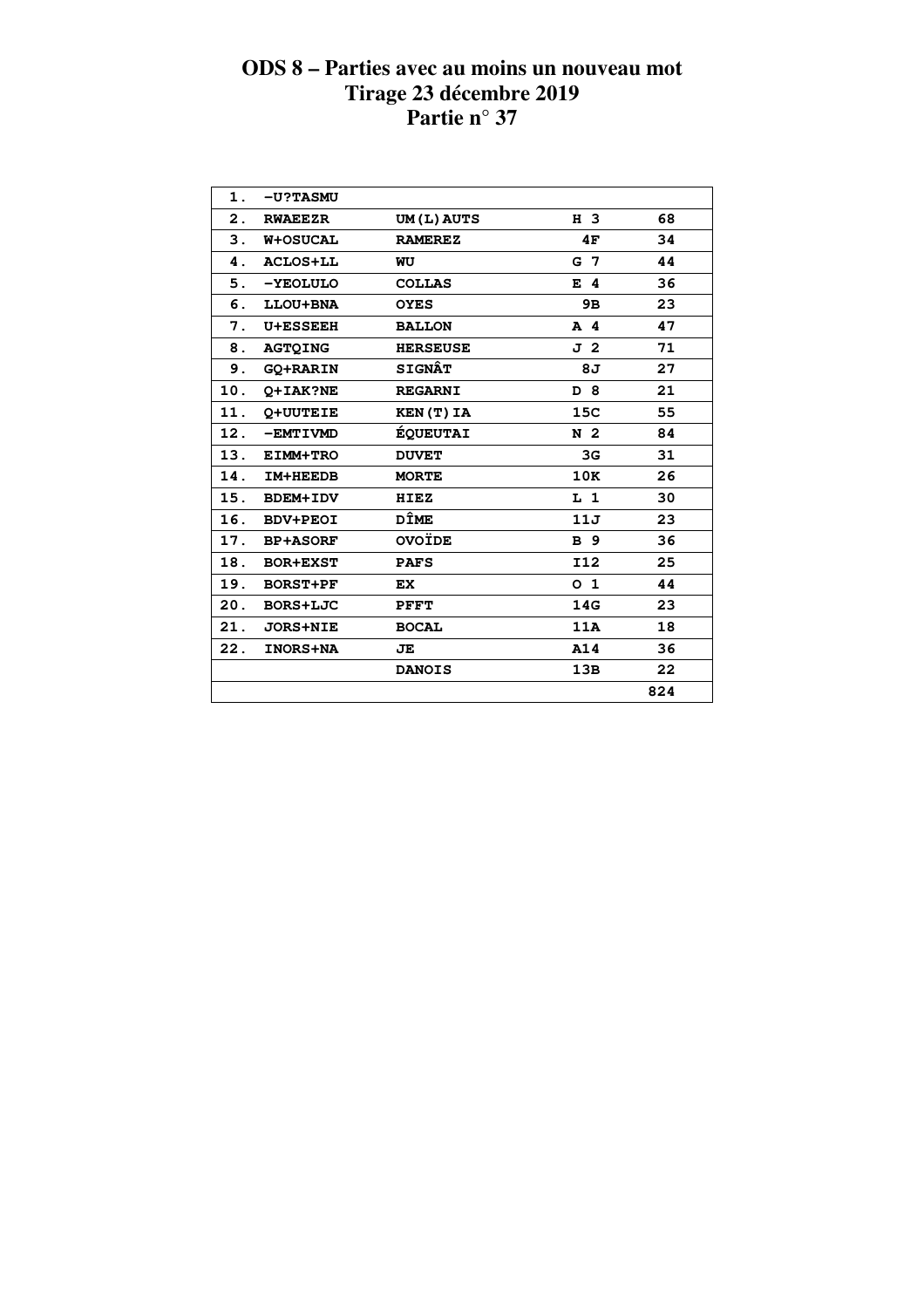| 1.  | <b>IJESTET</b>  |                 |                 |     |
|-----|-----------------|-----------------|-----------------|-----|
| 2.  | I+OMEITN        | <b>JETTES</b>   | H 4             | 42  |
| 3.  | IM+RNZSO        | <b>JOINTE</b>   | 4H              | 26  |
| 4.  | <b>NOS+IATT</b> | <b>RÉMIZ</b>    | M 3             | 50  |
| 5.  | IUVL?EK         | <b>NATTIONS</b> | K <sub>4</sub>  | 82  |
| 6.  | $-?EAUNHV$      | $(S)$ KIE       | N <sub>1</sub>  | 40  |
| 7.  | <b>TEOERAE</b>  | (C) HAUVENT     | 6A              | 73  |
| 8.  | <b>E+EEFHAS</b> | <b>AVORTÉE</b>  | E <sub>5</sub>  | 40  |
| 9.  | E+EACIVF        | <b>FÂCHÉES</b>  | A 4             | 48  |
| 10. | <b>AEEV+UAS</b> | <b>FISC</b>     | 1L              | 36  |
| 11. | A+XCUMPD        | <b>SAUVÉE</b>   | O <sub>4</sub>  | 46  |
| 12. | -CRDARMU        | ÉMAUX           | F<br>6          | 73  |
| 13. | DMR+BUUQ        | <b>CURA</b>     | G <sub>1</sub>  | 23  |
| 14. | -ELNDUDG        | QUID            | J 2             | 31  |
| 15. | $-INBEMOS$      | <b>GLUE</b>     | D <sub>10</sub> | 25  |
| 16. | <b>WAREEII</b>  | <b>BINÔMES</b>  | N 9             | 78  |
| 17. | AEEIIR+L        | WU              | 2F              | 31  |
| 18. | <b>AGLYLPN</b>  | <b>ÉLIERAIS</b> | 15G             | 77  |
| 19. | -SLOLRLD        | <b>PAYE</b>     | J12             | 35  |
| 20. | <b>PGNRNBO</b>  | <b>LOLLARDS</b> | C <sub>2</sub>  | 72  |
|     |                 | <b>BOP</b>      | C13             | 22  |
|     |                 |                 |                 | 950 |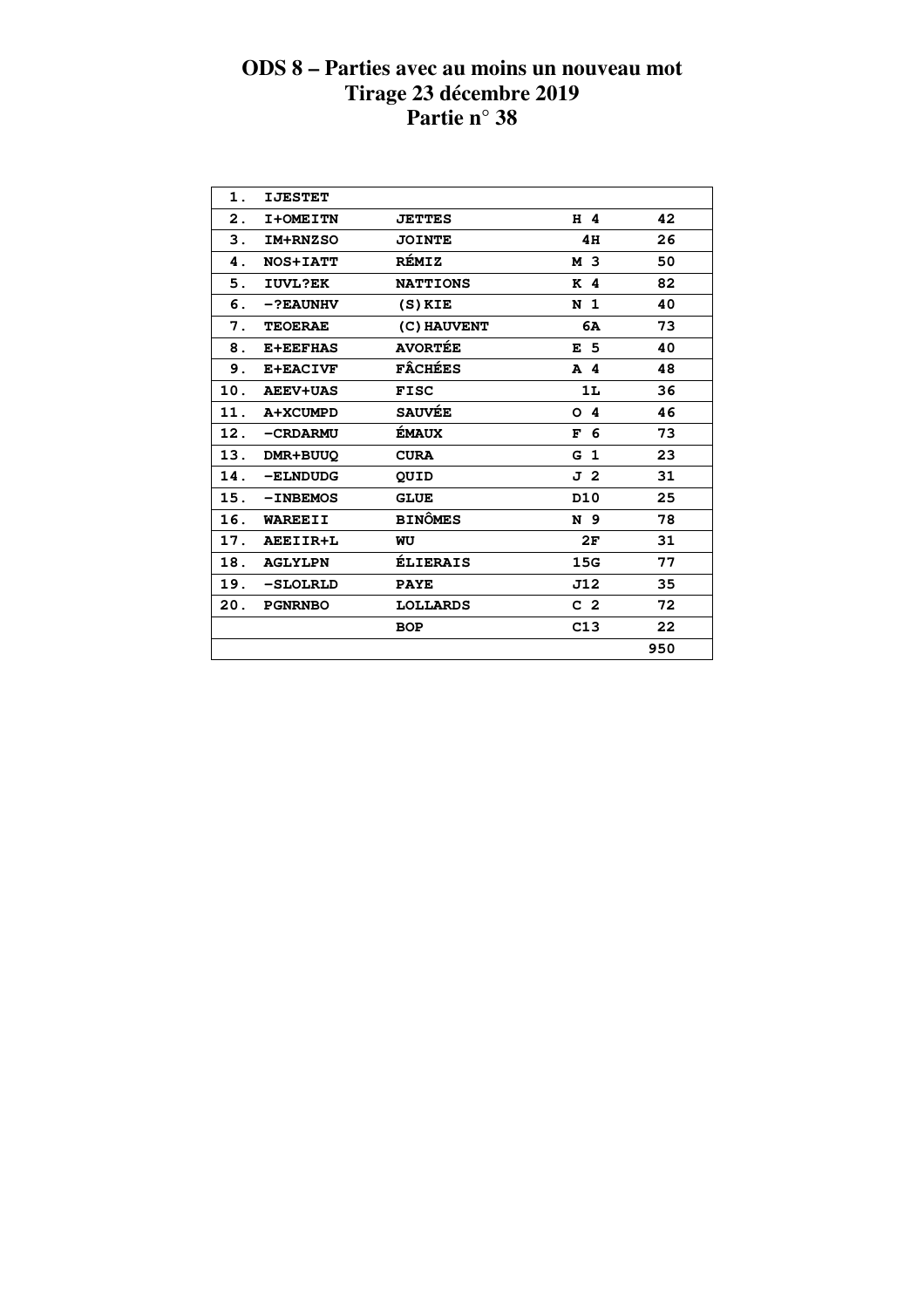| 1.  | <b>VSEPVPO</b>  |                 |                 |     |  |
|-----|-----------------|-----------------|-----------------|-----|--|
| 2.  | <b>VV+EDTEL</b> | <b>POPES</b>    | $H$ 4           | 24  |  |
| 3.  | $-$ IFEIRGE     | <b>DÉVOLTE</b>  | 5E              | 44  |  |
| 4.  | -TUOEUAT        | <b>FIGER</b>    | $L_1$           | 38  |  |
| 5.  | <b>TU+ECTOV</b> | <b>OUATE</b>    | M 3             | 33  |  |
| 6.  | OTT+SADE        | VÉCU            | 8L              | 45  |  |
| 7.  | <b>AOIHHIG</b>  | <b>DOTÂTES</b>  | G 7             | 69  |  |
| 8.  | <b>GHO+UOIN</b> | <b>HIAI</b>     | H12             | 44  |  |
| 9.  | <b>GINO+RUK</b> | <b>OUH</b>      | 6D              | 30  |  |
| 10. | GIOR+ZYA        | <b>FUNK</b>     | 1L              | 48  |  |
| 11. | <b>AIR+SRUR</b> | <b>GYOZA</b>    | 10 <sup>C</sup> | 44  |  |
|     | 12. AIRRRU+X    | <b>GYOZAS</b>   | 10 <sup>C</sup> | 25  |  |
|     | 13. ARRRU+MA    | XI.             | <b>I13</b>      | 45  |  |
|     | 14. ARRRU+BE    | YAM             | D <sub>10</sub> | 26  |  |
| 15. | <b>IEOELLE</b>  | <b>CARBURER</b> | N 8             | 78  |  |
| 16. | <b>O+TNEAMR</b> | <b>VEILLÉE</b>  | L 8             | 20  |  |
| 17. | <b>S?CINOM</b>  | <b>REMONTAI</b> | 15A             | 80  |  |
| 18. | IMN+EWDL        | $C(0)$ QS       | 13A             | 38  |  |
| 19. | LMW+ANAB        | <b>DÎNE</b>     | 012             | 36  |  |
| 20. | ABLMN+JA        | <b>WAOUH</b>    | 6B              | 37  |  |
| 21. | <b>ALMN+ESS</b> | <b>JAB*</b>     | I <sub>7</sub>  | 45  |  |
| 22. | $LMN + FI$ ?T   | <b>NASES</b>    | N <sub>1</sub>  | 31  |  |
| 23. | ?+LUNNER        | <b>FILMANT</b>  | C <sub>2</sub>  | 24  |  |
| 24. | LNNR+I          | DÉJ (O) UÉE     | <b>7G</b>       | 25  |  |
|     |                 | LIN             | <b>B</b> 1      | 18  |  |
|     |                 |                 |                 | 947 |  |
|     |                 |                 |                 |     |  |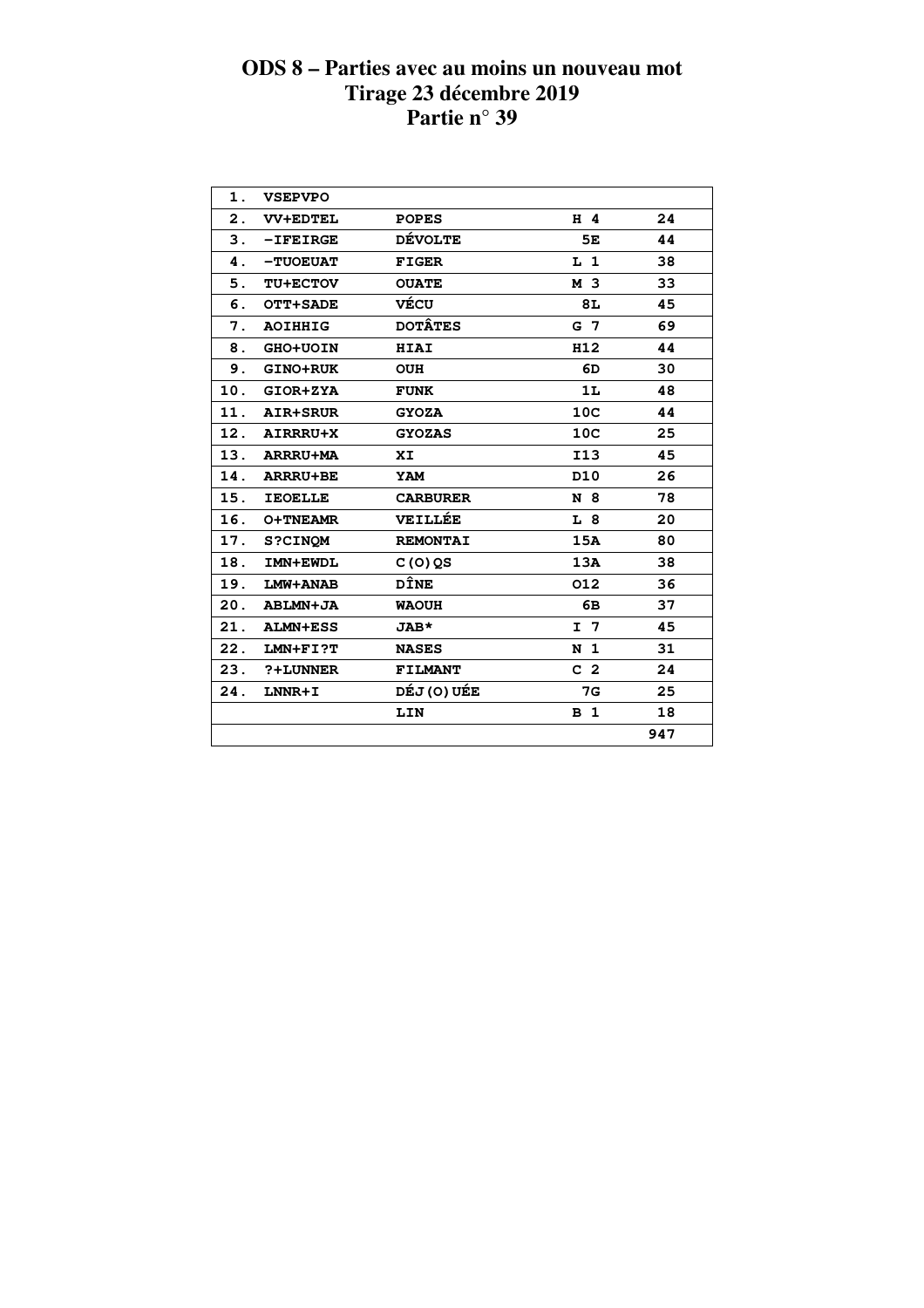| 1.            | -FEDISNI        |                  |                |     |  |
|---------------|-----------------|------------------|----------------|-----|--|
| 2.            | <b>ESRM?BI</b>  | <b>DÉFINIS</b>   | H <sub>2</sub> | 80  |  |
| 3.            | <b>TCSARLI</b>  | BIR(E)MES        | G <sub>3</sub> | 87  |  |
| 4.            | <b>R+VAEDXP</b> | <b>SLIÇÂTES</b>  | <b>8A</b>      | 39  |  |
| 5.            | <b>AV+NLALE</b> | <b>PERDRIX</b>   | 5 <sub>C</sub> | 38  |  |
| 6.            | <b>AN+QETRK</b> | <b>VALLÉE</b>    | D <sub>1</sub> | 26  |  |
| 7.            | Q+WOENGE        | DARKNET*         | 2H             | 38  |  |
| 8.            | EOQ+CGAO        | WENGÉ            | M <sub>1</sub> | 30  |  |
| $\mathbf 9$ . | OOQ+IEVE        | <b>AGACE</b>     | 2B             | 20  |  |
| 10.           | EOQ+NOAS        | <b>VIOLE</b>     | 3A             | 28  |  |
| 11.           | OOQ+REDO        | <b>KENAS</b>     | K <sub>2</sub> | 28  |  |
| 12.           | DEOOOR+O        | QI*              | C <sub>7</sub> | 17  |  |
| 13.           | OOO+RLEE        | <b>CORDE</b>     | D 8            | 16  |  |
| 14.           | LOOOR+FE        | ÉWÉ              | 1L             | 18  |  |
| 15.           | FLOOOR+R        | ÉWÉE             | 1L             | 39  |  |
| 16.           | LOOR+EYM        | <b>FOR</b>       | 13B            | 21  |  |
| 17.           | ELMOO+IS        | <b>RAY</b>       | $I$ 1          | 46  |  |
| 18.           | <b>NAOHAAT</b>  | <b>DOLOMIES</b>  | 11D            | 90  |  |
| 19.           | O+NTUUJM        | <b>AHANÂT</b>    | 14B            | 47  |  |
| 20.           | MU+E?ZUH        | <b>JEUNOT</b>    | J10            | 31  |  |
| 21.           | MUU+UIPT        | $H(\hat{A})$ TEZ | 15H            | 78  |  |
| 22.           | PTUUU+BL        | МI               | 15C            | 23  |  |
| 23.           | <b>BPUU+TUS</b> | <b>LUTZ</b>      | L12            | 26  |  |
| 24.           | <b>BTUU+AIU</b> | <b>SUP</b>       | 6M             | 23  |  |
|               |                 | <b>BIPÂT</b>     | O <sub>4</sub> | 36  |  |
|               |                 |                  |                | 925 |  |
|               |                 |                  |                |     |  |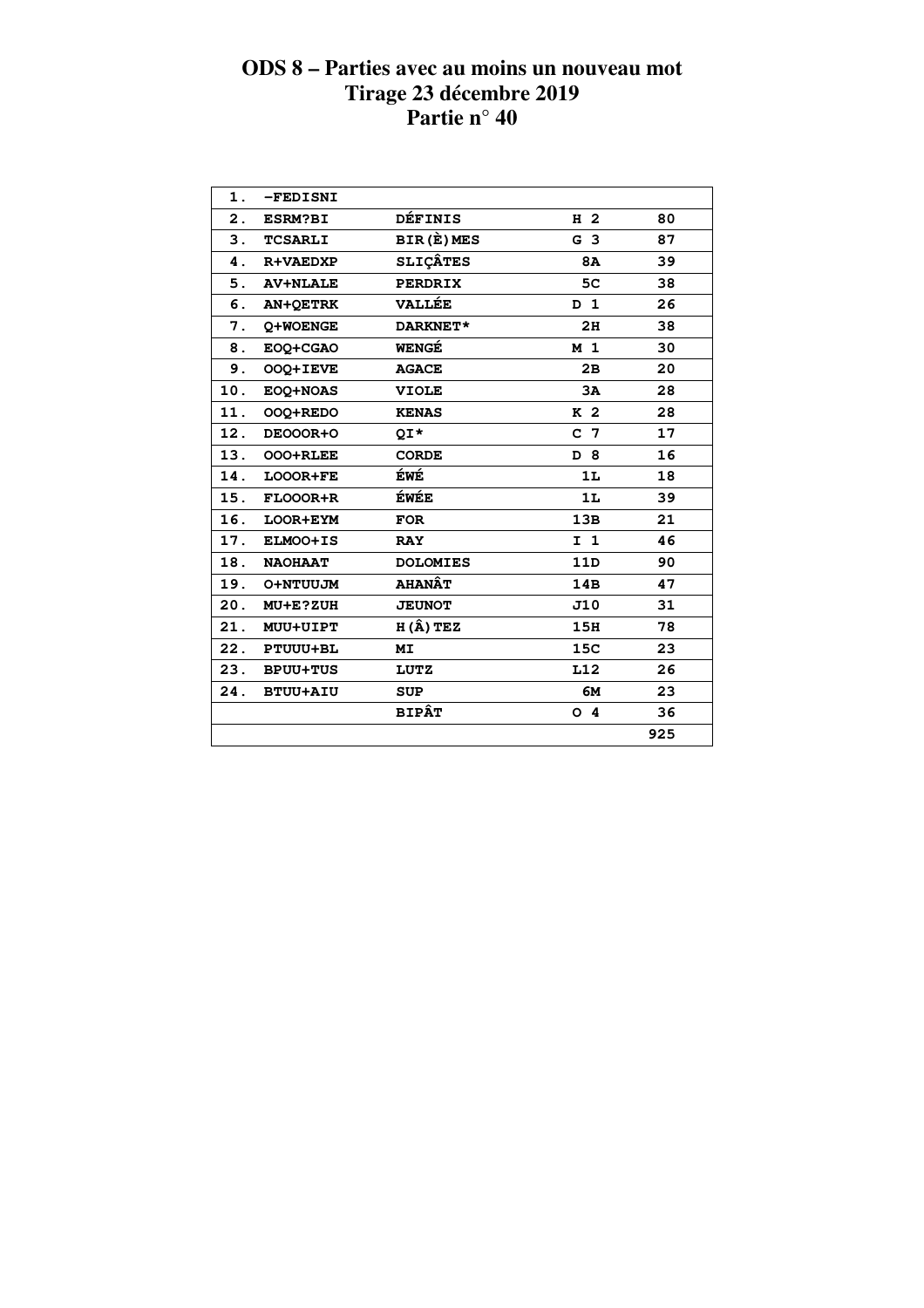| 1.  | <b>SUEYCIA</b>  |                  |                |     |
|-----|-----------------|------------------|----------------|-----|
| 2.  | IS+TINIP        | <b>CAYEU</b>     | H 4            | 38  |
| 3.  | <b>A?UTMAH</b>  | <b>INCIPITS</b>  | 4F             | 74  |
| 4.  | <b>DOGLOGV</b>  | É (C) HAUMÂT     | 7н             | 63  |
| 5.  | -OGVWNET        | <b>DOLO</b>      | G 7            | 25  |
| 6.  | -DSKISIU        | WAGON            | N 6            | 37  |
| 7.  | ISU+AERE        | <b>KIDS</b>      | 11K            | 44  |
| 8.  | EIR+OUFL        | <b>USAGE</b>     | 8K             | 35  |
| 9.  | <b>OR+XEOEV</b> | <b>FEUIL</b>     | 3K             | 27  |
| 10. | EOORV+RF        | <b>EXO</b>       | 9L             | 48  |
| 11. | <b>FOR+EMTL</b> | <b>VOLER</b>     | O <sub>1</sub> | 27  |
| 12. | <b>T+EURJAN</b> | <b>MOFLER</b>    | H10            | 45  |
| 13. | <b>JT+IETCT</b> | <b>FURANE</b>    | 12H            | 36  |
| 14. | CITT+SIL        | <b>JET*</b>      | 13M            | 42  |
| 15. | ILTT+EEP        | <b>SIC</b>       | F8             | 28  |
| 16. | <b>PT+NSSER</b> | <b>ALITÉE</b>    | 5H             | 36  |
| 17. | <b>TGEBBMA</b>  | <b>PRÉSENTS*</b> | 14F            | 80  |
| 18. | <b>GT+ADAEE</b> | <b>BEMBA</b>     | 3C             | 29  |
| 19. | <b>AE+OEQNV</b> | <b>DÉGÂT</b>     | 5в             | 19  |
| 20. | ANO+I?NA        | <b>OVÉE</b>      | 2F             | 23  |
| 21. | <b>N+ZHURRL</b> | $GNAQ(U) A I*$   | D 5            | 22  |
|     |                 | LUZIN            | 11A            | 28  |
|     |                 |                  |                | 806 |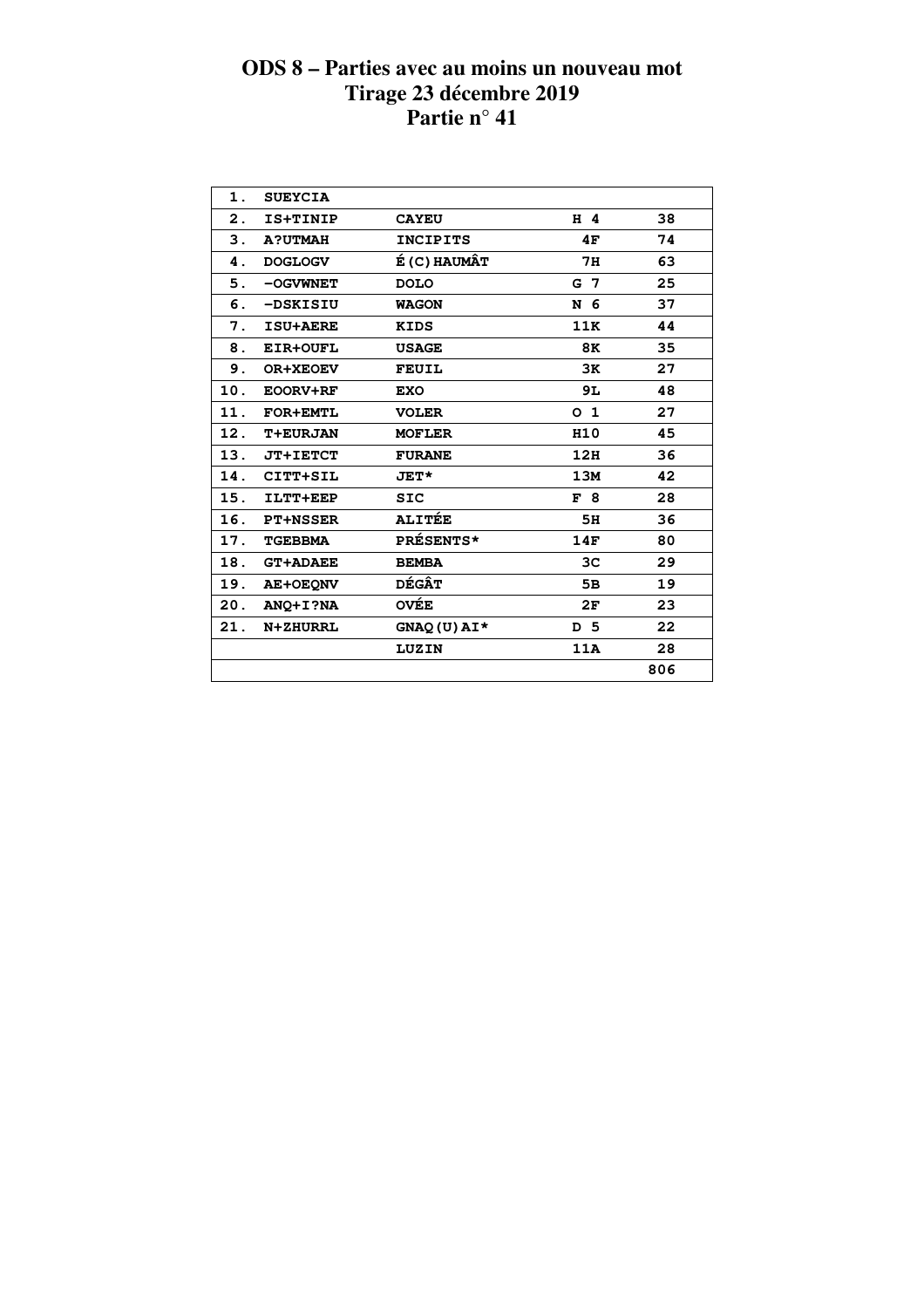| 1.  | UEESYZI         |                  |                |      |  |
|-----|-----------------|------------------|----------------|------|--|
| 2.  | IZ+RDISR        | <b>YEUSE</b>     | H 4            | 48   |  |
| 3.  | <b>R+TUICEE</b> | <b>ZIRIDES</b>   | 5C             | 34   |  |
| 4.  | ?TEROVA         | <b>RECUITES</b>  | 7A             | 64   |  |
| 5.  | <b>AXNSEED</b>  | R(E) VOTERA      | A <sub>1</sub> | 149  |  |
| 6.  | <b>NEGLIET</b>  | <b>RÉINDEXAS</b> | E <sub>5</sub> | 88   |  |
| 7.  | <b>ONRLCPU</b>  | <b>GÉLATINE</b>  | 12B            | 70   |  |
| 8.  | <b>L+LETEAN</b> | <b>PUCERON</b>   | C <sub>9</sub> | 28   |  |
| 9.  | <b>ALL+EOTD</b> | <b>ENTEZ</b>     | C <sub>1</sub> | 28   |  |
| 10. | EL+BUQOT        | <b>YODLÂT</b>    | 4H             | 34   |  |
| 11. | <b>T+OHOISJ</b> | <b>BLOQUE</b>    | J 7            | 41   |  |
| 12. | JOO+AHMM        | HITS*            | K 9            | 43   |  |
| 13. | <b>HMMOO+LS</b> | <b>JAN</b>       | 15A            | 30   |  |
| 14. | LMO+REFI        | OHMS*            | L 7            | 29   |  |
| 15. | <b>UEWNLIB</b>  | <b>ÉMORFILE</b>  | 1 <sup>c</sup> | 92   |  |
| 16. | <b>BILNU+FR</b> | ÉWÉ              | 10E            | 32   |  |
| 17. | ILNRU+AN        | <b>FOB</b>       | 14B            | 26   |  |
| 18. | LNN+AUPV        | <b>RUILA</b>     | K <sub>1</sub> | 23   |  |
| 19. | LNPUV+AA        | AN               | L 1            | 20   |  |
| 20. | LNPU+MAI        | <b>HAVA</b>      | 8L             | 30   |  |
| 21. | <b>GK?SE</b>    | <b>MANIPULA</b>  | 0 <sub>1</sub> | 86   |  |
| 22. | <b>EGS</b>      | $B(0)$ OK        | 7J             | 45   |  |
|     |                 | SE               | 13I            | 22   |  |
|     |                 |                  |                | 1062 |  |
|     |                 |                  |                |      |  |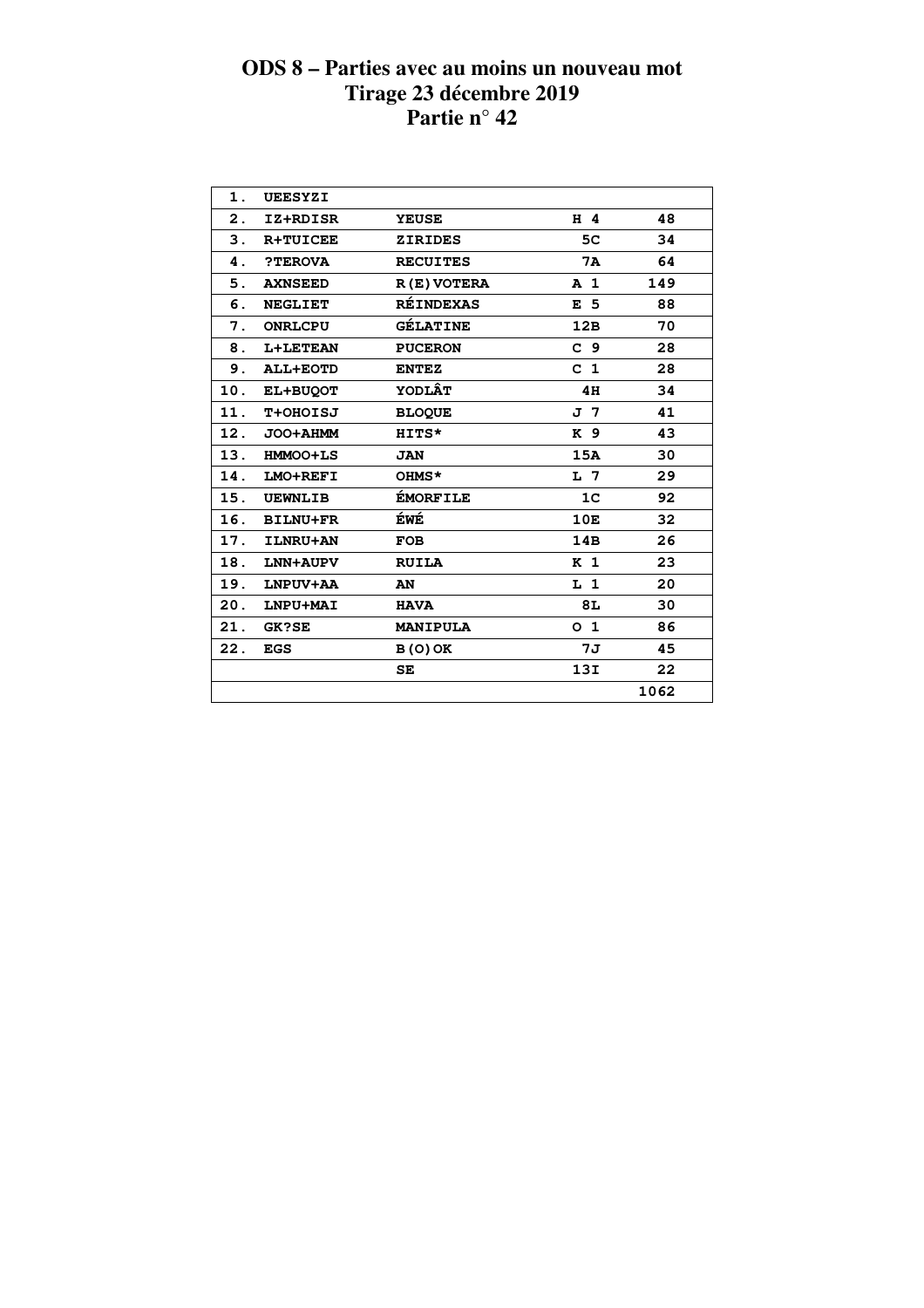| $\mathbf 1$ .  | <b>OETSEVE</b>  |                    |                |     |  |
|----------------|-----------------|--------------------|----------------|-----|--|
| $\mathbf{2}$ . | E+RPSIEL        | <b>VOTÉES</b>      | H 4            | 26  |  |
| 3.             | -ATTSAMC        | <b>REPLOIES</b>    | 5D             | 90  |  |
| 4.             | T+ELAAEE        | <b>TARMACS</b>     | D <sub>3</sub> | 26  |  |
| 5.             | $-UIUERSA$      | <b>VALET</b>       | 4H             | 22  |  |
| 6.             | <b>U+UFDOEE</b> | <b>SAUCIÈRE</b>    | 8A             | 30  |  |
| 7.             | DOU+AIRP        | <b>ÉTEUF</b>       | 3C             | 24  |  |
| 8.             | <b>LWECGEN</b>  | <b>POUDRAIS</b>    | A <sub>1</sub> | 89  |  |
| 9.             | CEEGLN+G        | WU                 | F <sub>2</sub> | 31  |  |
| 10.            | -ENOU?UK        | <b>CRÈNE</b>       | G 7            | 21  |  |
| 11.            | NOUU?+ST        | <b>TEK</b>         | 6H             | 67  |  |
| 12.            | $-DLLEIBA$      | (Q) UEUTONS        | 11E            | 78  |  |
| 13.            | L+UAIONE        | <b>DIABLE</b>      | 10J            | 26  |  |
| 14.            | <b>AIU+HZFN</b> | <b>ÉNOL</b>        | 12G            | 22  |  |
| 15.            | <b>HU+AAXQB</b> | <b>FANIEZ</b>      | 0 <sub>6</sub> | 54  |  |
| 16.            | <b>ABHQ+MHS</b> | <b>UNAUX</b>       | H11            | 42  |  |
| 17.            | -ERQ?VNI        | AH                 | <b>B</b> 5     | 28  |  |
| 18.            | -GMRMIJI        | INV (O) QUER       | 14C            | 69  |  |
| 19.            | GIJMR+TS        | MIX*               | 15F            | 24  |  |
| 20.            | <b>JR+LTRDO</b> | <b>STIGMA</b>      | 7J             | 23  |  |
| 21.            | DRRT+NHO        | JOLI               | C11            | 22  |  |
| 22.            | DHRR+EBG        | <b>INVOQUERONT</b> | 14C            | 20  |  |
| 23.            | <b>BDGR+Y</b>   | RHÉ                | 15A            | 30  |  |
|                |                 | <b>BOY</b>         | 12B            | 28  |  |
|                |                 |                    |                | 892 |  |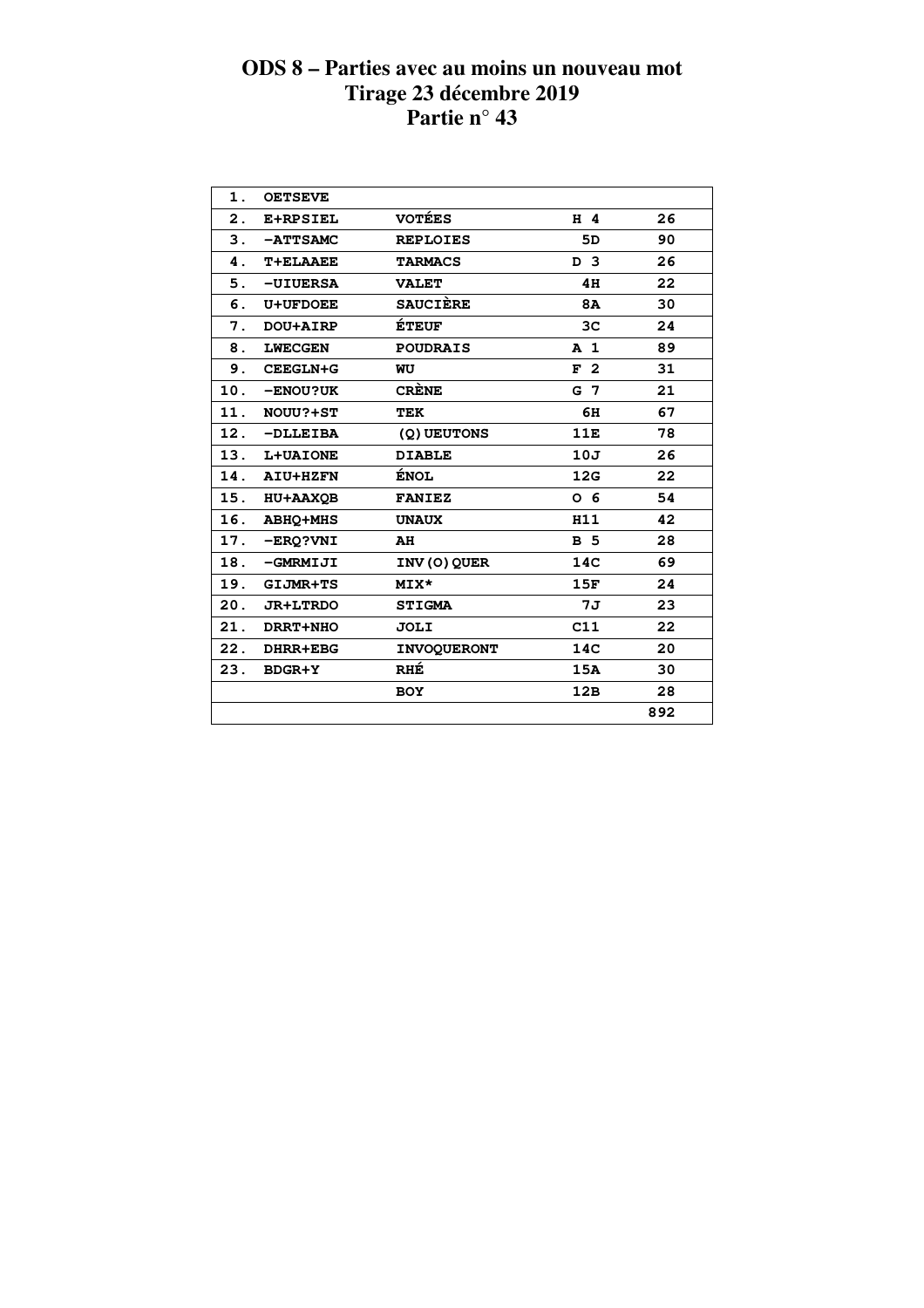| 1.             | -DABGERD        |                 |                |     |  |
|----------------|-----------------|-----------------|----------------|-----|--|
| $\mathbf{2}$ . | <b>D+EBARUO</b> | <b>BADGER</b>   | H 4            | 26  |  |
| 3.             | <b>EQEUFEI</b>  | <b>RADOUBÉE</b> | <b>8A</b>      | 86  |  |
| 4.             | ?EMITRE         | <b>FÉERIQUE</b> | A 5            | 69  |  |
| 5.             | <b>ERATZNJ</b>  | E (N) TRAIME*   | 5D             | 82  |  |
| 6.             | <b>N+NONLEE</b> | <b>JARTEZ*</b>  | L <sub>3</sub> | 73  |  |
| 7.             | $-IAUULHD$      | <b>OZÈNE</b>    | 8K             | 42  |  |
| 8.             | LUU+UEXM        | HADJI           | 3I             | 40  |  |
| 9.             | LMUUU+OT        | <b>TEX</b>      | 6L             | 32  |  |
| 10.            | UU+MPKLV        | <b>MULOT</b>    | 2F             | 21  |  |
| 11.            | <b>MPUUV+LT</b> | <b>LEK</b>      | D 4            | 24  |  |
| 12.            | MP+CUNAA        | <b>VOULUT</b>   | K 7            | 23  |  |
| 13.            | <b>NU+NESSC</b> | <b>CAMPA</b>    | B <sub>1</sub> | 25  |  |
| 14.            | <b>NN+ELIWS</b> | <b>SUCES</b>    | 13A            | 33  |  |
| 15.            | ILN+RGPI        | <b>NEWS</b>     | 14D            | 37  |  |
| 16.            | GILNR+OO        | PI              | 1G             | 22  |  |
| 17.            | NR+TTAAI        | <b>IGLOO</b>    | 15G            | 20  |  |
| 18.            | <b>NIFVSLN</b>  | <b>ENTARTAI</b> | $O_8$          | 77  |  |
| 19.            | <b>FLNN+SAR</b> | VIS.            | N <sub>1</sub> | 29  |  |
| 20.            | <b>NRS+SYIE</b> | <b>FLAN</b>     | 10F            | 26  |  |
| 21.            | <b>IRSS+EON</b> | <b>NEY</b>      | 3E             | 49  |  |
| 22.            | ?H              | <b>ÉRINOSES</b> | M 8            | 68  |  |
|                |                 | $(O)$ H         | A <sub>1</sub> | 26  |  |
|                |                 |                 |                | 930 |  |
|                |                 |                 |                |     |  |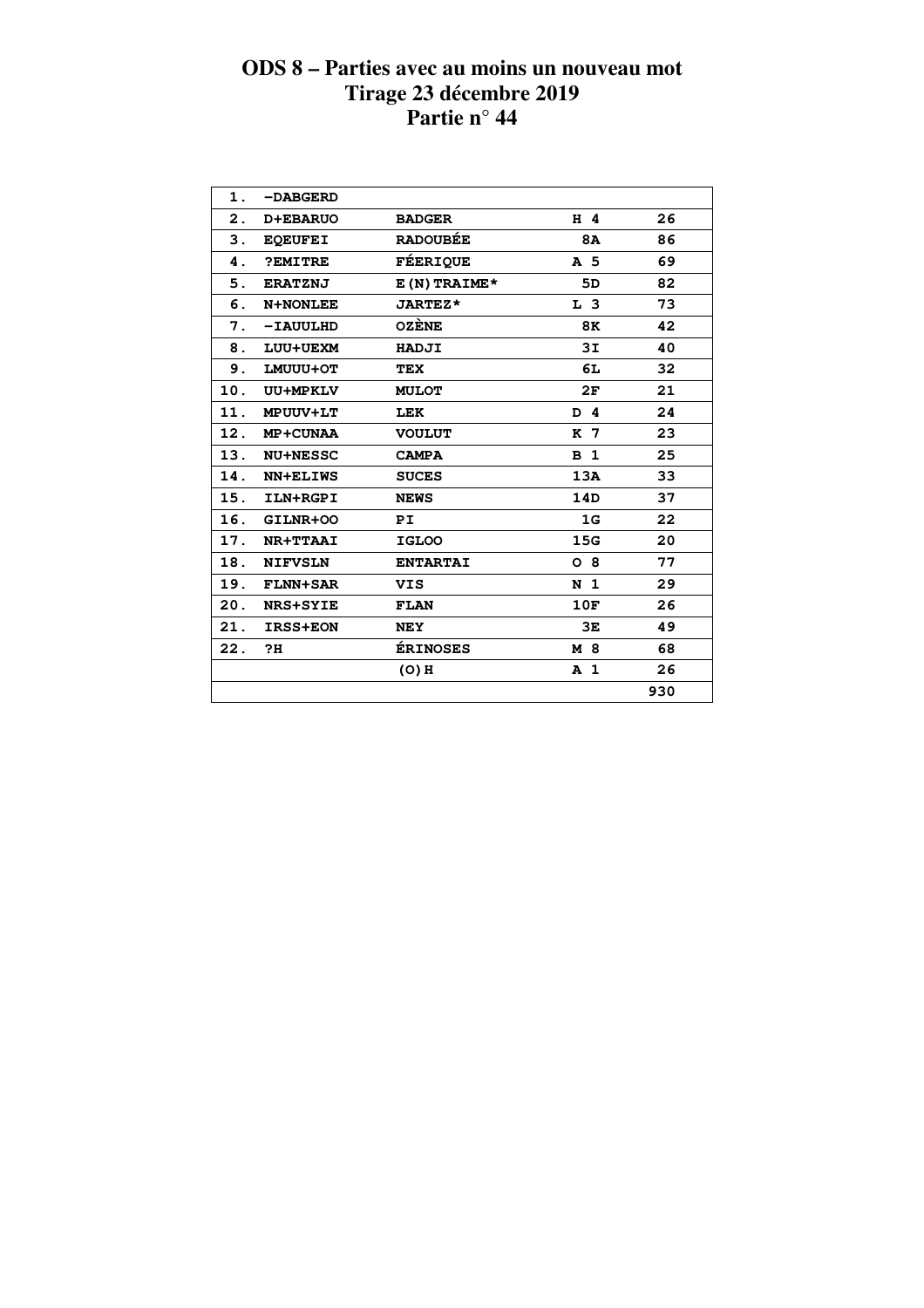| 1.  | <b>OIRSAWF</b>  |                    |                |     |
|-----|-----------------|--------------------|----------------|-----|
| 2.  | <b>W+RLRAOS</b> | <b>FORAIS</b>      | H 4            | 26  |
| З.  | <b>ARR+EEOT</b> | <b>FLOWS</b>       | 4H             | 34  |
| 4.  | <b>IRTHGRE</b>  | <b>TORÉERAI</b>    | <b>8A</b>      | 77  |
| 5.  | $-I$ GREULF     | WHIG               | K <sub>4</sub> | 34  |
| 6.  | <b>F+SAZAIT</b> | <b>ORGUEIL</b>     | <b>B</b> 8     | 24  |
| 7.  | <b>AAIT+JEE</b> | <b>ZEFS</b>        | 12A            | 52  |
| 8.  | A+B?EAIH        | <b>REJETAI</b>     | F8             | 32  |
| 9.  | <b>OCXUEVE</b>  | HABI (T) ERA       | C <sub>2</sub> | 81  |
| 10. | <b>EEV+AVAP</b> | <b>CHOUX</b>       | 2B             | 78  |
| 11. | AAV+UNDC        | <b>PÉVÉ*</b>       | 1E             | 42  |
| 12. | <b>U+TEEPDM</b> | <b>DEVANÇA</b>     | 11E            | 52  |
| 13. | DU+URENO        | <b>TEMPE</b>       | 15F            | 39  |
| 14. | N+IOIBKY        | <b>DUQUER</b>      | 14J            | 43  |
| 15. | <b>BIIN+LRE</b> | <b>YORK</b>        | 012            | 96  |
| 16. | NR+AMSIM        | <b>BILIÉ</b>       | L 8            | 34  |
| 17. | $-S?ETDMN$      | ZAIN               | A12            | 43  |
| 18. | <b>UENSROT</b>  | <b>T (A) NDEMS</b> | 2H             | 72  |
| 19. | <b>LTSMLAE</b>  | <b>SURNOTES</b>    | N <sub>2</sub> | 60  |
| 20. | LL+UNN          | <b>MÉTAS</b>       | -6<br>O        | 31  |
|     |                 | <b>NUL</b>         | M 6            | 18  |
|     |                 |                    |                | 968 |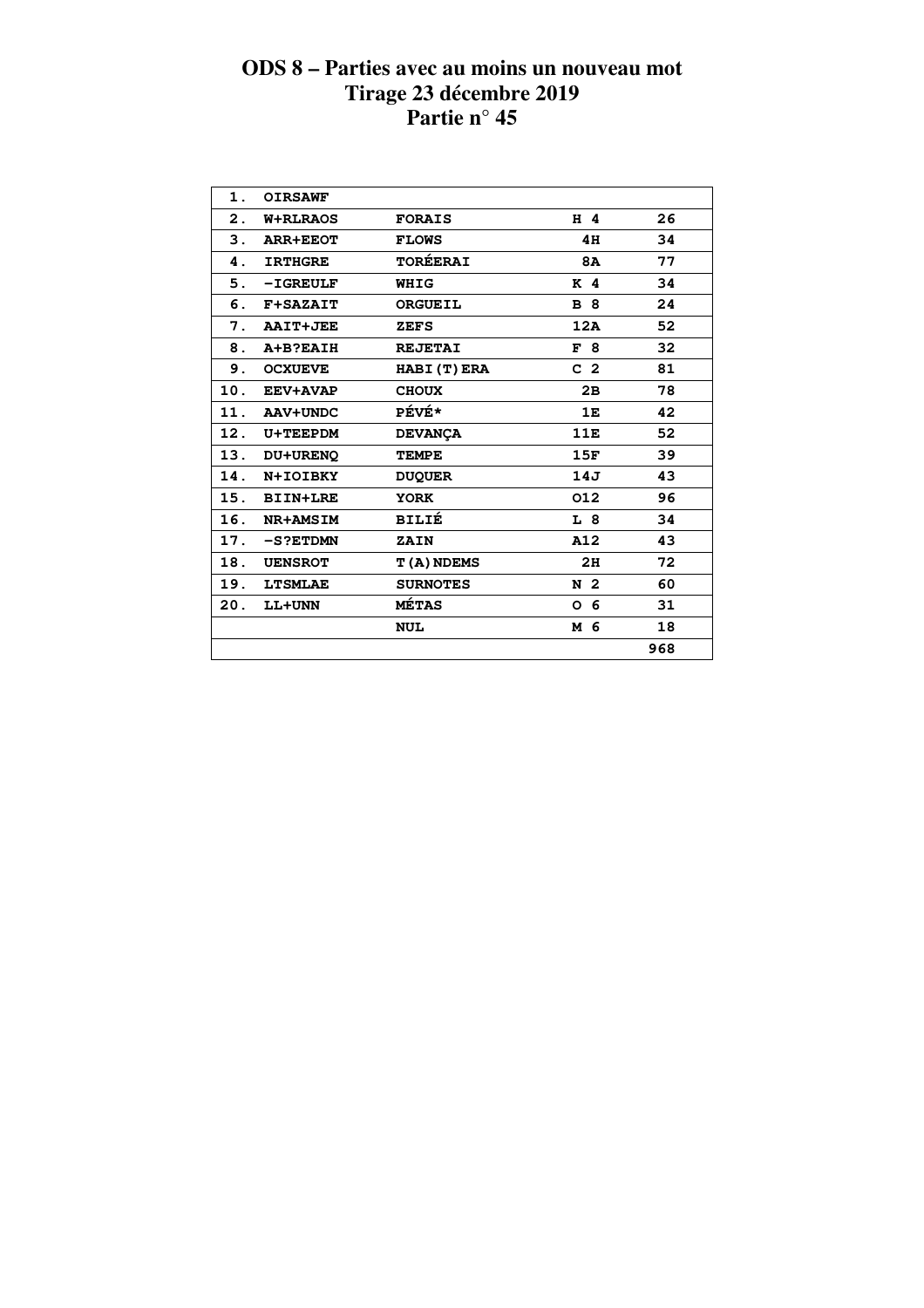| 1.  | <b>EYLERV?</b>  |                     |                 |     |  |
|-----|-----------------|---------------------|-----------------|-----|--|
| 2.  | <b>V+EFIDIU</b> | REL(A)YE            | H 8             | 48  |  |
| 3.  | $-EIAZBEI$      | <b>VEUF</b>         | 14G             | 33  |  |
| 4.  | -SNVSEEL        | <b>BAIERIEZ</b>     | 8D              | 72  |  |
| 5.  | -OBTERSM        | <b>VÊLES</b>        | 15D             | 89  |  |
| 6.  | <b>TURANUA</b>  | <b>OMBRÂTES</b>     | $E$ 4           | 94  |  |
| 7.  | <b>U+OTURON</b> | <b>AZURANT</b>      | K 7             | 32  |  |
| 8.  | <b>UU+JOERU</b> | <b>TORON</b>        | 3A              | 22  |  |
| 9.  | OUU+GMS?        | <b>JUTER</b>        | A <sub>1</sub>  | 39  |  |
| 10. | <b>GMUU+CHA</b> | <b>JUTERO (N) S</b> | A <sub>1</sub>  | 42  |  |
| 11. | <b>GU+NLFUN</b> | <b>MOUCHA</b>       | 4D              | 38  |  |
| 12. | <b>NNUU+LAH</b> | <b>FLAG</b>         | <b>7I</b>       | 23  |  |
| 13. | LNNU+GAE        | <b>OUAH</b>         | <b>B</b> 3      | 32  |  |
| 14. | G+IIETOX        | <b>ANNULE</b>       | 15J             | 26  |  |
| 15. | <b>EGIOT+PA</b> | XI                  | F10             | 64  |  |
| 16. | GO+WAQIK        | <b>PATHIE</b>       | $H_1$           | 33  |  |
| 17. | GIOQ+ENI        | <b>KWA</b>          | D11             | 54  |  |
| 18. | <b>EGIO+EAO</b> | <b>QING</b>         | $L$ 4           | 24  |  |
| 19. | OO+INPDM        | ÉGAIE               | J 1             | 23  |  |
|     | 20. P+LSRICS    | DOMINO*             | M <sub>1</sub>  | 29  |  |
| 21. | LP+DEDTE        | <b>CASSIER</b>      | 13 <sub>C</sub> | 32  |  |
| 22. | <b>DDEL+TS</b>  | PET                 | C <sub>5</sub>  | 17  |  |
| 23. | <b>DDELT</b>    | <b>FLAGS</b>        | <b>7I</b>       | 20  |  |
|     |                 | TEE                 | 9G              | 15  |  |
|     |                 |                     |                 | 901 |  |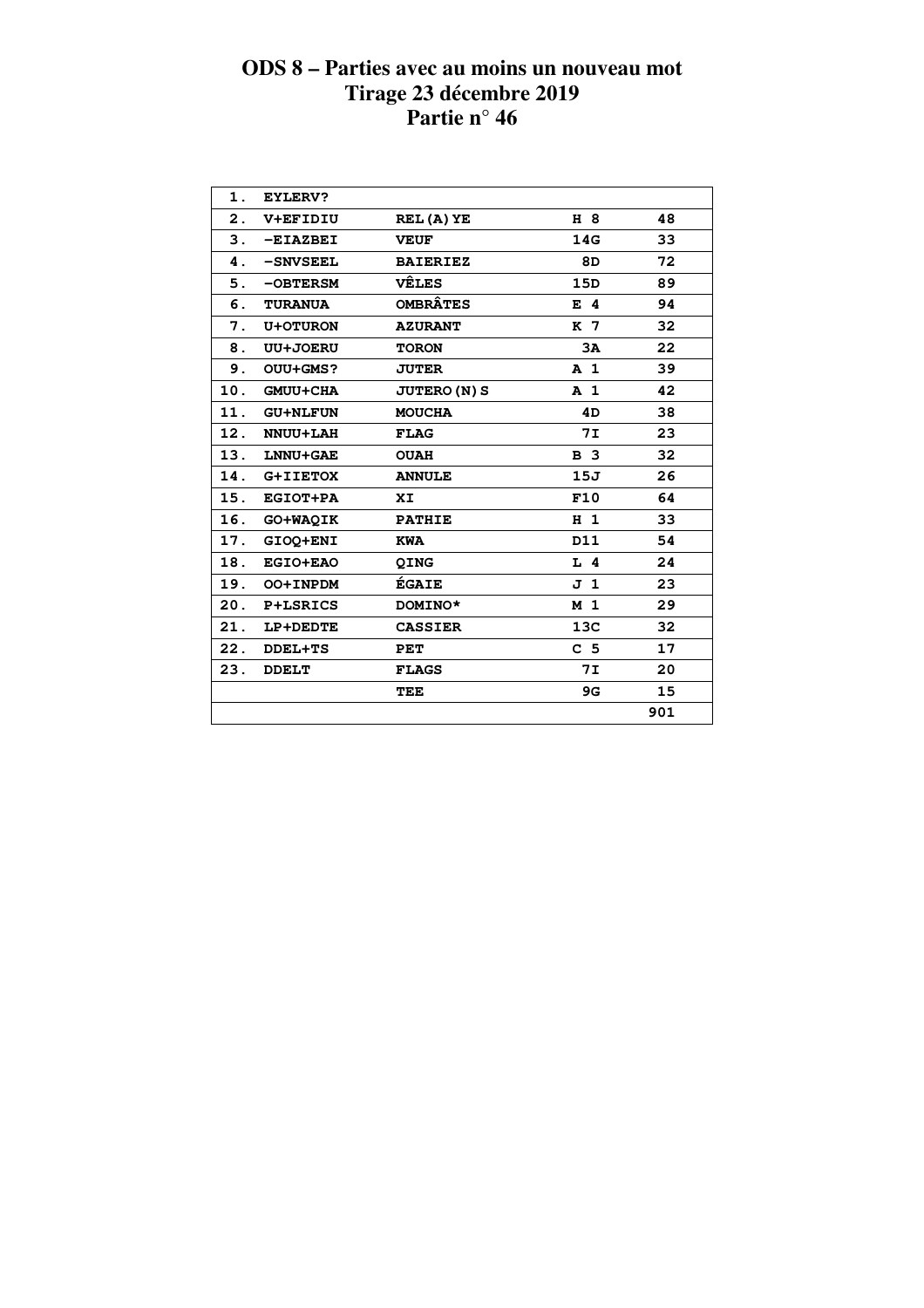| $\mathbf 1$ . | <b>RFEDSIL</b>  |                 |                |     |
|---------------|-----------------|-----------------|----------------|-----|
| 2.            | R+CMOHVI        | FIELDS*         | H 4            | 28  |
| 3.            | <b>RV+BTAEI</b> | <b>CHIMIO</b>   | 5D             | 24  |
| 4.            | <b>ITUIORR</b>  | <b>VIBRÂTES</b> | <b>9A</b>      | 67  |
| 5.            | I+SPAENS        | <b>ROUVRIT</b>  | A 6            | 33  |
| 6.            | <b>DYOPEEU</b>  | <b>DISPENSA</b> | 8H             | 86  |
| 7.            | <b>P+RXIUAA</b> | <b>RUDOYÉE</b>  | D 9            | 36  |
| 8.            | <b>EUANASN</b>  | <b>ASPIRAUX</b> | N <sub>7</sub> | 92  |
| 9.            | <b>AEU+ZTGE</b> | <b>NANS</b>     | C12            | 36  |
| 10.           | TU+EEVIO        | <b>GAZÉE</b>    | B <sub>2</sub> | 38  |
| 11.           | ITU+NUJD        | <b>OVÉE</b>     | M11            | 36  |
| 12.           | <b>DTU+?NUE</b> | <b>JUNIOR</b>   | 11I            | 26  |
| 13.           | <b>DU+LEFAW</b> | AU (N) ENT*     | $O_8$          | 35  |
| 14.           | ADEFL+EQ        | WU              | 10J            | 64  |
| 15.           | ADELQ+NL        | FÉE             | 6F             | 30  |
| 16.           | DELLQ+CE        | <b>NA</b>       | <b>B13</b>     | 22  |
| 17.           | ELQ+TMSL        | <b>CLADE</b>    | E 7            | 25  |
| 18.           | LLOT+EEA        | <b>MES</b>      | 12H            | 27  |
| 19.           | EELL+?IK        | <b>OAT</b>      | 13G            | 33  |
| 20.           | ELL+RLOA        | $KI(T)E*$       | 14F            | 55  |
| 21.           | LL+TORBG        | <b>AROLE</b>    | 15H            | 42  |
|               |                 | <b>GLOBE</b>    | $L$ 4          | 16  |
|               |                 |                 |                | 851 |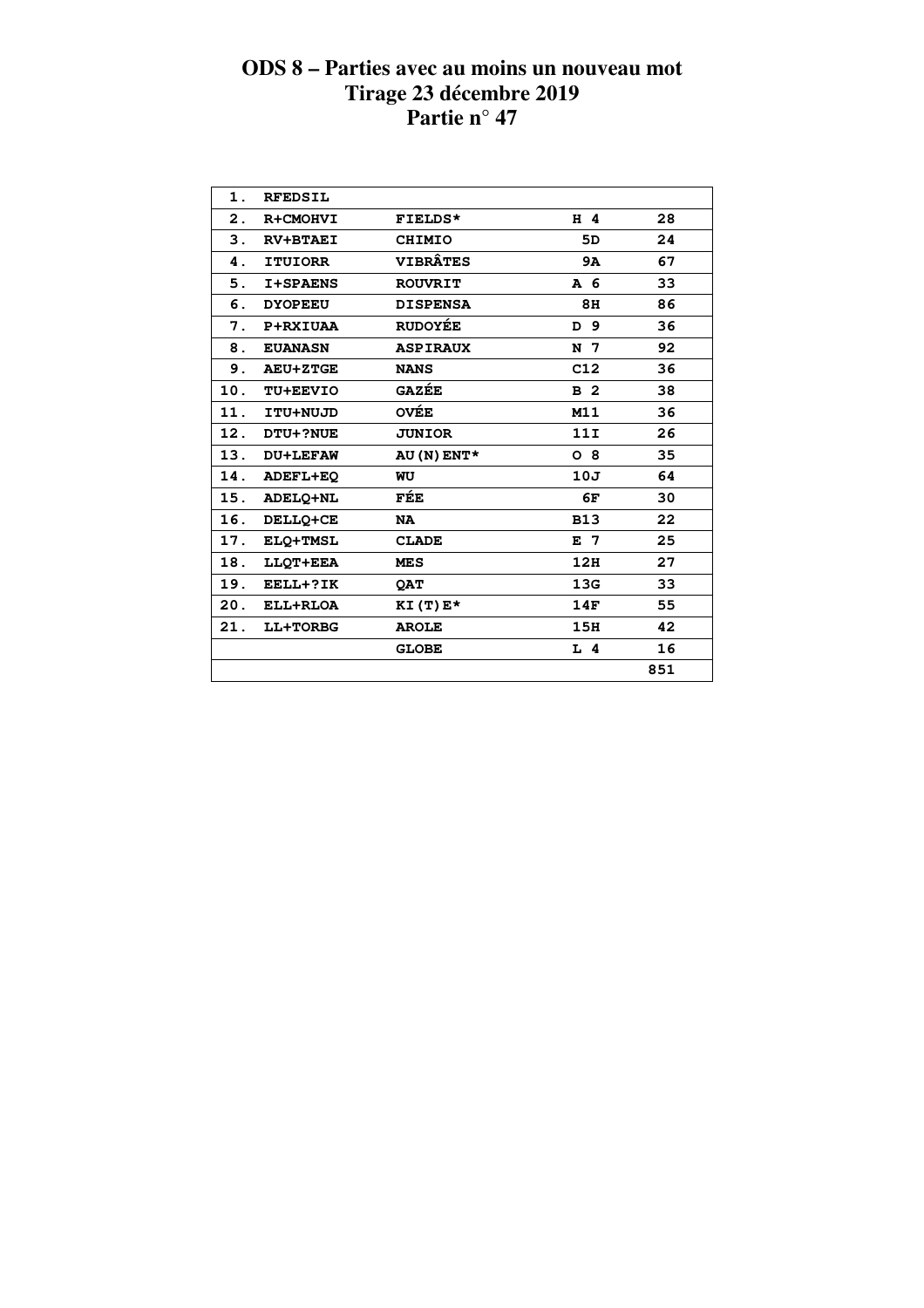| 1.  | <b>LOEAMPZ</b>  |                  |                |     |  |
|-----|-----------------|------------------|----------------|-----|--|
| 2.  | O+RMDENI        | <b>LAMPEZ</b>    | H 7            | 56  |  |
| 3.  | <b>OIUOSVG</b>  | <b>DOMINERA</b>  | <b>8A</b>      | 83  |  |
| 4.  | <b>G+NLGEON</b> | <b>VIOQUES</b>   | 11C            | 34  |  |
| 5.  | -BILAJIA        | <b>NOËL</b>      | 12A            | 19  |  |
| 6.  | -EUTYHSX        | <b>JABLAI</b>    | I <sub>3</sub> | 38  |  |
| 7.  | <b>HTU+WCIA</b> | <b>SEXY</b>      | 13C            | 59  |  |
| 8.  | CIT+AEOS        | <b>WAOUH</b>     | <b>B</b> 6     | 45  |  |
| 9.  | <b>RAAMSRU</b>  | <b>ÉCLOSAIT*</b> | 6G             | 85  |  |
| 10. | $-$ SRBTTOE     | <b>SURARMAI</b>  | D <sub>1</sub> | 70  |  |
| 11. | <b>KRANTGU</b>  | <b>BOTTIERS</b>  | M 2            | 74  |  |
| 12. | -RGULETT        | <b>STUKA</b>     | 1D             | 42  |  |
| 13. | LRT+FVEE        | <b>GUÉÂT</b>     | L <sub>3</sub> | 23  |  |
| 14. | $-ACEIEG?$      | <b>VERTS</b>     | K <sub>2</sub> | 29  |  |
| 15. | <b>NIULDOF</b>  | ÉCI (M) AGE      | N 9            | 82  |  |
| 16. | <b>DLO+SDHE</b> | UNIF             | O <sub>8</sub> | 33  |  |
| 17. | DE+FENEI        | <b>DHOLES</b>    | 15J            | 33  |  |
| 18. | EFI+RILN        | <b>ZENDE</b>     | 12H            | 32  |  |
| 19. | ILR+EPE?        | <b>ENFIN</b>     | A11            | 24  |  |
| 20. | <b>EELR+N</b>   | $(S)$ PI*        | G13            | 26  |  |
|     |                 | <b>RENIE</b>     | 15D            | 18  |  |
|     |                 |                  |                | 905 |  |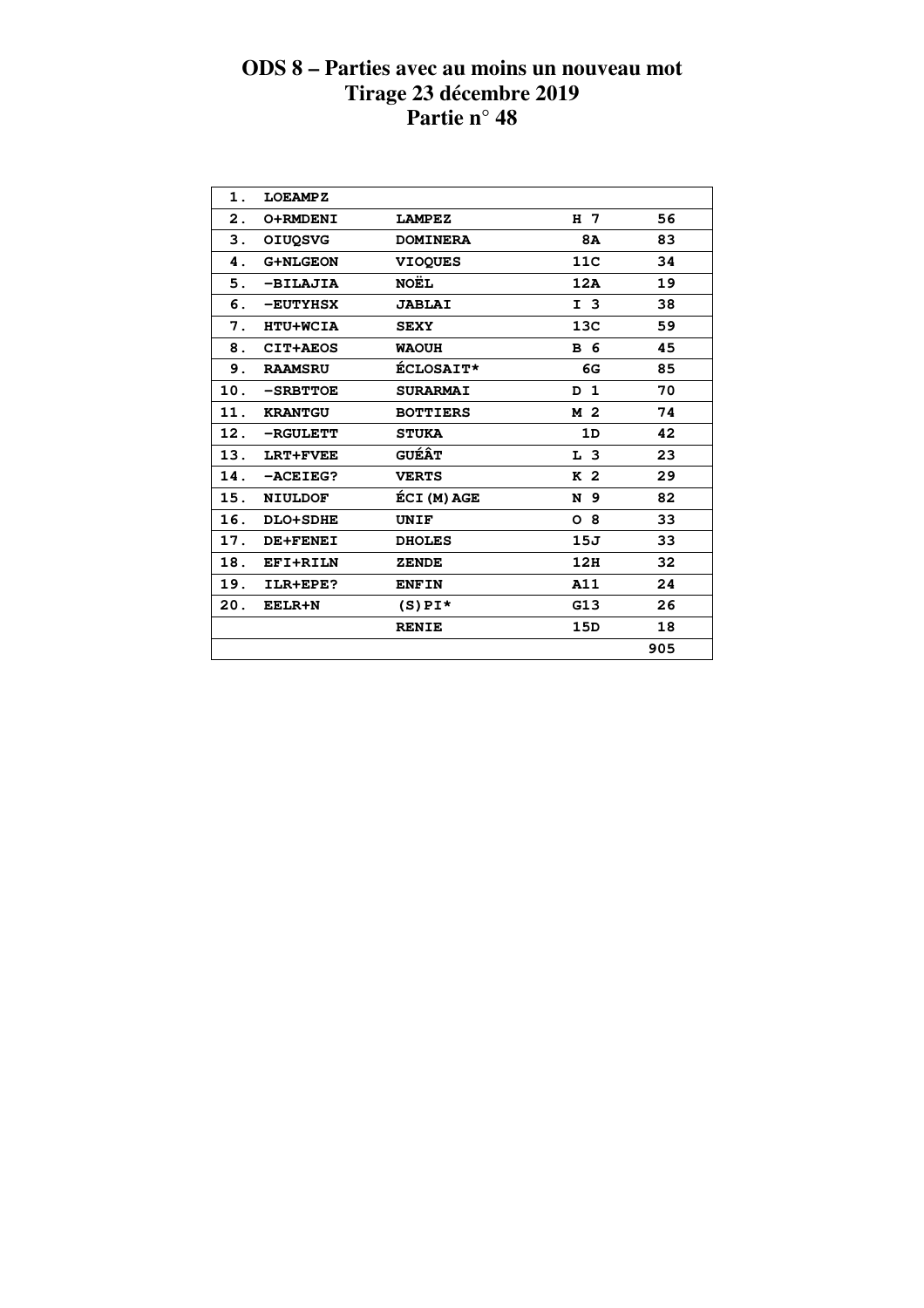| 1.  | $-OIEILBI$      |                |                |      |  |
|-----|-----------------|----------------|----------------|------|--|
| 2.  | IO+ORAJC        | <b>BILIÉ</b>   | $H$ 4          | 20   |  |
| 3.  | CIO+?TRS        | <b>BARJO</b>   | 4H             | 28   |  |
| 4.  | $-$ EERLIAX     | CR(É) TOIS     | M <sub>1</sub> | 83   |  |
| 5.  | <b>NMCLEEO</b>  | <b>EXILERA</b> | L 7            | 104  |  |
| 6.  | <b>ELM+EFTA</b> | <b>JONCE</b>   | K <sub>4</sub> | 44   |  |
| 7.  | <b>AFT+SIEM</b> | <b>LEXEME</b>  | 8J             | 57   |  |
| 8.  | <b>IUAELEB</b>  | <b>MÉFAITS</b> | 14H            | 105  |  |
| 9.  | <b>U+FUSDDN</b> | <b>ABÉLIE</b>  | 15C            | 42   |  |
| 10. | <b>-IEAORNS</b> | <b>FUCUS</b>   | 1K             | 33   |  |
| 11. | <b>SUYZEUM</b>  | <b>NOIERAS</b> | 13C            | 75   |  |
| 12. | <b>MUY+NHNE</b> | <b>SUEZ</b>    | <b>15L</b>     | 65   |  |
| 13. | <b>ENU+OPGN</b> | <b>HYMNE</b>   | F <sub>9</sub> | 38   |  |
| 14. | <b>GNU+AHDV</b> | <b>PÉON</b>    | 12A            | 24   |  |
| 15. | <b>GH+KWUAL</b> | <b>ADVENU</b>  | 11I            | 20   |  |
| 16. | <b>AGHKL+UE</b> | WU             | 10N            | 62   |  |
| 17. | <b>EGHLU+DT</b> | KA             | 2J             | 36   |  |
| 18. | <b>GH+OVRAA</b> | <b>DÉPLUT</b>  | A10            | 27   |  |
| 19. | AAGR+ITR        | <b>HOVA</b>    | I <sub>1</sub> | 26   |  |
| 20. | AIRT+OPN        | ARGH*          | 1F             | 24   |  |
| 21. | OR+E?GTT        | <b>PINTA</b>   | G <sub>5</sub> | 26   |  |
| 22. | EGOTT+ED        | RI(S)          | 9K             | 26   |  |
| 23. | <b>EQTT+S</b>   | <b>DÈGUE</b>   | o 7            | 18   |  |
|     |                 | ÉPIS           | 5F             | 17   |  |
|     |                 |                |                | 1000 |  |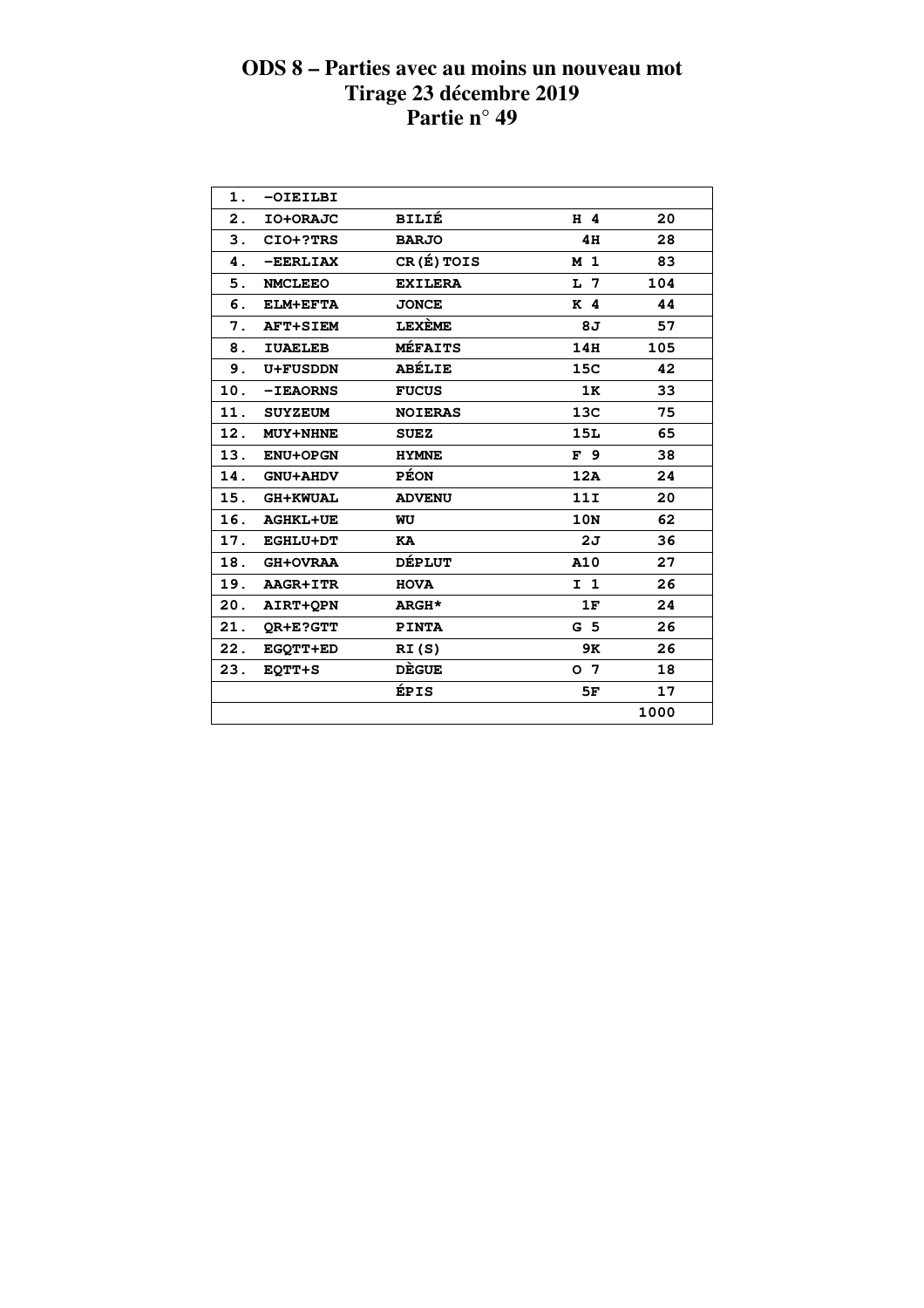| 1.  | <b>REEUVI?</b>  |                  |                 |      |  |
|-----|-----------------|------------------|-----------------|------|--|
| 2.  | <b>EAESLPN</b>  | <b>RIVEU(S)E</b> | H <sub>2</sub>  | 76   |  |
| 3.  | <b>CTAAJEI</b>  | <b>PINÉALES</b>  | 3G              | 78   |  |
| 4.  | <b>CEIT+MEN</b> | <b>RAJA</b>      | 2H              | 56   |  |
| 5.  | $-ORENNUE$      | <b>CIMENTÉE</b>  | 5E              | 94   |  |
| 6.  | -EFTIOFS        | <b>NEURONE</b>   | G 8             | 61   |  |
| 7.  | -U?XTUUE        | <b>OFFRÎTES</b>  | 11D             | 106  |  |
| 8.  | TU+OOGWL        | (N) OUEUX        | D <sub>10</sub> | 48   |  |
| 9.  | GLQW+AZO        | <b>TOUX</b>      | 15A             | 39   |  |
| 10. | LOOW+TII        | <b>GAZE</b>      | J8              | 34   |  |
| 11. | IIQT+DMO        | <b>SLOW</b>      | N <sub>3</sub>  | 33   |  |
| 12. | IIMOOT+A        | DRIVEUSE*        | H <sub>1</sub>  | 33   |  |
| 13. | IOQ+SNEI        | <b>IMITA</b>     | H11             | 33   |  |
| 14. | EIO+VSAH        | QINS             | <b>7K</b>       | 26   |  |
| 15. | <b>AHO+UAHB</b> | SÉVI             | 12J             | 31   |  |
| 16. | <b>AHOU+NRL</b> | <b>BAH</b>       | <b>I13</b>      | 27   |  |
| 17. | NO+LRECI        | <b>HURLA</b>     | <b>N10</b>      | 40   |  |
| 18. | <b>RLOYTMD</b>  | <b>LICORNE</b>   | C <sub>4</sub>  | 62   |  |
| 19. | <b>DLMR+SER</b> | <b>TORY</b>      | 8A              | 69   |  |
| 20. | <b>DMRR+ASA</b> | <b>CLÉS</b>      | E <sub>5</sub>  | 20   |  |
| 21. | <b>MRS+KEDI</b> | <b>RADA</b>      | O <sub>9</sub>  | 24   |  |
| 22. | <b>EMR+GTPE</b> | <b>KIDS</b>      | <b>B10</b>      | 65   |  |
|     |                 | PÈTE             | 15L             | 36   |  |
|     |                 |                  |                 | 1091 |  |
|     |                 |                  |                 |      |  |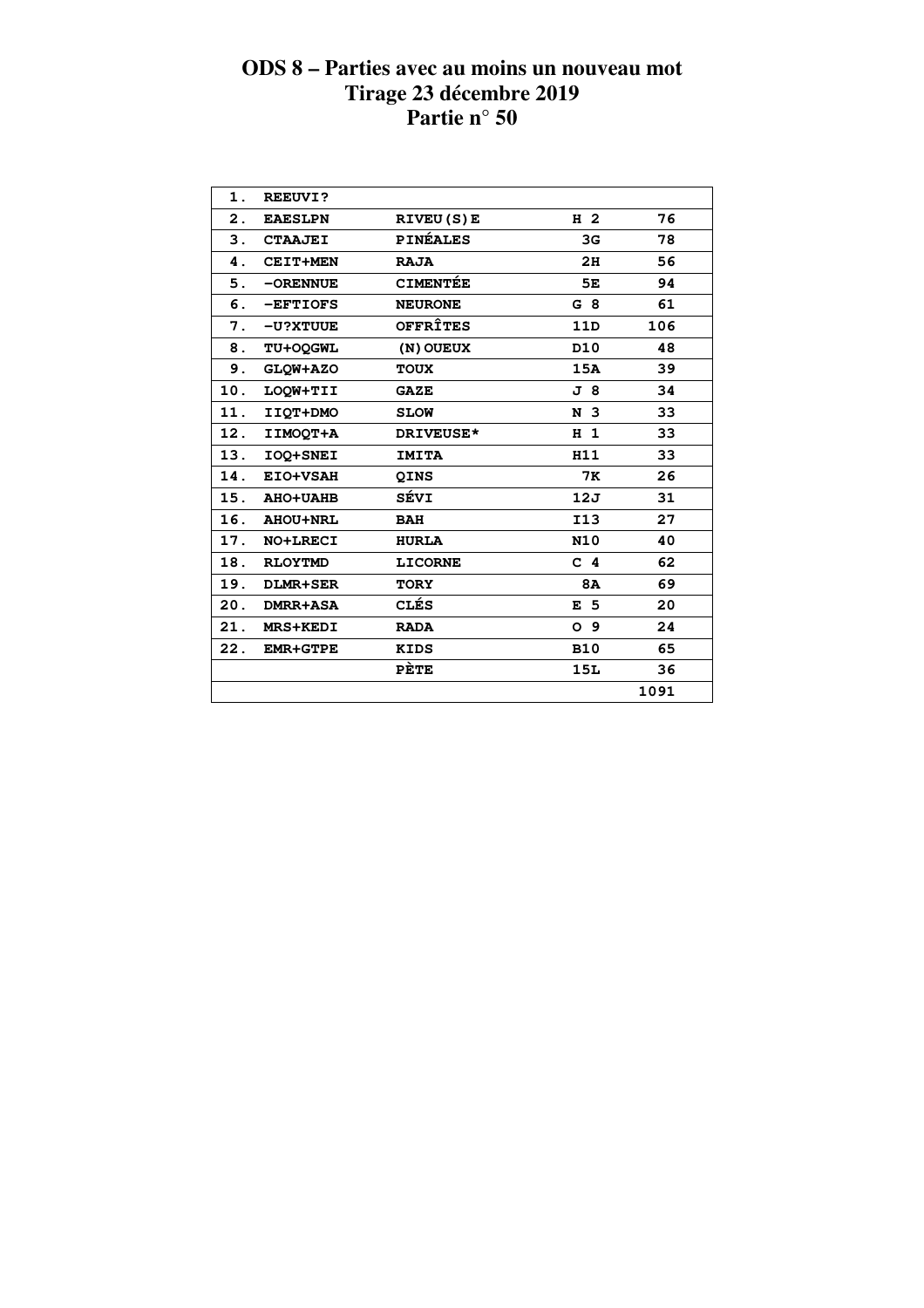| 1.  | <b>IEDAIQV</b>  |                 |                |     |
|-----|-----------------|-----------------|----------------|-----|
| 2.  | O+ISIDUT        | <b>ÉVIDAI</b>   | H 3            | 28  |
| 3.  | <b>IEH?ETR</b>  | <b>DISTIQUE</b> | 3A             | 84  |
| 4.  | <b>AWLOUHA</b>  | HÉ (R) ITIER    | 5E             | 90  |
| 5.  | <b>AALU+EUR</b> | WOH             | 6D             | 41  |
| 6.  | U+SOMEME        | <b>ADULERA</b>  | A <sub>2</sub> | 27  |
| 7.  | <b>BSACAEN</b>  | <b>MOUSMÉE*</b> | M 2            | 81  |
| 8.  | <b>RPPIIZO</b>  | <b>CABANES</b>  | L 8            | 85  |
| 9.  | IOR+OTLD        | <b>PIPEZ</b>    | 13I            | 42  |
| 10. | <b>SJBXESA</b>  | <b>DORLOTAI</b> | 11F            | 68  |
| 11. | -ESAMAON        | <b>AXES</b>     | <b>B</b> 5     | 70  |
| 12. | $-YLVEEE$ ?     | <b>SAMOANE</b>  | 12B            | 76  |
| 13. | -FANTGIR        | (X) YLÈME       | 2I             | 70  |
| 14. | <b>GR+FEGRO</b> | <b>NATIF</b>    | 14F            | 35  |
| 15. | <b>GG+CNUEU</b> | <b>FROUER</b>   | 4J             | 31  |
| 16. | <b>GGNU+SET</b> | <b>DUCE</b>     | 6H             | 32  |
| 17. | <b>ENLUKTV</b>  | <b>NUGGETS</b>  | 9C             | 73  |
| 18. | <b>LNUV+BNR</b> | TEK             | N 8            | 37  |
|     |                 | <b>REVU</b>     | 7A             | 22  |
|     |                 |                 |                | 992 |
|     |                 |                 |                |     |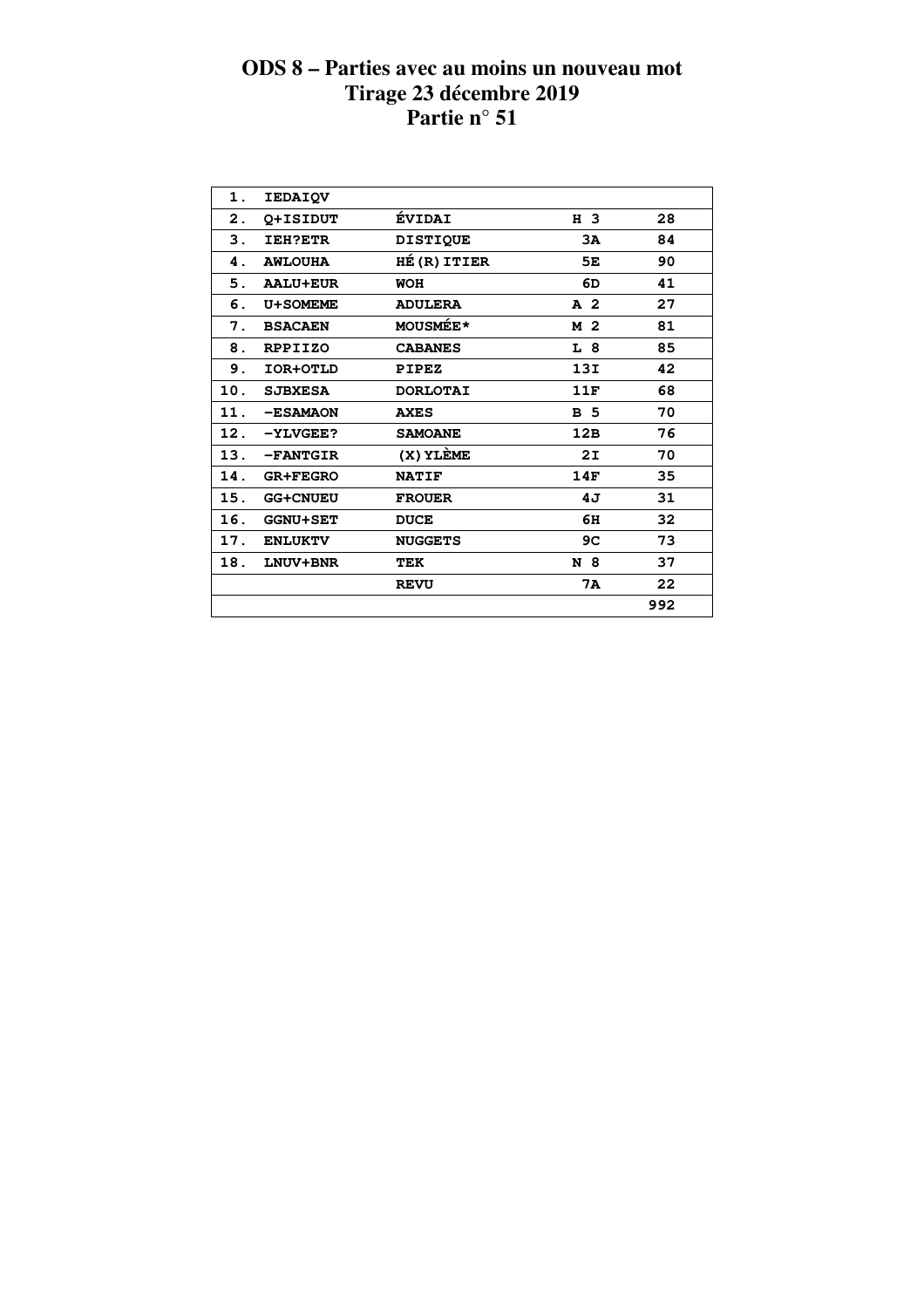| 1.  | -FVEJOTS        |                  |                |     |
|-----|-----------------|------------------|----------------|-----|
| 2.  | -UUIXESN        | <b>VOTES</b>     | H 4            | 24  |
| 3.  | -DMUOKST        | <b>SINUEUX</b>   | I <sub>7</sub> | 83  |
| 4.  | <b>MT+TRIEO</b> | <b>SUDOKU</b>    | 12D            | 52  |
| 5.  | OT+LBSAO        | <b>MITER</b>     | 13C            | 24  |
| 6.  | <b>HENRROI</b>  | <b>BOULOTAS</b>  | 10G            | 64  |
| 7.  | I+ELEAGI        | <b>HONORER</b>   | 5E             | 40  |
| 8.  | <b>EVTOUER</b>  | LIÉGEAI          | <b>B</b> 7     | 69  |
| 9.  | -I?UFUAN        | <b>QUÊTE</b>     | 4A             | 45  |
| 10. | <b>INU+EVEB</b> | $F(L)$ UA        | A12            | 46  |
| 11. | <b>EEUV+YRZ</b> | <b>IBN</b>       | A 7            | 31  |
| 12. | U+CARMOL        | <b>REVOYEZ</b>   | K 7            | 56  |
| 13. | LOR+EILG        | <b>ÉCUMA</b>     | 8K             | 33  |
| 14. | <b>ECNILIE</b>  | <b>ROUGAILLE</b> | M 6            | 76  |
| 15. | <b>EEIL+NHE</b> | <b>CINO</b>      | A <sub>1</sub> | 39  |
| 16. | <b>EEELN+SJ</b> | HIT              | 6F             | 29  |
| 17. | <b>EELNS+ES</b> | JE*              | 14F            | 55  |
| 18. | <b>AARPTDF</b>  | SÉLÈNES*         | 15F            | 90  |
| 19. | <b>PT+TMADN</b> | <b>FARDA</b>     | L <sub>1</sub> | 37  |
| 20. | DT+PAW?A        | <b>PÂMANT</b>    | 2I             | 22  |
| 21. | AAP             | TW(E)ED          | C <sub>1</sub> | 28  |
|     |                 | <b>ANA</b>       | M <sub>1</sub> | 15  |
|     |                 |                  |                | 958 |
|     |                 |                  |                |     |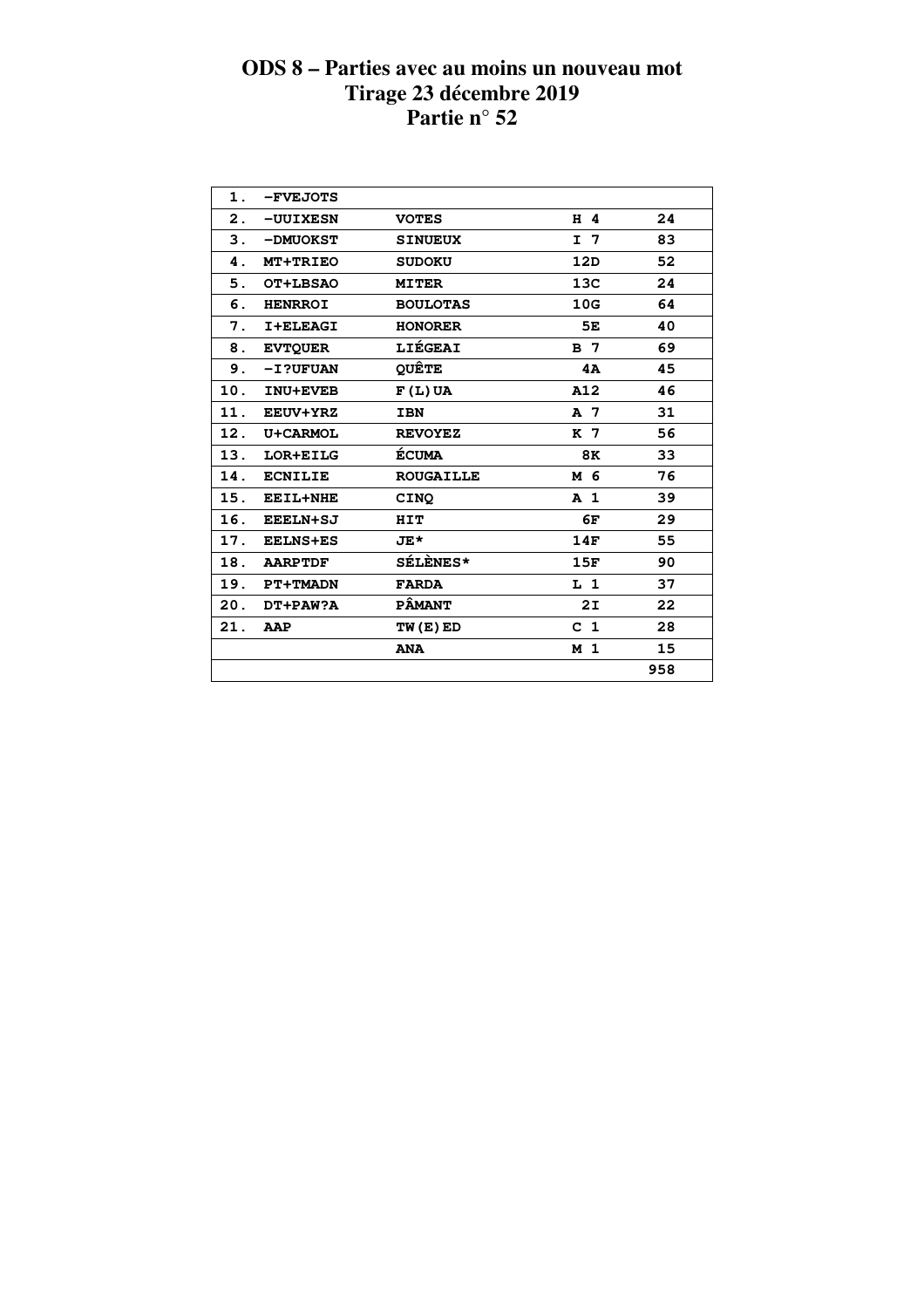| 1.  | <b>-HNASAPF</b> |                      |                |     |  |
|-----|-----------------|----------------------|----------------|-----|--|
| 2.  | <b>F+TENUOE</b> | <b>HANAPS</b>        | H 4            | 30  |  |
| З.  | <b>EENU+UGT</b> | <b>TOF</b>           | G <sub>5</sub> | 23  |  |
| 4.  | -TNUE?AI        | <b>GUEUSENT</b>      | 9D             | 61  |  |
| 5.  | <b>ERIRMTE</b>  | <b>TATA (O) UINE</b> | 5E             | 82  |  |
| 6.  | <b>ULMICTN</b>  | <b>TRIRÈME</b>       | N 2            | 79  |  |
| 7.  | <b>M+SVIEKW</b> | <b>INCLUT</b>        | 0 <sub>7</sub> | 36  |  |
| 8.  | -RYEABOR        | <b>MIKVÉS*</b>       | 4A             | 46  |  |
| 9.  | <b>ORR+EBAE</b> | <b>ABYME</b>         | A <sub>1</sub> | 51  |  |
| 10. | <b>EESDGOL</b>  | <b>ENROBERA</b>      | J 8            | 64  |  |
| 11. | <b>OAEDHRF</b>  | <b>DÉLOGEAS</b>      | 15D            | 86  |  |
| 12. | AF+SEI?O        | <b>RHODIE</b>        | 4J             | 36  |  |
| 13. | <b>WSXZAAU</b>  | FO(U) GEAIS          | D 6            | 72  |  |
| 14. | -CVLEPSU        | <b>BASAUX</b>        | 2A             | 74  |  |
| 15. | $-JREDIZI$      | VÉCUS                | 1E             | 46  |  |
| 16. | DII+MNOP        | <b>JEREZ</b>         | 13I            | 58  |  |
| 17. | DIMP+ATN        | <b>QINS</b>          | 13A            | 22  |  |
| 18. | DMNP+LOL        | <b>SAKTI</b>         | C <sub>2</sub> | 33  |  |
| 19. | LLM+ILW         | <b>POND</b>          | <b>B</b> 6     | 27  |  |
|     |                 | WALI                 | 11C            | 26  |  |
|     |                 |                      |                | 952 |  |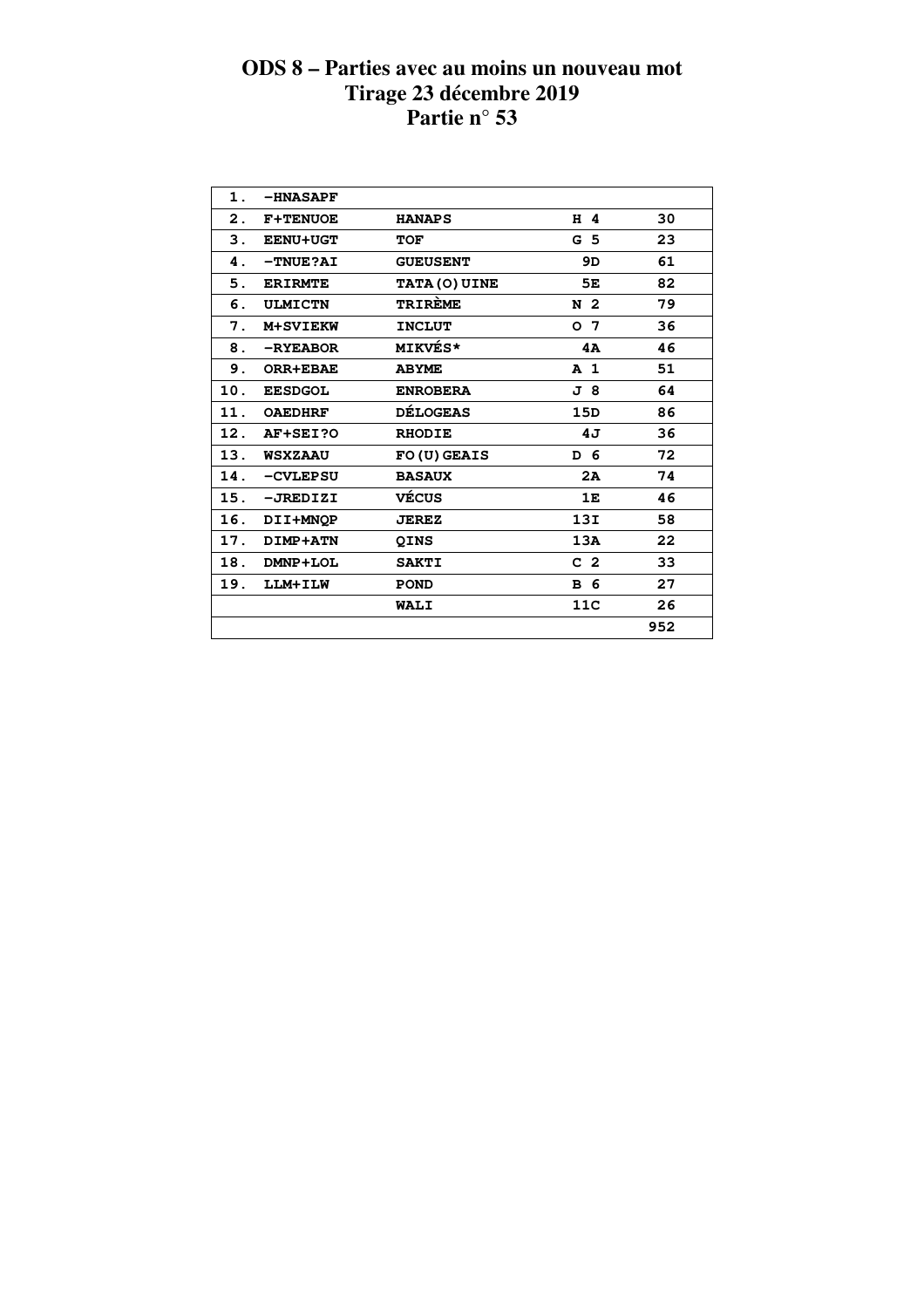| 1.  | <b>ITEOUIS</b>  |                 |                |     |  |
|-----|-----------------|-----------------|----------------|-----|--|
| 2.  | <b>I+RITAES</b> | <b>OUÏTES</b>   | H 4            | 14  |  |
| 3.  | <b>EEFMRVU</b>  | <b>SITUERAI</b> | 5E             | 82  |  |
| 4.  | <b>EMR+SARO</b> | <b>VEUF</b>     | 6C             | 33  |  |
| 5.  | <b>IVUISTN</b>  | <b>RÉMORAS</b>  | 3H             | 75  |  |
| 6.  | <b>YURCXOE</b>  | <b>VISNUITE</b> | <b>8A</b>      | 86  |  |
| 7.  | <b>CORU+MIN</b> | <b>SEXY</b>     | N <sub>3</sub> | 42  |  |
| 8.  | IMRU+UOB        | CINQ            | <b>B</b> 7     | 29  |  |
| 9.  | <b>IMRU+LSE</b> | <b>BOUE</b>     | 4K             | 25  |  |
| 10. | -ERBAHUN        | <b>SIMULER</b>  | I 8            | 75  |  |
| 11. | NU+EHNCA        | <b>HERBA</b>    | 15E            | 39  |  |
| 12. | -ANLPDIS        | <b>CHAUVES</b>  | C <sub>2</sub> | 37  |  |
| 13. | DN+IRAOO        | LAPSI*          | 7к             | 33  |  |
| 14. | <b>NJEWGAO</b>  | <b>ONDOIERA</b> | 13D            | 60  |  |
| 15. | $-WL?GENA$      | <b>JEAN</b>     | D <sub>1</sub> | 51  |  |
| 16. | <b>AL+DZPTE</b> | W(E)NGÉ         | 12A            | 56  |  |
| 17. | <b>DL+DANEE</b> | <b>TAPEZ</b>    | 12K            | 54  |  |
| 18. | <b>DDN+EMLT</b> | <b>AWÉLÉ</b>    | A11            | 42  |  |
| 19. | DLMT+ETG        | <b>ZEND</b>     | 012            | 42  |  |
| 20. | -OFTTK?D        | <b>GLUME</b>    | 11G            | 20  |  |
|     |                 | FO(L)K          | 10K            | 42  |  |
|     |                 |                 |                | 937 |  |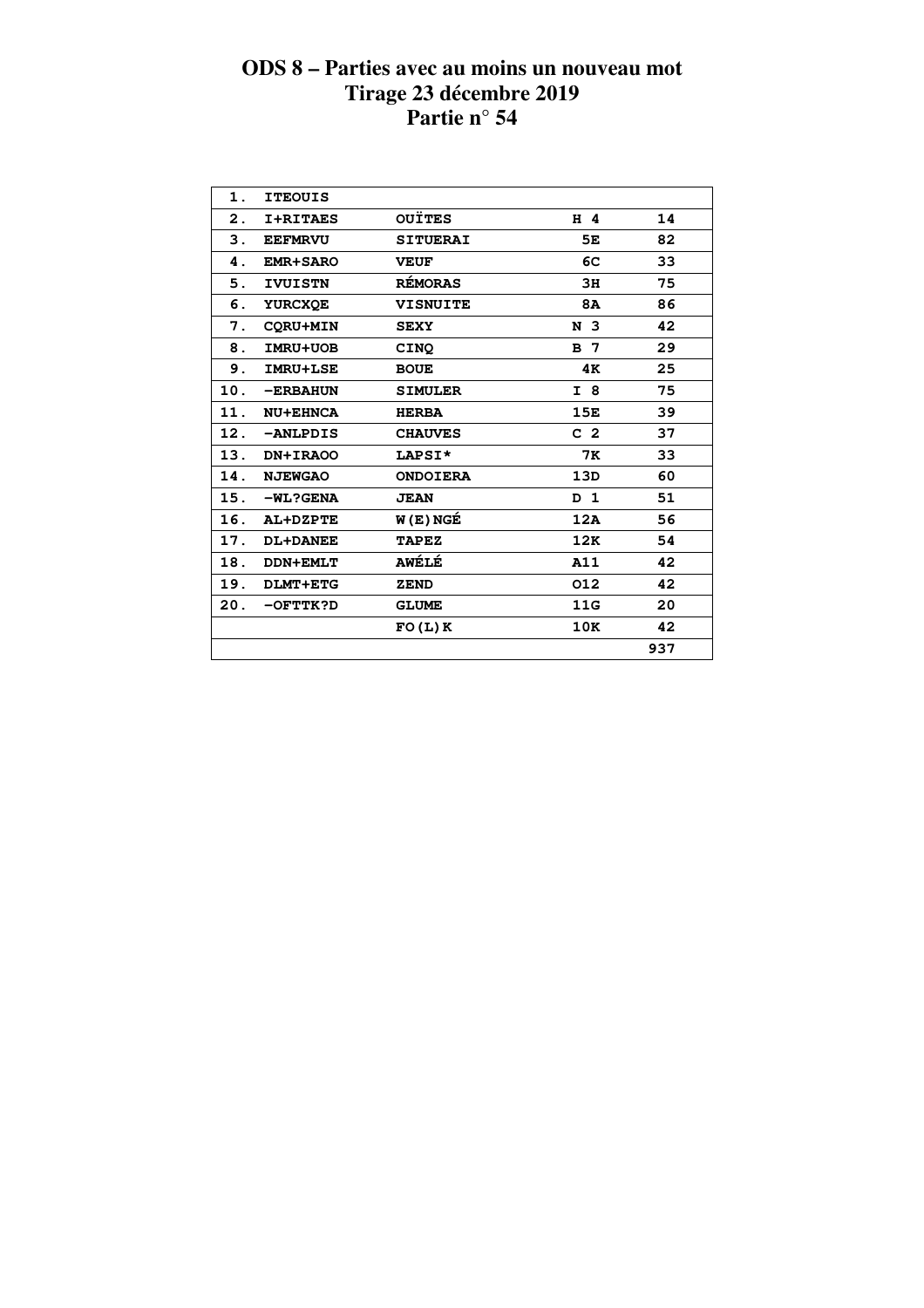| $\mathbf 1$ . | <b>NEIIASU</b>  |                    |                 |     |  |
|---------------|-----------------|--------------------|-----------------|-----|--|
| 2.            | -JAMUR?T        | <b>NIAISE</b>      | H 3             | 14  |  |
| 3.            | <b>R+RASEMS</b> | <b>JUM (P) ANT</b> | 3C              | 32  |  |
| 4.            | <b>EUDEUTS</b>  | <b>MARRASSE</b>    | 5D              | 86  |  |
| 5.            | TUU+TEYT        | <b>DÉNIAISÉES</b>  | H <sub>1</sub>  | 33  |  |
| 6.            | TTTU+XO?        | <b>YUE</b>         | 6В              | 35  |  |
| 7.            | OTTT+ENA        | $(A)$ UX           | $I$ 7           | 45  |  |
| 8.            | O+UOHCIO        | <b>TÉTANT</b>      | G <sub>9</sub>  | 23  |  |
| 9.            | CIOO+HAN        | HOU                | H12             | 23  |  |
| 10.           | <b>HIO+PBFN</b> | <b>ACON</b>        | 15H             | 39  |  |
| 11.           | HP+KIRIT        | <b>BONIF</b>       | 4K              | 32  |  |
| 12.           | <b>HIP+LDEE</b> | <b>TRIKES*</b>     | 10 <sub>C</sub> | 35  |  |
| 13.           | <b>GULLAGM</b>  | <b>BÉDÉPHILE</b>   | K <sub>4</sub>  | 84  |  |
| 14.           | <b>GGL+IAIS</b> | <b>PLUMA</b>       | 8K              | 27  |  |
| 15.           | <b>GG+EARWF</b> | <b>NOLISAI</b>     | 13G             | 34  |  |
| 16.           | GW+OOANV        | <b>GRAFFE</b>      | 0 <sub>1</sub>  | 39  |  |
| 17.           | GOOV+ZNU        | <b>IWAN</b>        | E10             | 26  |  |
| 18.           | <b>GNOV+ERL</b> | <b>DOUZE</b>       | 6K              | 35  |  |
| 19.           | <b>EG+EBDRL</b> | <b>LEVRON</b>      | 12J             | 34  |  |
| 20.           | DL+VEPSQ        | <b>BERGER</b>      | 2J              | 30  |  |
| 21.           | <b>PO+EOECI</b> | <b>VELDS</b>       | 14A             | 32  |  |
| 22.           | EOPQ+TE         | <b>CIVE</b>        | A12             | 36  |  |
| 23.           | <b>EEOPT</b>    | QI*                | 10J             | 25  |  |
|               |                 | <b>PONTÉE</b>      | 010             | 24  |  |
|               |                 |                    |                 | 823 |  |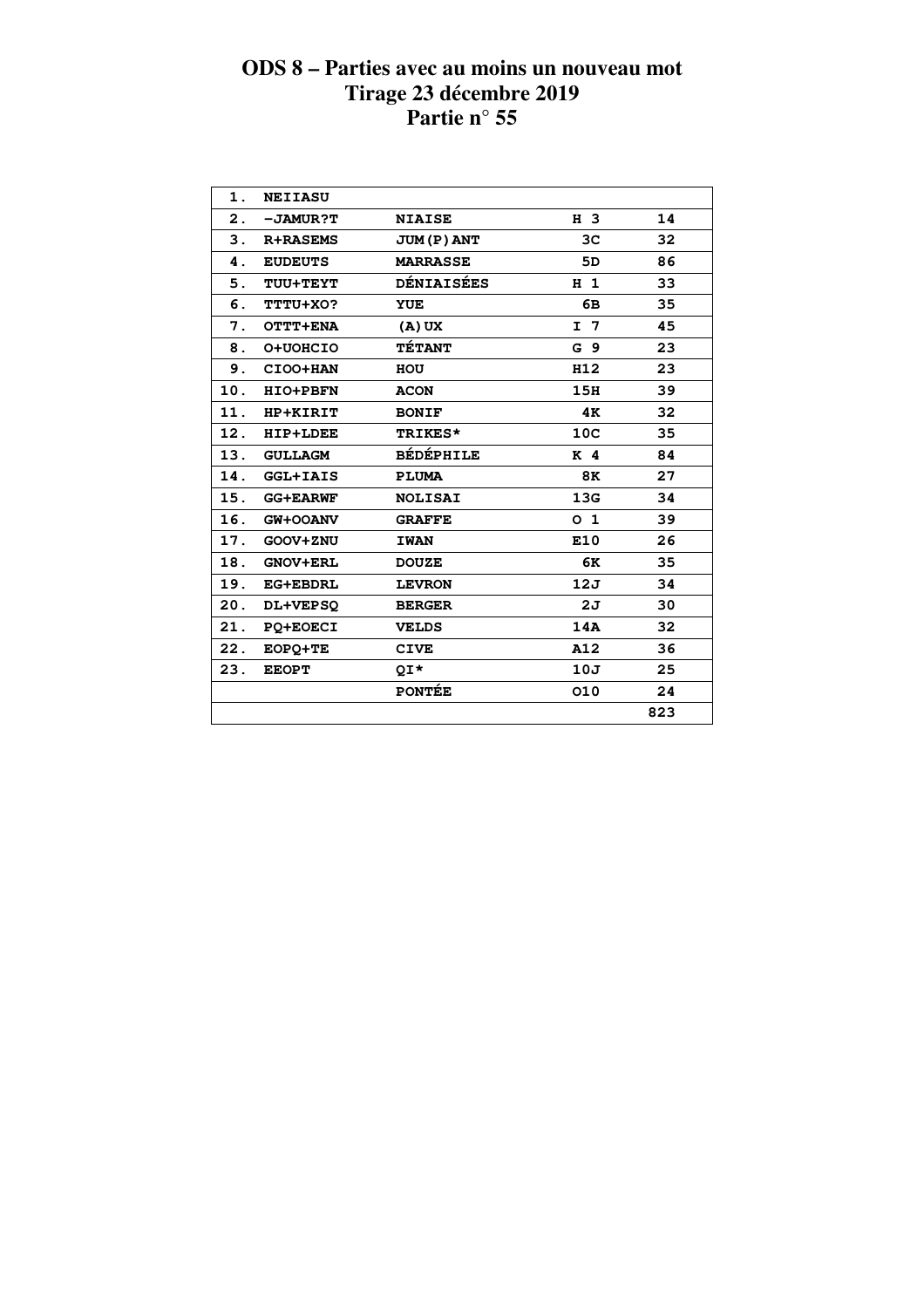| 1.  | <b>SAVKAEI</b>  |                 |                |     |  |
|-----|-----------------|-----------------|----------------|-----|--|
| 2.  | EI+OUCJL        | <b>KAVAS</b>    | $H$ 4          | 54  |  |
| З.  | IU+EICMB        | <b>CAJOLE</b>   | 5G             | 30  |  |
| 4.  | <b>BIIM+NOR</b> | VÉCU            | 6H             | 36  |  |
| 5.  | <b>OF TAHUP</b> | <b>BRIMIONS</b> | <b>8A</b>      | 89  |  |
| 6.  | AFI+EPEA        | <b>HOUP</b>     | 4L             | 34  |  |
| 7.  | <b>AAP+REGS</b> | <b>PIFÉE</b>    | O <sub>4</sub> | 30  |  |
| 8.  | <b>BEAITEH</b>  | <b>PARIAGES</b> | E <sub>5</sub> | 94  |  |
| 9.  | <b>IMSAOLY</b>  | <b>HÉBÉTAI</b>  | N 8            | 91  |  |
| 10. | IMO+ETEX        | <b>LYSA</b>     | 15L            | 55  |  |
| 11. | OT+UNDQZ        | <b>IXIÈME</b>   | C <sub>8</sub> | 52  |  |
| 12. | -OSUFAOA        | <b>TOQUEZ</b>   | 11J            | 44  |  |
| 13. | AOS+ITLA        | OUAF*           | D12            | 32  |  |
| 14. | <b>AAL+MRTV</b> | <b>OSAIT</b>    | 14B            | 31  |  |
| 15. | <b>LMT+UEGE</b> | <b>VARA</b>     | A12            | 39  |  |
| 16. | <b>TU+IUENL</b> | <b>FLEGME</b>   | 15D            | 37  |  |
| 17. | L+DR?LES        | <b>TUNIQUE</b>  | L 7            | 30  |  |
| 18. | -W?NNEIN        | DROS (S) E      | M 2            | 33  |  |
| 19. | <b>IN+SELRT</b> | NEWT (O) N      | J 8            | 34  |  |
|     |                 | <b>RIRENT</b>   | <b>B</b> 6     | 27  |  |
|     |                 |                 |                | 872 |  |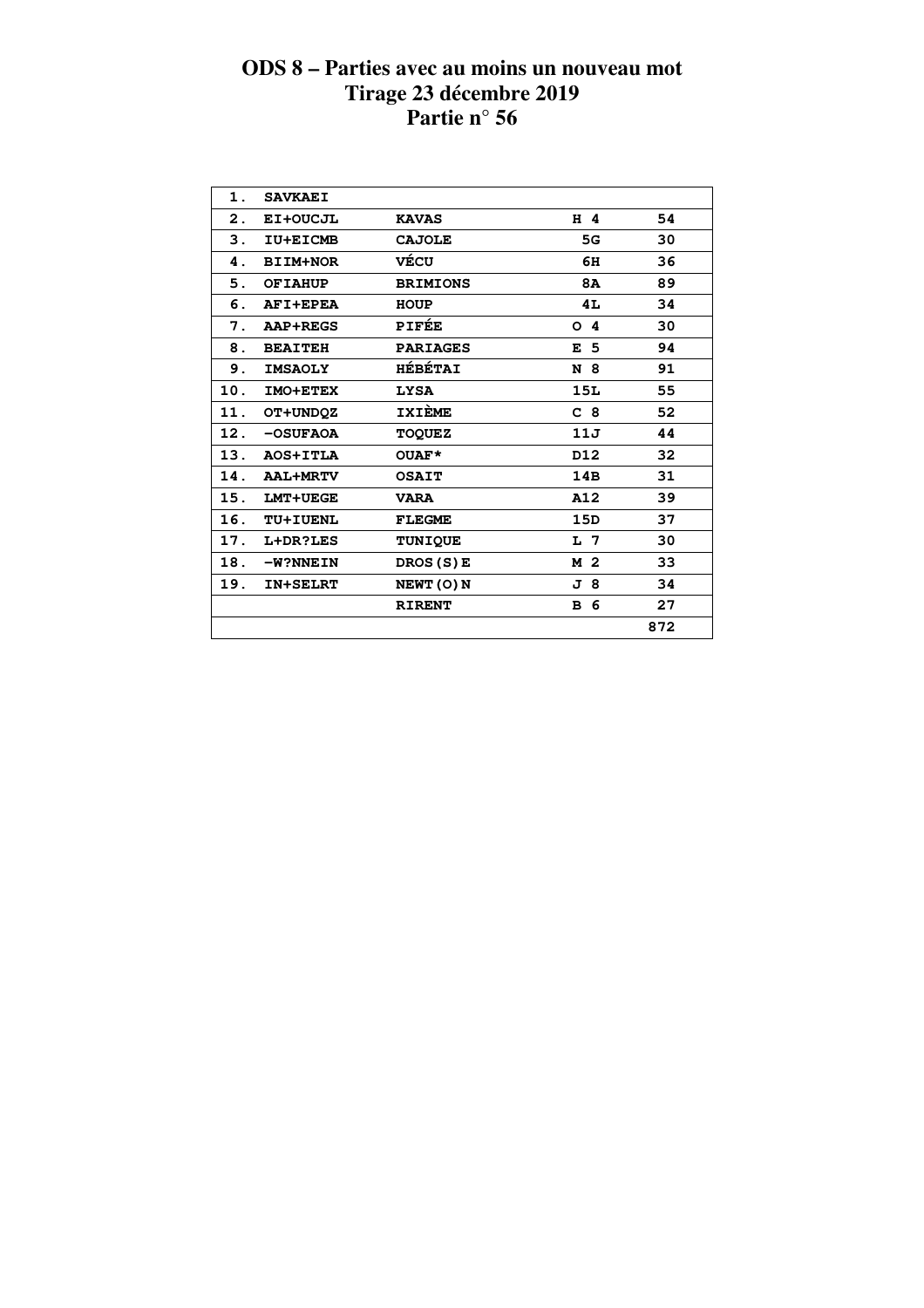| 1.  | $-$ GZETCIE     |                  |                |     |  |
|-----|-----------------|------------------|----------------|-----|--|
| 2.  | C+LREULA        | <b>ÉTIGEZ</b>    | H 7            | 52  |  |
| 3.  | <b>TVMEAAT</b>  | <b>CALLEUR</b>   | 6В             | 84  |  |
| 4.  | <b>ATV+NLAI</b> | <b>MATEZ</b>     | 12D            | 30  |  |
| 5.  | <b>APAOSHN</b>  | <b>VANILLÂT</b>  | D 1            | 82  |  |
| 6.  | AOP+HEEB        | <b>SHAN</b>      | I 6            | 36  |  |
| 7.  | <b>BEO+IRTC</b> | <b>APHTE</b>     | 8A             | 30  |  |
| 8.  | <b>OSLMSFE</b>  | <b>ABRICOTE</b>  | A 8            | 95  |  |
| 9.  | <b>MOS+AEOR</b> | <b>FÊLES</b>     | 11E            | 30  |  |
| 10. | <b>AO+LUMST</b> | <b>MORVES</b>    | 1A             | 30  |  |
| 11. | LO+EEGIE        | <b>MUTAS</b>     | 13C            | 30  |  |
| 12. | IO+KTUUA        | <b>GELÉE</b>     | 14D            | 30  |  |
| 13. | UU+NYOWX        | <b>TOKAI</b>     | 15H            | 51  |  |
| 14. | OUUW+UNQ        | <b>ONYX</b>      | B <sub>1</sub> | 44  |  |
| 15. | NOUUU+FI        | <b>WOK</b>       | J13            | 23  |  |
| 16. | FNUU+I?E        | QUI*             | 14L            | 29  |  |
| 17. | <b>IU+NNPSE</b> | FEN(D)U          | 011            | 34  |  |
| 18. | N+RV?RIB        | <b>TAUPINES*</b> | 8H             | 33  |  |
| 19. | <b>BNRRV+EU</b> | RI(E)            | C <sub>1</sub> | 29  |  |
| 20. | BNR+JDIO        | <b>REVU</b>      | K10            | 25  |  |
| 21. | <b>B+AORESD</b> | <b>JOINDRE</b>   | N 2            | 38  |  |
|     |                 | <b>DÉROBAIS</b>  | 4H             | 78  |  |
|     |                 |                  |                | 913 |  |
|     |                 |                  |                |     |  |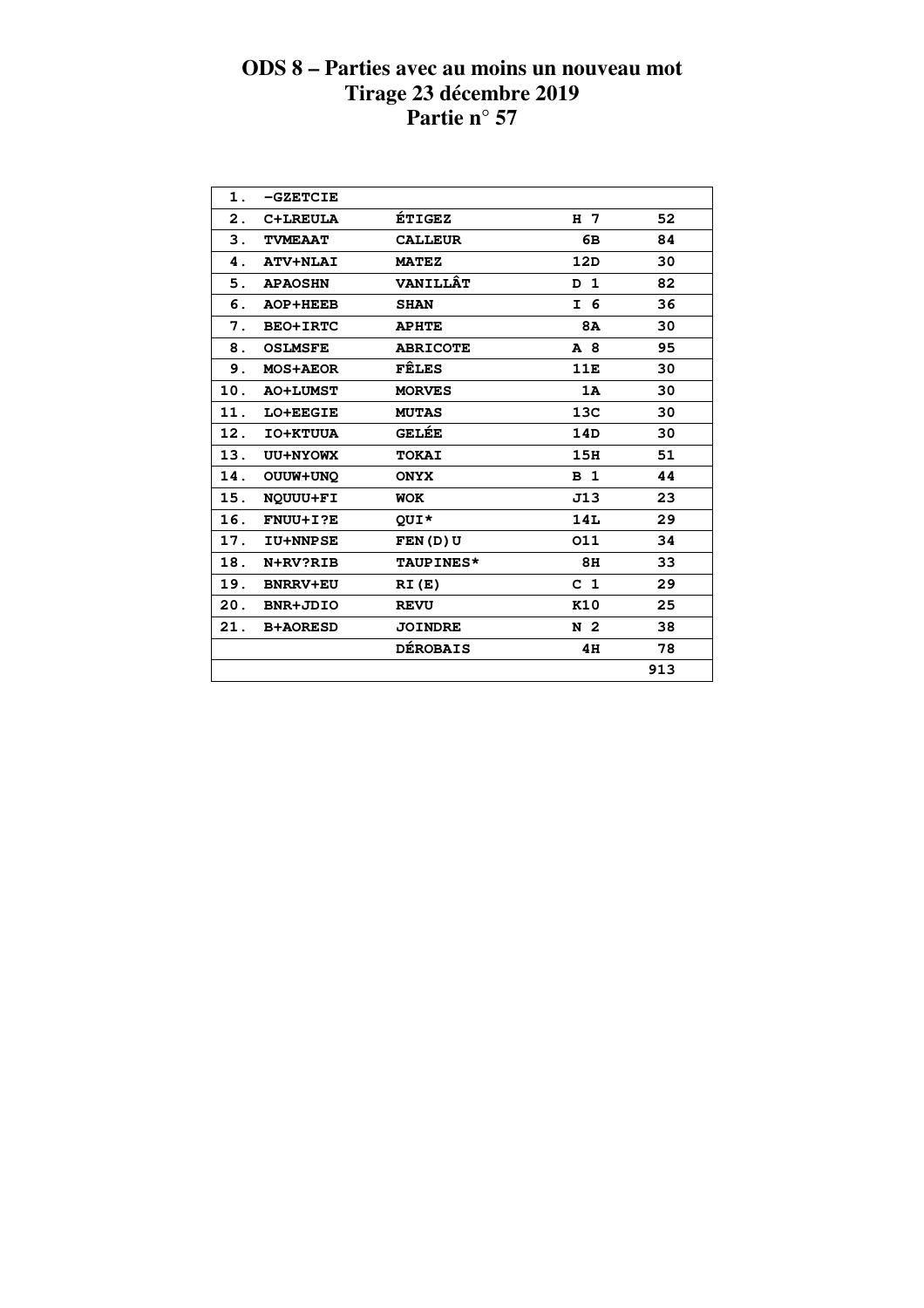| 1.  | <b>UGEECZR</b>  |                 |                |     |  |
|-----|-----------------|-----------------|----------------|-----|--|
| 2.  | <b>U+LLNEYE</b> | <b>GERCEZ</b>   | H <sub>7</sub> | 56  |  |
| 3.  | LNY+TEME        | ÉLUEZ           | 12D            | 28  |  |
| 4.  | LNT+E?JE        | ÉLYME           | E11            | 30  |  |
| 5.  | <b>OMDOUEE</b>  | $J(U)$ MELENT*  | 14C            | 69  |  |
| 6.  | MO+INNAV        | <b>DOUÉE</b>    | I 6            | 21  |  |
| 7.  | -EUSIMRE        | <b>ANION</b>    | 15G            | 27  |  |
| 8.  | <b>RATOFRI</b>  | <b>MIREUSE</b>  | J <sub>2</sub> | 76  |  |
| 9.  | $-RIFAHAB$      | <b>FORAIT</b>   | 4H             | 26  |  |
| 10. | AHR+RORE        | <b>BIFFA</b>    | H <sub>1</sub> | 39  |  |
| 11. | $-0$ AIEADK     | RHÉ             | 15A            | 27  |  |
| 12. | EO+ABSSM        | <b>KADAÏF</b>   | 3C             | 40  |  |
| 13. | <b>LL?RNOA</b>  | <b>TOMBASSE</b> | M 4            | 65  |  |
| 14. | <b>VAREORS</b>  | ARD (I) LLON    | E <sub>1</sub> | 66  |  |
| 15. | AQRR+XUP        | <b>VASE</b>     | 8L             | 33  |  |
| 16. | <b>RRX+DIHI</b> | <b>PAQUA</b>    | 1A             | 45  |  |
| 17. | HIRR+TNT        | <b>DIX</b>      | L11            | 29  |  |
| 18. | <b>HRRT+NPU</b> | TIAN            | F <sub>1</sub> | 26  |  |
| 19. | <b>HNRT+OLU</b> | <b>PUR</b>      | J10            | 24  |  |
| 20. | LNT+VSAG        | <b>HURON</b>    | <b>8A</b>      | 27  |  |
| 21. | <b>GS+TTCSI</b> | <b>VALANT</b>   | K <sub>1</sub> | 31  |  |
|     |                 | <b>TICS</b>     | 9B             | 25  |  |
|     |                 |                 |                | 810 |  |
|     |                 |                 |                |     |  |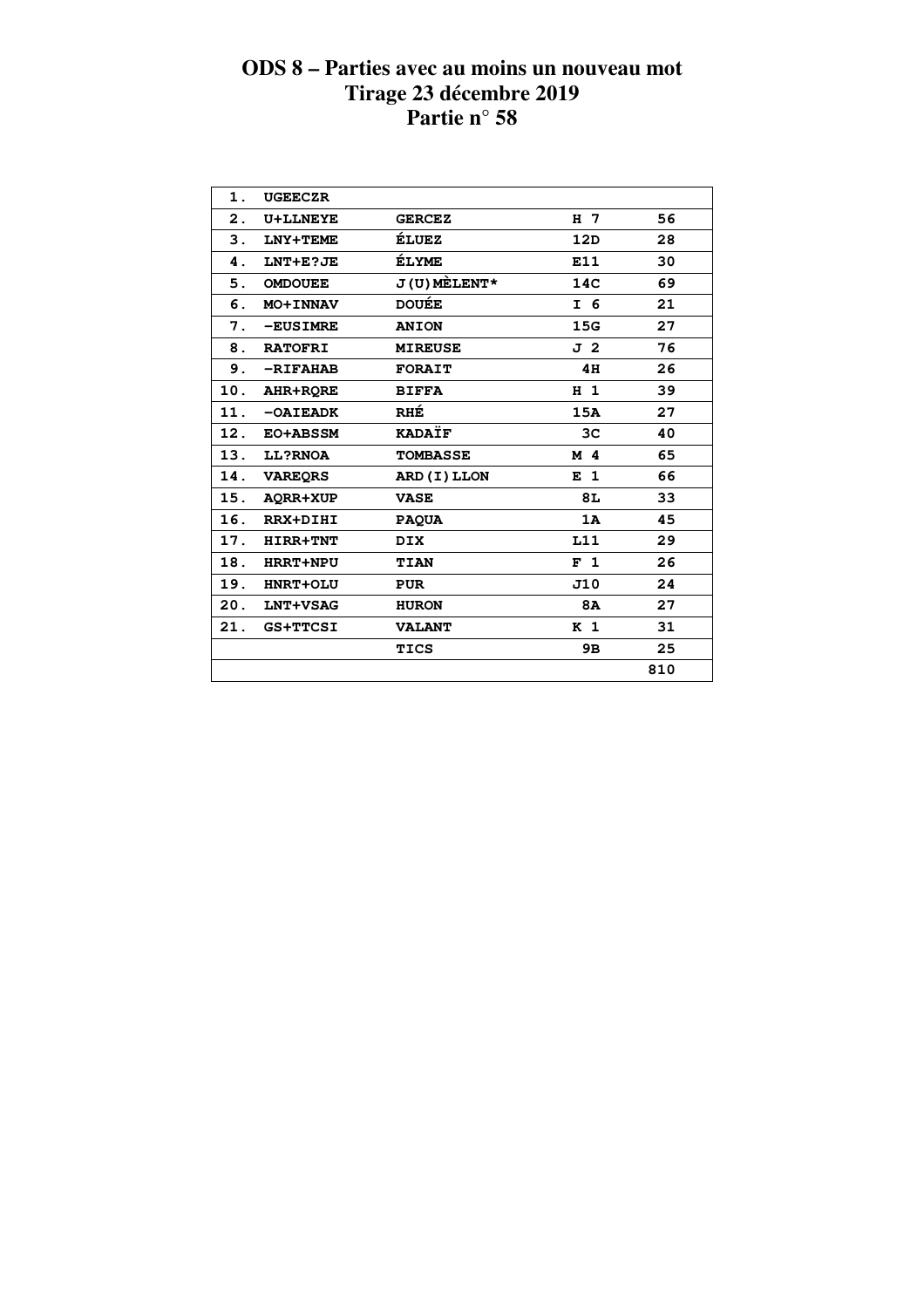| 1.  | <b>IEEDTEE</b>  |                  |                |      |  |
|-----|-----------------|------------------|----------------|------|--|
| 2.  | E+IALMLU        | <b>ÉDITÉE</b>    | H 3            | 18   |  |
| З.  | U+CTIRAF        | MIAILLE*         | 5E             | 32   |  |
| 4.  | KPBO?UI         | <b>FAUTRICE</b>  | <b>8A</b>      | 92   |  |
| 5.  | <b>IP+ILEAE</b> | KO (M) BU        | 2F             | 44   |  |
| 6.  | <b>EVONUCG</b>  | <b>IMPÉRIALE</b> | E 4            | 74   |  |
| 7.  | <b>EGN+EAEH</b> | COUV             | D12            | 34   |  |
| 8.  | <b>EH+SDONJ</b> | <b>VENGEA</b>    | 15D            | 30   |  |
| 9.  | <b>EHN+LUYE</b> | <b>DOJOS</b>     | 13A            | 39   |  |
| 10. | <b>ELU+RRAS</b> | <b>HYDNE</b>     | A11            | 84   |  |
| 11. | <b>OAMSRVI</b>  | LASURER*         | L <sub>3</sub> | 75   |  |
| 12. | <b>-IGADNUT</b> | <b>VOMIRAS</b>   | 14I            | 81   |  |
| 13. | <b>TNEILAP</b>  | <b>INDAGUÂT</b>  | B <sub>2</sub> | 78   |  |
| 14. | -NAWSETS        | <b>PLIANTES</b>  | o 7            | 83   |  |
| 15. | -MUENFEE        | <b>SWEATS</b>    | 1J             | 50   |  |
| 16. | <b>EEEMN+RS</b> | <b>PFUT</b>      | 6E             | 32   |  |
| 17. | <b>ORZHOON</b>  | <b>SEMERENT</b>  | 12H            | 70   |  |
| 18. | HNOOQ+X?        | <b>RAZ</b>       | 10D            | 32   |  |
| 19. | NOQ+TB          | HO(A)X           | D 1            | 60   |  |
|     |                 | <b>BON</b>       | <b>N10</b>     | 23   |  |
|     |                 |                  |                | 1031 |  |
|     |                 |                  |                |      |  |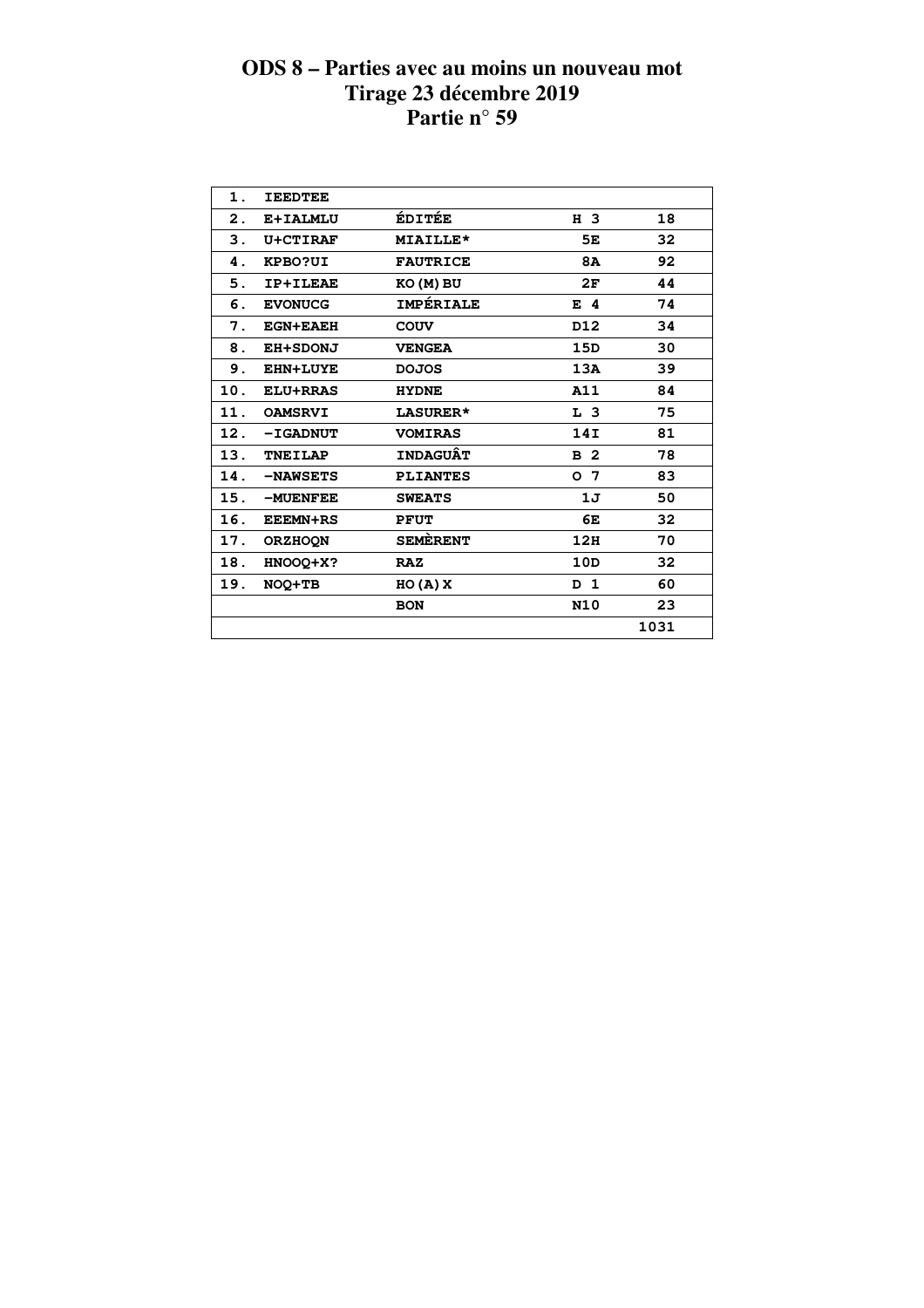| 1.  | <b>XEAOLEM</b>  |                   |                |     |
|-----|-----------------|-------------------|----------------|-----|
| 2.  | LO+ULBSE        | <b>EXÉMA*</b>     | H 4            | 32  |
| 3.  | <b>ATEVLEE</b>  | LOBULES*          | 9B             | 77  |
| 4.  | <b>T+PORCOS</b> | <b>ÉVALUÉE</b>    | E 5            | 40  |
| 5.  | OT+ELIIU        | <b>CORPS</b>      | 12A            | 35  |
| 6.  | IIU+HJRE        | <b>ÉTOLE</b>      | G <sub>5</sub> | 25  |
| 7.  | $-OAEHDUA$      | <b>JUCHER</b>     | A10            | 54  |
| 8.  | AAHU+ITU        | <b>EXODE</b>      | 5G             | 30  |
| 9.  | <b>AU+APFOS</b> | <b>HUAIT</b>      | D <sub>1</sub> | 26  |
| 10. | F+IAR?BN        | PAQUAS*           | C <sub>2</sub> | 52  |
| 11. | <b>IYIGWAV</b>  | <b>BRIEFAN(T)</b> | K <sub>2</sub> | 62  |
| 12. | GIVY+OUS        | <b>BIWA</b>       | 2K             | 30  |
| 13. | GIOUY+FT        | VS                | 0 <sub>1</sub> | 31  |
| 14. | -RLNEISN        | <b>GNIOUF</b>     | 8J             | 33  |
| 15. | -ZMSEEYN        | <b>RIENS</b>      | L <sub>1</sub> | 34  |
| 16. | EZ+EIDNA        | <b>HYMNES</b>     | 1D             | 57  |
| 17. | -UTNNIEO        | <b>AGENDIEZ</b>   | J 7            | 94  |
| 18. | <b>D?EGCRR</b>  | <b>FOUINENT</b>   | 08             | 86  |
| 19. | CDGRR+IT        | (É) WÉ            | M <sub>1</sub> | 29  |
| 20. | <b>GT+KTLAI</b> | <b>DÉCRIRE</b>    | 13I            | 24  |
| 21. | GILTT+MT        | KA                | <b>B</b> 6     | 64  |
|     |                 | <b>TOIT</b>       | <b>B11</b>     | 19  |
|     |                 |                   |                | 934 |
|     |                 |                   |                |     |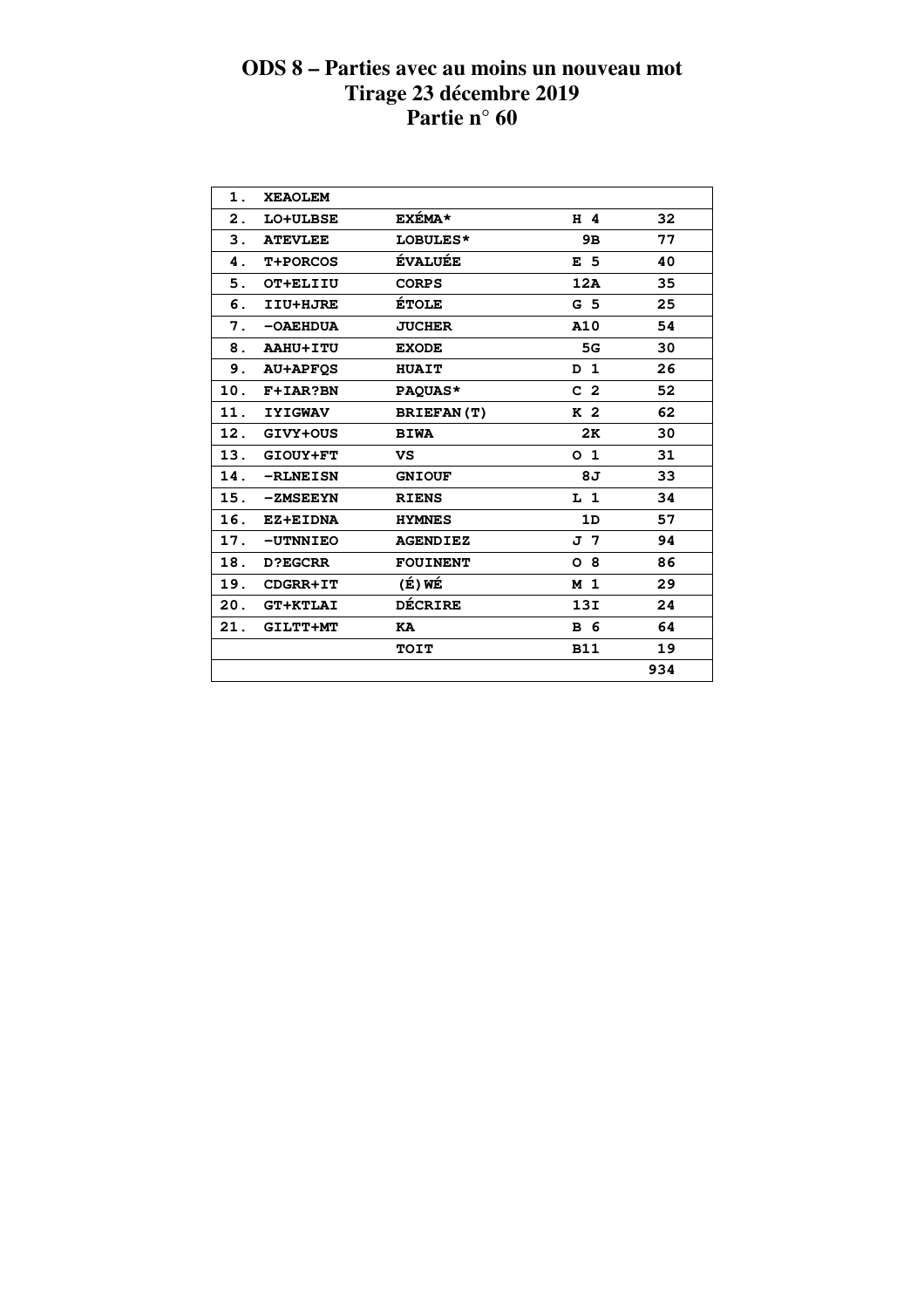| 1.  | <b>LOAMNRG</b>  |                 |                |     |  |
|-----|-----------------|-----------------|----------------|-----|--|
| 2.  | $-RHI?OLB$      | GROMA*          | H 4            | 18  |  |
| 3.  | <b>LIXAIEZ</b>  | HORRIBL(E)      | 5E             | 98  |  |
| 4.  | AIL+EIST        | <b>IXEZ</b>     | 6K             | 54  |  |
| 5.  | <b>NWUSNLE</b>  | <b>ÉLISAIT*</b> | 9E             | 67  |  |
| 6.  | <b>ENNU+GSO</b> | <b>SLOW</b>     | F <sub>3</sub> | 33  |  |
| 7.  | NNO+DOTH        | <b>GUÉS</b>     | 4L             | 36  |  |
| 8.  | <b>DNNO+EEN</b> | <b>HOTS</b>     | O <sub>1</sub> | 21  |  |
| 9.  | EN+OIMFI        | <b>DONNE</b>    | 10B            | 18  |  |
| 10. | IMN+NARL        | <b>FOIE</b>     | 10J            | 30  |  |
| 11. | <b>NR+IVTUL</b> | <b>LIMAN</b>    | A 7            | 25  |  |
| 12. | <b>L+AYUDNT</b> | <b>VENTURI</b>  | M 9            | 28  |  |
| 13. | <b>U+VTISRC</b> | YODLANT         | C <sub>9</sub> | 54  |  |
| 14. | CIRU+RER        | <b>VITS</b>     | <b>15L</b>     | 33  |  |
| 15. | <b>RRU+OESE</b> | <b>CITER</b>    | 15A            | 24  |  |
| 16. | <b>TPJCBAA</b>  | <b>REROUTES</b> | 12H            | 70  |  |
| 17. | <b>BP+AEAEK</b> | <b>JACTAS</b>   | O <sub>7</sub> | 45  |  |
| 18. | AEP+?EUE        | <b>BREAK</b>    | H11            | 48  |  |
| 19. | <b>AMUNQDP</b>  | ÉPAU (L) ÉE     | B <sub>1</sub> | 72  |  |
| 20. | <b>MNPU+UEF</b> | <b>QUAD</b>     | 4A             | 40  |  |
| 21. | <b>EMNU+SEE</b> | <b>PEUF</b>     | 1A             | 39  |  |
| 22. | NU              | <b>SÉMÈME</b>   | 7F             | 27  |  |
|     |                 | <b>NUI</b>      | <b>B13</b>     | 12  |  |
|     |                 |                 |                | 892 |  |
|     |                 |                 |                |     |  |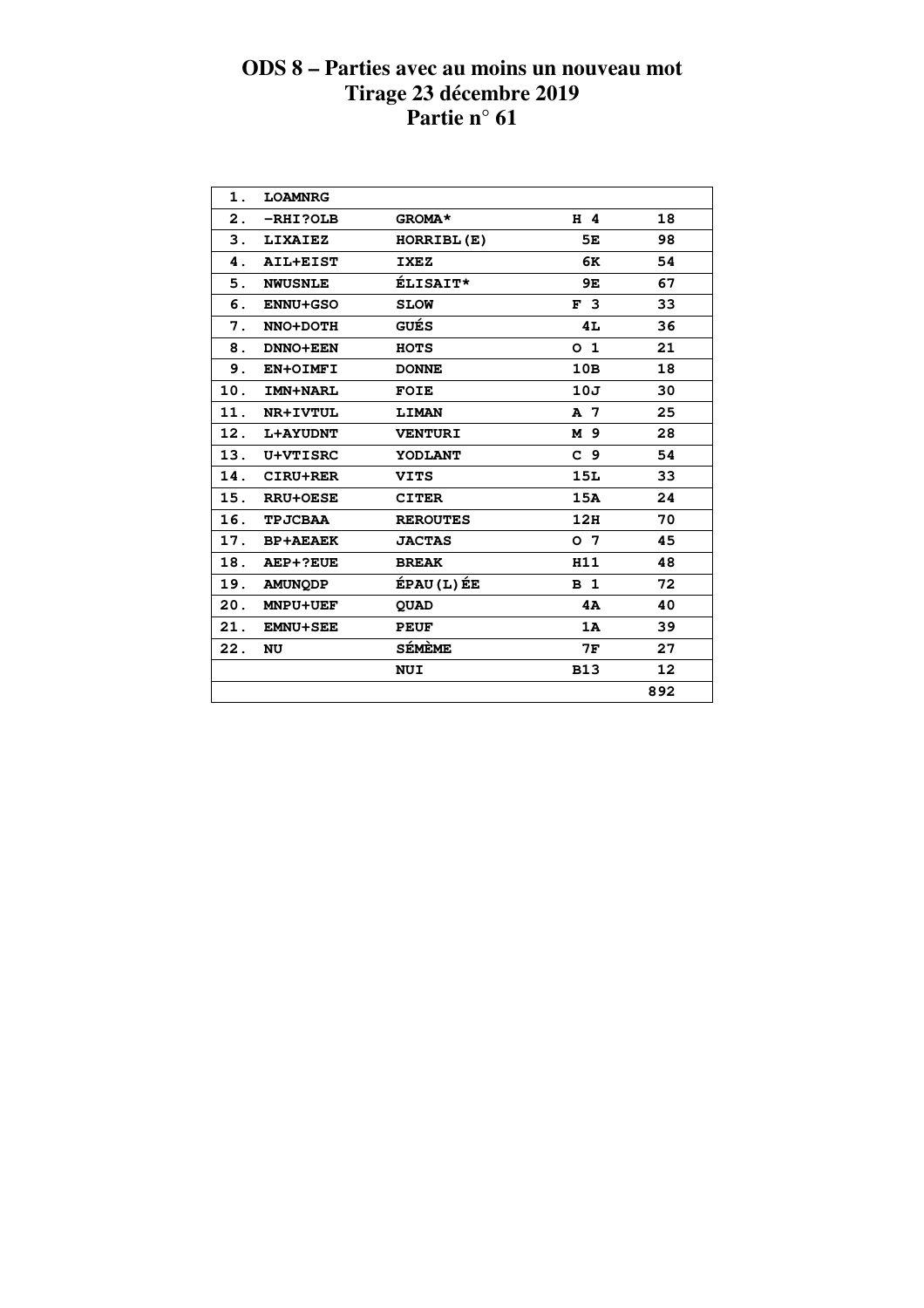| 1.             | <b>LFTABIE</b>  |                 |                |     |
|----------------|-----------------|-----------------|----------------|-----|
| $\mathbf{2}$ . | <b>T+IUSBWA</b> | <b>FIABLE</b>   | $H$ 4          | 30  |
| 3.             | TU+DEITO        | <b>BIWAS</b>    | 10D            | 48  |
| 4.             | -RERHEUN        | <b>DÉBOUT</b>   | D 8            | 22  |
| 5.             | <b>NR+OSUOG</b> | <b>HEURE</b>    | C11            | 27  |
| 6.             | G+TOIZV?        | <b>ARQUONS</b>  | 6H             | 32  |
| 7.             | <b>GIOT+ADY</b> | $(A)$ VEZ       | 15A            | 75  |
| 8.             | <b>DGI+IESR</b> | <b>FAYOT</b>    | 4H             | 34  |
| 9.             | -URAMENL        | <b>SEING</b>    | M 3            | 34  |
| 10.            | <b>NU+KPHAF</b> | <b>MAËRLS</b>   | N <sub>1</sub> | 37  |
| 11.            | <b>FHPU+EXS</b> | <b>KAN</b>      | 3I             | 56  |
|                | 12. FHPSU+EO    | <b>EX</b>       | I 8            | 44  |
| 13.            | <b>EFOU+EMN</b> | HIPS*           | E 9            | 42  |
| 14.            | MO+TDRTI        | <b>ENFUME</b>   | 1J             | 42  |
| 15.            | T+IAEALR        | <b>DORMIT</b>   | J 8            | 26  |
| 16.            | <b>TNDEOEI</b>  | <b>LATTERAI</b> | 13G            | 70  |
| 17.            | E+CUSLPI        | <b>IODENT</b>   | $O_8$          | 33  |
| 18.            | LP+EALIC        | <b>RECUIS</b>   | 14C            | 34  |
| 19.            | LL+V?EEN        | ÉPIÇA           | 15H            | 39  |
| 20.            | <b>EELL+NSO</b> | <b>VEXON(S)</b> | 9G             | 30  |
| 21.            | <b>L+TRMUJA</b> | <b>LEONES</b>   | 2D             | 20  |
| 22.            | LMTU+G          | <b>JARD</b>     | <b>8A</b>      | 36  |
| 23.            | <b>GLTU</b>     | <b>MARQUONS</b> | 6G             | 16  |
|                |                 | UT              | 1G             | 14  |
|                |                 |                 |                | 841 |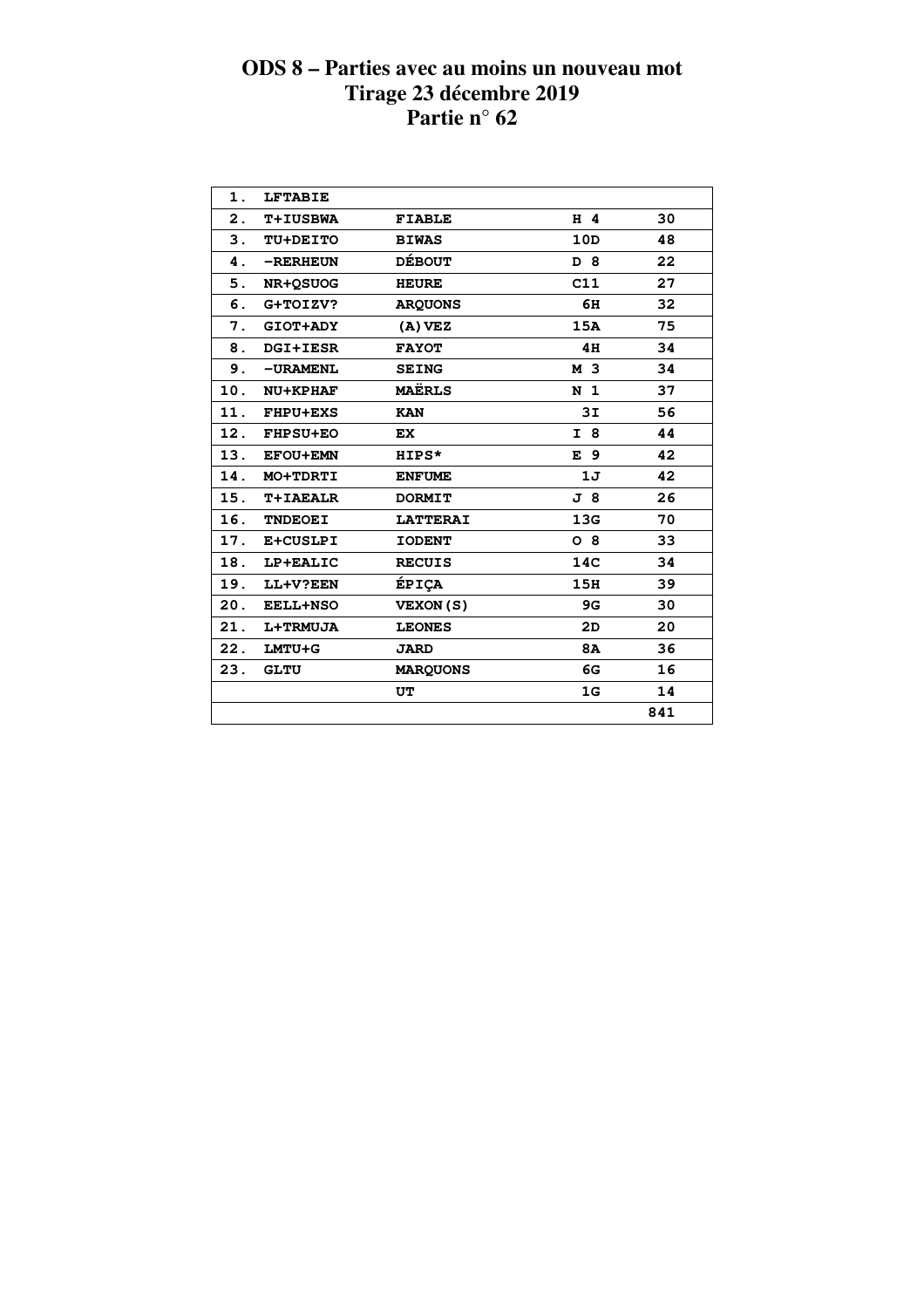| 1.             | <b>AETAERR</b>  |                 |                |     |  |
|----------------|-----------------|-----------------|----------------|-----|--|
| $\mathbf{2}$ . | A+AWFZOA        | <b>ARRÊTÉ</b>   | H 3            | 14  |  |
| 3.             | AAAFW+A?        | ZOÉ             | 6F             | 32  |  |
| 4.             | <b>AF+EDEEO</b> | ARAWA (K)       | 4G             | 28  |  |
| 5.             | -EESEEOS        | FÉDÉ            | 9G             | 21  |  |
| 6.             | EE+KLLAI        | <b>OSÉES</b>    | M 3            | 27  |  |
| 7.             | <b>AEEL+TUF</b> | LIKA*           | G <sub>1</sub> | 44  |  |
| 8.             | ET+RTI?V        | <b>FALLUE*</b>  | 1D             | 39  |  |
| 9.             | <b>SBUIENA</b>  | REV (Ê) TIT     | L 6            | 80  |  |
| 10.            | <b>CAOBRUU</b>  | <b>BUSAIENT</b> | 12E            | 61  |  |
| 11.            | -USORMSL        | <b>BOUCAU</b>   | D 8            | 48  |  |
| 12.            | LS+ENPSI        | <b>MORBUS</b>   | <b>8A</b>      | 27  |  |
| 13.            | <b>AONTMIA</b>  | <b>SINOPLES</b> | <b>B</b> 5     | 64  |  |
| 14.            | <b>O+EGROYR</b> | <b>IMANAT</b>   | A10            | 32  |  |
| 15.            | <b>GOO+EDEN</b> | <b>RAYER</b>    | H11            | 42  |  |
| 16.            | O+VEELHG        | <b>GONDÉE</b>   | 2J             | 31  |  |
| 17.            | GL+DNIPI        | <b>ÉVOHÉ</b>    | A <sub>1</sub> | 47  |  |
| 18.            | GIIL+TIT        | <b>PEND</b>     | 0 <sub>1</sub> | 27  |  |
| 19.            | IILT+OCL        | <b>AGIT</b>     | 14A            | 21  |  |
| 20.            | CILLT+NJ        | QUI*            | 13C            | 42  |  |
| 21.            | LL+MUXH         | <b>INJECTE</b>  | J 6            | 24  |  |
|                |                 | <b>HUM</b>      | B <sub>1</sub> | 32  |  |
|                |                 |                 |                | 783 |  |
|                |                 |                 |                |     |  |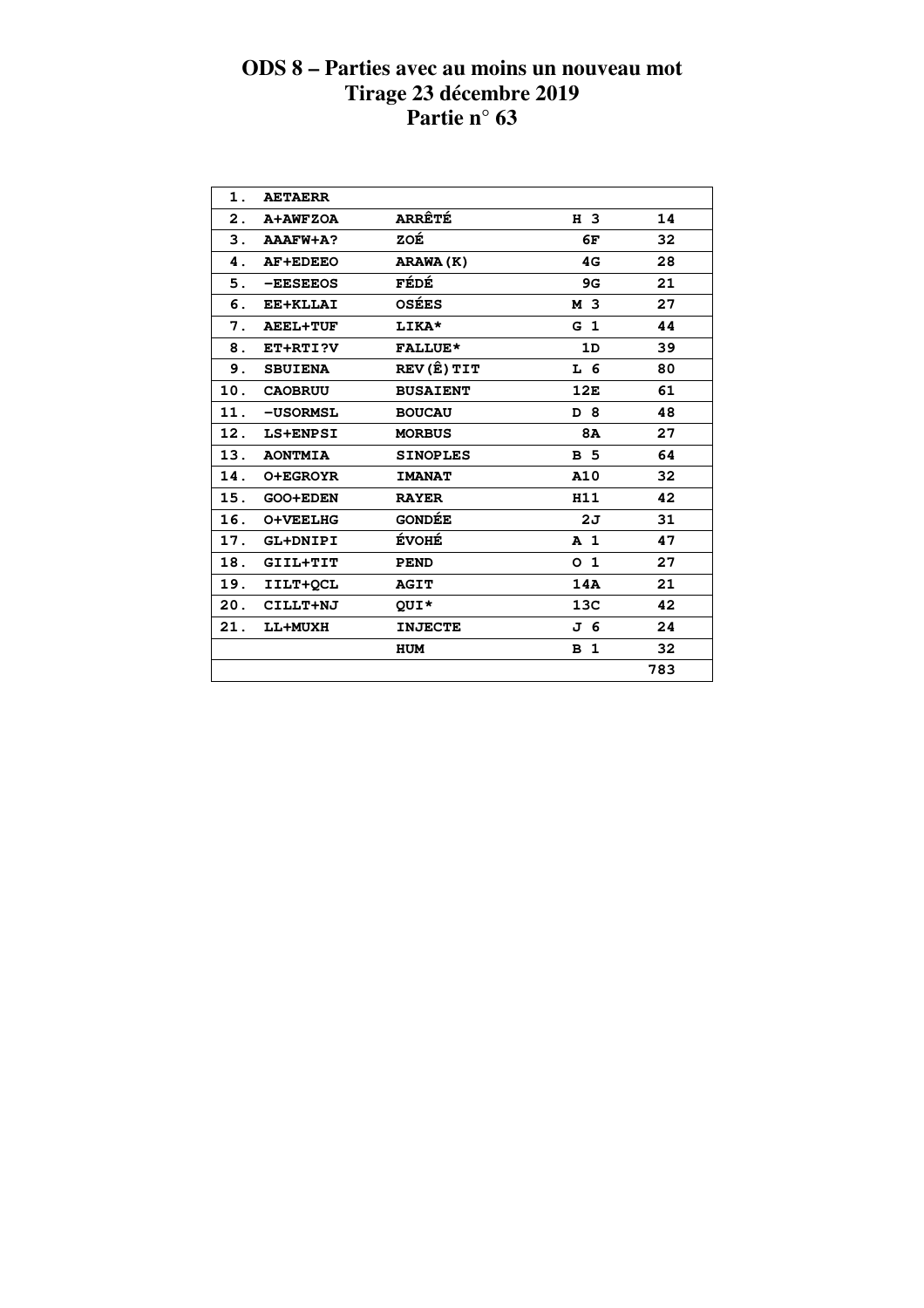| 1.  | <b>IAUONZA</b>  |                  |                 |     |  |
|-----|-----------------|------------------|-----------------|-----|--|
| 2.  | <b>N+UDEECO</b> | ZAOUÏA           | H 4             | 50  |  |
| 3.  | <b>GUILNAS</b>  | <b>DOUCINÉE*</b> | 8D              | 63  |  |
| 4.  | <b>OHIFERO</b>  | LANGUIS*         | L <sub>2</sub>  | 81  |  |
| 5.  | <b>HO+EISAS</b> | <b>FORIEZ</b>    | 4C              | 36  |  |
| 6.  | <b>AEHS+LST</b> | QIS*             | 10F             | 42  |  |
| 7.  | $-$ TERTURG     | <b>HÂTES</b>     | 1K              | 37  |  |
| 8.  | -RTECORT        | <b>RELUT</b>     | 2J              | 25  |  |
| 9.  | $-IVPKEAB$      | <b>OCCIRE</b>    | G 7             | 24  |  |
| 10. | <b>ABEPV+NL</b> | KIR*             | 11E             | 33  |  |
| 11. | <b>BV+ULHEE</b> | <b>PLANÉE</b>    | 12 <sub>C</sub> | 39  |  |
| 12. | HLUV+IOX        | ABÉE             | 3L              | 25  |  |
| 13. | -LABEMAS        | <b>VIEUX</b>     | J 6             | 45  |  |
| 14. | <b>AL+ANSLI</b> | <b>EMBASE</b>    | O <sub>3</sub>  | 33  |  |
| 15. | <b>RVIERET</b>  | <b>NASILLA</b>   | N 8             | 70  |  |
| 16. | <b>TFJMODO</b>  | <b>REVÊTIR</b>   | 15I             | 91  |  |
| 17. | <b>MOT+ATMR</b> | <b>FJORD</b>     | E <sub>1</sub>  | 32  |  |
| 18. | <b>MTT+GLWU</b> | <b>FORMA</b>     | 1E              | 27  |  |
| 19. | <b>GLMTT+EE</b> | WU               | 13B             | 30  |  |
| 20. | <b>EGTT+NSP</b> | MÉL              | M 9             | 15  |  |
| 21. | <b>GNT+ED?H</b> | <b>PETS</b>      | 6В              | 29  |  |
| 22. | DG+Y?NT         | $H(U)$ ENT       | 14A             | 39  |  |
|     |                 | P(E) NTY         | <b>B</b> 6      | 35  |  |
|     |                 |                  |                 | 901 |  |
|     |                 |                  |                 |     |  |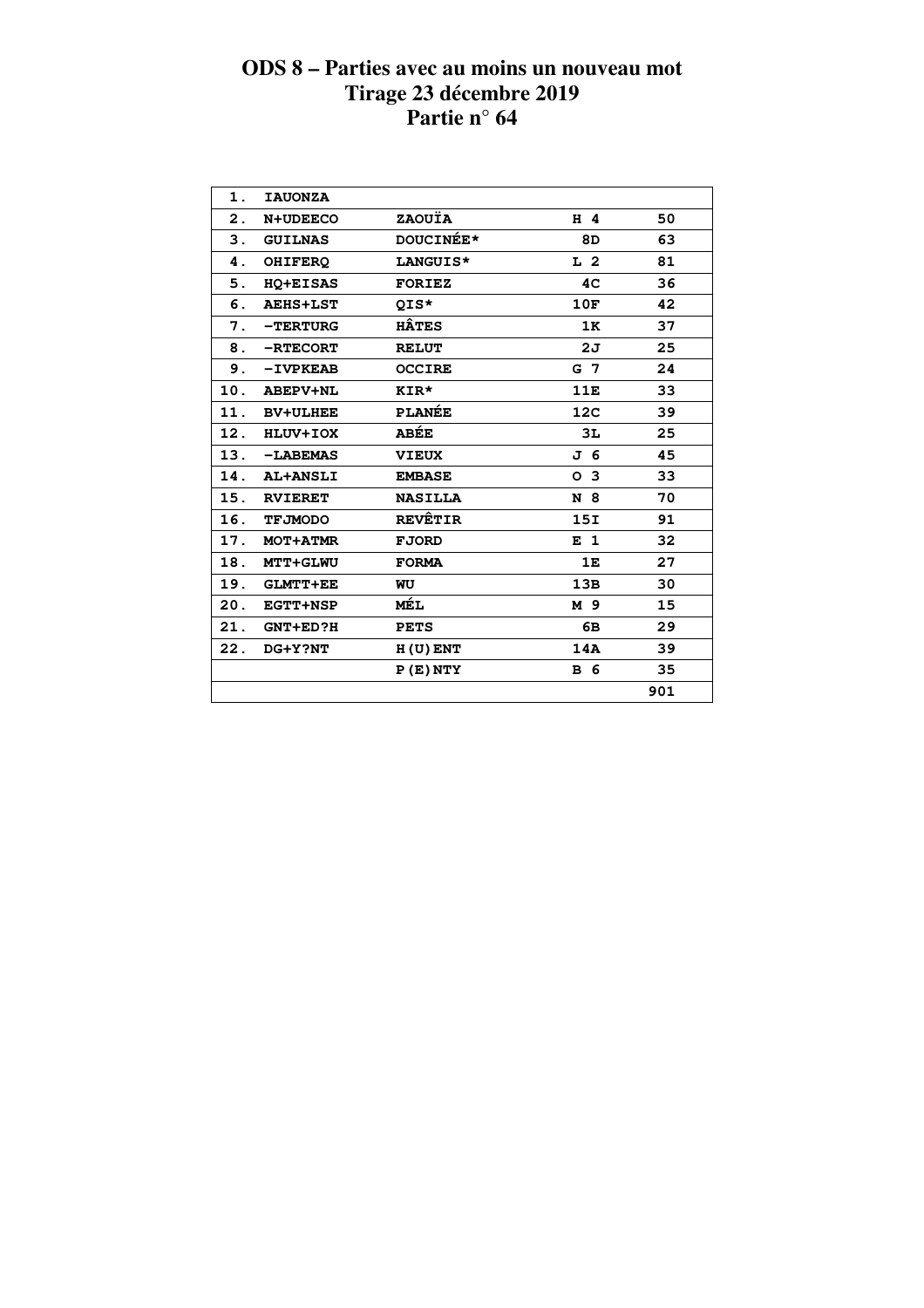| 1.  | ZUUNQIM         |                 |                 |      |  |
|-----|-----------------|-----------------|-----------------|------|--|
| 2.  | <b>MNU+TRAE</b> | QUIZ            | H 5             | 40   |  |
| 3.  | <b>WIDOELE</b>  | <b>MARQUENT</b> | 5Е              | 114  |  |
| 4.  | DIO+NNFU        | <b>AWÉLÉ</b>    | F <sub>5</sub>  | 34   |  |
| 5.  | DNO+I?SE        | <b>UNIF</b>     | 4L              | 26   |  |
| 6.  | <b>RORGAON</b>  | ÉD(I)FIONS      | O <sub>1</sub>  | 149  |  |
| 7.  | -GAPNEMD        | <b>RING</b>     | N <sub>3</sub>  | 19   |  |
| 8.  | <b>AGM+RAJE</b> | <b>PEND</b>     | G 7             | 34   |  |
| 9.  | <b>AGR+AVLK</b> | <b>MAJE</b>     | 11 <sub>D</sub> | 32   |  |
| 10. | -ATPUORI        | <b>KAVA</b>     | 12A             | 58   |  |
| 11. | OAI?LSX         | <b>ÉPOUTIRA</b> | J 5             | 68   |  |
| 12. | <b>AUTLLNT</b>  | SAXI (C) OLE    | 1H              | 98   |  |
| 13. | LLTT+IES        | <b>KUNA</b>     | A12             | 39   |  |
| 14. | <b>EILHYTD</b>  | <b>TILLÂTES</b> | <b>B</b> 8      | 78   |  |
| 15. | <b>T+ASOCRO</b> | <b>HYLIDÉ</b>   | A <sub>3</sub>  | 93   |  |
| 16. | <b>OT+GTBRE</b> | <b>SCORA</b>    | H11             | 43   |  |
| 17. | <b>GT+EFEEC</b> | <b>CRABOTE</b>  | 12H             | 22   |  |
| 18. | <b>CG+OBVSR</b> | FÊTÉE           | 011             | 40   |  |
| 19. | <b>CGOV+AEM</b> | <b>BRAS</b>     | E 9             | 28   |  |
| 20. | <b>AGM+ESUE</b> | <b>VOCERI</b>   | 3J              | 29   |  |
| 21. | HI              | <b>GAMEUSE*</b> | 2B              | 74   |  |
|     |                 | ΗI              | 3C              | 23   |  |
|     |                 |                 |                 | 1141 |  |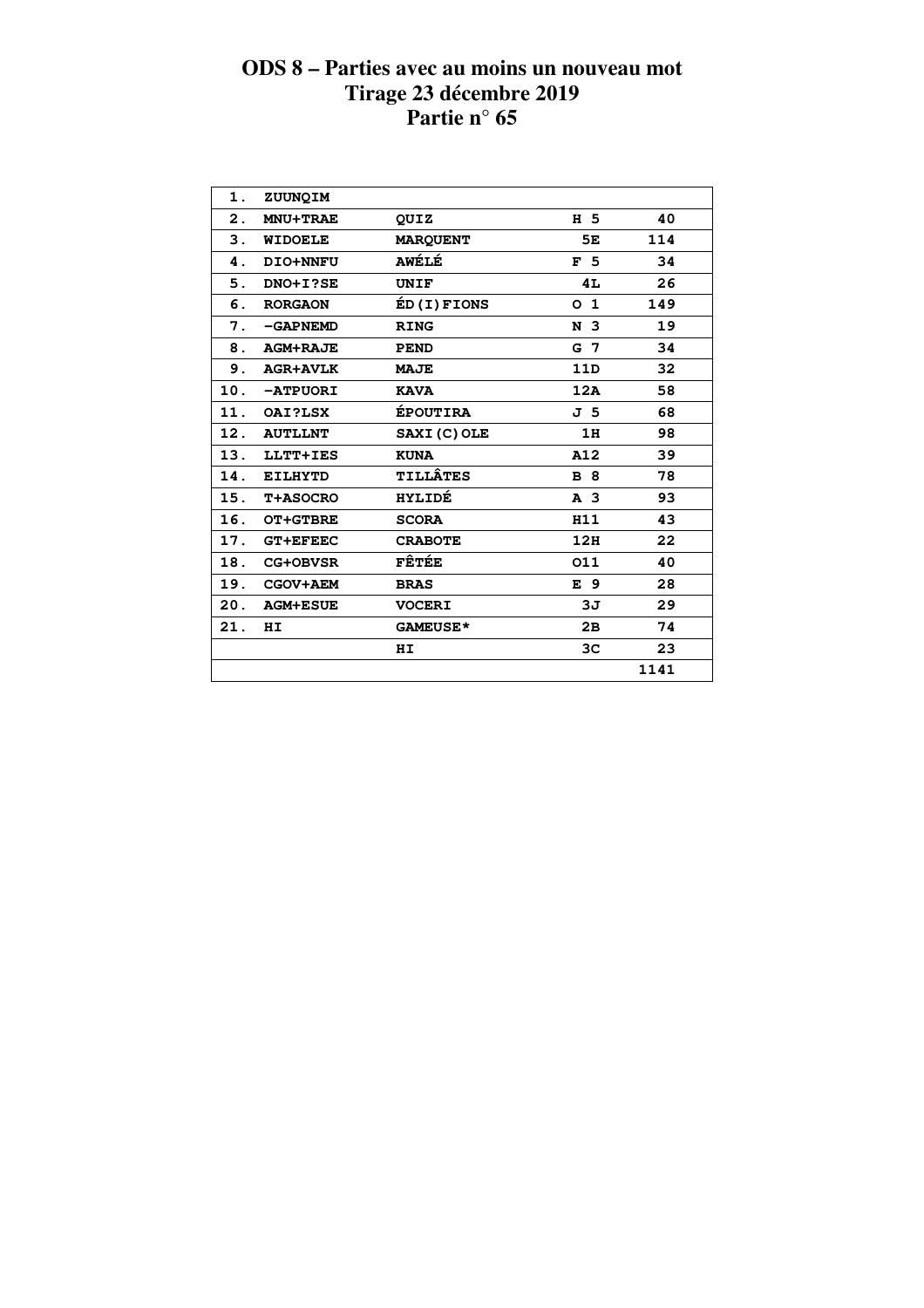| 1.  | <b>LWRAFIE</b>  |                 |                 |      |  |
|-----|-----------------|-----------------|-----------------|------|--|
| 2.  | -FIE?LLM        | WALÉ            | H 5             | 26   |  |
| 3.  | <b>DOAAFEU</b>  | $F(A)$ MILLE    | 4G              | 83   |  |
| 4.  | <b>AADO+SHO</b> | FEU             | 5J              | 23   |  |
| 5.  | <b>AO+MITKE</b> | DOSHA*          | N <sub>2</sub>  | 33   |  |
| 6.  | EIT+RECR        | <b>AMOK</b>     | O 6             | 44   |  |
| 7.  | <b>NO?NAEP</b>  | <b>RÉÉCRITE</b> | 8A              | 89   |  |
| 8.  | <b>CTOLBAI</b>  | PA(T) RONNE     | E <sub>5</sub>  | 86   |  |
| 9.  | <b>AXETZUU</b>  | <b>BRICOLÂT</b> | A 7             | 63   |  |
| 10. | <b>TUU+SNIR</b> | <b>AXEZ</b>     | F11             | 55   |  |
| 11. | <b>RUU+YJSE</b> | <b>TINS</b>     | D12             | 34   |  |
| 12. | <b>EU+GUELE</b> | <b>JURYS</b>    | 10K             | 56   |  |
| 13. | <b>RISODIH</b>  | <b>ÉGUEULÉE</b> | B <sub>1</sub>  | 76   |  |
| 14. | -VNRUVAP        | QI*             | C13             | 38   |  |
| 15. | -ETMOTES        | <b>PUJA</b>     | <b>K</b> 8      | 26   |  |
| 16. | <b>IHIUDRN</b>  | <b>MOSETTE</b>  | 12I             | 82   |  |
| 17. | DIINR+AE        | HUI             | F <sub>6</sub>  | 28   |  |
| 18. | <b>ROVTRSD</b>  | <b>DÉNIERAI</b> | 1A              | 140  |  |
| 19. | DRRS+NIE        | <b>VONT</b>     | 10 <sub>C</sub> | 34   |  |
| 20. | -BNRGEAV        | YÉTIS           | <b>N10</b>      | 28   |  |
| 21. | <b>EGV+NDRS</b> | <b>BARON</b>    | 3K              | 26   |  |
| 22. | <b>EGRS</b>     | <b>VEND</b>     | 4A              | 24   |  |
|     |                 | ÈS              | 9G              | 20   |  |
|     |                 |                 |                 | 1114 |  |
|     |                 |                 |                 |      |  |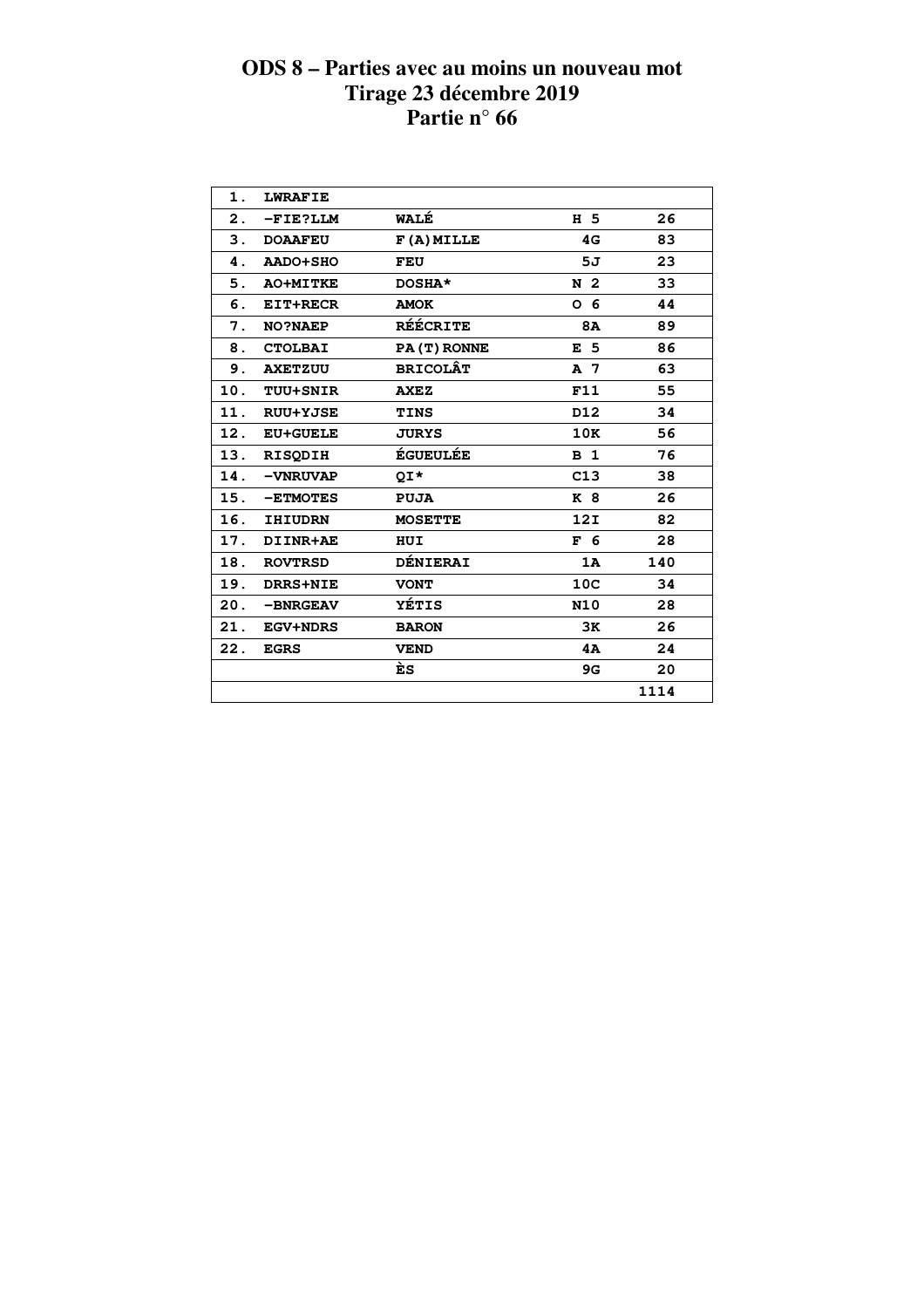| 1.<br><b>LOLNTEA</b><br>H 3<br>14<br>2.<br>L+UGLONT<br><b>TONALE</b><br>З.<br>16<br>4C<br>$-GUFOO?E$<br><b>GLOUTON</b><br>65<br>4.<br><b>UFO (L) OGUE</b><br><b>VEMAEBA</b><br>F <sub>4</sub><br><b>BAVÉE</b><br>28<br>E11<br>5.<br>-BAACISI<br>76<br>6.<br><b>CABIAIS</b><br>2D<br><b>WETAUAQ</b><br><b>TAQUÉE</b><br>42<br>7.<br>15A<br><b>AW+RTELE</b><br>32<br>8.<br>14D<br><b>WELTER</b><br><b>AE+AHERP</b><br><b>HARPÉE</b><br>53<br>9.<br><b>A+SYNCEE</b><br>15H<br><b>CYANÉES</b><br>10.<br>138<br>N 9<br><b>UOSVAEA</b><br>AVÉS*<br>M10<br>36<br>11.<br><b>AOU+FHSI</b><br>43<br>12.<br>0 <sub>5</sub><br>-INDEOLI<br><b>HOUAIS</b><br>28<br>13.<br>1A<br>EI+FSURM<br><b>INDOL</b><br>93<br>14.<br><b>TU?IRLP</b><br>1I<br><b>FUMIERS</b><br>60<br>15.<br>PI(S) TOLEUR<br>8в<br><b>XTRNDEI</b><br>12H<br>16.<br>40<br>R+NEMMZI<br><b>INDEXENT</b><br>39<br>17.<br>J 6<br>-MDENSRJ<br><b>MIREZ</b><br>32<br>12A<br><b>MERDAS</b><br>835 |  |  |  |
|-------------------------------------------------------------------------------------------------------------------------------------------------------------------------------------------------------------------------------------------------------------------------------------------------------------------------------------------------------------------------------------------------------------------------------------------------------------------------------------------------------------------------------------------------------------------------------------------------------------------------------------------------------------------------------------------------------------------------------------------------------------------------------------------------------------------------------------------------------------------------------------------------------------------------------------------------|--|--|--|
|                                                                                                                                                                                                                                                                                                                                                                                                                                                                                                                                                                                                                                                                                                                                                                                                                                                                                                                                                 |  |  |  |
|                                                                                                                                                                                                                                                                                                                                                                                                                                                                                                                                                                                                                                                                                                                                                                                                                                                                                                                                                 |  |  |  |
|                                                                                                                                                                                                                                                                                                                                                                                                                                                                                                                                                                                                                                                                                                                                                                                                                                                                                                                                                 |  |  |  |
|                                                                                                                                                                                                                                                                                                                                                                                                                                                                                                                                                                                                                                                                                                                                                                                                                                                                                                                                                 |  |  |  |
|                                                                                                                                                                                                                                                                                                                                                                                                                                                                                                                                                                                                                                                                                                                                                                                                                                                                                                                                                 |  |  |  |
|                                                                                                                                                                                                                                                                                                                                                                                                                                                                                                                                                                                                                                                                                                                                                                                                                                                                                                                                                 |  |  |  |
|                                                                                                                                                                                                                                                                                                                                                                                                                                                                                                                                                                                                                                                                                                                                                                                                                                                                                                                                                 |  |  |  |
|                                                                                                                                                                                                                                                                                                                                                                                                                                                                                                                                                                                                                                                                                                                                                                                                                                                                                                                                                 |  |  |  |
|                                                                                                                                                                                                                                                                                                                                                                                                                                                                                                                                                                                                                                                                                                                                                                                                                                                                                                                                                 |  |  |  |
|                                                                                                                                                                                                                                                                                                                                                                                                                                                                                                                                                                                                                                                                                                                                                                                                                                                                                                                                                 |  |  |  |
|                                                                                                                                                                                                                                                                                                                                                                                                                                                                                                                                                                                                                                                                                                                                                                                                                                                                                                                                                 |  |  |  |
|                                                                                                                                                                                                                                                                                                                                                                                                                                                                                                                                                                                                                                                                                                                                                                                                                                                                                                                                                 |  |  |  |
|                                                                                                                                                                                                                                                                                                                                                                                                                                                                                                                                                                                                                                                                                                                                                                                                                                                                                                                                                 |  |  |  |
|                                                                                                                                                                                                                                                                                                                                                                                                                                                                                                                                                                                                                                                                                                                                                                                                                                                                                                                                                 |  |  |  |
|                                                                                                                                                                                                                                                                                                                                                                                                                                                                                                                                                                                                                                                                                                                                                                                                                                                                                                                                                 |  |  |  |
|                                                                                                                                                                                                                                                                                                                                                                                                                                                                                                                                                                                                                                                                                                                                                                                                                                                                                                                                                 |  |  |  |
|                                                                                                                                                                                                                                                                                                                                                                                                                                                                                                                                                                                                                                                                                                                                                                                                                                                                                                                                                 |  |  |  |
|                                                                                                                                                                                                                                                                                                                                                                                                                                                                                                                                                                                                                                                                                                                                                                                                                                                                                                                                                 |  |  |  |
|                                                                                                                                                                                                                                                                                                                                                                                                                                                                                                                                                                                                                                                                                                                                                                                                                                                                                                                                                 |  |  |  |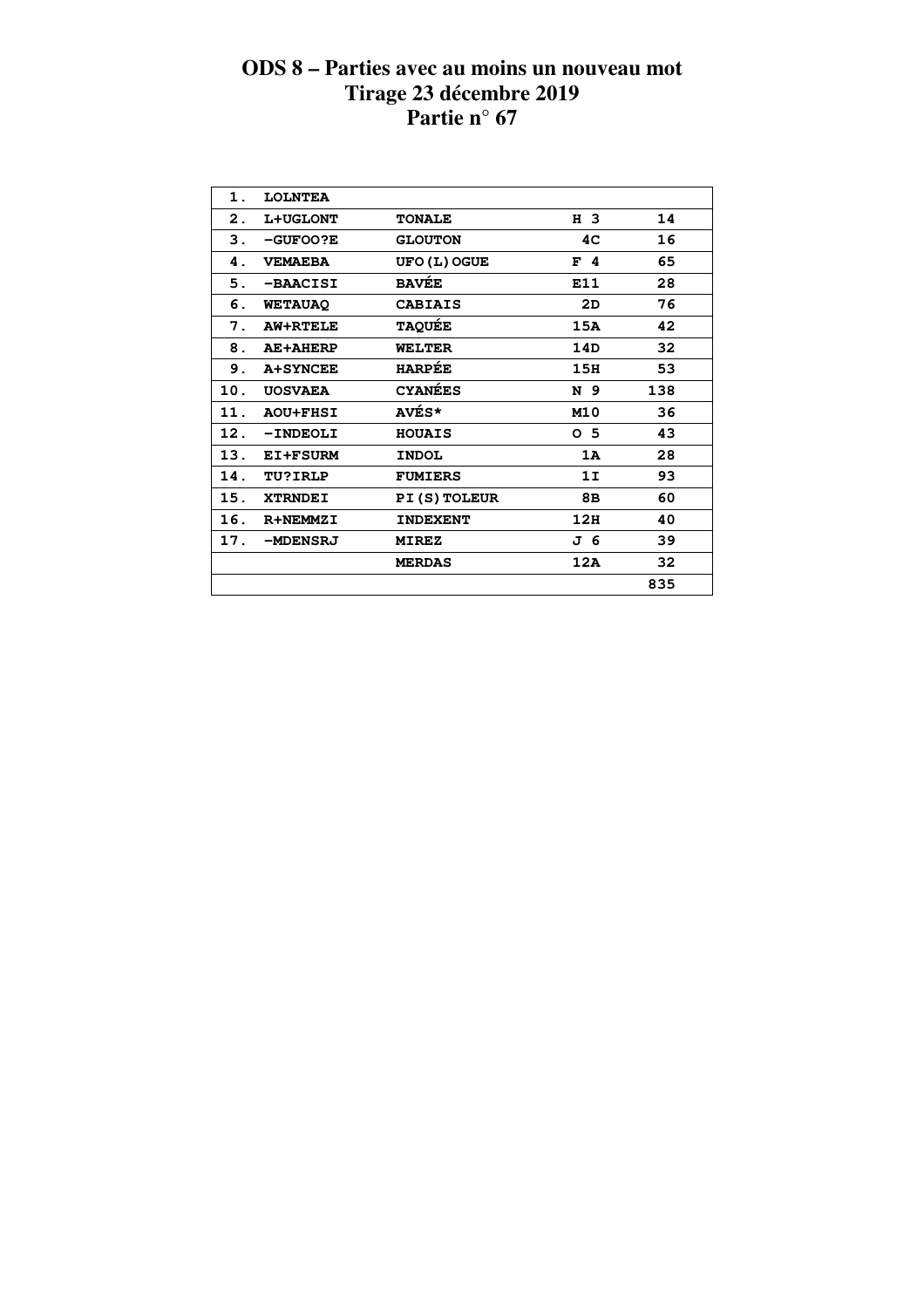| 1.  | <b>CNISUIA</b>  |                   |                |     |  |
|-----|-----------------|-------------------|----------------|-----|--|
| 2.  | <b>TMITAIE</b>  | <b>CUISINA</b>    | H 4            | 74  |  |
| 3.  | <b>SIUT?UN</b>  | <b>MITAIENT</b>   | 9в             | 62  |  |
| 4.  | <b>TIE?LOE</b>  | <b>AU(G)USTIN</b> | 10H            | 61  |  |
| 5.  | <b>ETNXOMA</b>  | (R) ENTOILE       | $O_8$          | 122 |  |
| 6.  | <b>O+RFEOPB</b> | <b>MENTAUX</b>    | K 5            | 68  |  |
| 7.  | <b>BOP+UEAL</b> | <b>FORE</b>       | 8A             | 32  |  |
| 8.  | <b>PU+WHOCT</b> | <b>LAOBÉ</b>      | J 3            | 28  |  |
| 9.  | -ERSDOAS        | <b>CHUT</b>       | 11E            | 28  |  |
| 10. | -MEORIGA        | <b>ÉRODASSE</b>   | 15H            | 80  |  |
| 11. | O+EZQDEN        | <b>GOMMERAI</b>   | B <sub>7</sub> | 30  |  |
| 12. | ENO+YEIL        | <b>IODEZ</b>      | 14B            | 35  |  |
| 13. | <b>EELNY+GP</b> | QIS*              | N13            | 33  |  |
| 14. | -BEPOVEE        | <b>ÉLYSÉEN</b>    | <b>7E</b>      | 27  |  |
| 15. | EOP+RLNV        | <b>BRÈVE</b>      | 12A            | 30  |  |
| 16. | <b>P+ANPUHK</b> | <b>ENVOLERA</b>   | E <sub>2</sub> | 30  |  |
| 17. | HPU+ESDJ        | PÉKAN             | 2D             | 36  |  |
| 18. | <b>HPU+AFLR</b> | <b>DÉJS*</b>      | 1G             | 45  |  |
| 19. | FLPR+AWR        | <b>HUA</b>        | 14J            | 32  |  |
| 20. | <b>FLR+NUSG</b> | <b>WRAP</b>       | 13G            | 34  |  |
|     |                 | US                | L 6            | 24  |  |
|     |                 |                   |                | 911 |  |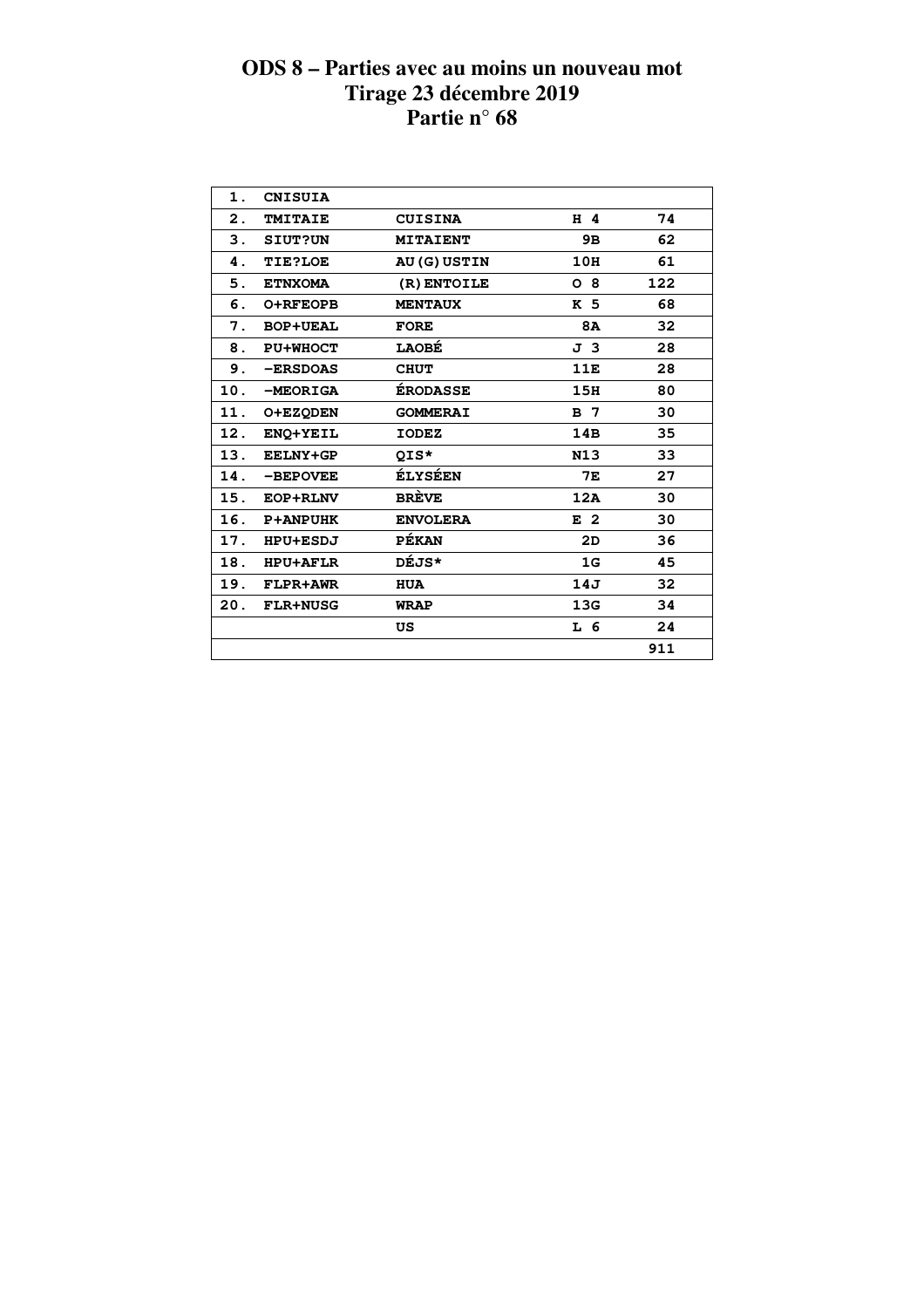| 1.  | UNEELII         |                 |                |                   |
|-----|-----------------|-----------------|----------------|-------------------|
| 2.  | <b>IU+EHACT</b> | <b>ENLIE</b>    | $H$ 4          | $12 \overline{ }$ |
|     | 3. TU+JIRKA     | <b>AICHE</b>    | G <sub>5</sub> | 30                |
| 4.  | <b>AJRU+STW</b> | KIT             | F 6            | 75                |
| 5.  | <b>W+CAIHOE</b> | <b>JURATS</b>   | 10B            | 42                |
| 6.  | <b>ACEI+ADD</b> | <b>WOH</b>      | 9C             | 53                |
| 7.  | A+UYMLUD        | <b>DÉCORDAI</b> | D 6            | 30                |
| 8.  | DUU+?LLS        | <b>AMYLE</b>    | 4D             | 42                |
| 9.  | LL+AMELT        | $JUD(R) US*$    | <b>B10</b>     | 26                |
| 10. | <b>LM+FASEX</b> | <b>TALLE</b>    | 14D            | 20                |
| 11. | $-ORR?BOG$      | <b>EXAMS</b>    | 15G            | 80                |
| 12. | ORR+EPEO        | $(I)$ GBO       | 13G            | 24                |
| 13. | <b>EORR+REI</b> | <b>OPE</b>      | A13            | 26                |
| 14. | <b>EEIRRR+A</b> | <b>KILO</b>     | 6F             | 13                |
| 15. | <b>EERRR+TG</b> | <b>DIA</b>      | 11D            | 22                |
|     | 16. G+NMNSLA    | <b>TERRER</b>   | 12J            | 16                |
| 17. | NN+BZEEV        | GLAMS*          | J 2            | 29                |
| 18. | <b>NNV+NIRV</b> | ZÈBRE           | M 9            | 52                |
| 19. | <b>NNN+UTRE</b> | <b>VIVRE</b>    | K 8            | 22                |
| 20. | <b>NNT+OOSU</b> | <b>URNE</b>     | 14L            | 25                |
| 21. | NQ+SFTUI        | <b>TOURNES</b>  | O <sub>9</sub> | 21                |
| 22. | <b>F+NEAPEI</b> | <b>QUINTS</b>   | L <sub>3</sub> | 34                |
| 23. | <b>EEP+FENO</b> | <b>AFIN*</b>    | M <sub>1</sub> | 34                |
| 24. | <b>EEOP</b>     | <b>FANE</b>     | 1L             | 33                |
|     |                 | <b>POÈME</b>    | E 1            | 16                |
|     |                 |                 |                | 777               |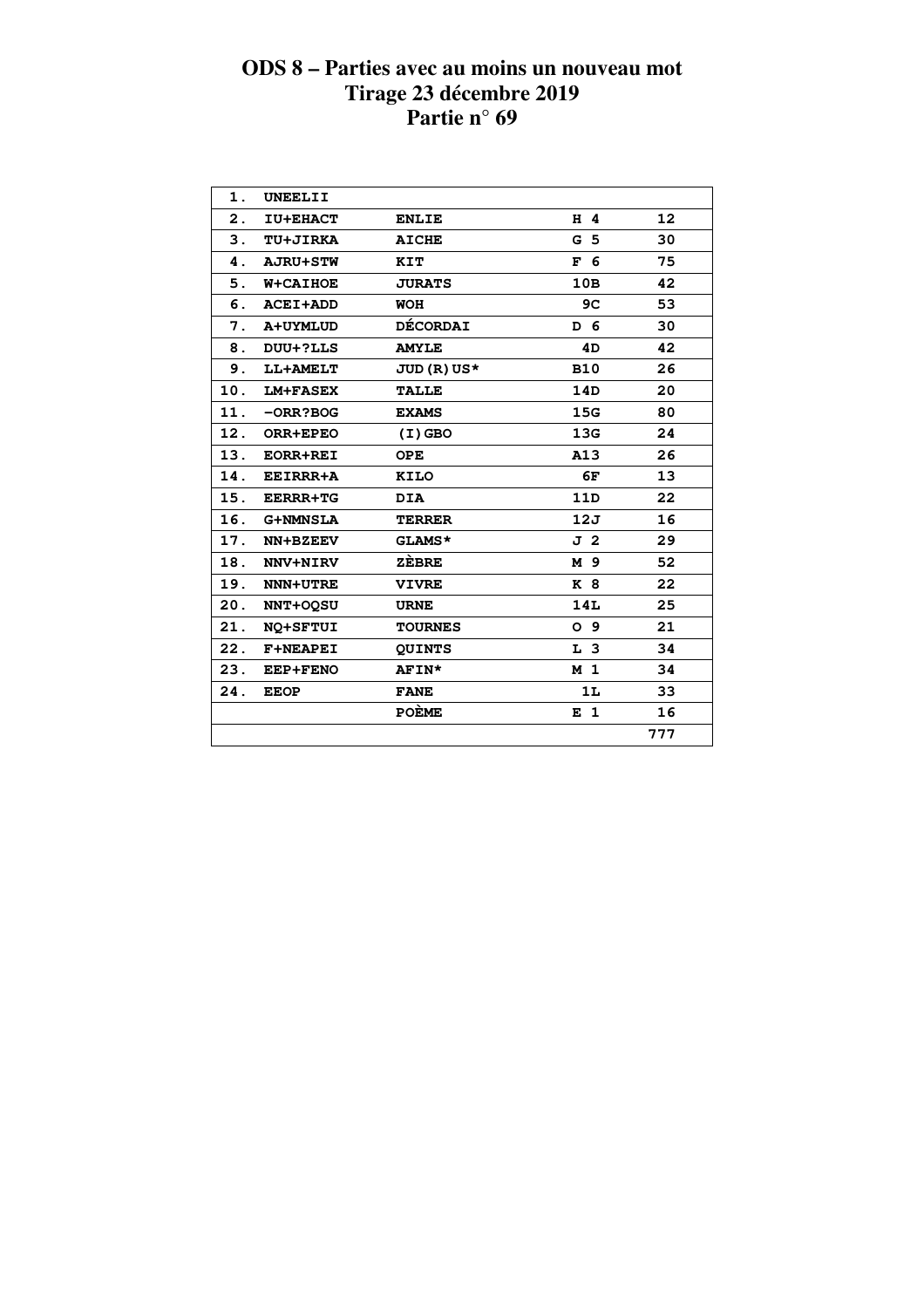| 1.  | <b>TXBHUUA</b>  |                     |                 |     |
|-----|-----------------|---------------------|-----------------|-----|
| 2.  | HTU+OVNI        | <b>BAUX</b>         | H 5             | 30  |
| 3.  | HOT+FCES        | UNIV                | I 6             | 28  |
| 4.  | <b>OT+EIWES</b> | <b>CHEFS</b>        | 10E             | 29  |
| 5.  | <b>O+RGGALE</b> | <b>WESTIE</b>       | 11A             | 43  |
| 6.  | -NSECALO        | <b>FORGEA</b>       | H <sub>10</sub> | 33  |
| 7.  | <b>ESMETK?</b>  | <b>CLONAGES</b>     | 13C             | 76  |
| 8.  | <b>BUIOQTR</b>  | <b>MA (R) KÈTES</b> | 15G             | 68  |
| 9.  | OR+FLDTO        | QUBITS*             | <b>N10</b>      | 62  |
| 10. | DRT+EERV        | <b>WOLOF</b>        | A11             | 54  |
| 11. | -AGDANUL        | VÉ                  | 10B             | 28  |
| 12. | GLNU+RII        | <b>ADA</b>          | 9в              | 18  |
| 13. | INU+RRLA        | <b>GRIL</b>         | 8A              | 33  |
| 14. | R+ANJEI?        | URINAL*             | O <sub>8</sub>  | 39  |
| 15. | <b>UARSEPT</b>  | <b>J(U) RAIENT</b>  | L 8             | 94  |
| 16. | <b>ENAOEND</b>  | <b>PARÛTES</b>      | M 3             | 83  |
| 17. | EN+PDREI        | <b>ADÉNOÏDES</b>    | C <sub>3</sub>  | 24  |
| 18. | <b>R+OSUEMM</b> | PINEDE              | N <sub>2</sub>  | 43  |
| 19. | M+ZLTEHT        | <b>ORÉMUS</b>       | L <sub>1</sub>  | 36  |
| 20. | MTT+YI          | HÉLEZ               | 5В              | 34  |
|     |                 | YIN                 | 6A              | 21  |
|     |                 |                     |                 | 876 |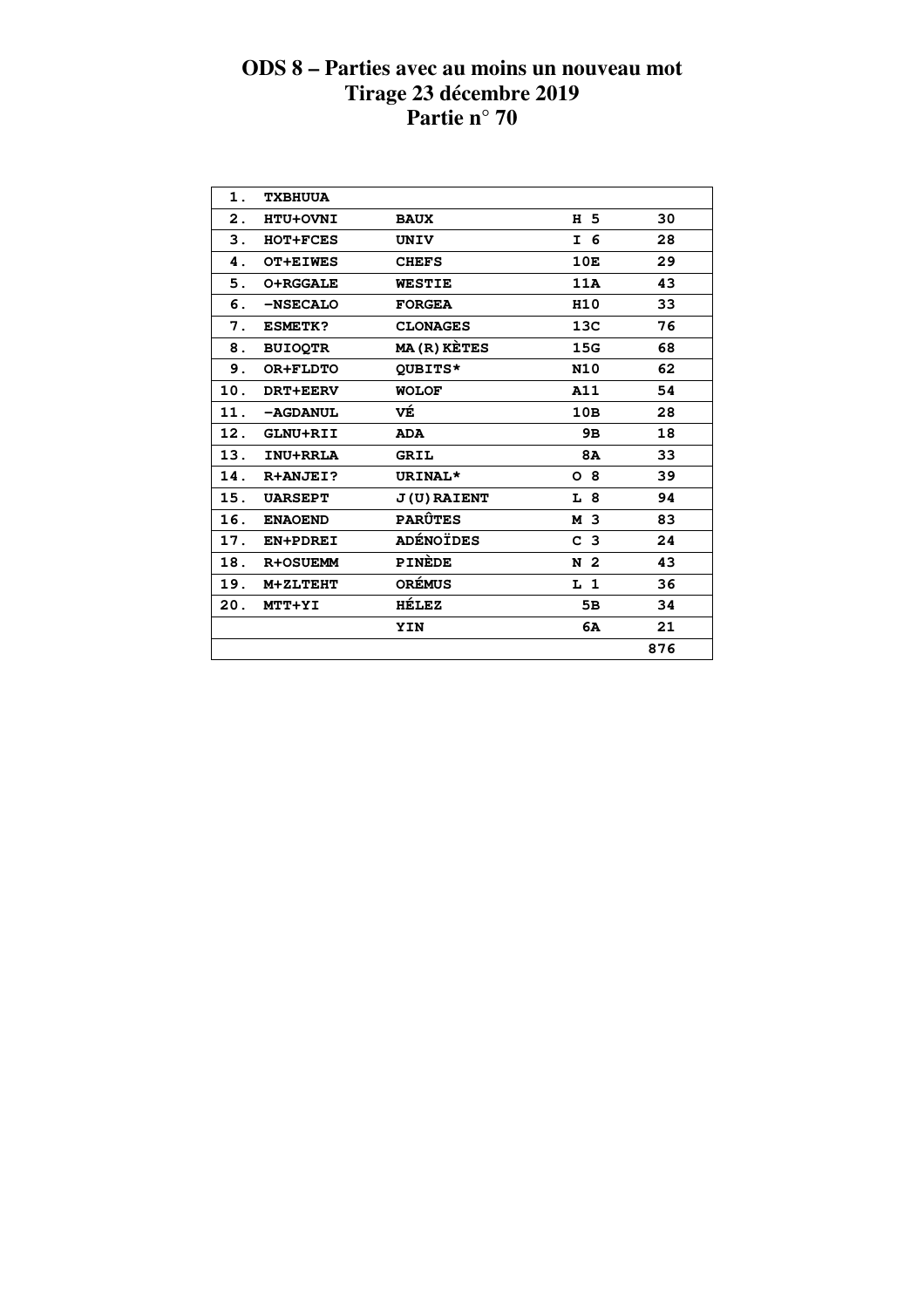| 1.  | <b>ITSEODU</b>  |                 |                |     |  |
|-----|-----------------|-----------------|----------------|-----|--|
| 2.  | <b>O+NMTONR</b> | <b>DUITES</b>   | H 4            | 18  |  |
| 3.  | <b>IDMUIEF</b>  | <b>MIRONTON</b> | 6G             | 63  |  |
| 4.  | <b>MU+UR?KU</b> | DÉFINI          | K <sub>2</sub> | 20  |  |
| 5.  | <b>UUU+BILR</b> | KREM(L)         | 3I             | 48  |  |
| 6.  | <b>BLUU+TAA</b> | <b>FUIR</b>     | 4K             | 21  |  |
| 7.  | <b>UU+ESCTQ</b> | <b>TABLA</b>    | 8K             | 35  |  |
| 8.  | <b>CT+EEREU</b> | <b>BUSQUÉ</b>   | M 8            | 32  |  |
| 9.  | <b>AGELSNN</b>  | <b>ÉRUCTÉE</b>  | 14H            | 88  |  |
| 10. | N+AHEIOR        | <b>AGNELS</b>   | 15C            | 33  |  |
| 11. | <b>EIN+WNAX</b> | <b>HORA</b>     | 0 <sub>1</sub> | 33  |  |
|     | 12. AENNW+OA    | XI              | <b>15N</b>     | 44  |  |
|     | 13. AAEN+EEL    | <b>WONS</b>     | 10J            | 33  |  |
|     | 14. AL+NLTEP    | <b>AMENÉE</b>   | G <sub>5</sub> | 19  |  |
|     | 15. SIFZAVB     | <b>PLANTULE</b> | 12H            | 78  |  |
|     | 16. FSV+VAPR    | <b>BAZIN</b>    | E11            | 32  |  |
|     | 17. FPRV+MAT    | <b>VAS</b>      | F10            | 33  |  |
|     | 18. FRT+SIEY    | <b>VAMPAS</b>   | 12A            | 32  |  |
| 19. | IST+ILEU        | <b>FRAYE</b>    | <b>B10</b>     | 50  |  |
| 20. | ILS+OC?S        | ÉTUI            | A 7            | 17  |  |
| 21. | <b>OGHJEED</b>  | (É) CLOSIS*     | <b>B</b> 1     | 72  |  |
| 22. | <b>DEGHO</b>    | JE              | A14            | 36  |  |
| 23. | <b>DEG</b>      | HO              | A <sub>1</sub> | 31  |  |
|     |                 | GODÉ            | 4A             | 16  |  |
|     |                 |                 |                | 884 |  |
|     |                 |                 |                |     |  |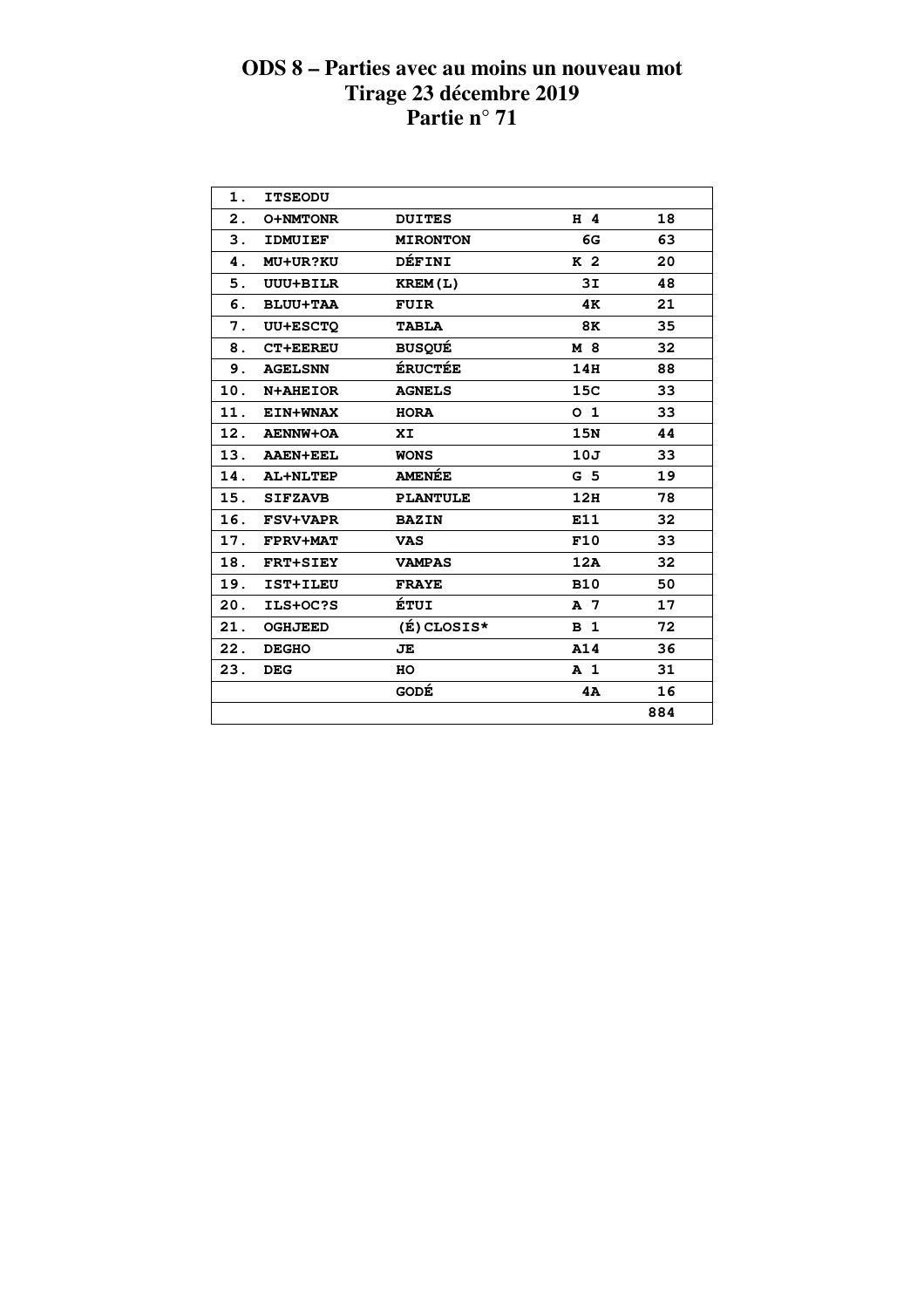| 1.  | <b>UESERII</b>  |                 |                |      |  |
|-----|-----------------|-----------------|----------------|------|--|
| 2.  | I+EDIREQ        | <b>RIEUSE</b>   | H 3            | 14   |  |
| 3.  | IR+EIRDY        | ÉQUIDÉ          | 6F             | 20   |  |
| 4.  | IIRR+GNM        | <b>DEY</b>      | 5K             | 32   |  |
| 5.  | -CVAALNA        | MINIS*          | 7D             | 19   |  |
| 6.  | <b>ULTAAIM</b>  | <b>CARNAVAL</b> | 3F             | 80   |  |
| 7.  | <b>AILTU+VH</b> | <b>MARIEUSE</b> | H <sub>1</sub> | 27   |  |
| 8.  | LTU+ORTT        | <b>HAVI</b>     | 8A             | 37   |  |
| 9.  | $-SGRIENE$      | <b>TUTORA</b>   | 2 <sub>C</sub> | 16   |  |
| 10. | <b>ECHRONO</b>  | <b>ÉNERGIES</b> | 8H             | 83   |  |
| 11. | <b>URXIZAS</b>  | <b>SCHOONER</b> | O <sub>8</sub> | 92   |  |
| 12. | <b>ARUZ+LPS</b> | <b>SIX</b>      | 4J             | 58   |  |
| 13. | ALRU+M?J        | <b>ZUPS</b>     | D <sub>1</sub> | 50   |  |
| 14. | LMRU+ESE        | JA(S)           | 2J             | 72   |  |
| 15. | $-I$ ?NOESO     | <b>GRUMELES</b> | L <sub>8</sub> | 72   |  |
| 16. | <b>TTDKAEL</b>  | ISO(T)ONIE      | $E$ 7          | 75   |  |
| 17. | <b>PATUBLE</b>  | <b>TADELAKT</b> | B <sub>7</sub> | 90   |  |
| 18. | <b>ABLT+AOF</b> | <b>PUEZ</b>     | 1A             | 47   |  |
| 19. | <b>FO+NFLET</b> | <b>TABLA</b>    | D11            | 28   |  |
| 20. | LNO+UUWG        | TEFFS*          | 15H            | 33   |  |
| 21. | <b>GLUU+BER</b> | <b>WON</b>      | K10            | 43   |  |
| 22. | <b>BELU</b>     | <b>GUR</b>      | N12            | 17   |  |
| 23. | LU              | <b>BEL</b>      | M <sub>1</sub> | 15   |  |
|     |                 | VU              | C <sub>8</sub> | 10   |  |
|     |                 |                 |                | 1030 |  |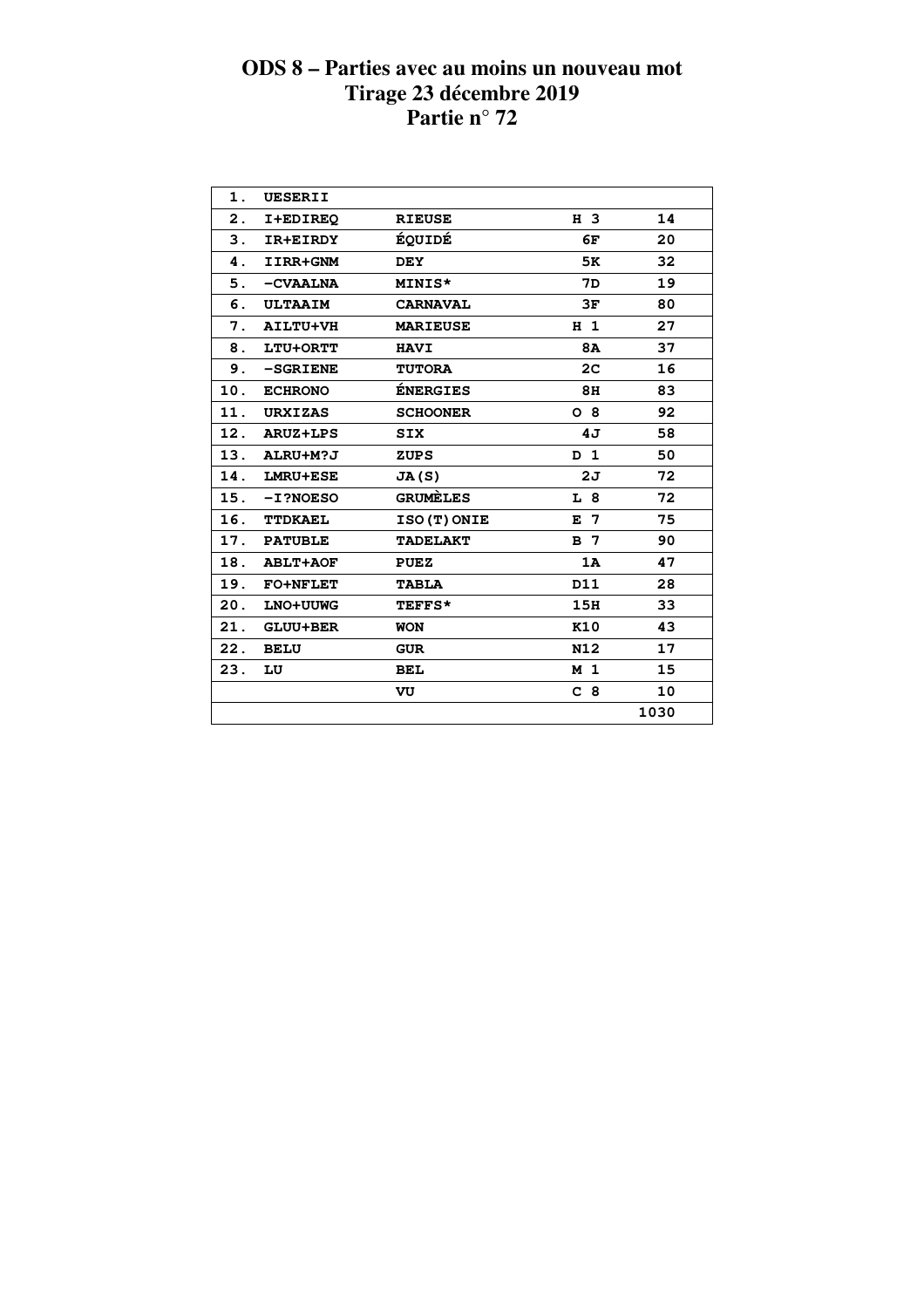| 1.  | <b>IVRETDV</b>  |                 |                 |     |  |
|-----|-----------------|-----------------|-----------------|-----|--|
| 2.  | <b>DT+MGSEA</b> | <b>VIVRE</b>    | H 4             | 30  |  |
| 3.  | -EOCMEIL        | DAMISTE*        | 5E              | 36  |  |
| 4.  | I+IPUTAF        | <b>CLÉOME</b>   | 9C              | 26  |  |
| 5.  | <b>OTGEBAU</b>  | <b>PURIFIÂT</b> | 7F              | 66  |  |
| 6.  | <b>BNGEMAE</b>  | <b>ABOUTAGE</b> | L <sub>7</sub>  | 78  |  |
| 7.  | AGMN+?ER        | BÉBÉ            | 8L              | 26  |  |
| 8.  | -LACRRUR        | AGR (É) MENT    | 11E             | 86  |  |
| 9.  | <b>R+AIEKNF</b> | <b>RACLEUR</b>  | 14H             | 30  |  |
| 10. | IN+ALIEJ        | <b>FRAKÉ</b>    | 15D             | 69  |  |
| 11. | IL+HTUHE        | <b>JAUNIE</b>   | 10J             | 58  |  |
| 12. | EHL+SILN        | HUTIA*          | 12H             | 36  |  |
| 13. | -NZLOSOU        | HILES*          | L <sub>1</sub>  | 34  |  |
| 14. | O+PSLEID        | LONZUS*         | 4A              | 37  |  |
| 15. | DLO+EANU        | PISÉ            | 012             | 37  |  |
| 16. | ADL+A?OD        | <b>QUINE</b>    | 2J              | 56  |  |
| 17. | DL+ERETW        | $A(S)$ ADO      | O <sub>1</sub>  | 33  |  |
| 18. | DLRT+NIN        | ÉWÉS            | I <sub>2</sub>  | 41  |  |
| 19. | LN+TOSOX        | <b>DIRONT</b>   | B <sub>1</sub>  | 18  |  |
| 20. | <b>LNST+SY</b>  | <b>OXO</b>      | 8A              | 40  |  |
|     |                 | <b>LYS</b>      | 12 <sub>C</sub> | 26  |  |
|     |                 |                 |                 | 863 |  |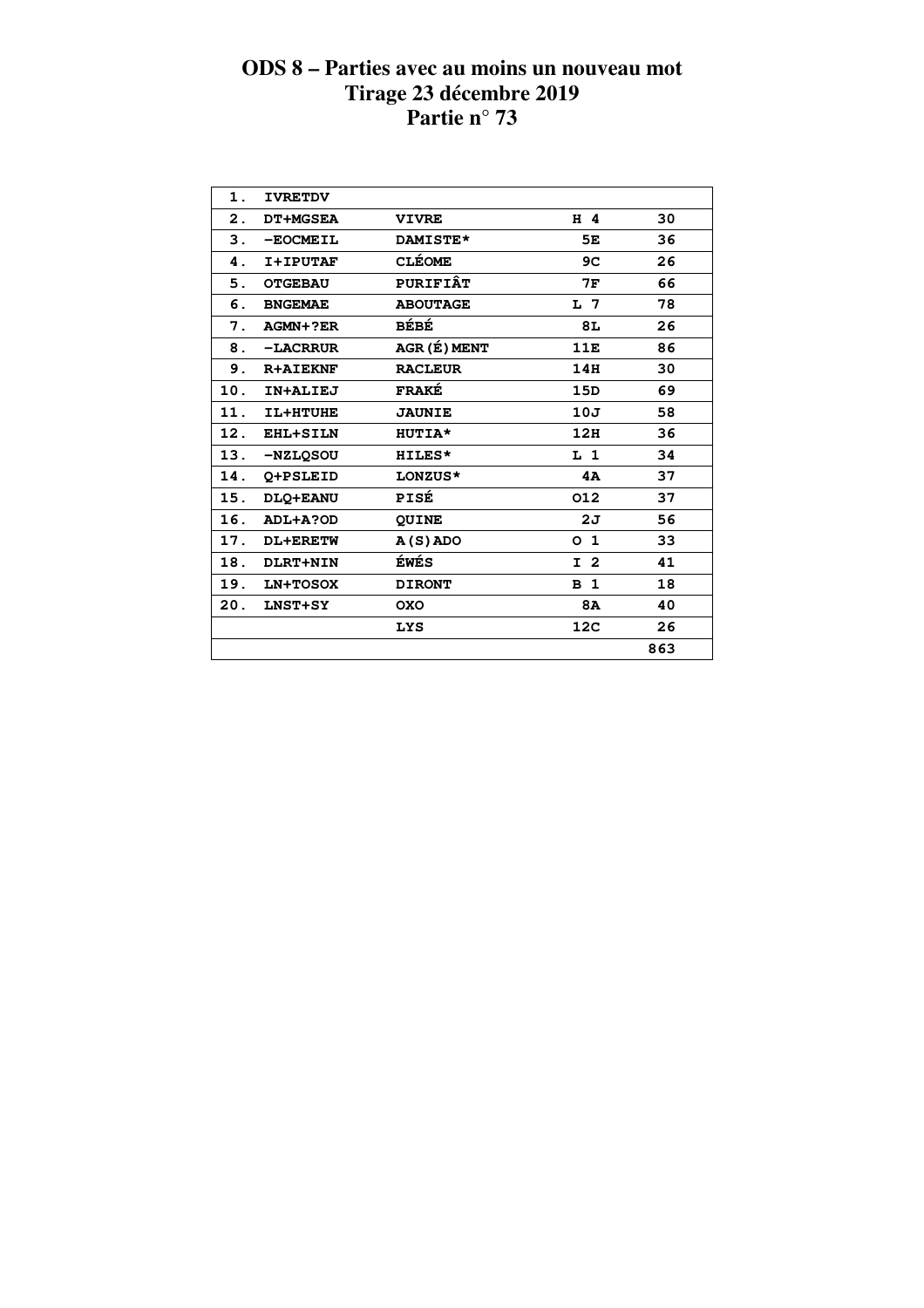| 1.  | <b>UMLOKDE</b>  |                   |                |     |  |
|-----|-----------------|-------------------|----------------|-----|--|
| 2.  | DLQ+SOIE        | <b>KEUM</b>       | H 8            | 28  |  |
| 3.  | -DEASAHO        | <b>DISLOQUE</b>   | 10B            | 72  |  |
| 4.  | <b>AE+LCDFU</b> | DOSHA*            | J 8            | 30  |  |
| 5.  | DF+?EINA        | <b>DUCALE</b>     | 8J             | 36  |  |
| 6.  | <b>IMORLEH</b>  | <b>FENDI(L)LA</b> | $E$ 4          | 94  |  |
| 7.  | -UEURBOT        | <b>MELCHIOR</b>   | L <sub>5</sub> | 78  |  |
| 8.  | $-$ VEEPYAP     | <b>BOUTURÉE</b>   | O <sub>1</sub> | 83  |  |
| 9.  | EPV+GXAI        | <b>PAYÉE</b>      | 6H             | 36  |  |
| 10. | <b>GP+OCIET</b> | <b>VEXAI</b>      | 12A            | 54  |  |
| 11. | P+RTERGO        | <b>COGITE</b>     | D 1            | 38  |  |
| 12. | <b>GRR+EULT</b> | <b>TOPE</b>       | F12            | 30  |  |
| 13. | <b>L+ATELSN</b> | <b>GUÊTRER</b>    | 15D            | 30  |  |
| 14. | <b>SSISBAR</b>  | <b>SCELLANT</b>   | 1 <sup>C</sup> | 80  |  |
| 15. | -NZNAITN        | <b>BISSAS</b>     | M <sub>1</sub> | 36  |  |
| 16. | NT+UIRRJ        | <b>ZINNIA</b>     | <b>8A</b>      | 48  |  |
| 17. | <b>JRRT+EEF</b> | <b>UNI</b>        | 13A            | 35  |  |
| 18. | <b>FRR+EMVA</b> | <b>JETEZ</b>      | $A$ 4          | 29  |  |
| 19. | EFMRV+?N        | <b>ARMA</b>       | 5J             | 25  |  |
| 20. | EMNV+W          | F(O) RJETEZ       | A <sub>1</sub> | 78  |  |
|     |                 | <b>TWEEN</b>      | 6A             | 34  |  |
|     |                 |                   |                | 974 |  |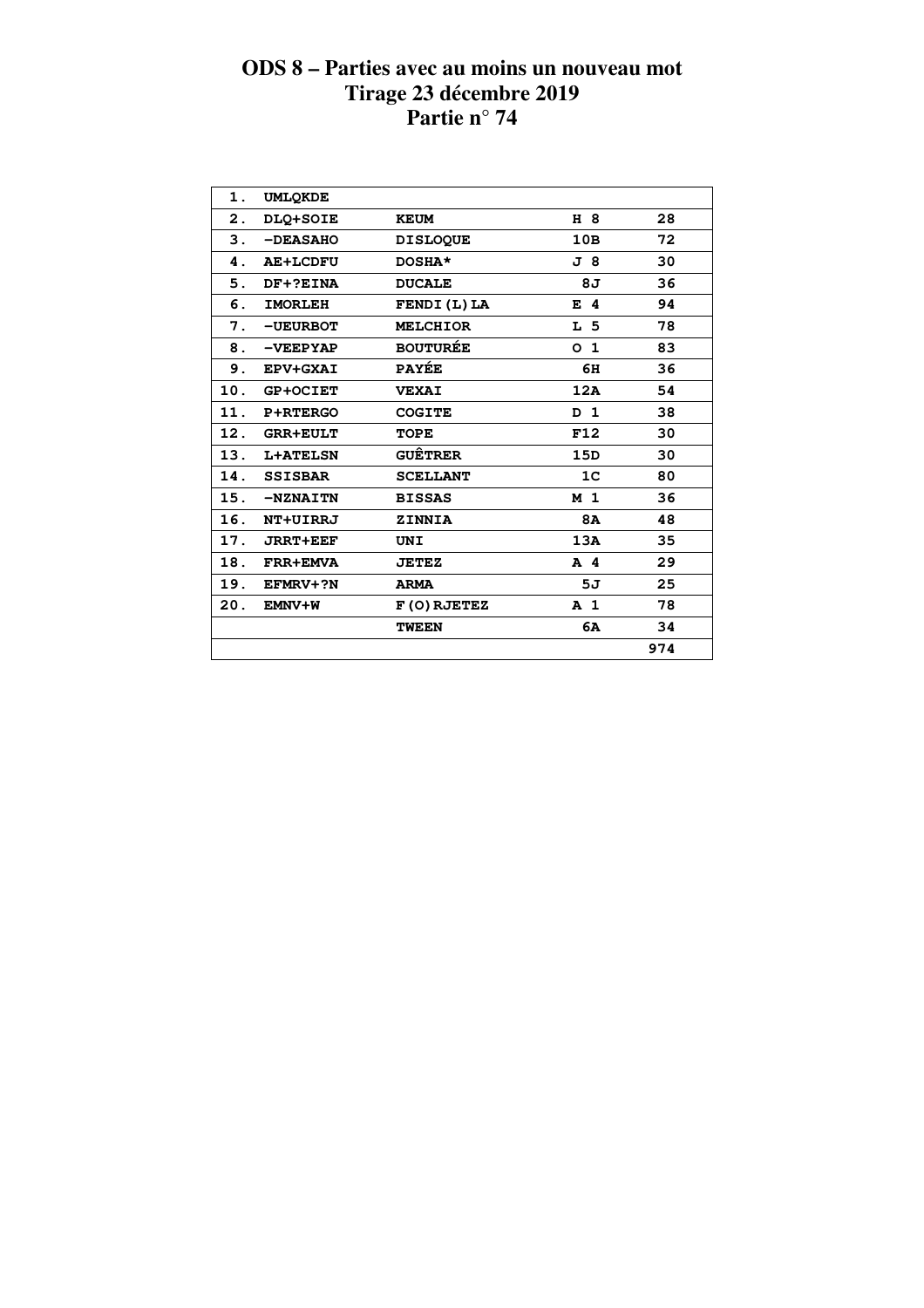| 1.             | <b>INEDRHO</b>  |                     |                |      |  |
|----------------|-----------------|---------------------|----------------|------|--|
| $\mathbf{2}$ . | <b>MNBRLEA</b>  | <b>RHODIEN</b>      | H 3            | 80   |  |
| 3.             | <b>IUSSAEO</b>  | <b>LAMBINER</b>     | 7D             | 65   |  |
| 4.             | <b>ITHONTN</b>  | <b>HOUSSAIE</b>     | 4H             | 74   |  |
| 5.             | <b>T+ILAEOR</b> | <b>HONNIT</b>       | 6J             | 34   |  |
| 6.             | <b>LCAUPEK</b>  | TÔLERAIT            | 0 <sub>6</sub> | 77   |  |
| 7.             | <b>AXSZLNE</b>  | PLUMCAKE*           | F <sub>4</sub> | 94   |  |
| 8.             | -MNEURSE        | <b>AXEZ</b>         | N11            | 59   |  |
| 9.             | -WEQEVDS        | SURMENE*            | 12F            | 91   |  |
| 10.            | $-DEFETRI$      | ÉWÉE                | O <sub>1</sub> | 39   |  |
| 11.            | <b>UAUQBIU</b>  | <b>FORJETÉE</b>     | 1H             | 107  |  |
| 12.            | <b>BUU+VSES</b> | <b>QUAI</b>         | 8A             | 39   |  |
| 13.            | <b>BUU+EA?M</b> | <b>VESSE</b>        | 3K             | 29   |  |
| 14.            | -TTOYIFR        | <b>EMBU (S) QUA</b> | A <sub>3</sub> | 69   |  |
| 15.            | ITT+IPEI        | <b>FOYER</b>        | 11C            | 36   |  |
| 16.            | IIT+TDGC        | TIPE                | 10H            | 24   |  |
| 17.            | DGIT+SLA        | TIC                 | 12B            | 23   |  |
| 18.            | <b>DLT+NDGA</b> | <b>NAGIS</b>        | L 6            | 27   |  |
| 19.            | DGLT+L?V        | <b>DAN</b>          | 13A            | 22   |  |
|                |                 | AD (A) V            | 10A            | 25   |  |
|                |                 |                     |                | 1014 |  |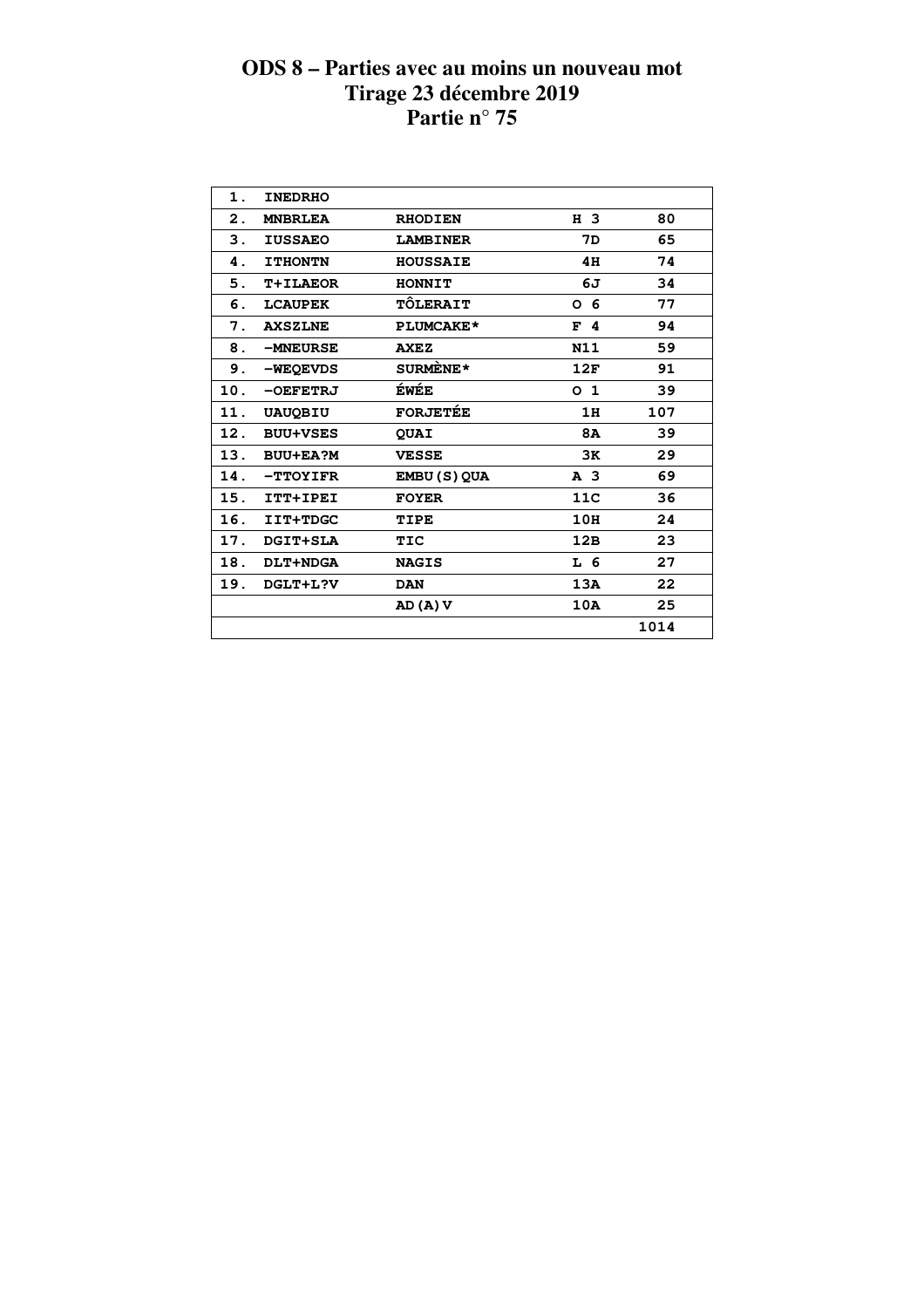| 1.  | ZUXASNI         |                 |                |     |  |
|-----|-----------------|-----------------|----------------|-----|--|
| 2.  | <b>UX+IRGUA</b> | <b>ZAINS</b>    | $H$ 4          | 48  |  |
| 3.  | GRUU+UND        | <b>IXAI</b>     | 6E             | 33  |  |
| 4.  | DRUU+YER        | GÜNZ            | 4E             | 14  |  |
| 5.  | <b>RUY+SSIA</b> | REDÛ            | 5B             | 18  |  |
| 6.  | <b>EMLTCSA</b>  | <b>RESSUYAI</b> | C <sub>4</sub> | 78  |  |
| 7.  | <b>IH?TOTA</b>  | <b>CALTÂMES</b> | 10B            | 69  |  |
| 8.  | <b>EROWARQ</b>  | HOTTAI(S)       | 12A            | 94  |  |
| 9.  | $-SOR?EIG$      | <b>ROUERA</b>   | <b>8A</b>      | 21  |  |
| 10. | $-ONEPJEI$      | <b>SEIZAINS</b> | H <sub>1</sub> | 51  |  |
| 11. | IN+LSINI        | <b>PÉJORE</b>   | B <sub>1</sub> | 40  |  |
| 12. | IILN+H?P        | <b>SPIN</b>     | 1A             | 21  |  |
| 13. | IL?+RMOR        | <b>CHOPIN</b>   | <b>B10</b>     | 31  |  |
| 14. | <b>EQVGWUE</b>  | ARMORI(A)L      | 5H             | 66  |  |
| 15. | $-EFLTEUL$      | OUEER*          | $L_1$          | 40  |  |
| 16. | -UABDMCD        | <b>LEQUEL</b>   | 1J             | 39  |  |
| 17. | CDD+NTOT        | <b>ALBUM</b>    | O <sub>4</sub> | 27  |  |
| 18. | <b>DTT+EVEE</b> | <b>DONC</b>     | N 7            | 19  |  |
| 19. | <b>TT+FVGAK</b> | <b>ENDÊVE</b>   | 15A            | 33  |  |
| 20. | <b>-LFWOTFB</b> | <b>VA</b>       | 14F            | 26  |  |
| 21. | FFLOT+KT        | <b>WEB</b>      | 3K             | 28  |  |
| 22. | <b>FFLT+AGT</b> | <b>KOT</b>      | 13G            | 44  |  |
| 23. | <b>GLTT+EEN</b> | <b>FAF</b>      | J12            | 30  |  |
|     |                 | <b>FLETTE</b>   | 12J            | 20  |  |
|     |                 |                 |                | 890 |  |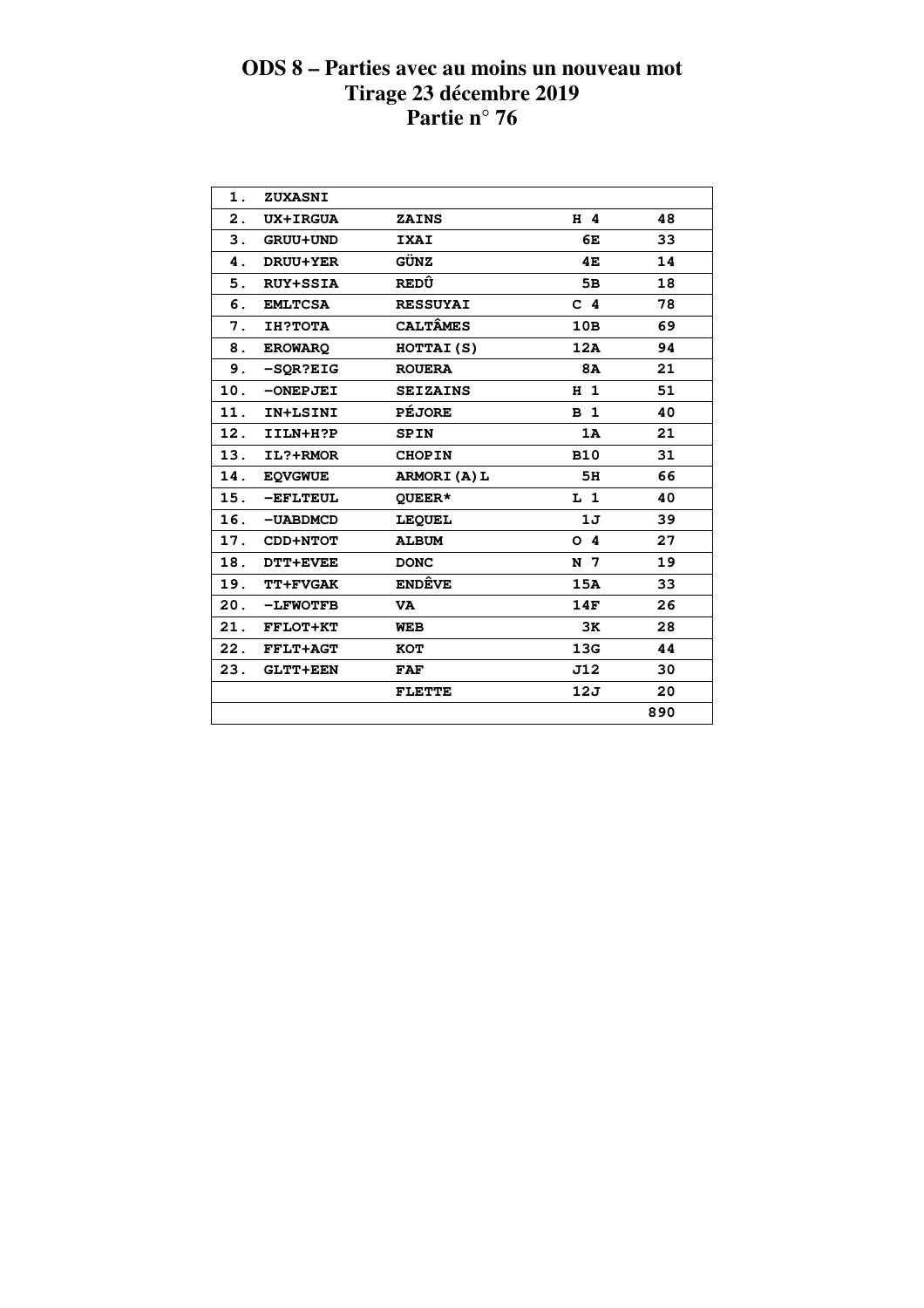| $\mathbf 1$ .<br><b>AMUAROK</b><br>H 4<br>50<br>$\mathbf{2}$ .<br>OU+IZFLI<br><b>KARMA</b><br>3.<br>FILOU+OE<br>6H<br>32<br><b>RIZ</b><br>J 2<br>26<br><b>IO+TJGEE</b><br>4.<br><b>FLOUZE</b><br>22<br>5.<br><b>EGIO+VNP</b><br>5E<br><b>JETA</b><br>29<br>6.<br>-MARDICI<br><b>ENVOI</b><br>9G<br>28<br>7.<br>$-SPHEEDS$<br><b>CRIAI</b><br>8K<br><b>DÉPHASES</b><br>72<br>8.<br>N <sub>4</sub><br><b>RWUBBUA</b><br>9.<br>10F<br>33<br>ABBRU+L?<br>WU<br>31<br>10.<br>11B<br>L+XNMIUL<br>BARBU(E)<br>33<br>11.<br>F <sub>5</sub><br>LMNU+ITE<br><b>EXIL</b><br>12.<br>12A<br>30<br>LT+NEEIU<br><b>MUNIE</b><br>13.<br>68<br><b>PTMSAEO</b><br><b>LUNETIER</b><br>L <sub>1</sub><br>69<br>14.<br>13E<br><b>AOIELEO</b><br><b>EMPOTAS</b><br>20<br>15.<br><b>AEELO+TG</b><br>E 7<br>OI*<br>16.<br>12H<br>29<br>E+GTYOO?<br>GELATO*<br>51<br>17.<br>O <sub>1</sub><br><b>EO+SNARE</b><br>$G(U)$ YOT<br>29<br>18.<br>H 4<br><b>AEENOR+D</b><br><b>KARMANS</b><br>31<br>19.<br>14J<br><b>EO+HFSES</b><br><b>DARNE</b><br>31<br>20.<br>14B<br><b>HO+CVLEA</b><br><b>FESSE</b><br>42<br>21.<br>15F<br>ELO+NANR<br><b>CHVA</b><br>22.<br>18<br><b>ALNNOR+U</b><br>9G<br><b>ENVOIE</b><br>23.<br>9A<br>16<br>LN+ETRD<br><b>ROUAN</b><br>22<br>C <sub>6</sub><br><b>ENDURANTE</b><br>812 |  |  |  |
|----------------------------------------------------------------------------------------------------------------------------------------------------------------------------------------------------------------------------------------------------------------------------------------------------------------------------------------------------------------------------------------------------------------------------------------------------------------------------------------------------------------------------------------------------------------------------------------------------------------------------------------------------------------------------------------------------------------------------------------------------------------------------------------------------------------------------------------------------------------------------------------------------------------------------------------------------------------------------------------------------------------------------------------------------------------------------------------------------------------------------------------------------------------------------------------------------------------------------------------------------------------------------------|--|--|--|
|                                                                                                                                                                                                                                                                                                                                                                                                                                                                                                                                                                                                                                                                                                                                                                                                                                                                                                                                                                                                                                                                                                                                                                                                                                                                                  |  |  |  |
|                                                                                                                                                                                                                                                                                                                                                                                                                                                                                                                                                                                                                                                                                                                                                                                                                                                                                                                                                                                                                                                                                                                                                                                                                                                                                  |  |  |  |
|                                                                                                                                                                                                                                                                                                                                                                                                                                                                                                                                                                                                                                                                                                                                                                                                                                                                                                                                                                                                                                                                                                                                                                                                                                                                                  |  |  |  |
|                                                                                                                                                                                                                                                                                                                                                                                                                                                                                                                                                                                                                                                                                                                                                                                                                                                                                                                                                                                                                                                                                                                                                                                                                                                                                  |  |  |  |
|                                                                                                                                                                                                                                                                                                                                                                                                                                                                                                                                                                                                                                                                                                                                                                                                                                                                                                                                                                                                                                                                                                                                                                                                                                                                                  |  |  |  |
|                                                                                                                                                                                                                                                                                                                                                                                                                                                                                                                                                                                                                                                                                                                                                                                                                                                                                                                                                                                                                                                                                                                                                                                                                                                                                  |  |  |  |
|                                                                                                                                                                                                                                                                                                                                                                                                                                                                                                                                                                                                                                                                                                                                                                                                                                                                                                                                                                                                                                                                                                                                                                                                                                                                                  |  |  |  |
|                                                                                                                                                                                                                                                                                                                                                                                                                                                                                                                                                                                                                                                                                                                                                                                                                                                                                                                                                                                                                                                                                                                                                                                                                                                                                  |  |  |  |
|                                                                                                                                                                                                                                                                                                                                                                                                                                                                                                                                                                                                                                                                                                                                                                                                                                                                                                                                                                                                                                                                                                                                                                                                                                                                                  |  |  |  |
|                                                                                                                                                                                                                                                                                                                                                                                                                                                                                                                                                                                                                                                                                                                                                                                                                                                                                                                                                                                                                                                                                                                                                                                                                                                                                  |  |  |  |
|                                                                                                                                                                                                                                                                                                                                                                                                                                                                                                                                                                                                                                                                                                                                                                                                                                                                                                                                                                                                                                                                                                                                                                                                                                                                                  |  |  |  |
|                                                                                                                                                                                                                                                                                                                                                                                                                                                                                                                                                                                                                                                                                                                                                                                                                                                                                                                                                                                                                                                                                                                                                                                                                                                                                  |  |  |  |
|                                                                                                                                                                                                                                                                                                                                                                                                                                                                                                                                                                                                                                                                                                                                                                                                                                                                                                                                                                                                                                                                                                                                                                                                                                                                                  |  |  |  |
|                                                                                                                                                                                                                                                                                                                                                                                                                                                                                                                                                                                                                                                                                                                                                                                                                                                                                                                                                                                                                                                                                                                                                                                                                                                                                  |  |  |  |
|                                                                                                                                                                                                                                                                                                                                                                                                                                                                                                                                                                                                                                                                                                                                                                                                                                                                                                                                                                                                                                                                                                                                                                                                                                                                                  |  |  |  |
|                                                                                                                                                                                                                                                                                                                                                                                                                                                                                                                                                                                                                                                                                                                                                                                                                                                                                                                                                                                                                                                                                                                                                                                                                                                                                  |  |  |  |
|                                                                                                                                                                                                                                                                                                                                                                                                                                                                                                                                                                                                                                                                                                                                                                                                                                                                                                                                                                                                                                                                                                                                                                                                                                                                                  |  |  |  |
|                                                                                                                                                                                                                                                                                                                                                                                                                                                                                                                                                                                                                                                                                                                                                                                                                                                                                                                                                                                                                                                                                                                                                                                                                                                                                  |  |  |  |
|                                                                                                                                                                                                                                                                                                                                                                                                                                                                                                                                                                                                                                                                                                                                                                                                                                                                                                                                                                                                                                                                                                                                                                                                                                                                                  |  |  |  |
|                                                                                                                                                                                                                                                                                                                                                                                                                                                                                                                                                                                                                                                                                                                                                                                                                                                                                                                                                                                                                                                                                                                                                                                                                                                                                  |  |  |  |
|                                                                                                                                                                                                                                                                                                                                                                                                                                                                                                                                                                                                                                                                                                                                                                                                                                                                                                                                                                                                                                                                                                                                                                                                                                                                                  |  |  |  |
|                                                                                                                                                                                                                                                                                                                                                                                                                                                                                                                                                                                                                                                                                                                                                                                                                                                                                                                                                                                                                                                                                                                                                                                                                                                                                  |  |  |  |
|                                                                                                                                                                                                                                                                                                                                                                                                                                                                                                                                                                                                                                                                                                                                                                                                                                                                                                                                                                                                                                                                                                                                                                                                                                                                                  |  |  |  |
|                                                                                                                                                                                                                                                                                                                                                                                                                                                                                                                                                                                                                                                                                                                                                                                                                                                                                                                                                                                                                                                                                                                                                                                                                                                                                  |  |  |  |
|                                                                                                                                                                                                                                                                                                                                                                                                                                                                                                                                                                                                                                                                                                                                                                                                                                                                                                                                                                                                                                                                                                                                                                                                                                                                                  |  |  |  |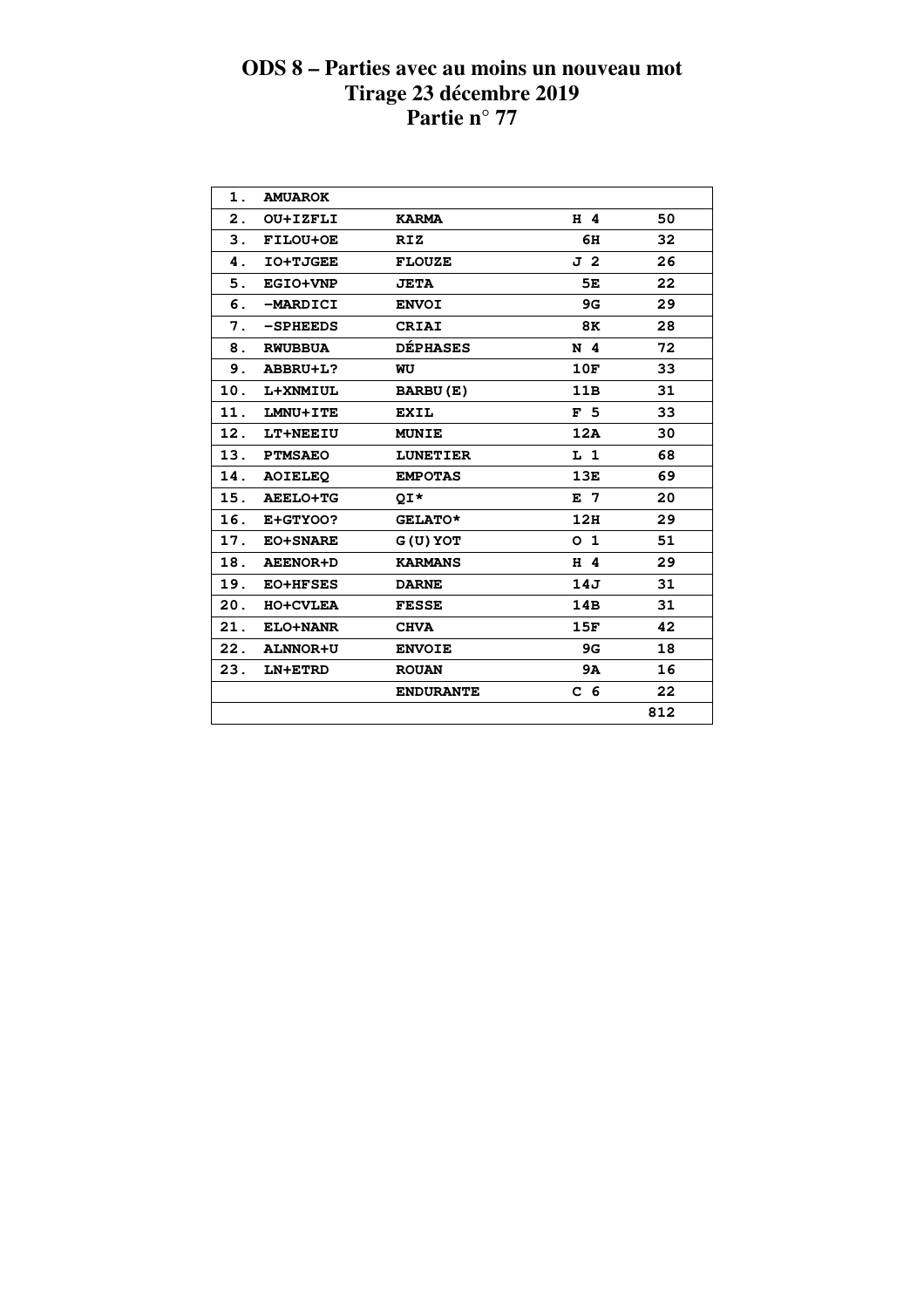| 1.  | <b>MNPLEOT</b>  |                     |                |     |
|-----|-----------------|---------------------|----------------|-----|
| 2.  | LT+UH?OE        | <b>MONEP</b>        | H 8            | 22  |
| 3.  | <b>INERYOG</b>  | HOULE (T) TE        | 11D            | 90  |
| 4.  | <b>GIO+CNET</b> | <b>HENRY</b>        | D11            | 54  |
| 5.  | EGT+BIUZ        | CINQ                | 10K            | 33  |
| 6.  | <b>BU+AUESI</b> | <b>TIGREZ</b>       | 14A            | 72  |
| 7.  | <b>AU+OUFUL</b> | <b>SUBITE</b>       | A10            | 33  |
| 8.  | -DOLKIEA        | <b>FOULA</b>        | <b>B</b> 6     | 22  |
| 9.  | AI+OOEXL        | <b>KNÖDEL</b>       | M 9            | 52  |
| 10. | -ORRUNAV        | <b>AULX</b>         | <b>8A</b>      | 69  |
| 11. | NRV+IMAE        | <b>ORAUX</b>        | D 4            | 28  |
| 12. | IM+JFUTG        | <b>VERLAN</b>       | 14J            | 34  |
| 13. | <b>GJ+DSAAE</b> | <b>MUFTI</b>        | 3D             | 26  |
| 14. | ADEG+IN?        | <b>JANS</b>         | 012            | 57  |
| 15. | <b>ETRALSP</b>  | <b>RINGA (R) DE</b> | 5D             | 86  |
| 16. | <b>IHEESBO</b>  | <b>PLÂTRES</b>      | L <sub>1</sub> | 84  |
| 17. | <b>EE+RWEEN</b> | <b>BISHOP</b>       | 1 <sub>G</sub> | 39  |
| 18. | <b>ENR+AITS</b> | ÉWÉE                | 15G            | 44  |
| 19. | ENT+CSDM        | <b>SARI</b>         | 2 <sup>c</sup> | 32  |
| 20. | <b>MT+EITEU</b> | <b>DÉCENCES</b>     | K 8            | 27  |
| 21. | EIMT+RVA        | QUÊTA*              | <b>N10</b>     | 28  |
|     |                 | <b>AVERTI</b>       | A <sub>1</sub> | 35  |
|     |                 |                     |                | 967 |
|     |                 |                     |                |     |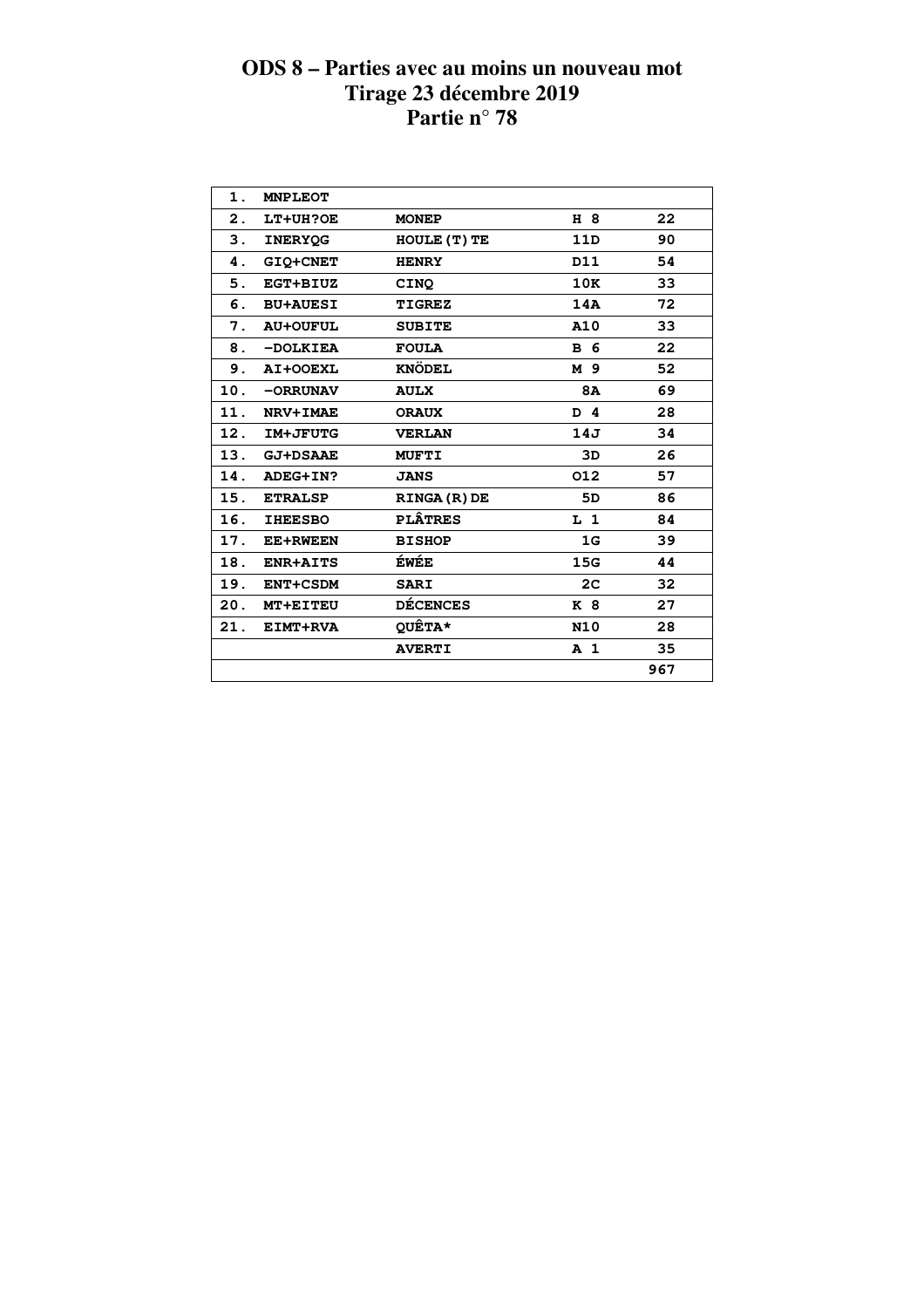| $\mathbf 1$ . | <b>-SENROEY</b> |                 |                |     |  |
|---------------|-----------------|-----------------|----------------|-----|--|
| 2.            | R+OGAETT        | <b>NOYÉES</b>   | H 3            | 32  |  |
| 3.            | $-$ SESIESH     | <b>EGROTANT</b> | 3B             | 72  |  |
| 4.            | <b>TUFINEH</b>  | <b>HÉRISSES</b> | $D_1$          | 82  |  |
| 5.            | FHITU+MJ        | <b>ENNOYÉES</b> | H <sub>1</sub> | 51  |  |
| 6.            | <b>HMT+REKU</b> | <b>JUIF</b>     | C <sub>7</sub> | 42  |  |
| 7.            | -MFELOAS        | <b>KEUM</b>     | J 2            | 44  |  |
| 8.            | <b>EBNROVR</b>  | <b>LOFÂMES</b>  | G 7            | 72  |  |
| 9.            | <b>V+EELWIE</b> | <b>NOMBRER</b>  | 11E            | 40  |  |
| 10.           | EILV+RUI        | ÉWÉ             | <b>H13</b>     | 38  |  |
| 11.           | EIIRU+ED        | <b>VOL</b>      | F10            | 29  |  |
| 12.           | EII+XILE        | <b>KURDE</b>    | 2J             | 30  |  |
| 13.           | II+?OTVS        | <b>EXILE</b>    | 12I            | 43  |  |
| 14.           | <b>ENOPIIA</b>  | (P) OSITIVE     | 15A            | 83  |  |
| 15.           | IO+LPAAR        | <b>PEINA</b>    | N11            | 29  |  |
| 16.           | O+ACTIAB        | <b>RAPHIALE</b> | 1A             | 39  |  |
| 17.           | <b>UNTHADD</b>  | <b>CABOTAI</b>  | O <sub>5</sub> | 87  |  |
| 18.           | <b>ADDN+GNL</b> | <b>HUÂT</b>     | 15L            | 33  |  |
| 19.           | DLN+URMU        | <b>AGENDA</b>   | <b>B</b> 1     | 20  |  |
| 20.           | LN+ZAT?C        | <b>DÜRÜM*</b>   | 14B            | 41  |  |
|               |                 | CANT (E) Z      | A 6            | 52  |  |
|               |                 |                 |                | 959 |  |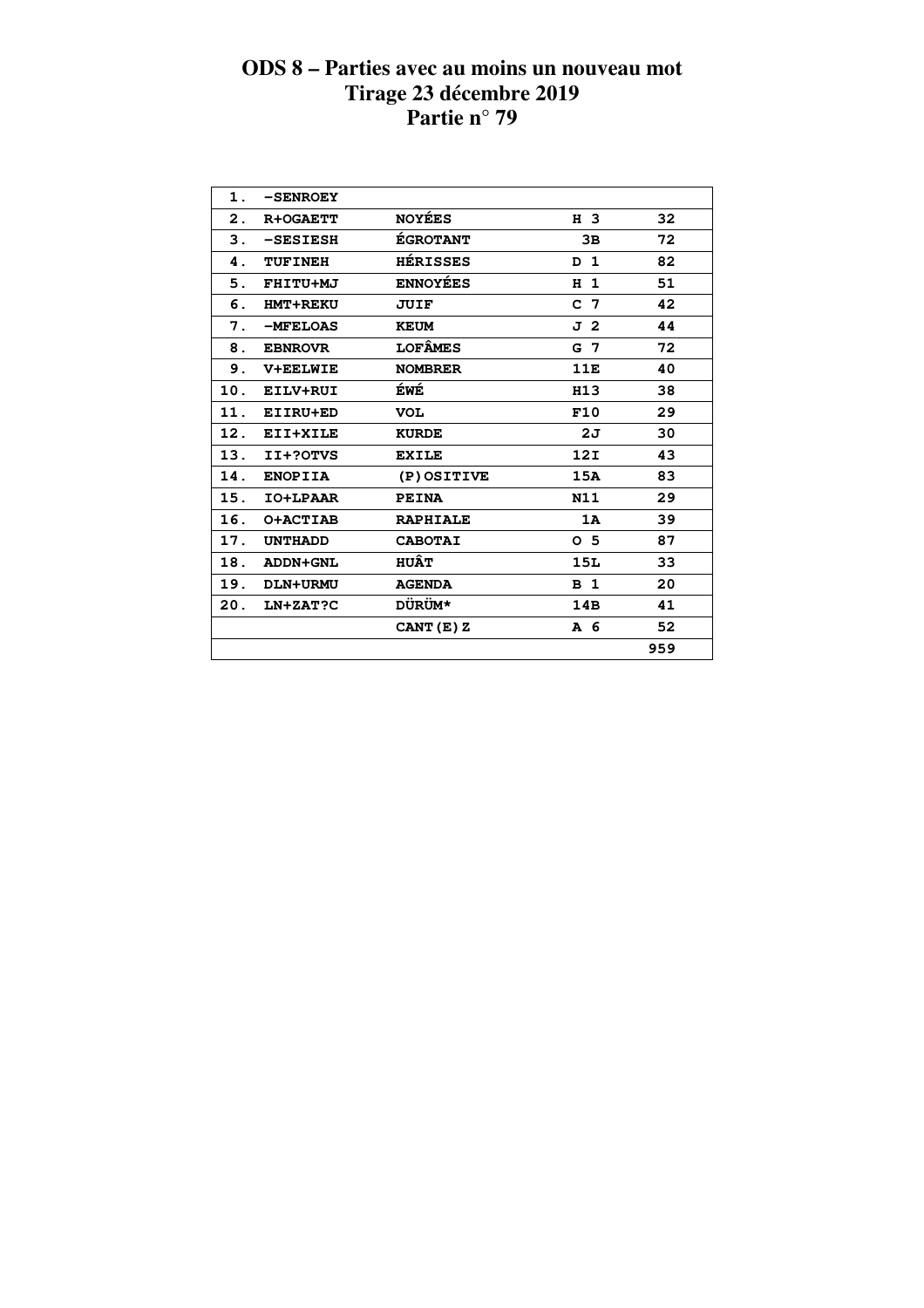| 1.             | $-GATEL?A$      |                     |                |     |
|----------------|-----------------|---------------------|----------------|-----|
| $\mathbf{2}$ . | <b>EOSHZIE</b>  | ÉGALI (S) A         | H 3            | 68  |
| 3.             | IOS+NIUB        | <b>HÉLEZ</b>        | 6F             | 45  |
| 4.             | <b>TPNSAAE</b>  | <b>BINIOUS</b>      | 10B            | 75  |
| 5.             | ET?NEMJ         | <b>ESPANTAS*</b>    | <b>8A</b>      | 80  |
| 6.             | $-EDETREO$      | <b>J (U) MENTÉS</b> | <b>B</b> 1     | 84  |
| 7.             | DEOR+BIP        | ÉJET                | 1A             | 36  |
| 8.             | P+DLONTO        | <b>DÉBOIRE</b>      | 3G             | 30  |
| 9.             | NOT+QIAE        | <b>PODAL</b>        | 5E             | 26  |
| 10.            | AIOQ+ORE        | <b>NOTEZ</b>        | J 2            | 25  |
| 11.            | OOQ+SRMH        | <b>PAIRIE</b>       | C <sub>8</sub> | 18  |
| 12.            | MOQ+ULVR        | <b>HOIRS</b>        | 12A            | 24  |
| 13.            | -OMEDUAN        | <b>LOUVER</b>       | $A$ 4          | 22  |
| 14.            | <b>ADNU+SRE</b> | <b>HOME</b>         | A12            | 24  |
| 15.            | <b>VIAIGOL</b>  | <b>ENDURAS</b>      | 13E            | 63  |
| 16.            | GILV+IEA        | <b>QUAI</b>         | H12            | 57  |
| 17.            | <b>YSEWNCC</b>  | <b>GRIVELAI</b>     | L <sub>2</sub> | 76  |
| 18.            | <b>CCW+AFUU</b> | <b>YENS</b>         | 14J            | 66  |
| 19.            | <b>ACCFU+TU</b> | WU                  | 2F             | 34  |
| 20.            | <b>CUU+FXSM</b> | <b>CAFTA</b>        | 8K             | 30  |
| 21.            | <b>CFMSU+KR</b> | <b>EUX</b>          | 6L             | 32  |
|                |                 | <b>RUCKS*</b>       | 12J            | 47  |
|                |                 |                     |                | 962 |
|                |                 |                     |                |     |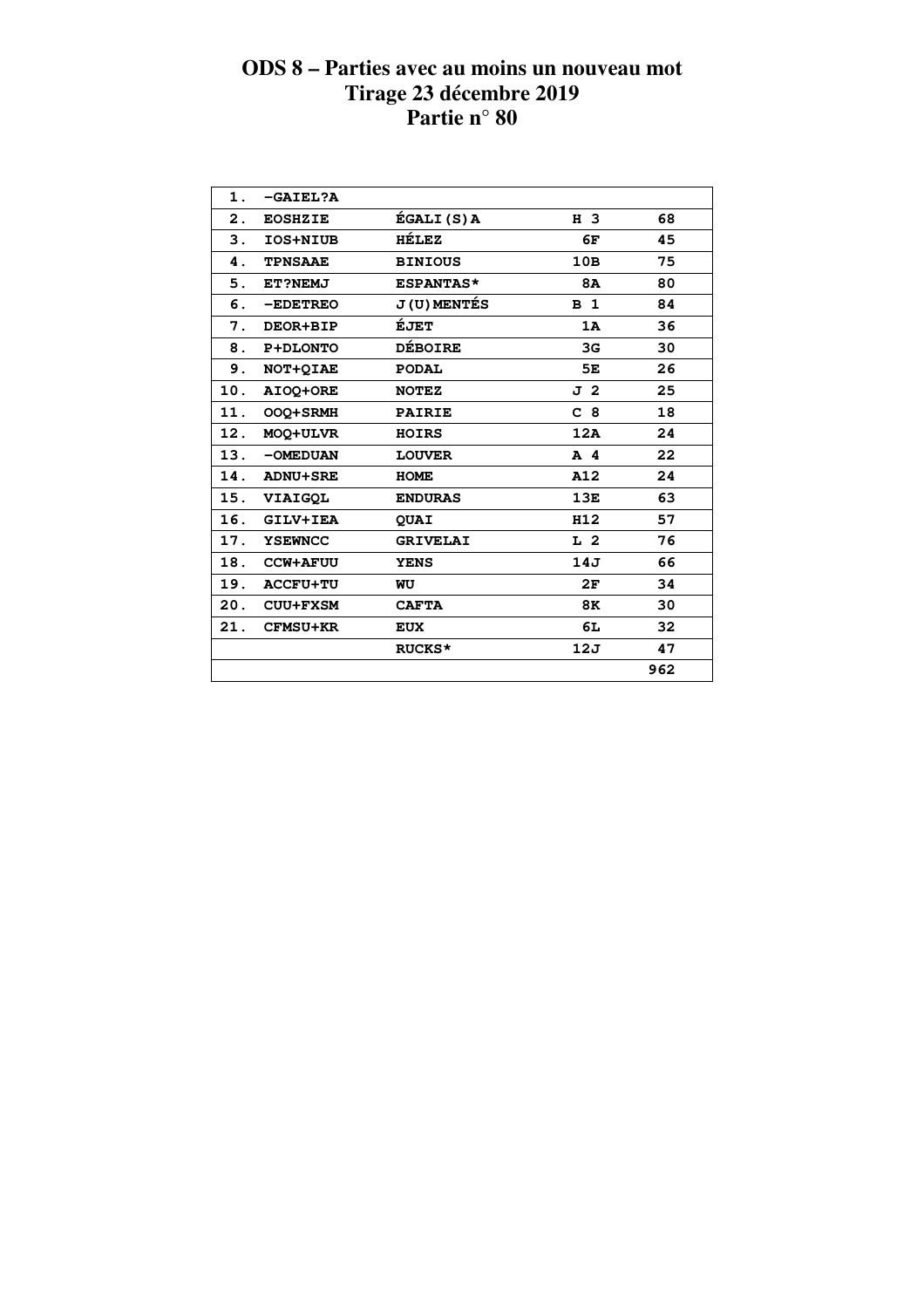| 1.  | <b>PEERTNE</b>  |                    |                |     |
|-----|-----------------|--------------------|----------------|-----|
| 2.  | -EQVTIAD        | <b>PÉNÈTRE</b>     | $H$ 4          | 74  |
| 3.  | O+ERTNKI        | <b>DATIVE</b>      | 11C            | 30  |
| 4.  | -NSAERAR        | <b>REIKI</b>       | F <sub>7</sub> | 34  |
| 5.  | <b>XOEMLNS</b>  | <b>RENARDAS</b>    | C <sub>6</sub> | 72  |
| 6.  | <b>LMNS+MIE</b> | <b>EXO</b>         | I 6            | 47  |
| 7.  | MM+TEEOU        | <b>LIANES</b>      | 12A            | 35  |
| 8.  | ETU+HIBV        | MÔME               | J 6            | 34  |
| 9.  | <b>HUV+EDJS</b> | <b>BÉNITE</b>      | <b>8A</b>      | 27  |
| 10. | <b>HUV+MRES</b> | DÉJS*              | K <sub>3</sub> | 29  |
| 11. | <b>RSV+UOLA</b> | <b>MEUH</b>        | L <sub>1</sub> | 33  |
| 12. | <b>FUIA?AG</b>  | <b>SURVOLA</b>     | 12H            | 84  |
| 13. | <b>EOCFIPA</b>  | <b>GAUF (R) AI</b> | O 6            | 95  |
| 14. | OP+0?UBR        | <b>CALIFE</b>      | A10            | 33  |
| 15. | OO+WLCIO        | BUMP (E) R         | 1J             | 30  |
| 16. | ILOO+NLA        | <b>CROW</b>        | J11            | 35  |
| 17. | <b>IO+TDONE</b> | <b>WALLON</b>      | 14J            | 30  |
| 18. | DEOT+ISZ        | <b>QIN</b>         | 15H            | 46  |
| 19. | <b>ST+UTEYH</b> | ZOÏDE              | 2F             | 43  |
| 20. | <b>HSTUY+UA</b> | <b>GAUFRAIENT</b>  | 0 <sub>6</sub> | 39  |
| 21. | <b>TUU+TGLS</b> | <b>SYRAH</b>       | 6A             | 37  |
|     |                 | STUUTS*            | A <sub>1</sub> | 21  |
|     |                 |                    |                | 908 |
|     |                 |                    |                |     |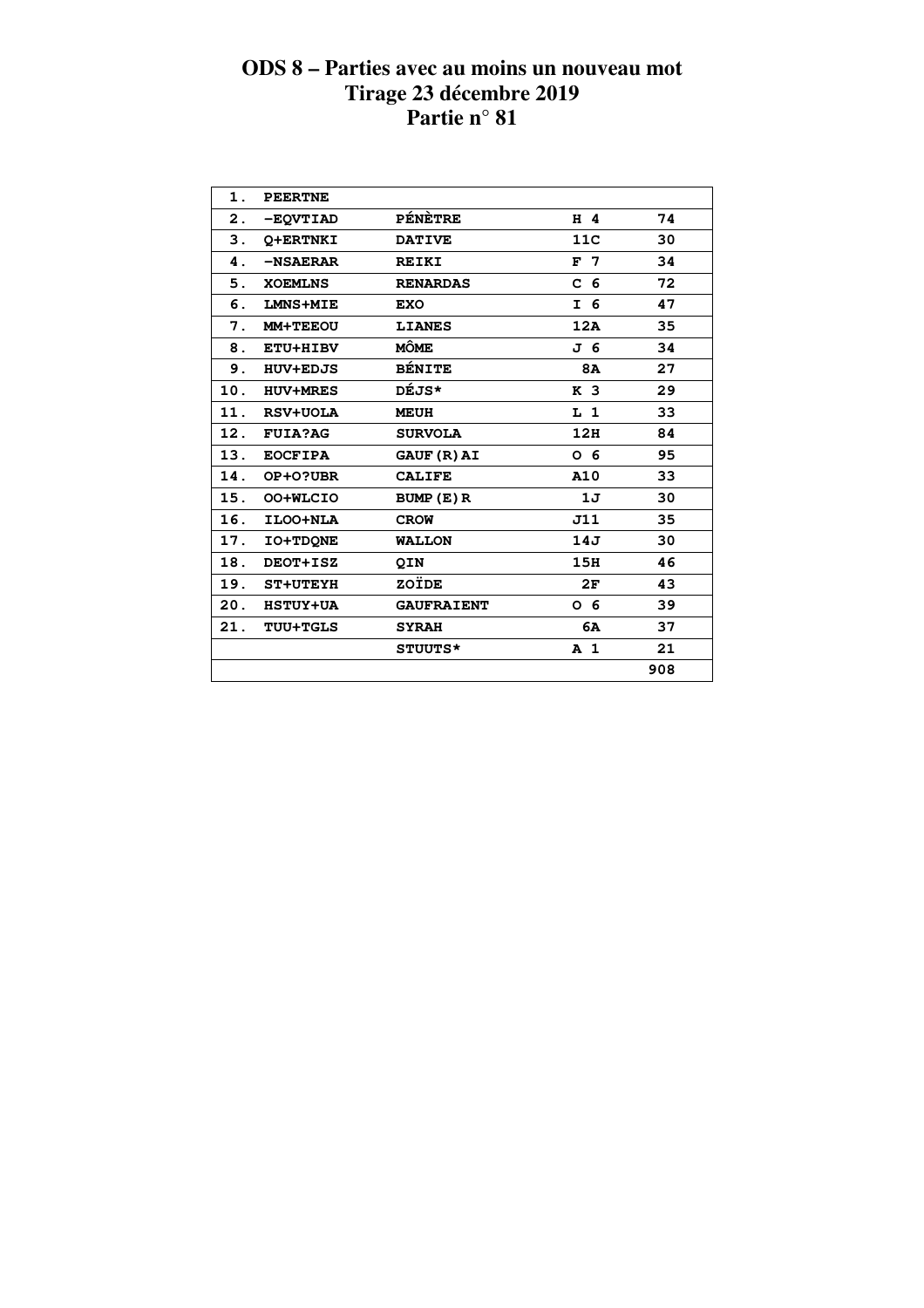| 1.             | <b>YCXAEAD</b>  |                 |                |     |  |
|----------------|-----------------|-----------------|----------------|-----|--|
| $\mathbf{2}$ . | <b>ADX+LSET</b> | <b>CAYE</b>     | H 5            | 30  |  |
| 3.             | <b>ADL+EERR</b> | <b>XYSTE</b>    | 7G             | 34  |  |
| 4.             | <b>TNOEHET</b>  | <b>DÉCLARER</b> | 5F             | 72  |  |
| 5.             | <b>NO+NZSAE</b> | THÈTE           | 8K             | 38  |  |
| 6.             | <b>AN+ERMRK</b> | <b>ZONÉES</b>   | L <sub>1</sub> | 50  |  |
| 7.             | $-$ SEEATUL     | <b>MARREZ</b>   | 1G             | 48  |  |
| 8.             | <b>UVGNAMR</b>  | <b>ÉTALEUSE</b> | O <sub>1</sub> | 77  |  |
| 9.             | -NAMRFAO        | <b>VATU</b>     | N 6            | 30  |  |
| 10.            | <b>AMNO+ODA</b> | ARF*            | F <sub>1</sub> | 25  |  |
| 11.            | <b>-BIEWSEL</b> | ÉMONDA          | M 8            | 25  |  |
| 12.            | EIL+LIO?        | <b>WEBS</b>     | 14J            | 44  |  |
| 13.            | <b>NAUIADR</b>  | (P) OLLINIE     | 11H            | 64  |  |
| 14.            | A+ILNPNC        | <b>INDURA</b>   | 9E             | 26  |  |
| 15.            | LN+IHGBE        | <b>PINÇA</b>    | <b>8A</b>      | 38  |  |
| 16.            | HL+MIQIJ        | <b>BEIGNE</b>   | 010            | 30  |  |
| 17.            | IJLM+TUO        | FIQH            | 3F             | 22  |  |
| 18.            | LMT+UKNE        | <b>JOUAI</b>    | 6E             | 34  |  |
| 19.            | LMNU+FP?        | TEK             | N <sub>1</sub> | 41  |  |
| 20.            | LMN+STOI        | PFU(T)          | 15H            | 36  |  |
| 21.            | <b>VSUGEO</b>   | <b>LIMITONS</b> | B 7            | 72  |  |
| 22.            | UV              | GÉOS            | A12            | 30  |  |
|                |                 | VU              | 12G            | 8   |  |
|                |                 |                 |                | 874 |  |
|                |                 |                 |                |     |  |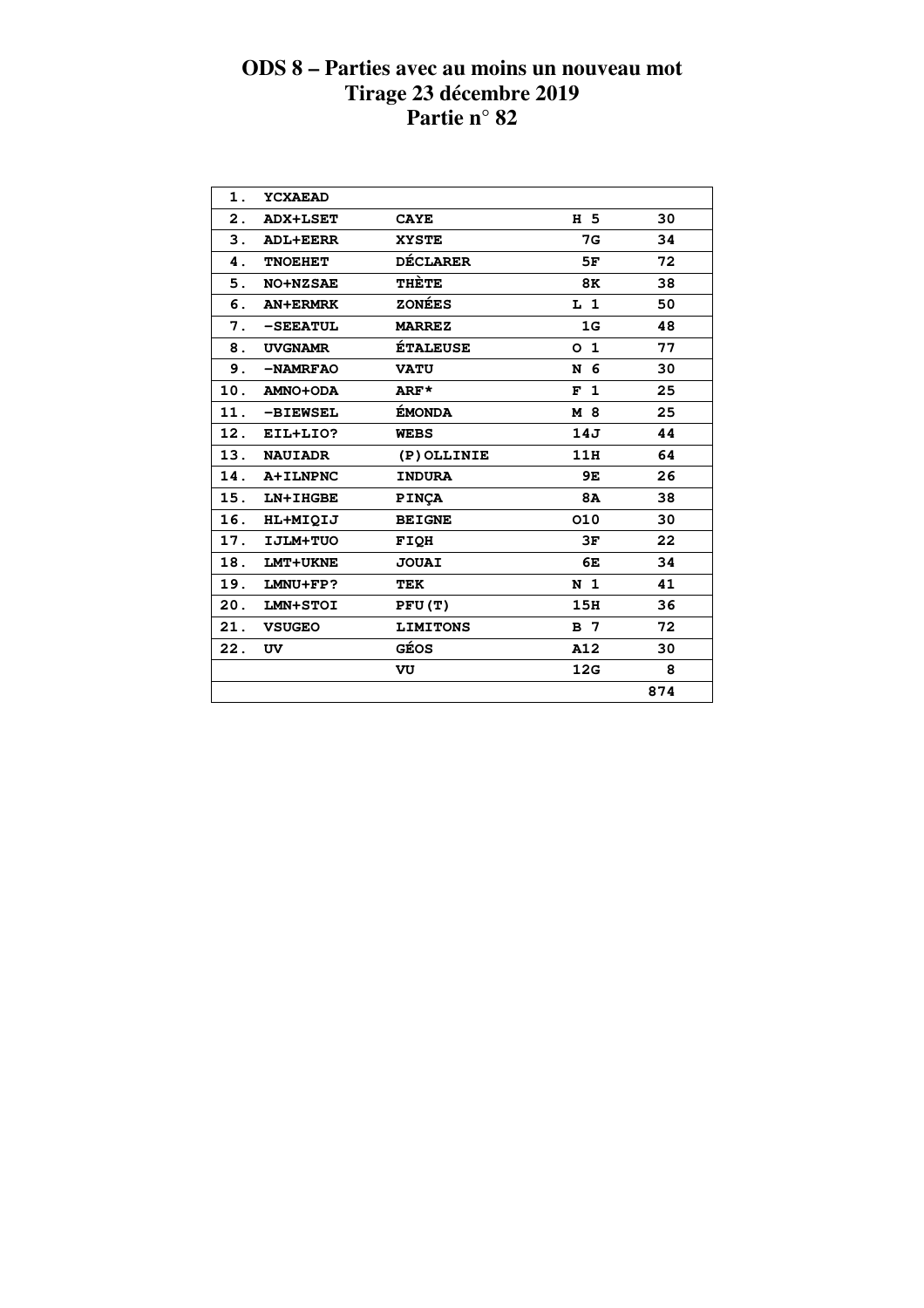| 1.  | <b>ASVHAMG</b>  |                 |                |     |  |
|-----|-----------------|-----------------|----------------|-----|--|
| 2.  | <b>GM+TSIIW</b> | <b>HAVAS</b>    | H 4            | 30  |  |
| 3.  | IIMT+NEN        | SWAG*           | 7F             | 26  |  |
| 4.  | <b>ENUIMTI</b>  | <b>MINAIENT</b> | 5Е             | 86  |  |
| 5.  | <b>U+ESFOLL</b> | <b>INTIME</b>   | 8A             | 26  |  |
| 6.  | <b>FACEAHR</b>  | <b>FOUILLES</b> | A 5            | 62  |  |
| 7.  | <b>EF+EGQLE</b> | <b>ACHAR</b>    | B <sub>2</sub> | 33  |  |
| 8.  | EGQ+UERO        | <b>ELFE</b>     | 4L             | 20  |  |
| 9.  | GO+DIOIE        | QUEER*          | C <sub>1</sub> | 45  |  |
| 10. | IO+A?ULL        | GÉOÏDE          | O <sub>3</sub> | 24  |  |
| 11. | <b>YNDARSA</b>  | $(S)$ OUILLA*   | J 7            | 72  |  |
| 12. | <b>AD+EMBUE</b> | <b>TYRANS</b>   | C <sub>8</sub> | 50  |  |
| 13. | <b>EU+XAEIB</b> | <b>BADAME</b>   | 13I            | 26  |  |
| 14. | $-EI$ ?TRUB     | <b>AÏEUX</b>    | D11            | 56  |  |
| 15. | <b>PPESCNO</b>  | BRUÎTE (S)      | 14F            | 83  |  |
| 16. | <b>CNPS+ROT</b> | <b>OPEX</b>     | 15A            | 45  |  |
| 17. | <b>NST+KSTO</b> | <b>PORC</b>     | 12L            | 35  |  |
| 18. | -JADTTTE        | <b>KORÊS</b>    | <b>N10</b>     | 68  |  |
| 19. | <b>ADTTT+VS</b> | JE              | A <sub>1</sub> | 30  |  |
| 20. | DSTTT+ER        | <b>VA</b>       | I 9            | 20  |  |
| 21. | DRTT+ENZ        | <b>EST</b>      | 15G            | 22  |  |
| 22. | DNRTT+UN        | ZEN             | G <sub>3</sub> | 27  |  |
|     |                 | TU              | D <sub>3</sub> | 21  |  |
|     |                 |                 |                | 907 |  |
|     |                 |                 |                |     |  |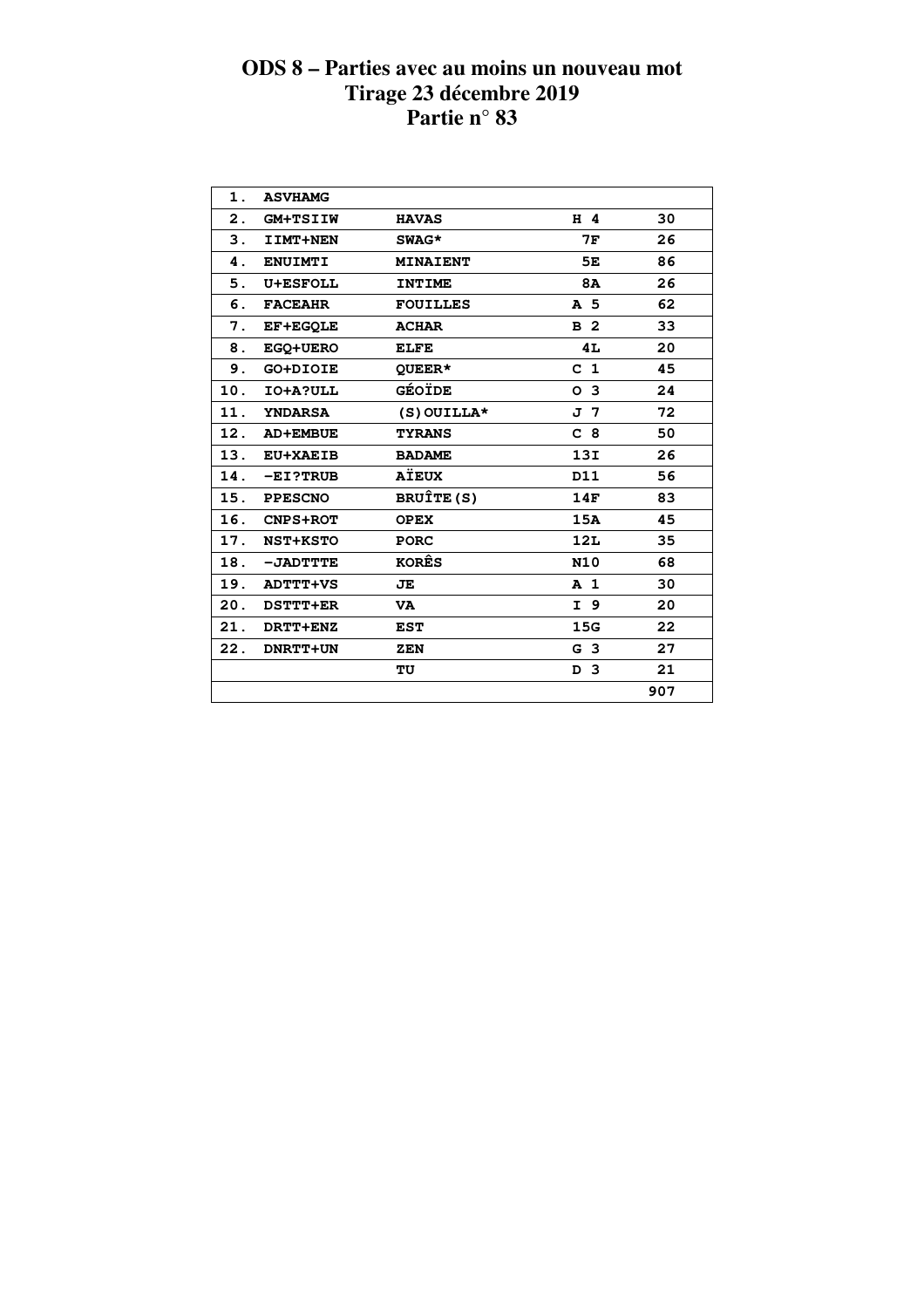| $\mathbf 1$ . | -OEENESI        |                 |                |     |  |
|---------------|-----------------|-----------------|----------------|-----|--|
| 2.            | <b>E+GEAROU</b> | <b>ÉOSINE</b>   | H 3            | 14  |  |
| 3.            | <b>VHAEUAN</b>  | <b>ORAGEUSE</b> | 5в             | 68  |  |
| 4.            | -UNHARFI        | <b>HAVENEAU</b> | 3C             | 82  |  |
| 5.            | <b>FIRU+EER</b> | <b>HAN</b>      | 6В             | 31  |  |
| 6.            | <b>ERU+AESW</b> | <b>FIER</b>     | 2A             | 21  |  |
| 7.            | AEER+RRC        | WUS             | 2J             | 63  |  |
| 8.            | <b>TULSMVA</b>  | <b>RECRÉERA</b> | 8G             | 61  |  |
| 9.            | <b>-UAMTXEN</b> | <b>VALUS</b>    | O <sub>4</sub> | 69  |  |
| 10.           | <b>EIKBOOR</b>  | <b>MANTEAUX</b> | N 7            | 93  |  |
| 11.           | EIOR+FGP        | <b>KOB</b>      | A 6            | 58  |  |
| 12.           | <b>GI+IPUTE</b> | <b>PERFO</b>    | 1K             | 40  |  |
| 13.           | EGII+OSI        | <b>PFUT</b>     | A <sub>1</sub> | 30  |  |
| 14.           | II+ETLLT        | <b>GOSIER</b>   | M 3            | 21  |  |
| 15.           | <b>TNEIDMI</b>  | TITILLÉE        | 11G            | 66  |  |
| 16.           | -DNIDALM        | INIE*           | 012            | 31  |  |
| 17.           | $-$ ETYCLA?     | <b>ALDIN</b>    | 1D             | 25  |  |
| 18.           | <b>JOTOEDD</b>  | $(S)$ CYTALE*   | <b>9A</b>      | 95  |  |
| 19.           | DOOT+SB?        | <b>DJEUN</b>    | 13K            | 26  |  |
| 20.           | <b>BDOST+ZS</b> | $Q(I)$ *        | 10J            | 50  |  |
|               |                 | <b>DZO</b>      | 14I            | 36  |  |
|               |                 |                 |                | 980 |  |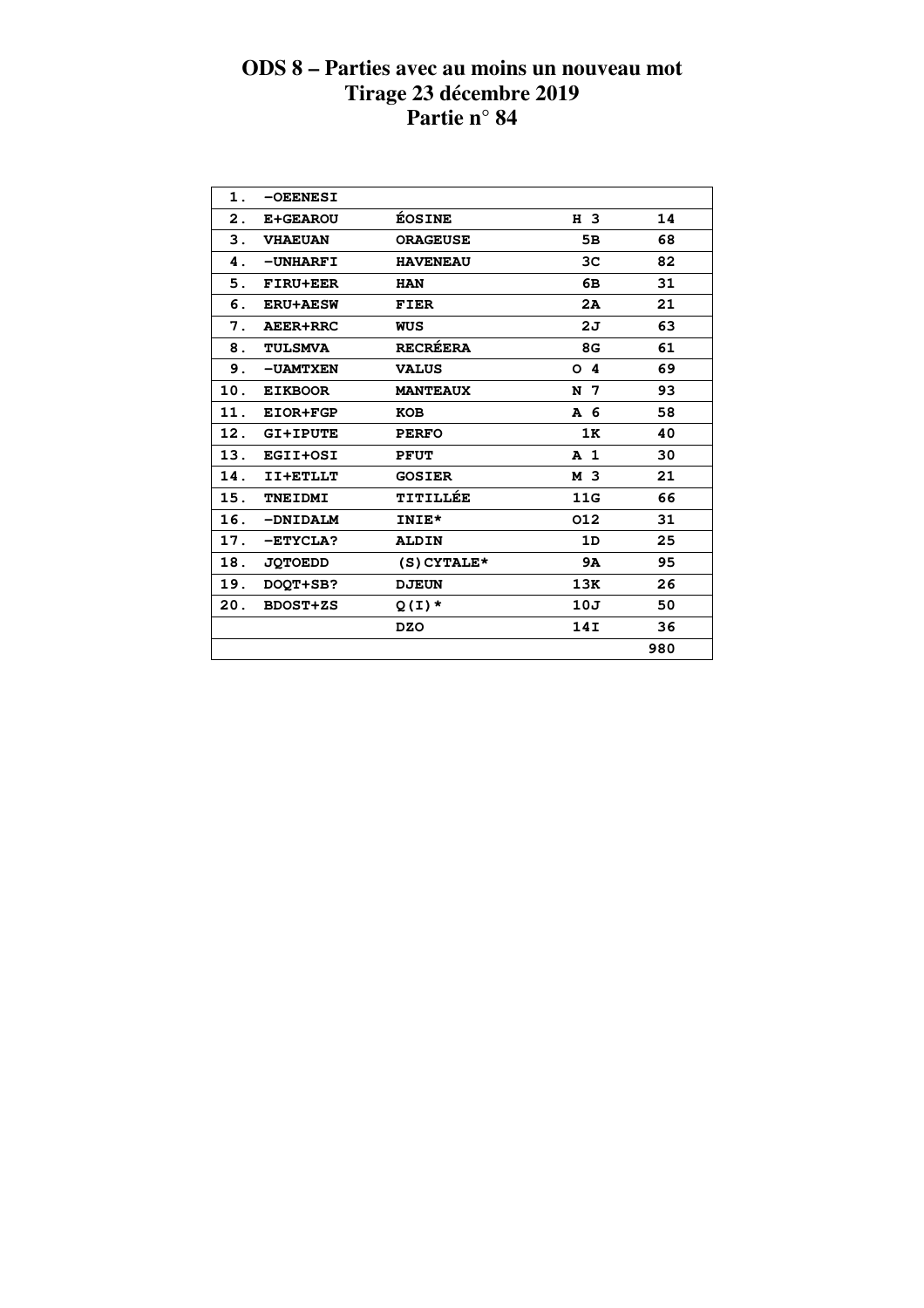| 1.             | -LOGYIMU        |                |                |     |  |
|----------------|-----------------|----------------|----------------|-----|--|
| $\mathbf{2}$ . | ILQU+EIV        | <b>GYM</b>     | H 8            | 28  |  |
| 3.             | ILV+BIRA        | <b>MIQUE*</b>  | 10H            | 29  |  |
| 4.             | -BNAEVAW        | VIEIL          | L 8            | 24  |  |
| 5.             | <b>AENV+ESN</b> | <b>BIWA</b>    | 9K             | 29  |  |
| 6.             | <b>ADRUSGA</b>  | <b>VANNÉES</b> | O <sub>3</sub> | 99  |  |
| 7.             | <b>UORRAFM</b>  | <b>DRAGUAS</b> | 11B            | 83  |  |
| 8.             | <b>AM+KOEAS</b> | <b>FOURRA</b>  | N 4            | 26  |  |
| 9.             | A+RMPATD        | <b>MAKORÉS</b> | C <sub>7</sub> | 58  |  |
| 10.            | <b>-ELLOL?U</b> | <b>ADAPTA</b>  | 8A             | 36  |  |
| 11.            | ELLLU+TE        | O(S) MIQUE     | 10F            | 21  |  |
| 12.            | ELU+JETT        | <b>TILLE</b>   | 11K            | 20  |  |
|                | 13. ETT+CBUI    | <b>JULEP</b>   | D 4            | 31  |  |
| 14.            | <b>CTU+MNTE</b> | <b>BÉTI</b>    | E <sub>3</sub> | 27  |  |
| 15.            | NTT+?IER        | <b>ÉCUME</b>   | 011            | 33  |  |
| 16.            | <b>TNODPEE</b>  | (A) TTINERA*   | A <sub>1</sub> | 74  |  |
| 17.            | DNO+FOHI        | PÈTE           | F <sub>2</sub> | 29  |  |
| 18.            | DFINO+HE        | OH             | <b>B</b> 5     | 28  |  |
| 19.            | <b>DHO+NENI</b> | <b>FINE</b>    | G <sub>1</sub> | 29  |  |
| 20.            | <b>DIN+USCL</b> | <b>FÖHNE</b>   | 1G             | 33  |  |
| 21.            | ILN+OXSE        | <b>SCUD</b>    | $L_1$          | 29  |  |
| 22.            | <b>NOS+RRES</b> | <b>AXILE</b>   | D11            | 54  |  |
| 23.            | <b>NORS+AZA</b> | <b>OSER</b>    | H <sub>1</sub> | 29  |  |
|                |                 | <b>ZONERAS</b> | 15A            | 48  |  |
|                |                 |                |                | 897 |  |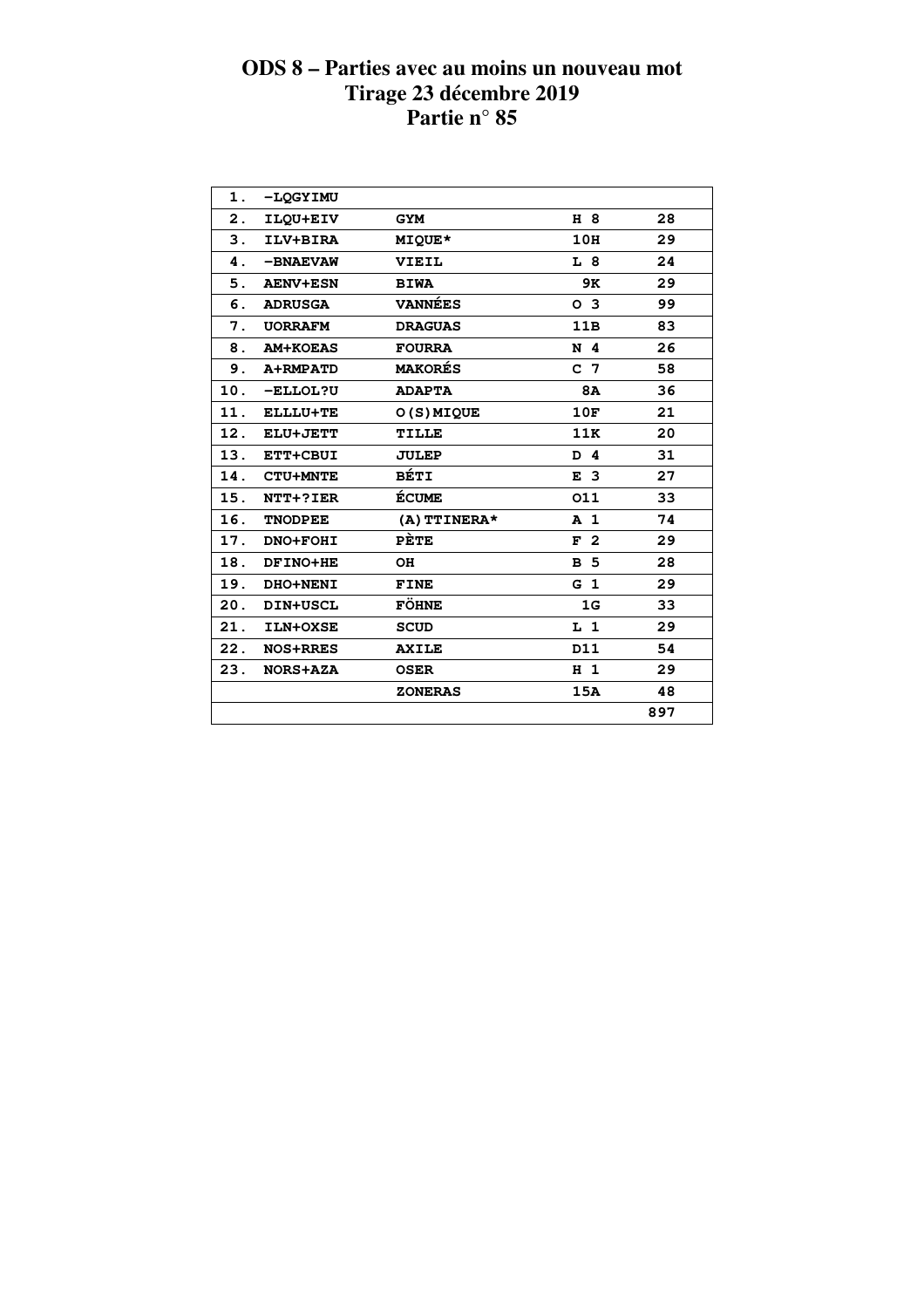| 1.  | <b>SRILESE</b>  |                     |                |     |  |
|-----|-----------------|---------------------|----------------|-----|--|
| 2.  | <b>RENAUND</b>  | <b>SÉRIELS</b>      | H 3            | 66  |  |
| 3.  | -AVIESBS        | <b>ENDURAS</b>      | 3B             | 18  |  |
| 4.  | <b>TDULREE</b>  | <b>VIBRASSE</b>     | 5E             | 102 |  |
| 5.  | <b>IIMIORE</b>  | <b>DÉLUSTRE</b>     | J 1            | 63  |  |
| 6.  | <b>II+TOOYT</b> | <b>DORMIE</b>       | 1J             | 27  |  |
| 7.  | <b>IOQT+HFU</b> | <b>YÉTI</b>         | $L$ 4          | 26  |  |
| 8.  | OTU+VINX        | <b>FIOH</b>         | M 7            | 38  |  |
| 9.  | <b>UV+OMEES</b> | <b>INTOX</b>        | N10            | 39  |  |
| 10. | -ANZUUSP        | <b>MEUVE</b>        | 0 <sub>6</sub> | 33  |  |
| 11. | <b>ANU+LRIA</b> | <b>ZUPS</b>         | 6В             | 40  |  |
| 12. | <b>MEKUGDE</b>  | <b>ALUNIRA</b>      | G <sub>9</sub> | 62  |  |
| 13. | $-?IOATPN$      | GEEKEZ*             | B <sub>1</sub> | 50  |  |
| 14. | <b>AJCELNT</b>  | <b>TAPO (N) NAI</b> | 15A            | 140 |  |
| 15. | -HAOEAOL        | <b>JADE</b>         | D 1            | 40  |  |
| 16. | AALOO+?E        | HÉ                  | M13            | 31  |  |
| 17. | AOO+CNLD        | $JA(B)$ LE          | 1D             | 33  |  |
| 18. | DO+MBUWO        | <b>CANOLA</b>       | <b>B10</b>     | 28  |  |
| 19. | <b>DUW+NTTF</b> | <b>BOOM</b>         | A 8            | 28  |  |
| 20. | -GSCAETN        | WU                  | 15L            | 27  |  |
|     |                 | <b>STUCAGE</b>      | 11E            | 40  |  |
|     |                 |                     |                | 931 |  |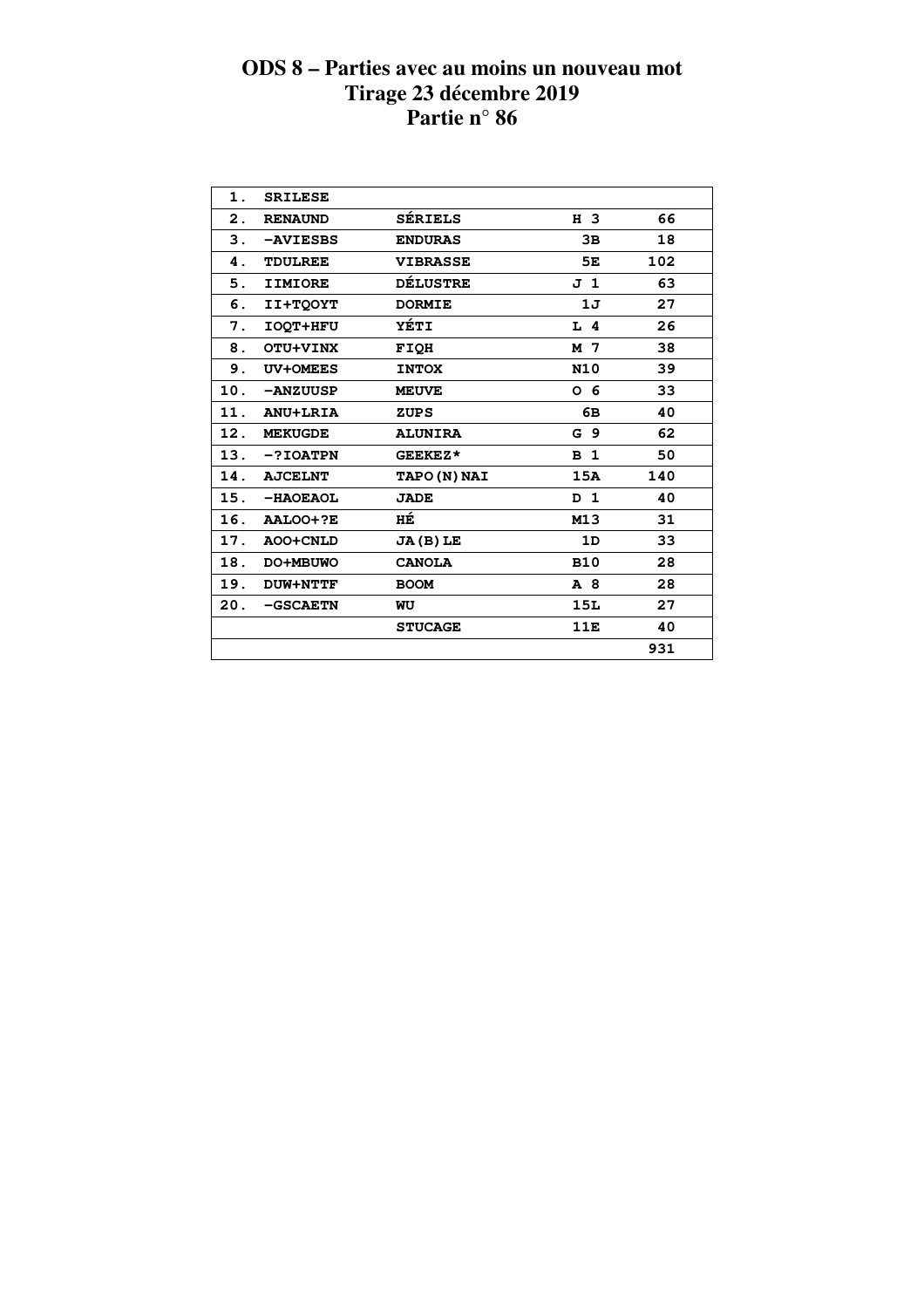| 1.            | <b>-NRURHSO</b> |                  |                |     |  |
|---------------|-----------------|------------------|----------------|-----|--|
| $\mathbf 2$ . | <b>R+ENEFON</b> | <b>HURONS</b>    | H 4            | 26  |  |
| 3.            | <b>EEVSIEE</b>  | <b>ENFOURNE</b>  | 5D             | 94  |  |
| 4.            | -JUISUET        | <b>ÉVEINÉES*</b> | J 1            | 71  |  |
| 5.            | <b>U+AMKQLA</b> | <b>JÉSUITE</b>   | 1D             | 66  |  |
| 6.            | -IZIPOPU        | <b>JAQUE</b>     | D <sub>1</sub> | 38  |  |
| 7.            | <b>IOPU+?NT</b> | ZIP              | L 5            | 35  |  |
| 8.            | <b>UNLWORR</b>  | PUNIT (I) ON     | <b>8A</b>      | 80  |  |
| 9.            | -VORRMCI        | <b>WON</b>       | 7в             | 29  |  |
| 10.           | <b>IMRRV+AI</b> | <b>COO</b>       | 3B             | 24  |  |
| 11.           | <b>IM+AEICB</b> | <b>VERRAI</b>    | 3I             | 26  |  |
|               | 12. BI+NATEA    | <b>ÉCIMAI</b>    | N <sub>1</sub> | 22  |  |
|               | 13. AABI+AGK    | NET              | 0 <sub>1</sub> | 29  |  |
|               | 14. AABGI+IH    | <b>SKA</b>       | F <sub>1</sub> | 32  |  |
|               | 15. AGI+EYBL    | BACHI*           | B <sub>1</sub> | 24  |  |
| 16.           | <b>BGI+GE?F</b> | <b>LAYE</b>      | 0 <sub>6</sub> | 41  |  |
| 17.           | <b>F+RDTODS</b> | <b>B(O) GGIE</b> | 10J            | 31  |  |
| 18.           | <b>F+ERLAUL</b> | <b>DISTORD</b>   | N 9            | 21  |  |
| 19.           | LLRU+TEE        | <b>FADE</b>      | 15L            | 36  |  |
| 20.           | <b>TMDMUAS</b>  | <b>TRUELLE</b>   | 11D            | 68  |  |
| 21.           | <b>MMTU+EXL</b> | <b>ADOS</b>      | K 8            | 26  |  |
| 22.           | <b>MMT+LSA</b>  | LUXE             | 12A            | 32  |  |
|               |                 | <b>SAR</b>       | K <sub>1</sub> | 23  |  |
|               |                 |                  |                | 874 |  |
|               |                 |                  |                |     |  |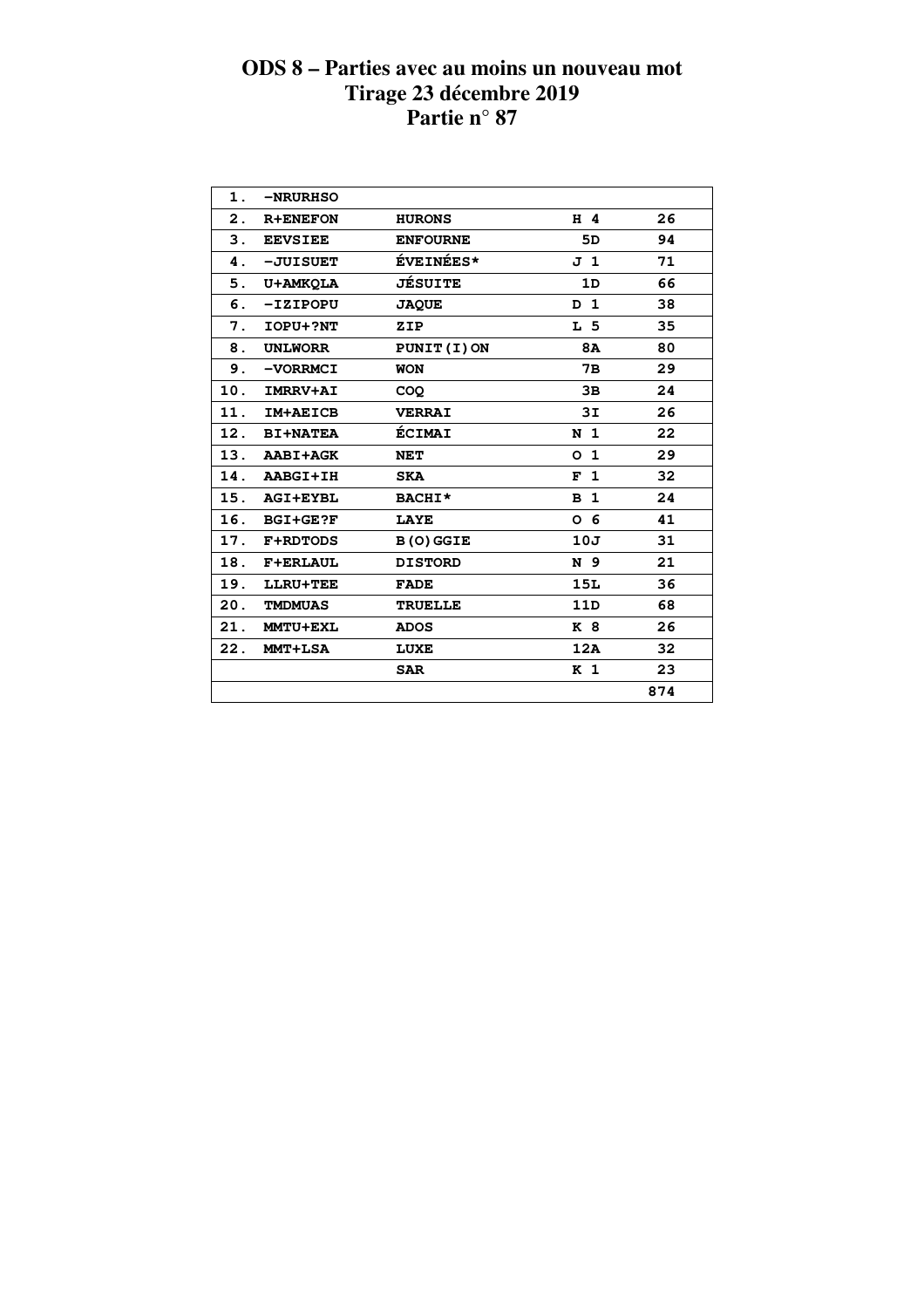| 1.  | $-NRAPSET$      |                     |                |     |
|-----|-----------------|---------------------|----------------|-----|
| 2.  | N+NRTIEO        | <b>FRAPES</b>       | H 4            | 30  |
| 3.  | <b>CSKITSU</b>  | <b>NIERONT</b>      | I 8            | 64  |
| 4.  | CTU+YILS        | <b>SKIS</b>         | G8             | 48  |
| 5.  | <b>CU+ADLAE</b> | <b>LYSAIT</b>       | 6E             | 37  |
| 6.  | <b>U+EHAIIM</b> | <b>CALADE</b>       | F10            | 31  |
| 7.  | AII+ROMV        | <b>HUME</b>         | J10            | 36  |
| 8.  | <b>MO+EFPED</b> | <b>VOMIRAI</b>      | 12H            | 30  |
| 9.  | DEEMP+DN        | <b>FAQ</b>          | M11            | 26  |
| 10. | EM+BNEMO        | <b>DÉPEND</b>       | 15C            | 33  |
| 11. | MMO+?TUA        | <b>BÉNEF</b>        | 4D             | 20  |
| 12. | <b>ESSTE?C</b>  | (C) OMMUTA          | 0 <sub>7</sub> | 90  |
| 13. | <b>ERTUZEX</b>  | <b>SESTE (R) CE</b> | D 8            | 70  |
| 14. | RTUX+LAJ        | ZÉES                | <b>8A</b>      | 39  |
| 15. | ALRT+ETL        | <b>JEUX</b>         | B 7            | 40  |
| 16. | LLTT+LIA        | <b>ERRA</b>         | 5F             | 21  |
| 17. | <b>ALLLT+GH</b> | <b>COMMUTAIT</b>    | O <sub>7</sub> | 30  |
| 18. | <b>GLLLT+NE</b> | <b>HAN</b>          | G13            | 22  |
| 19. | <b>GLLLT+OW</b> | <b>ENJEUX</b>       | <b>B</b> 5     | 24  |
| 20. | LLTW+REI        | <b>LOG</b>          | N 6            | 10  |
| 21. | <b>ER+AUUOB</b> | TWILL               | A <sub>1</sub> | 47  |
| 22. | <b>U+EROANG</b> | <b>ÉBROUA</b>       | A10            | 38  |
| 23. | VIUO            | <b>TANGUERO*</b>    | 1A             | 83  |
| 24. | <b>TOV</b>      | AU                  | B <sub>1</sub> | 26  |
|     |                 | <b>ROVERS</b>       | G <sub>1</sub> | 13  |
|     |                 |                     |                | 908 |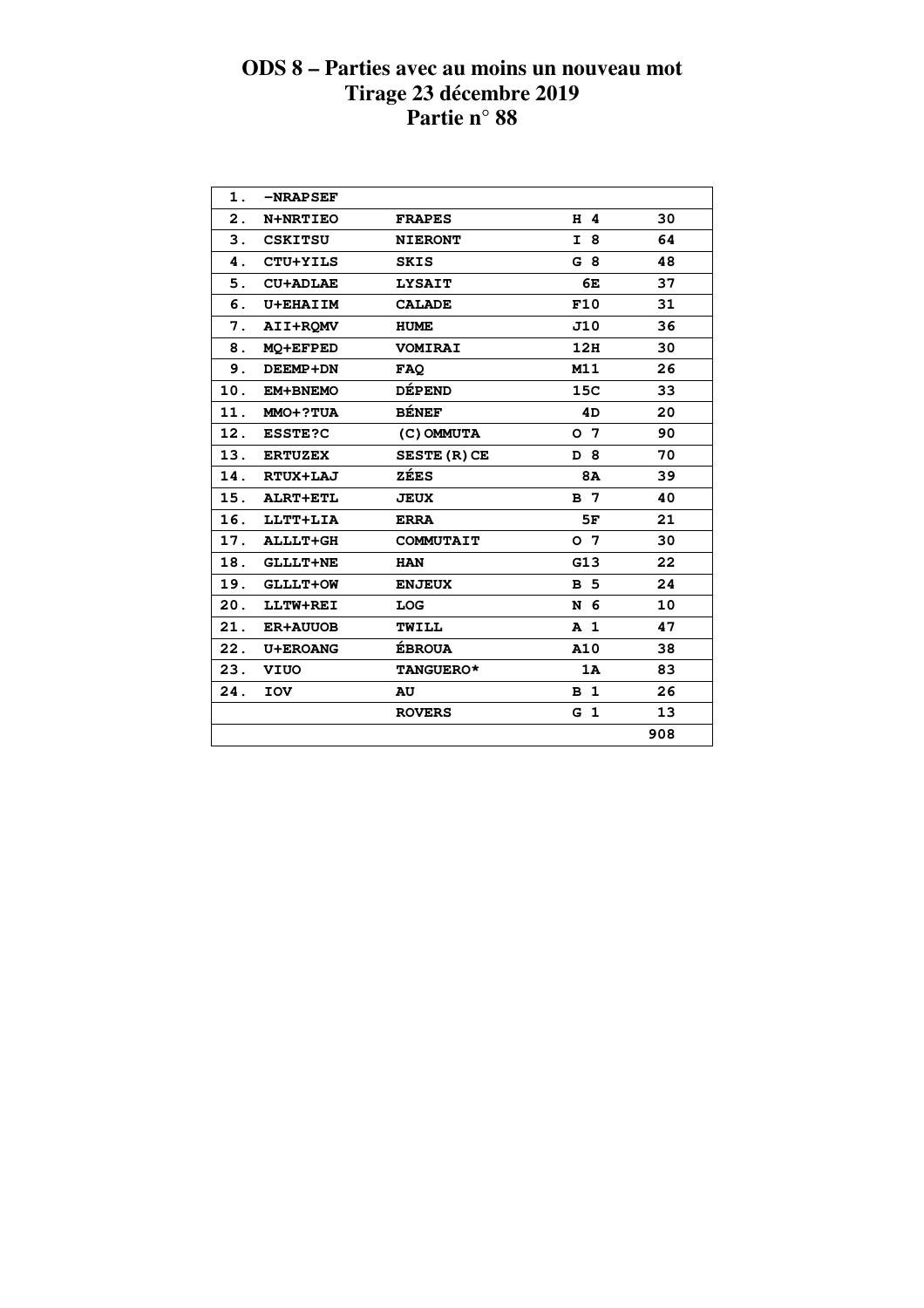| 1.  | <b>SXALTRI</b>  |                  |                 |      |
|-----|-----------------|------------------|-----------------|------|
| 2.  | <b>ST+OENOU</b> | LARIX            | H 8             | 48   |
| 3.  | -LLLEWGA        | <b>TOUERONS</b>  | 10D             | 62   |
| 4.  | <b>LL+DSAUU</b> | <b>TALWEG</b>    | D <sub>10</sub> | 36   |
| 5.  | LLU+RAEE        | <b>DAUWS</b>     | 13A             | 30   |
| 6.  | -UEVREZN        | <b>ALLURÉES</b>  | K <sub>3</sub>  | 66   |
| 7.  | <b>RU+STTNE</b> | <b>VENDEZ</b>    | A10             | 60   |
| 8.  | <b>ENTT+AUS</b> | <b>SURVENDEZ</b> | A 7             | 66   |
| 9.  | <b>IEEFVSG</b>  | <b>SAUTENT</b>   | L <sub>3</sub>  | 83   |
| 10. | -OKQETCR        | <b>FIGEASSE</b>  | 3G              | 36   |
| 11. | COQ+BPIN        | TRIKE*           | H <sub>1</sub>  | 72   |
| 12. | INPO+CEJ        | <b>COB</b>       | J 6             | 32   |
| 13. | CEIPO+?H        | <b>JAN</b>       | 9G              | 39   |
| 14. | P+BIANIM        | $Q(U)$ ICHE      | B <sub>2</sub>  | 52   |
| 15. | <b>I+DEERFT</b> | <b>PEMBINA</b>   | N 2             | 28   |
| 16. | DET+SOMR        | <b>GRIEF</b>     | 15D             | 27   |
| 17. | <b>RT+AIEPY</b> | <b>DÔMES*</b>    | 6D              | 26   |
| 18. | <b>IPT+OEAU</b> | <b>EYRA</b>      | 0 <sub>7</sub>  | 74   |
| 19. | <b>NOMI?AL</b>  | <b>ÉTOUPAI</b>   | M 9             | 74   |
| 20. | <b>DIVTH</b>    | (U) NIMODAL      | D <sub>1</sub>  | 70   |
|     |                 | <b>VIDÂT</b>     | 14J             | 34   |
|     |                 |                  |                 | 1015 |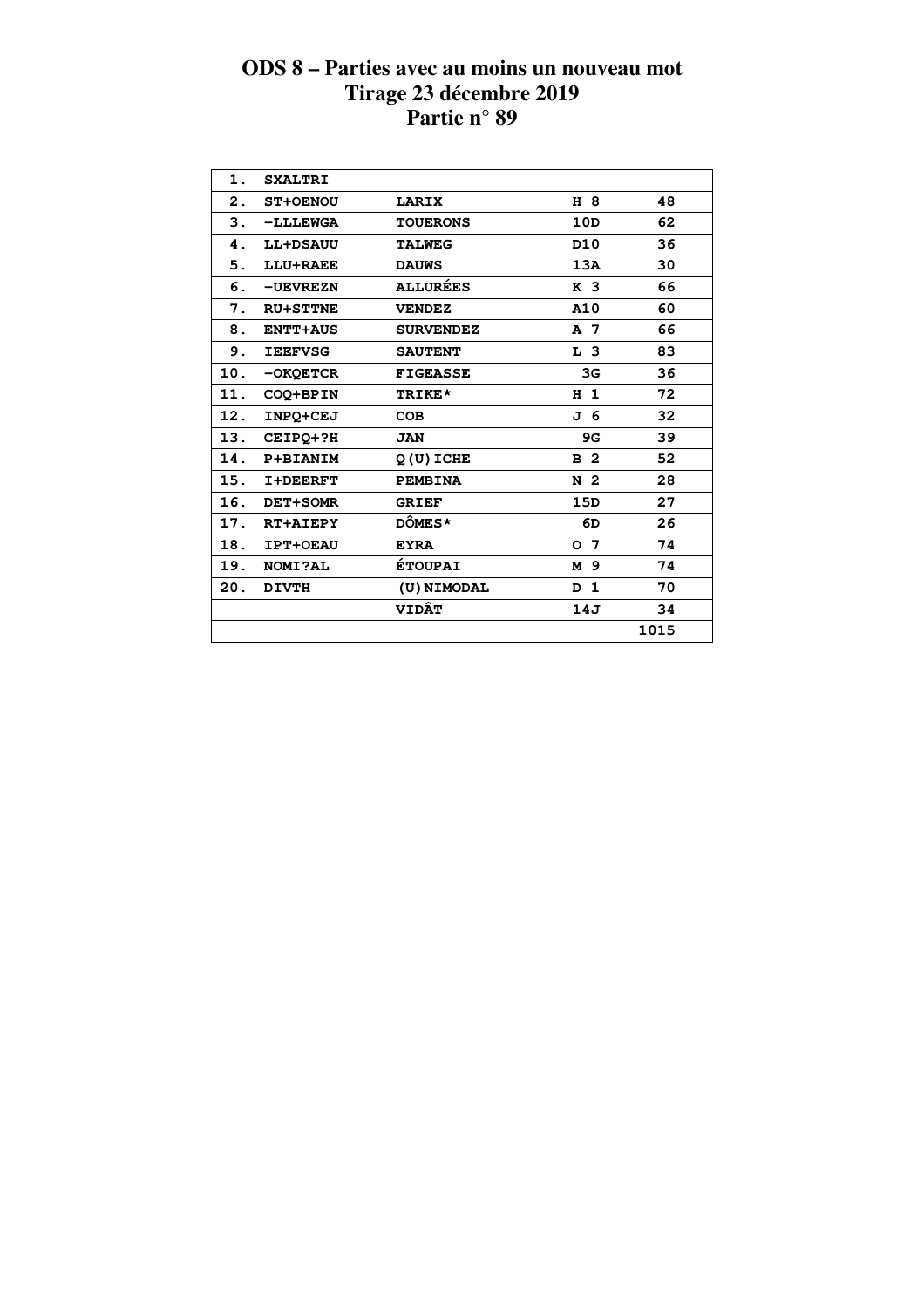| 1.  | <b>EEAINAV</b>  |                 |                |      |  |
|-----|-----------------|-----------------|----------------|------|--|
| 2.  | A+NILTIE        | <b>ÉVEINA*</b>  | H 3            | 26   |  |
| 3.  | <b>OEPAEIR</b>  | <b>ALIÉNAIT</b> | 8H             | 77   |  |
| 4.  | I+EAUDCO        | <b>ÉVAPORÉ</b>  | 4G             | 24   |  |
| 5.  | $-EINEFF$       | <b>ADOUCIE*</b> | 9C             | 78   |  |
| 6.  | <b>EENP+SST</b> | KIF             | 8A             | 50   |  |
| 7.  | -MHANWUD        | <b>PENTOSES</b> | E <sub>5</sub> | 90   |  |
| 8.  | $-EHNRMNA$      | <b>DAUW</b>     | D11            | 35   |  |
| 9.  | NN+OEDRT        | <b>HAREM</b>    | N <sub>2</sub> | 39   |  |
| 10. | -HIEVSAY        | <b>TENDRONT</b> | O <sub>8</sub> | 80   |  |
| 11. | <b>MTGEABS</b>  | <b>YESHIVA</b>  | 15B            | 135  |  |
| 12. | -ABSIRLF        | <b>MESA</b>     | 0 <sub>1</sub> | 40   |  |
| 13. | <b>RULERUU</b>  | <b>FRIABLES</b> | 3B             | 86   |  |
| 14. | UU+IQXJN        | <b>FLEURIR</b>  | B <sub>3</sub> | 23   |  |
| 15. | JNQUU+TC        | XI              | 6<br>F         | 64   |  |
| 16. | <b>CNOUU+ME</b> | <b>JET</b>      | M 3            | 42   |  |
| 17. | NU+TOLEZ        | <b>MECOUE</b>   | K 7            | 32   |  |
| 18. | LO+GTLS?        | <b>TUNEZ</b>    | L11            | 54   |  |
| 19. | <b>LL?+00GB</b> | <b>FAGOTS</b>   | C <sub>8</sub> | 31   |  |
| 20. | GLLOO+U?        | W(E) B          | 14D            | 33   |  |
| 21. | LU              | LOGO(S)         | <b>I11</b>     | 29   |  |
|     |                 | ÉLU             | 5H             | 10   |  |
|     |                 |                 |                | 1078 |  |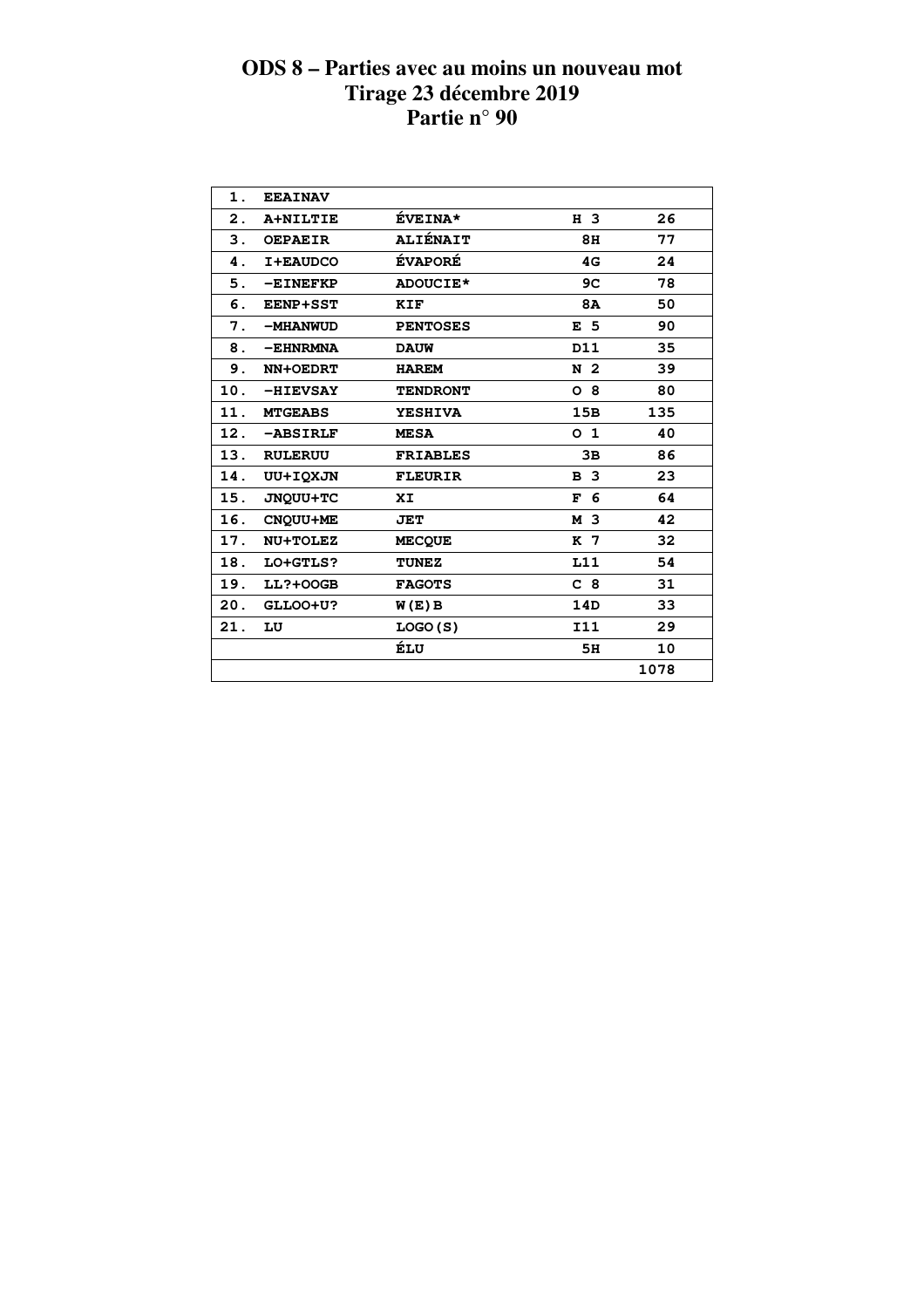| 1.  | <b>TGTUEAO</b>  |                  |                |     |  |
|-----|-----------------|------------------|----------------|-----|--|
| 2.  | <b>ASC?EIE</b>  | <b>ÉGOUTTA</b>   | H 3            | 70  |  |
| 3.  | <b>URILNOT</b>  | A(S) SOCIÉE      | 5E             | 86  |  |
| 4.  | <b>SAIIUNN</b>  | <b>RELUTION*</b> | 3G             | 70  |  |
| 5.  | <b>IRUPTTE</b>  | <b>INSINUA*</b>  | O <sub>1</sub> | 83  |  |
| 6.  | <b>CEIERBM</b>  | <b>PUTTERAI</b>  | 9B             | 63  |  |
| 7.  | <b>BE+IDDSF</b> | <b>MERCI</b>     | 8K             | 51  |  |
| 8.  | <b>DD+MLNEE</b> | <b>BIEFS</b>     | 4A             | 28  |  |
| 9.  | DDN+VAUM        | <b>BLÊME</b>     | $A$ 4          | 24  |  |
| 10. | ADDMN+DE        | VU               | 2J             | 28  |  |
| 11. | <b>DD+AZERS</b> | MÉDIAN           | B <sub>1</sub> | 26  |  |
| 12. | <b>DR+AEOPA</b> | <b>PEDZAS</b>    | <b>B</b> 9     | 40  |  |
| 13. | ADP+SFOR        | <b>AZORE</b>     | 12A            | 30  |  |
| 14. | <b>AD+ORSWV</b> | <b>PROFS</b>     | F11            | 33  |  |
| 15. | V+EJN?AH        | <b>REDOWAS</b>   | L <sub>7</sub> | 34  |  |
| 16. | <b>HV+LGTEB</b> | <b>JASEN (T)</b> | 15D            | 60  |  |
| 17. | HLTV+IXL        | <b>BEIGE</b>     | $L_1$          | 28  |  |
| 18. | <b>HLLT+NAY</b> | <b>VOIX</b>      | 10K            | 36  |  |
| 19. | <b>HLNT+HEU</b> | <b>YAWL</b>      | 11J            | 56  |  |
| 20. | HLNTU+QL        | OHÉ              | C12            | 24  |  |
| 21. | LLNQT+OE        | HUE              | C <sub>2</sub> | 23  |  |
| 22. | LLOQ+K          | <b>AZORÈRENT</b> | 12A            | 19  |  |
|     |                 | <b>COX</b>       | N 8            | 14  |  |
|     |                 |                  |                | 926 |  |
|     |                 |                  |                |     |  |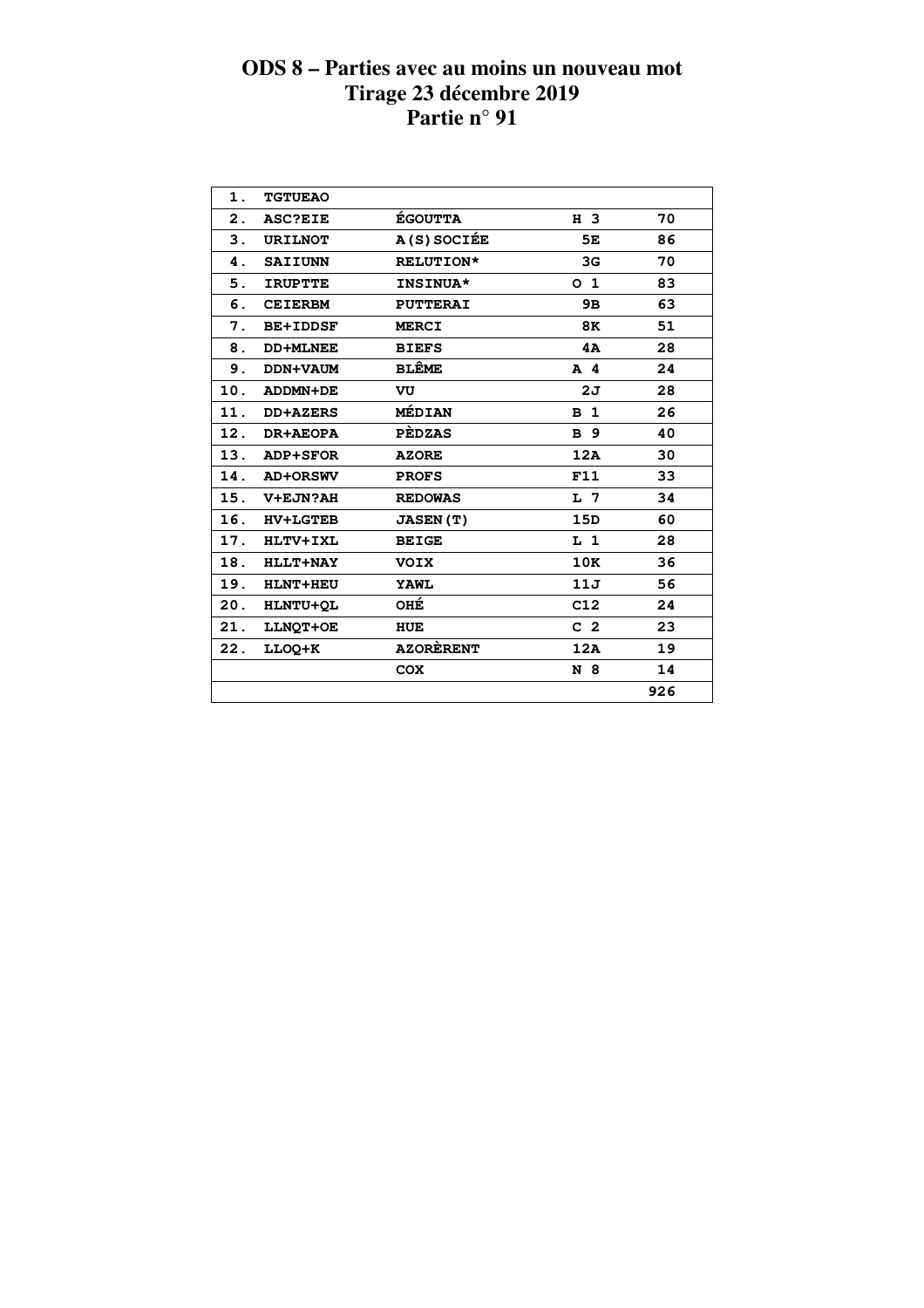| 1.             | <b>UNTPARV</b>  |                     |                |     |  |
|----------------|-----------------|---------------------|----------------|-----|--|
| $\mathbf{2}$ . | <b>RV+UNUIE</b> | <b>PUANT</b>        | H 4            | 20  |  |
| 3.             | -DARIRLH        | <b>VERNI</b>        | 9G             | 21  |  |
| 4.             | $-CAIGLTO$      | <b>HARDI</b>        | 8K             | 35  |  |
| 5.             | -OINJFHE        | <b>CLOUTAI</b>      | 5E             | 36  |  |
| 6.             | <b>FHN+CEAE</b> | JOIE                | 6B             | 31  |  |
| 7.             | N+OTRFAE        | <b>DÉFÂCHE*</b>     | N 8            | 48  |  |
| 8.             | <b>NO+NETTN</b> | AFTER*              | 15K            | 53  |  |
| 9.             | <b>LEEPIMA</b>  | <b>ENTONNÂT</b>     | 11H            | 66  |  |
| 10.            | ALM+UUKI        | ÉPIÉE               | H11            | 30  |  |
| 11.            | <b>U+ASOSRE</b> | <b>KALIUM</b>       | 4J             | 49  |  |
| 12.            | <b>UESGULG</b>  | <b>OSSUAIRE</b>     | 13C            | 70  |  |
| 13.            | <b>GU+ZEEAE</b> | <b>GLUMES</b>       | O <sub>1</sub> | 24  |  |
| 14.            | <b>AEEG+XSB</b> | <b>USEZ</b>         | D12            | 46  |  |
| 15.            | BEGS+0?D        | <b>AXEZ</b>         | 15A            | 66  |  |
| 16.            | <b>EMLTSBA</b>  | <b>BODEGÓ (N) S</b> | C <sub>1</sub> | 72  |  |
| 17.            | <b>NVREQLU</b>  | <b>TOMBALES</b>     | 2B             | 76  |  |
| 18.            | LOR+WRII        | <b>NEVEU</b>        | 14A            | 48  |  |
| 19.            | ILQRR+SD        | <b>KAWI</b>         | J 4            | 42  |  |
| 20.            | -?OLYMRS        | QIS*                | <b>8A</b>      | 30  |  |
|                |                 | LO (R) RYS          | 1H             | 80  |  |
|                |                 |                     |                | 943 |  |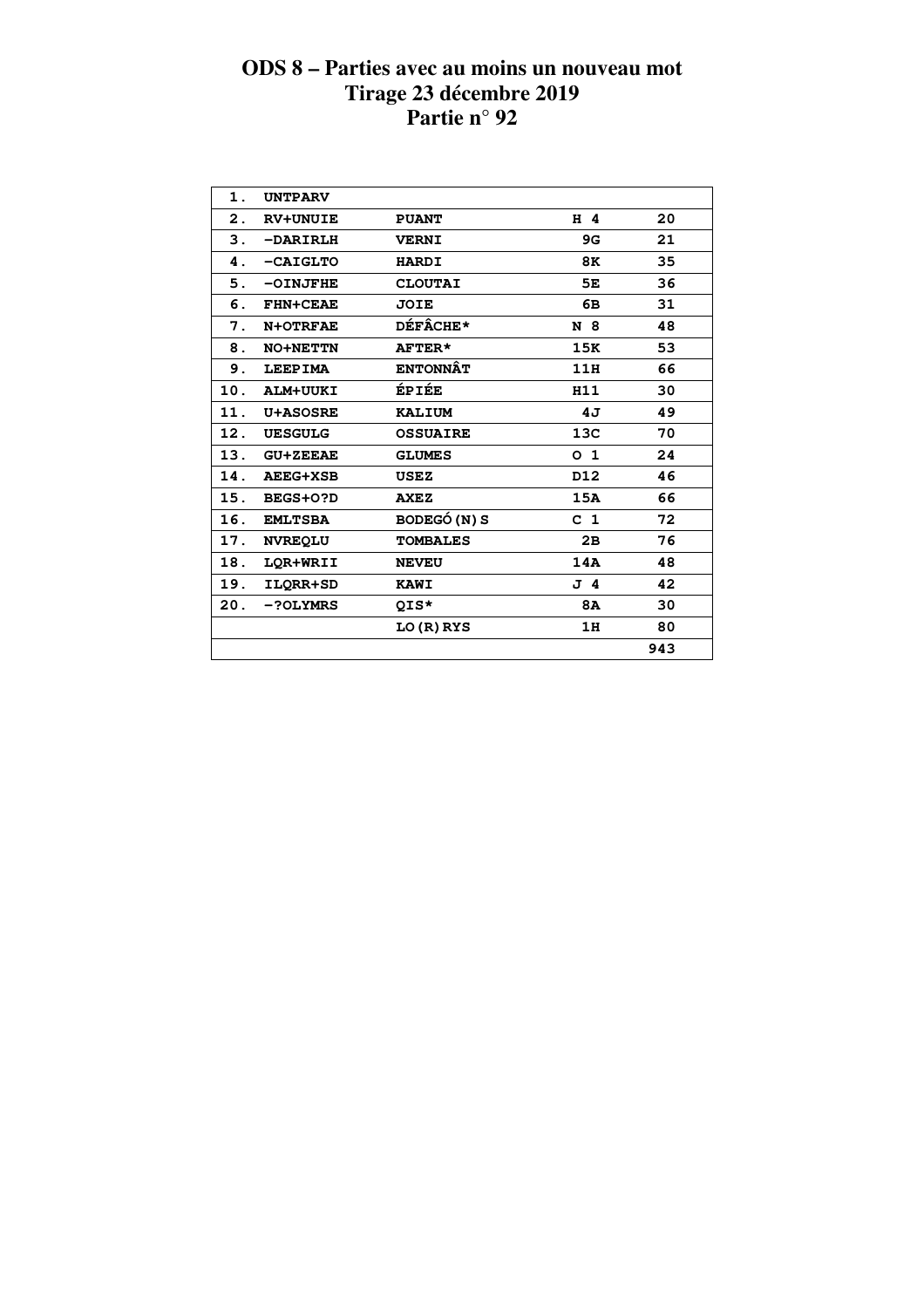| 1.  | <b>TYISIEO</b>  |                     |                 |     |  |
|-----|-----------------|---------------------|-----------------|-----|--|
| 2.  | -AAEERZU        | YÉTIS               | $H$ 4           | 48  |  |
| 3.  | <b>AEU+ASFE</b> | <b>RATEZ</b>        | 6F              | 36  |  |
| 4.  | EU+KLCOC        | <b>FASEYA</b>       | 4D              | 36  |  |
| 5.  | $-PIXAELE$      | <b>COCUE</b>        | 3I              | 31  |  |
| 6.  | <b>EELP+NDE</b> | <b>AXAI</b>         | G <sub>6</sub>  | 47  |  |
| 7.  | <b>DEN+EETV</b> | <b>PEULE</b>        | L <sub>1</sub>  | 20  |  |
| 8.  | <b>TESIGUO</b>  | <b>DÉVENTE</b>      | 10B             | 81  |  |
| 9.  | <b>SU+LAMTE</b> | <b>GOÉTIE</b>       | 2J              | 35  |  |
| 10. | <b>HUSMNID</b>  | <b>MEULÂTES</b>     | O <sub>1</sub>  | 140 |  |
| 11. | <b>HM+RIBUR</b> | <b>ENDUIS</b>       | H <sub>10</sub> | 27  |  |
| 12. | -OVNEJED        | <b>HERBU</b>        | C <sub>9</sub>  | 28  |  |
| 13. | <b>ENOV+IHE</b> | DÉJ*                | 3E              | 41  |  |
| 14. | EEHV+LMN        | QIN                 | 5 <sub>C</sub>  | 33  |  |
| 15. | LNV+ARPI        | <b>HÈME</b>         | 1G              | 28  |  |
| 16. | ILPR+?NF        | <b>VAN</b>          | 2F              | 44  |  |
| 17. | <b>ABTOLIU</b>  | $FIPR(O) NIL*$      | 14G             | 78  |  |
| 18. | <b>SRU?AOA</b>  | <b>ABUTILON</b>     | L 7             | 76  |  |
| 19. | <b>IMNOTLR</b>  | <b>SA (V) OURAS</b> | 15A             | 79  |  |
| 20. | LNR+KRES        | OMIT*               | 6A              | 24  |  |
| 21. | LNR+OWG         | <b>KORÊS</b>        | A 5             | 42  |  |
|     |                 | <b>WONS</b>         | A12             | 23  |  |
|     |                 |                     |                 | 997 |  |
|     |                 |                     |                 |     |  |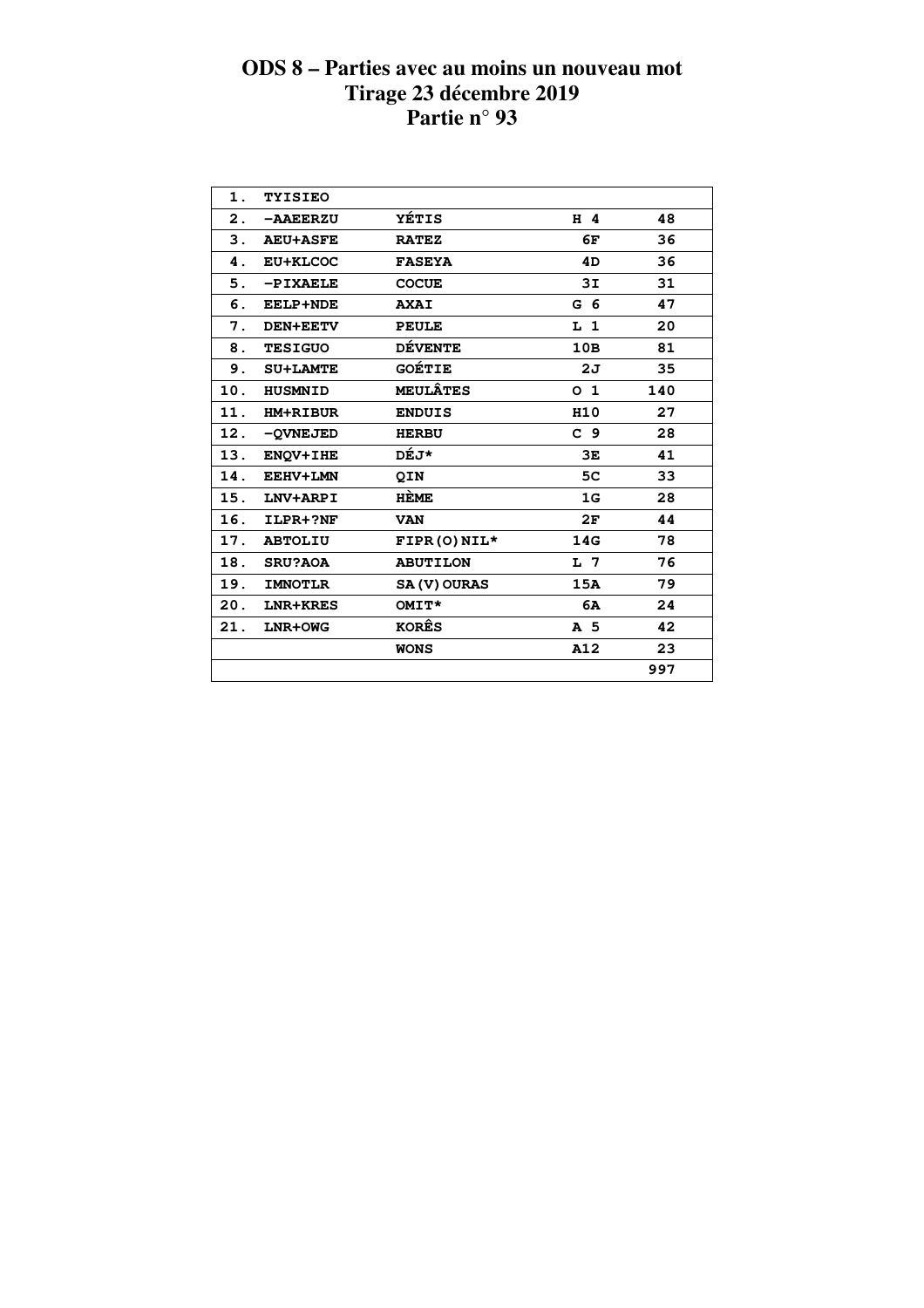| 1.  | $-ORKEENZ$      |                  |                |     |  |
|-----|-----------------|------------------|----------------|-----|--|
| 2.  | <b>KR+VEFSA</b> | <b>ZONÉE</b>     | $H$ 4          | 48  |  |
| 3.  | <b>V+IHAECR</b> | <b>FREAKS</b>    | 9C             | 47  |  |
| 4.  | <b>NERJOSU</b>  | <b>CHÈVERAI</b>  | E <sub>5</sub> | 114 |  |
| 5.  | <b>UEEICRS</b>  | <b>JUNIORES*</b> | 12B            | 82  |  |
| 6.  | <b>TEALENO</b>  | <b>ÉCURIES</b>   | F <sub>1</sub> | 80  |  |
| 7.  | ELNO+ALV        | <b>TAREZ</b>     | 4D             | 45  |  |
| 8.  | LQ+NDIXE        | <b>ENLEVA</b>    | 1 <sub>C</sub> | 30  |  |
| 9.  | DILNQ+UB        | EX.              | I 6            | 44  |  |
| 10. | -WETRNOU        | QUI              | <b>8A</b>      | 35  |  |
| 11. | UW+LPIPA        | <b>NOTRE</b>     | 13C            | 41  |  |
| 12. | ALPPU+AL        | WIFI             | C <sub>7</sub> | 26  |  |
| 13. | $-LPAEISA$      | <b>RUA</b>       | 10E            | 20  |  |
| 14. | <b>GATUFMB</b>  | <b>APLASIE</b>   | 2H             | 74  |  |
| 15. | FG+T?EMI        | <b>TUMBA</b>     | 1K             | 39  |  |
| 16. | <b>G+HDNDEA</b> | ÉM(O) TIF        | J 5            | 40  |  |
| 17. | DDH+OLSI        | GÊNA             | 3K             | 30  |  |
| 18. | <b>DD+BLOER</b> | <b>THIOLS</b>    | 8J             | 30  |  |
| 19. | <b>BDDLO+OT</b> | RÉ               | 4L             | 17  |  |
| 20. | -NYDUSPL        | <b>BOTO*</b>     | 2A             | 16  |  |
| 21. | DNPU+GIL        | <b>LYS</b>       | O <sub>3</sub> | 28  |  |
| 22. | L+TM?DD         | <b>POUDING</b>   | M 7            | 30  |  |
|     |                 | $\hat{O}TE(Z)$   | 5H             | 18  |  |
|     |                 |                  |                | 934 |  |
|     |                 |                  |                |     |  |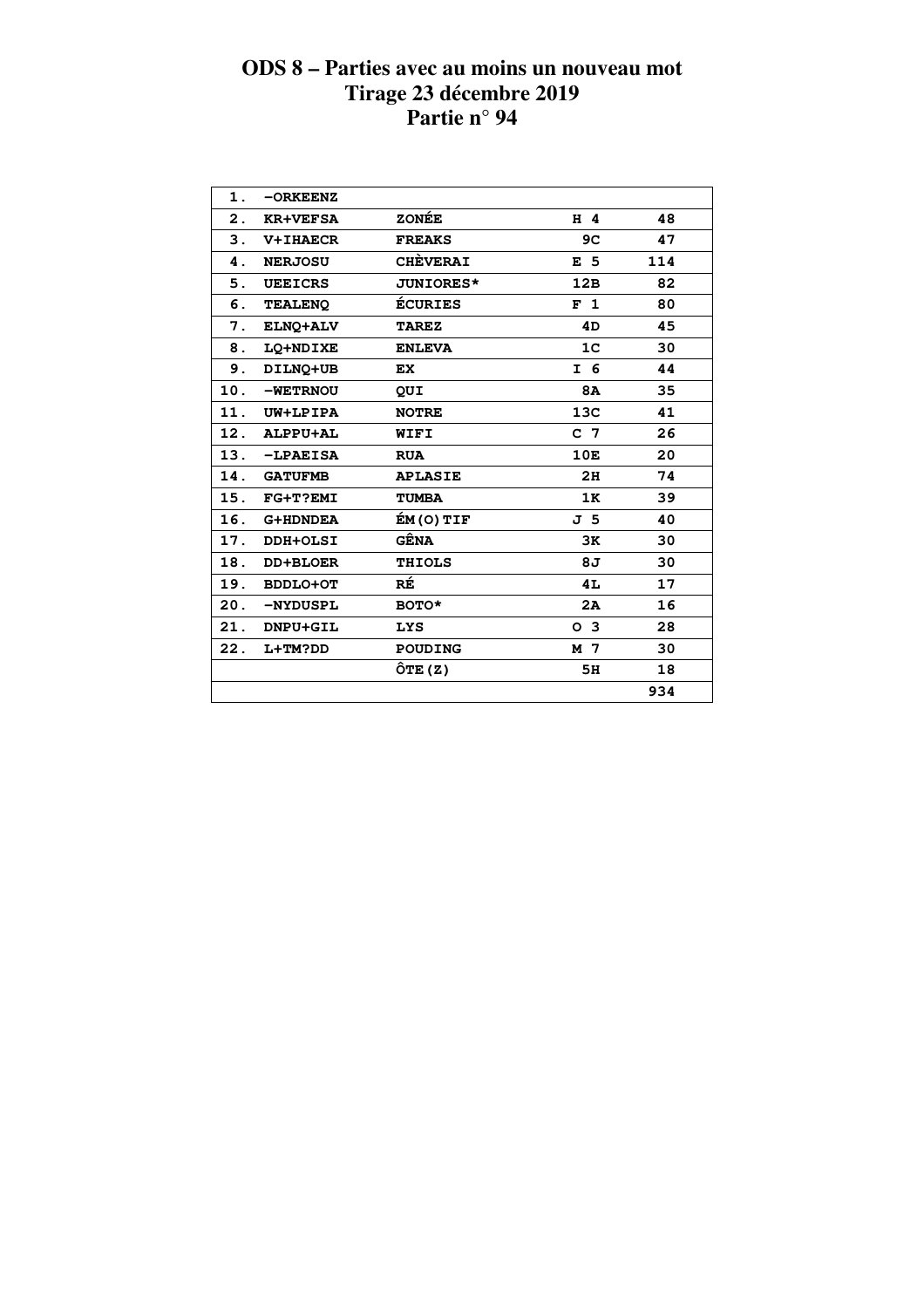| 1.  | OEWSM?N         |                  |                |     |  |
|-----|-----------------|------------------|----------------|-----|--|
| 2.  | <b>AHSSLET</b>  | S(H) OWMEN       | H 8            | 86  |  |
| 3.  | AT+LJMID        | WELSHS*          | 11H            | 36  |  |
| 4.  | DILT+URM        | JAM              | G13            | 38  |  |
| 5.  | DILR+DES        | <b>MEUT</b>      | <b>I10</b>     | 23  |  |
| 6.  | DLR+OCAA        | <b>SIED</b>      | F11            | 28  |  |
| 7.  | $-OCESDGI$      | <b>DRACHA</b>    | L 7            | 26  |  |
| 8.  | $-IERATEE$      | <b>GODICHES</b>  | 9C             | 74  |  |
| 9.  | $-UAFEIOP$      | <b>REJETAIT</b>  | 13E            | 28  |  |
| 10. | -IELQOUT        | <b>FRAPE</b>     | 8K             | 30  |  |
| 11. | <b>T+RNREUX</b> | <b>LOGIQUE</b>   | C 7            | 32  |  |
| 12. | <b>RRTU+AOY</b> | <b>EXON</b>      | <b>8A</b>      | 45  |  |
| 13. | <b>R+EEEING</b> | <b>YAOURT</b>    | 6В             | 53  |  |
| 14. | <b>TNREEOA</b>  | <b>RENEIGEA</b>  | M <sub>1</sub> | 74  |  |
| 15. | <b>OHVIBZA</b>  | <b>RENOTERA</b>  | 1G             | 77  |  |
| 16. | <b>AHVZ+VFU</b> | <b>IBO</b>       | O <sub>1</sub> | 42  |  |
| 17. | <b>FUV+TUUE</b> | <b>HAVEZ</b>     | 4J             | 40  |  |
| 18. | TUUU+EBT        | <b>VEUF</b>      | 12A            | 28  |  |
| 19. | <b>BTUU+KPL</b> | <b>VÊTU</b>      | A12            | 21  |  |
| 20. | BLTUU+I?        | <b>SKIP</b>      | K11            | 26  |  |
| 21. | <b>LU+RIASN</b> | $(S)$ UBIT       | 15K            | 36  |  |
| 22. | NELL            | <b>RELUISANT</b> | o 7            | 60  |  |
|     |                 | EN               | 5J             | 13  |  |
|     |                 |                  |                | 916 |  |
|     |                 |                  |                |     |  |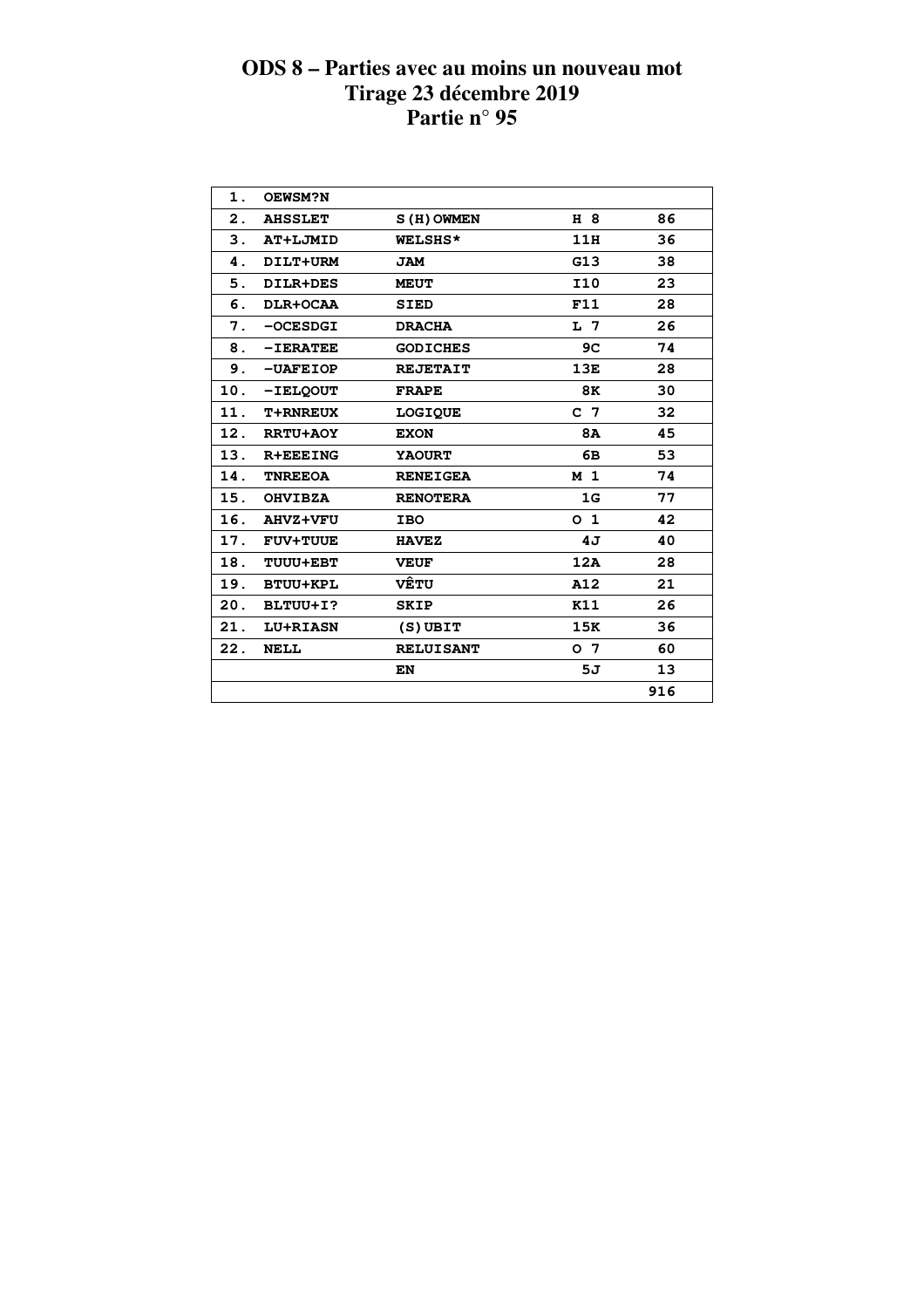| 1.  | <b>IAXPEII</b>  |                     |                |      |  |
|-----|-----------------|---------------------|----------------|------|--|
| 2.  | I+UVP?AR        | <b>EXPIAI</b>       | H 3            | 54   |  |
| 3.  | <b>LCMUSOB</b>  | <b>VI (T) UPÉRA</b> | 3C             | 82   |  |
| 4.  | <b>B+JENEUS</b> | <b>COMPLUS</b>      | 5E             | 48   |  |
| 5.  | <b>LKOOHEY</b>  | <b>BÉJAUNES</b>     | <b>7E</b>      | 76   |  |
| 6.  | EY+NTMCU        | <b>KOHOL</b>        | 2J             | 105  |  |
| 7.  | CENU+BIZ        | <b>THYM</b>         | L <sub>1</sub> | 36   |  |
| 8.  | -DLAFARS        | <b>NUIEZ</b>        | 8K             | 50   |  |
| 9.  | $-TEATEBR$      | <b>BLAFARDS</b>     | E 7            | 78   |  |
| 10. | <b>AVRA?ER</b>  | <b>ARABETTE</b>     | 9C             | 81   |  |
| 11. | <b>CEDNUHO</b>  | ARR (I) VERA        | 12D            | 78   |  |
| 12. | <b>DNU+OTLR</b> | ÉCHO                | 1G             | 39   |  |
| 13. | LR+SUGIE        | <b>DONUT</b>        | 11I            | 21   |  |
| 14. | <b>NIDEEMI</b>  | <b>GLISSEUR</b>     | 14A            | 72   |  |
| 15. | <b>I+SNSIAE</b> | <b>DÉMINE</b>       | 15G            | 36   |  |
| 16. | <b>ETNGAOQ</b>  | <b>SEIZAINS</b>     | 0 <sub>5</sub> | 68   |  |
| 17. | <b>EGNO+FLT</b> | <b>OAT*</b>         | 14J            | 55   |  |
| 18. | <b>GLT+WEE</b>  | <b>FONGE*</b>       | A11            | 30   |  |
| 19. | <b>EGLT</b>     | ÉWÉ                 | 6м             | 32   |  |
|     |                 | <b>GEL</b>          | 4B             | 17   |  |
|     |                 |                     |                | 1058 |  |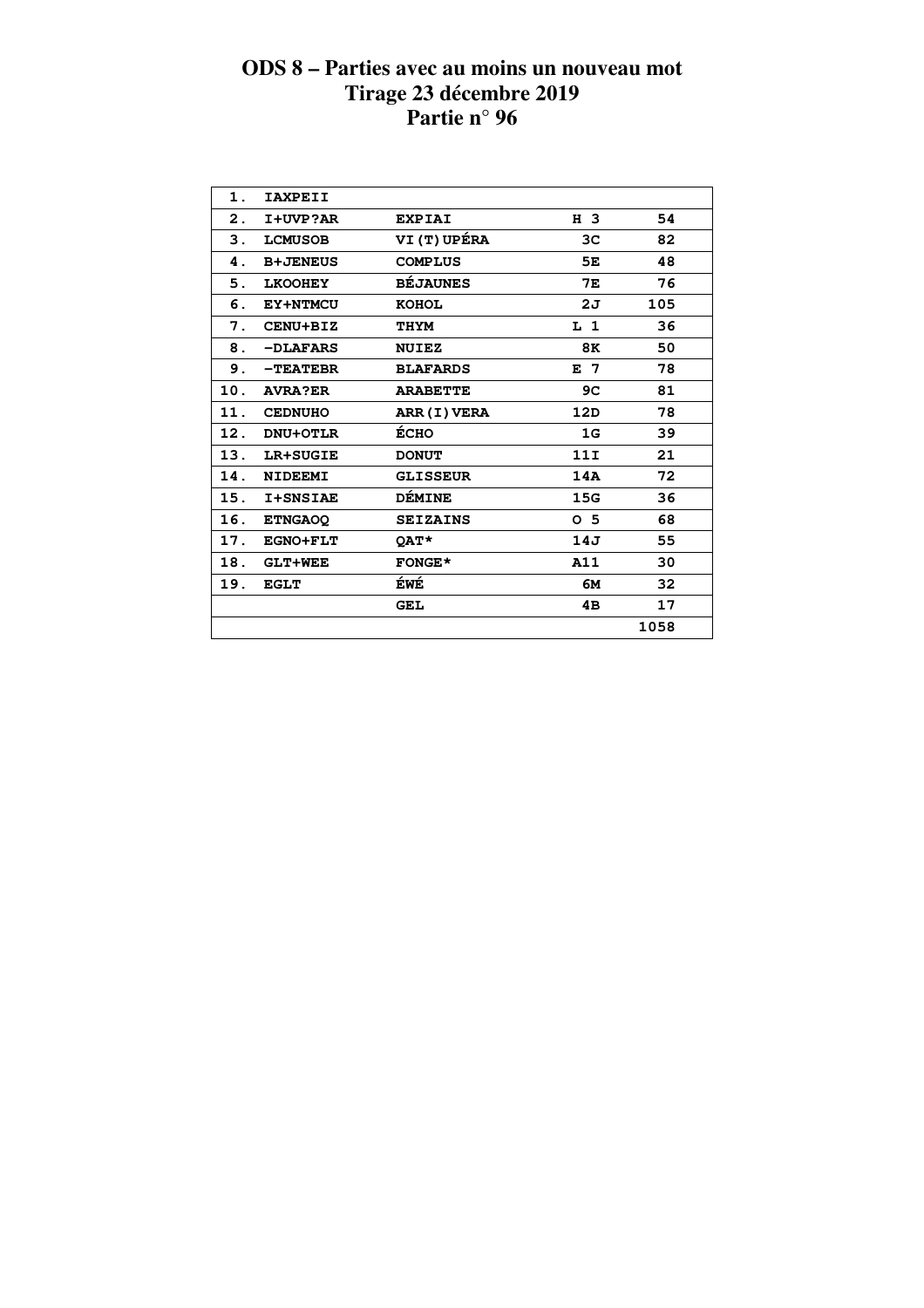| 1.  | XIYNHRU         |                 |                |     |  |
|-----|-----------------|-----------------|----------------|-----|--|
| 2.  | -NHRUOMN        | <b>YIN</b>      | H 6            | 24  |  |
| 3.  | <b>NNOR+EAE</b> | HUM             | G 7            | 24  |  |
| 4.  | <b>O+TAGFEL</b> | <b>ARYENNE</b>  | 6F             | 28  |  |
| 5.  | <b>F+E?NUDS</b> | <b>ANGELOT</b>  | K 5            | 32  |  |
| 6.  | <b>SCRUUII</b>  | $F(E)$ NDUES    | 10B            | 79  |  |
| 7.  | <b>IU+NEASR</b> | <b>RECUIS</b>   | 8J             | 33  |  |
| 8.  | <b>SXHALOW</b>  | <b>SINUERAS</b> | O <sub>1</sub> | 77  |  |
| 9.  | LW+OAEUU        | <b>XHOSA</b>    | 12H            | 63  |  |
| 10. | LOUU+IMM        | WALÉ            | 9I             | 29  |  |
| 11. | <b>MUU+PATA</b> | <b>OLIM</b>     | N <sub>1</sub> | 21  |  |
|     | 12. AMUU+VTL    | $POTA*$         | 10J            | 28  |  |
|     | 13. ATU+EEZ?    | VÉLUM           | C <sub>9</sub> | 24  |  |
| 14. | <b>NJSOICO</b>  | TAUDE (R) EZ    | E 7            | 84  |  |
| 15. | -DSETLEL        | <b>JOUIR</b>    | 12A            | 38  |  |
| 16. | <b>DLL+TSIV</b> | <b>SEXTES</b>   | H10            | 45  |  |
| 17. | DLV+QAIG        | <b>SILT</b>     | M12            | 26  |  |
| 18. | DGQ+PBEE        | <b>VILLA</b>    | 14J            | 32  |  |
| 19. | $-I$ TBNKAD     | <b>JEEP</b>     | A12            | 39  |  |
| 20. | <b>BDINT+DB</b> | <b>KAN</b>      | D 8            | 49  |  |
| 21. | <b>DDNT+REE</b> | BIBI*           | N 7            | 23  |  |
| 22. | DENT+EOG        | <b>DER</b>      | M 3            | 20  |  |
| 23. | DQT+RORC        | <b>GÊNÉE</b>    | I <sub>3</sub> | 16  |  |
| 24. | $CO+FO$         | <b>TORDRE</b>   | 4D             | 16  |  |
|     |                 | <b>FOC</b>      | 5 <sub>C</sub> | 26  |  |
|     |                 |                 |                | 876 |  |
|     |                 |                 |                |     |  |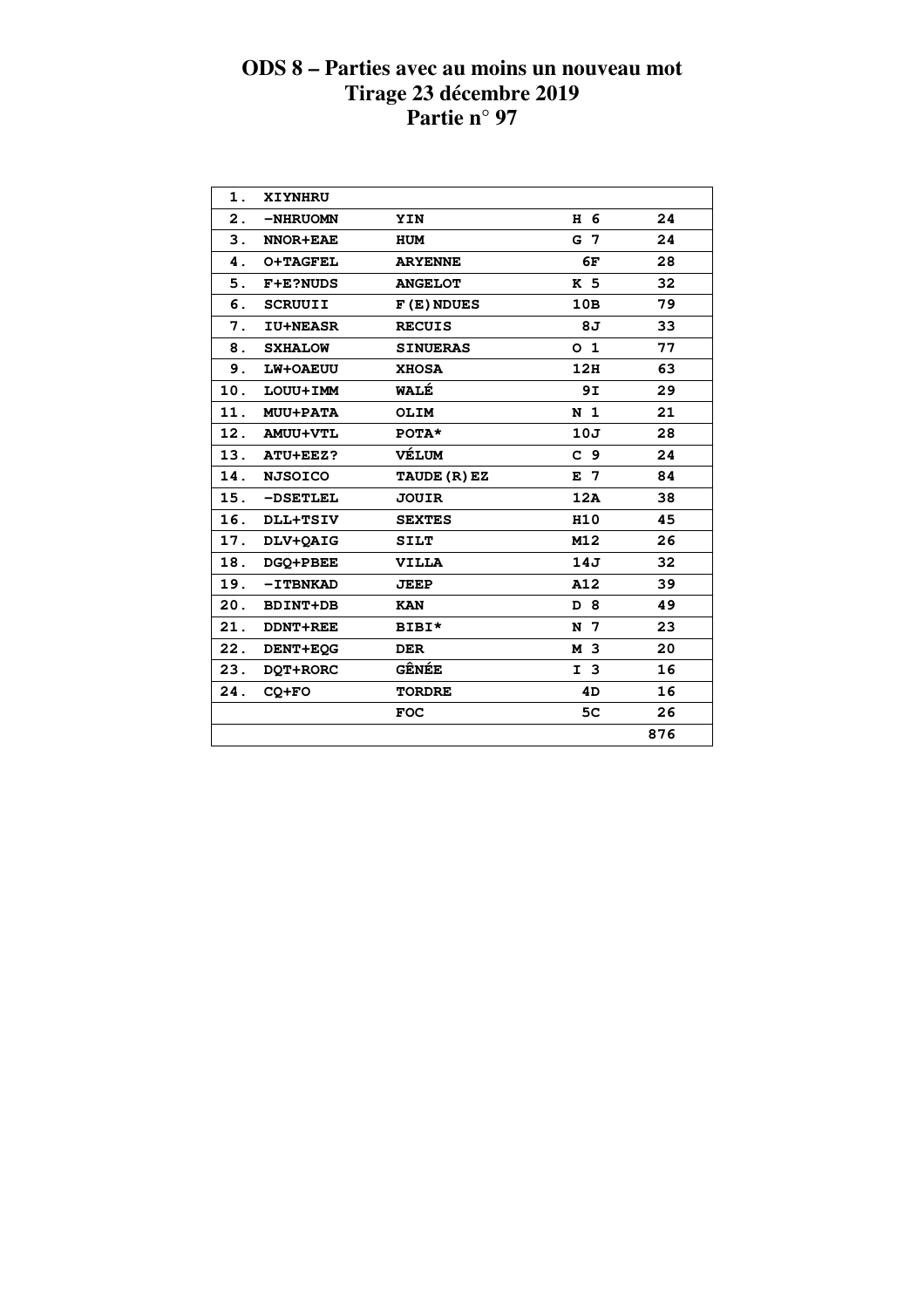| 1.  | <b>AISZRXA</b>  |                 |                |     |  |
|-----|-----------------|-----------------|----------------|-----|--|
| 2.  | $-YAUCODE$      | <b>AXAIS</b>    | $H$ 4          | 30  |  |
| 3.  | DO+NSOVB        | <b>CAYEUX</b>   | 5C             | 52  |  |
| 4.  | -RLLLEUH        | <b>SNOB</b>     | 4A             | 26  |  |
| 5.  | HLLU+IRQ        | <b>RELAXAIS</b> | H <sub>1</sub> | 51  |  |
| 6.  | -GSMIUHO        | QUI*            | G <sub>7</sub> | 38  |  |
| 7.  | -LRIUEKT        | <b>SHOGIS</b>   | A 4            | 30  |  |
| 8.  | <b>TU+EJGEN</b> | <b>LIKER*</b>   | <b>B</b> 8     | 38  |  |
| 9.  | <b>PVTAEAZ</b>  | <b>REJUGENT</b> | 1H             | 104 |  |
| 10. | AT+LDA?I        | <b>PAVEZ</b>    | 10F            | 56  |  |
| 11. | <b>ENUEVTE</b>  | LA(M) IDAT*     | 13A            | 81  |  |
| 12. | <b>U+ENLFCL</b> | <b>ÉVENTE</b>   | 12G            | 28  |  |
|     | 13. CN+WIRDO    | <b>FLOCULE</b>  | C <sub>2</sub> | 29  |  |
| 14. | CINOR+ED        | <b>DAW</b>      | F12            | 44  |  |
| 15. | <b>D+TUEPBO</b> | <b>ENFORCIE</b> | 2A             | 38  |  |
| 16. | <b>BD+EANAS</b> | <b>POUET</b>    | M 9            | 32  |  |
| 17. | <b>ASOOETH</b>  | <b>LABADENS</b> | 3H             | 74  |  |
| 18. | <b>OO+IRMRT</b> | <b>HASTE</b>    | 15D            | 50  |  |
| 19. | MOORR+IS        | LIKERAIT*       | <b>B</b> 8     | 34  |  |
| 20. | <b>IORR+UFM</b> | <b>SOM</b>      | N12            | 23  |  |
| 21. | IR+NR?EM        | <b>FORUM</b>    | N 6            | 32  |  |
| 22. | N?              | <b>RIMER</b>    | 0 <sub>5</sub> | 37  |  |
|     |                 | (P) RÉJUGENT    | 1G             | 17  |  |
|     |                 |                 |                | 944 |  |
|     |                 |                 |                |     |  |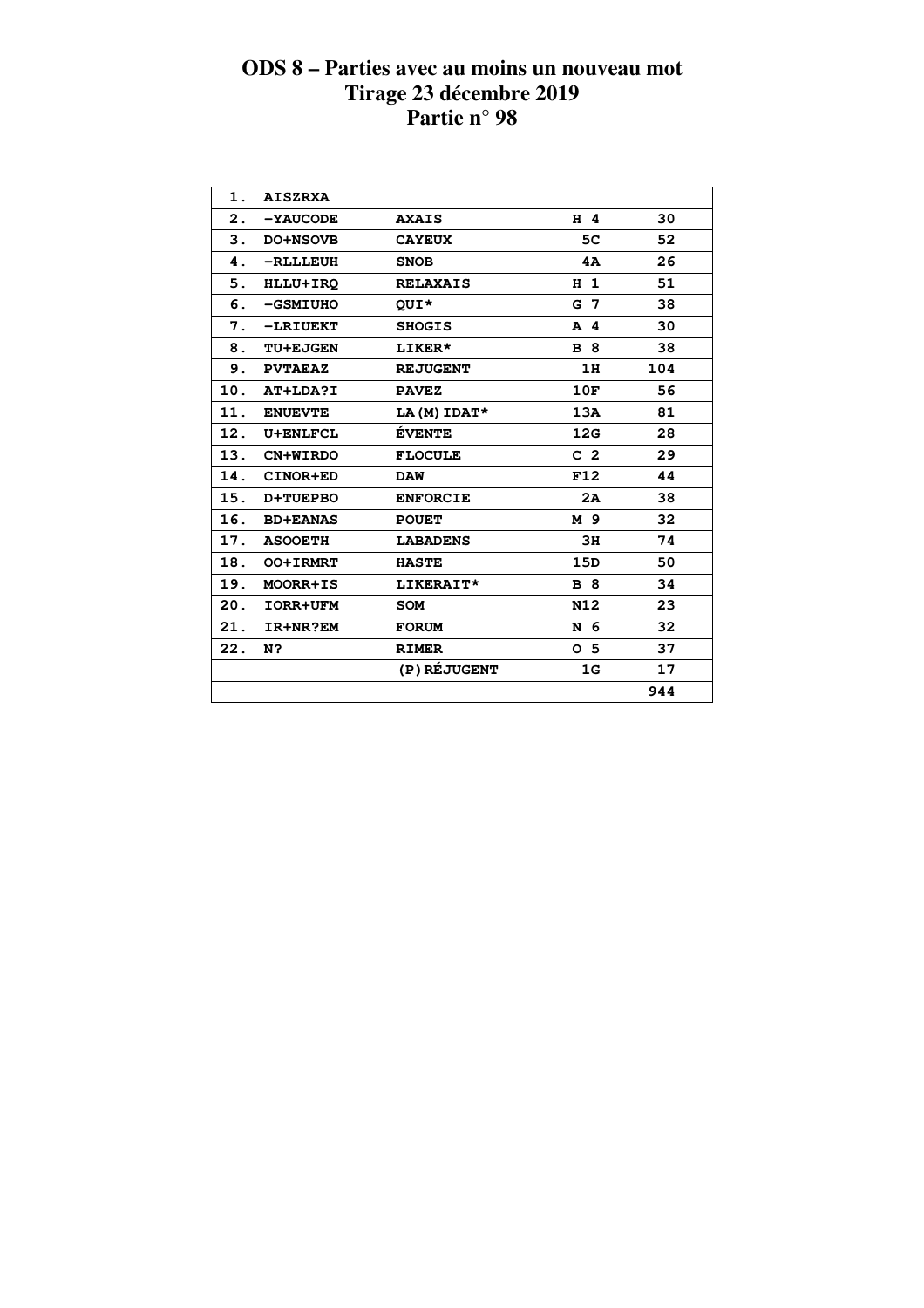| $1$ .                       | <b>ITFEAEE</b> |                |                      |     |
|-----------------------------|----------------|----------------|----------------------|-----|
| $2$ .                       | EE+J?SRO       | FAITE          | $H$ 4                | 24  |
| $\ensuremath{\mathsf{3}}$ . | <b>ABSOEMO</b> | FORJE (T) ÉS   | 4H                   | 86  |
| 4.                          | O+IBIROR       | <b>JAMBOSE</b> | K 4                  | 34  |
| 5.                          | II+ZXE?U       | <b>BORORO</b>  | 8 J                  | 27  |
| 6.                          | IZ+EGLLM       | E(P)IEUX       | N <sub>1</sub>       | 68  |
| 7.                          | M+UETLNL       | ZELLIGE        | 1H                   | 54  |
| 8.                          | L+DUADVC       | MOULENT        | M 7                  | 22  |
| 9.                          | CDD+INSI       | VALU           | J10                  | 28  |
| 10.                         | $-UARRHAA$     | INDICAS        | 11E                  | 76  |
| 11.                         | AARR+KFW       | HUA            | 2I                   | 19  |
| 12.                         | $-INEDEAH$     | KAWA           | 5E                   | 44  |
| 13.                         | EEIN+EES       | DAH            | 6D                   | 39  |
| 14.                         | EEEEN+PR       | SI             | 0 <sub>1</sub>       | 61  |
| 15.                         | EEENPR+P       | ЕX             | 6M                   | 20  |
| 16.                         | MSDITEE        | RENIPPÉE       | E 8                  | 62  |
| 17.                         | <b>IOVUEET</b> | MÉDITÉES       | 15D                  | 86  |
| 18.                         | IT+AATOY       | <b>CUVRE</b>   | 8A                   | 39  |
| 19.                         | AQ+ONNGU       | TYPAIT         | 13C                  | 36  |
| 20.                         | NO+FLNRT       | GNAQUE         | 3<br>B               | 30  |
| 21.                         | FLN+ACRS       | GNAQUERONT*    | $\mathbf{3}$<br>B    | 20  |
| 22.                         | <b>ACFLNR</b>  | <b>OS</b>      | $\overline{4}$<br>I. | 25  |
|                             |                | <b>FAC</b>     | 9<br>I.              | 18  |
|                             |                |                |                      | 918 |
|                             |                |                |                      |     |